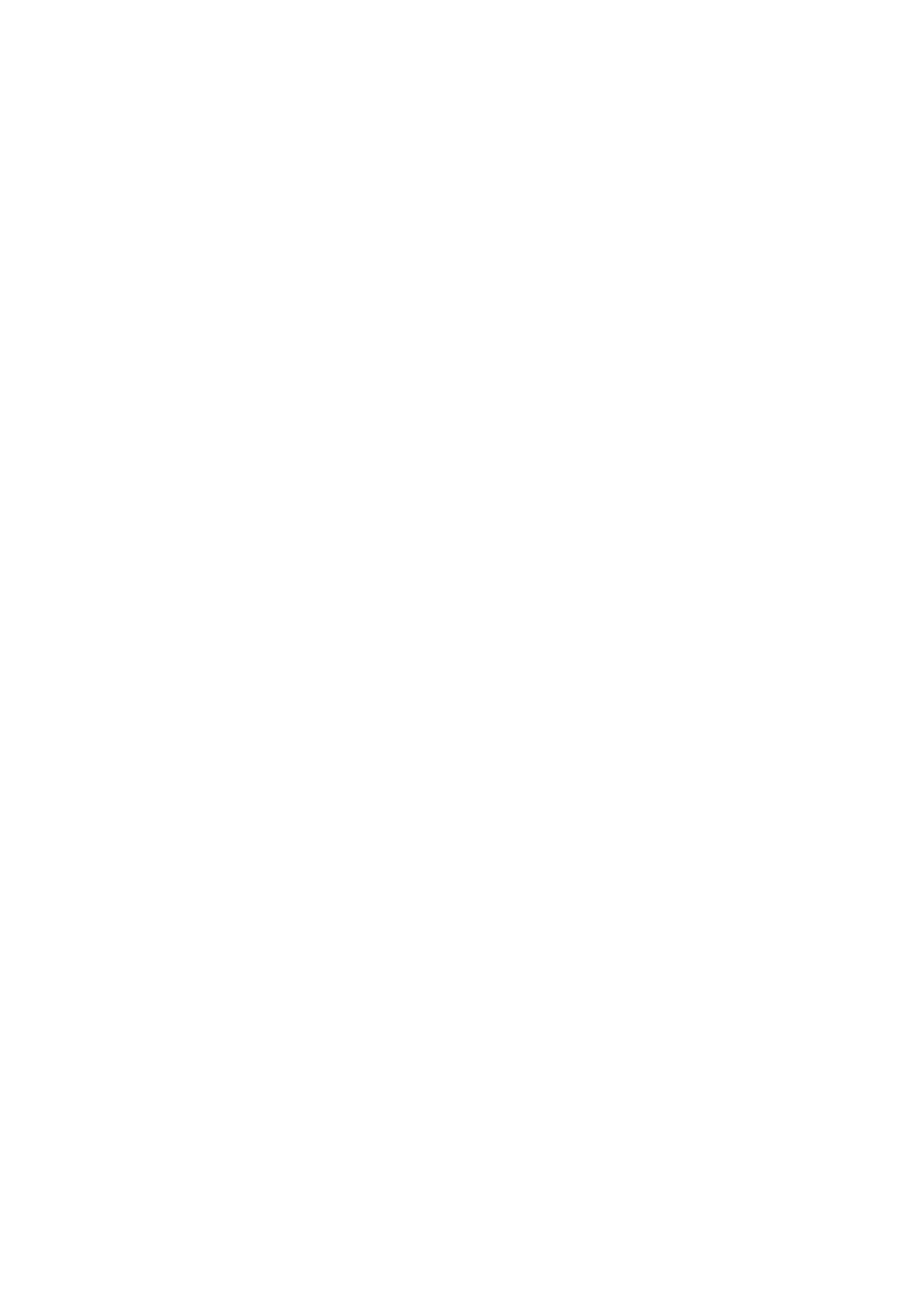# **Contents**

| $\mathbf{1}$   |         | Introduction |                                                                                             | 5              |
|----------------|---------|--------------|---------------------------------------------------------------------------------------------|----------------|
| $\overline{2}$ |         |              | Graphs and polyhedra                                                                        | $\overline{7}$ |
|                | 2.1     |              | Basic notation $\ldots \ldots \ldots \ldots \ldots \ldots \ldots \ldots \ldots \ldots$      | $\overline{7}$ |
|                | 2.2     |              |                                                                                             | $\overline{7}$ |
|                | 2.3     |              |                                                                                             | 9              |
| $\bf{3}$       |         |              | The network design problem                                                                  | 10             |
|                | 3.1     |              |                                                                                             | 10             |
|                | $3.2\,$ | Model        |                                                                                             | 14             |
|                |         | 3.2.1        |                                                                                             | 14             |
|                |         | 3.2.2        |                                                                                             | 17             |
|                |         | 3.2.3        |                                                                                             | 18             |
|                |         | 3.2.4        |                                                                                             | 27             |
|                | 3.3     |              | The model $\ldots \ldots \ldots \ldots \ldots \ldots \ldots \ldots \ldots \ldots \ldots$    | 28             |
| 4              |         |              | Classes of valid inequalities                                                               | 29             |
|                | 4.1     |              |                                                                                             | 29             |
|                |         | 4.1.1        | Valid inequalities from knapsack and GUB                                                    | 30             |
|                |         | 4.1.2        | Edge (secure) capacity constraints $\dots \dots \dots \dots \dots \dots$                    | 31             |
|                |         | 4.1.3        |                                                                                             | 32             |
|                |         | 4.1.4        |                                                                                             | 33             |
|                | 4.2     |              |                                                                                             | 34             |
|                |         | 4.2.1        |                                                                                             | 36             |
|                |         | 4.2.2        |                                                                                             | 36             |
|                | 4.3     |              | Edge capacity inequalities $\ldots \ldots \ldots \ldots \ldots \ldots \ldots \ldots \ldots$ | 39             |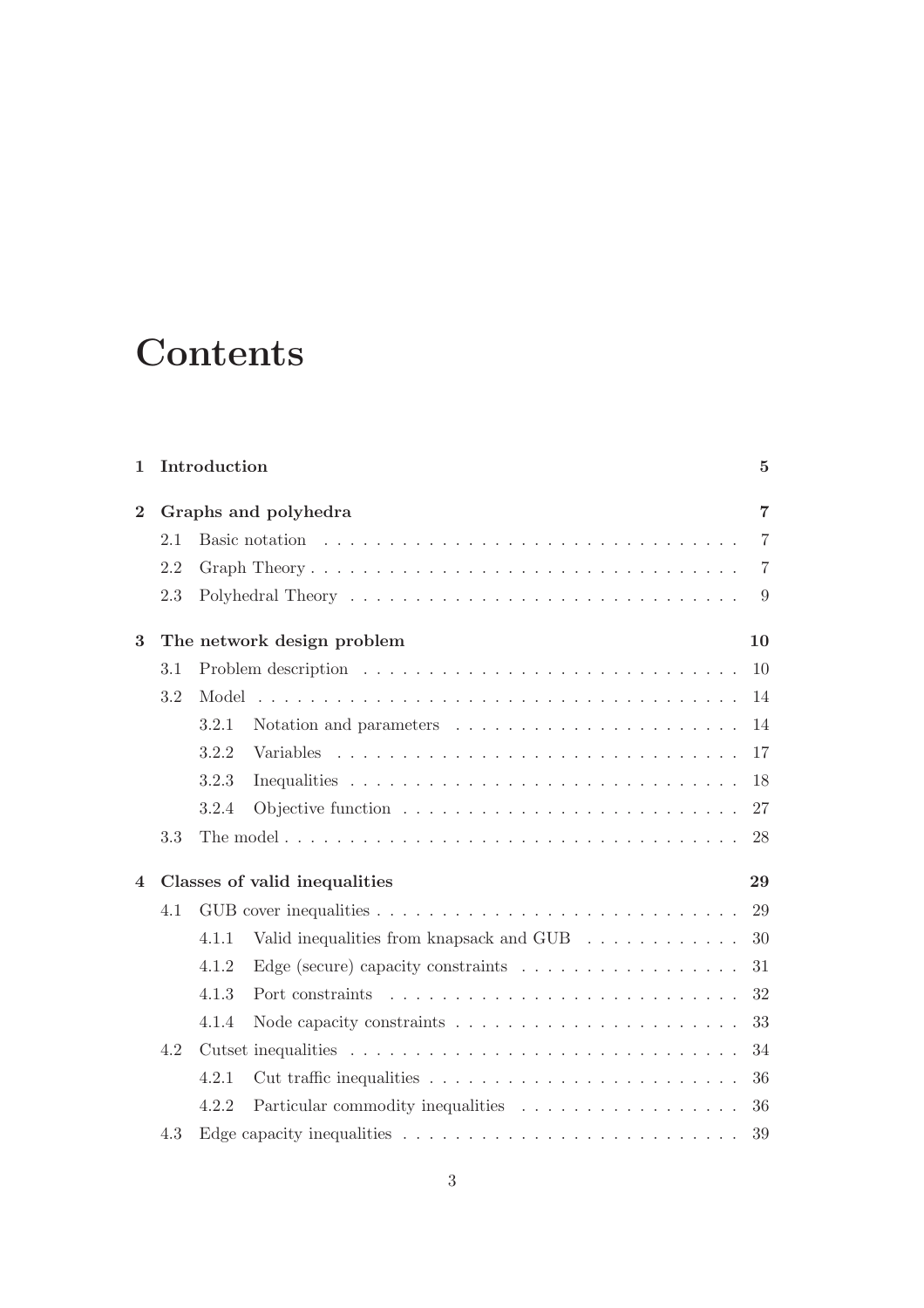|          |     | 4.3.1               |                                                                               | 39     |
|----------|-----|---------------------|-------------------------------------------------------------------------------|--------|
|          |     | 4.3.2               |                                                                               | 41     |
|          |     | 4.3.3               |                                                                               | 42     |
|          |     | 4.3.4               |                                                                               | 50     |
| $\bf{5}$ |     |                     | Algorithmic approach and implementational aspects                             | 53     |
|          | 5.1 |                     |                                                                               | 53     |
|          |     | 5.1.1               |                                                                               | 53     |
|          |     | 5.1.2               |                                                                               | 55     |
|          |     | 5.1.3               |                                                                               | 55     |
|          | 5.2 |                     |                                                                               | 57     |
|          |     | 5.2.1               | Separation of the GUB cover inequalities $\ldots \ldots \ldots \ldots$        | 57     |
|          |     | 5.2.2               | Separation of the hoplimit constraints $\ldots \ldots \ldots \ldots \ldots$   | 58     |
|          |     | 5.2.3               |                                                                               | 58     |
|          | 5.3 |                     |                                                                               | 61     |
|          |     | 5.3.1               |                                                                               | 61     |
|          |     | 5.3.2               | Reduction of the commodity edge flow variables $\dots \dots$                  | 62     |
|          |     | 5.3.3               | Reduction of the link<br>design installation variables $\ldots \ldots \ldots$ | 63     |
|          | 5.4 |                     |                                                                               | 64     |
|          |     | 5.4.1               | Determination of a feasible routing $\ldots \ldots \ldots \ldots \ldots$      | 64     |
|          |     | 5.4.2               | Determination of a feasible link design installation $\ldots \ldots \ldots$   | 66     |
|          |     | 5.4.3               |                                                                               | 67     |
|          |     | 5.4.4               |                                                                               | 68     |
| 6        |     |                     | Data and computational results                                                | 70     |
|          | 6.1 |                     |                                                                               | 70     |
|          |     |                     | 6.2 Computational results $\ldots \ldots \ldots$                              | $71\,$ |
|          |     | 6.2.1               |                                                                               | 71     |
|          |     | 6.2.2               |                                                                               | 74     |
|          |     | 6.2.3               |                                                                               | 77     |
|          |     | 6.2.4               |                                                                               | 77     |
|          |     | 6.2.5               |                                                                               | 79     |
| 7.       |     | Conclusion          |                                                                               | 89     |
|          |     | <b>Bibliography</b> |                                                                               | 93     |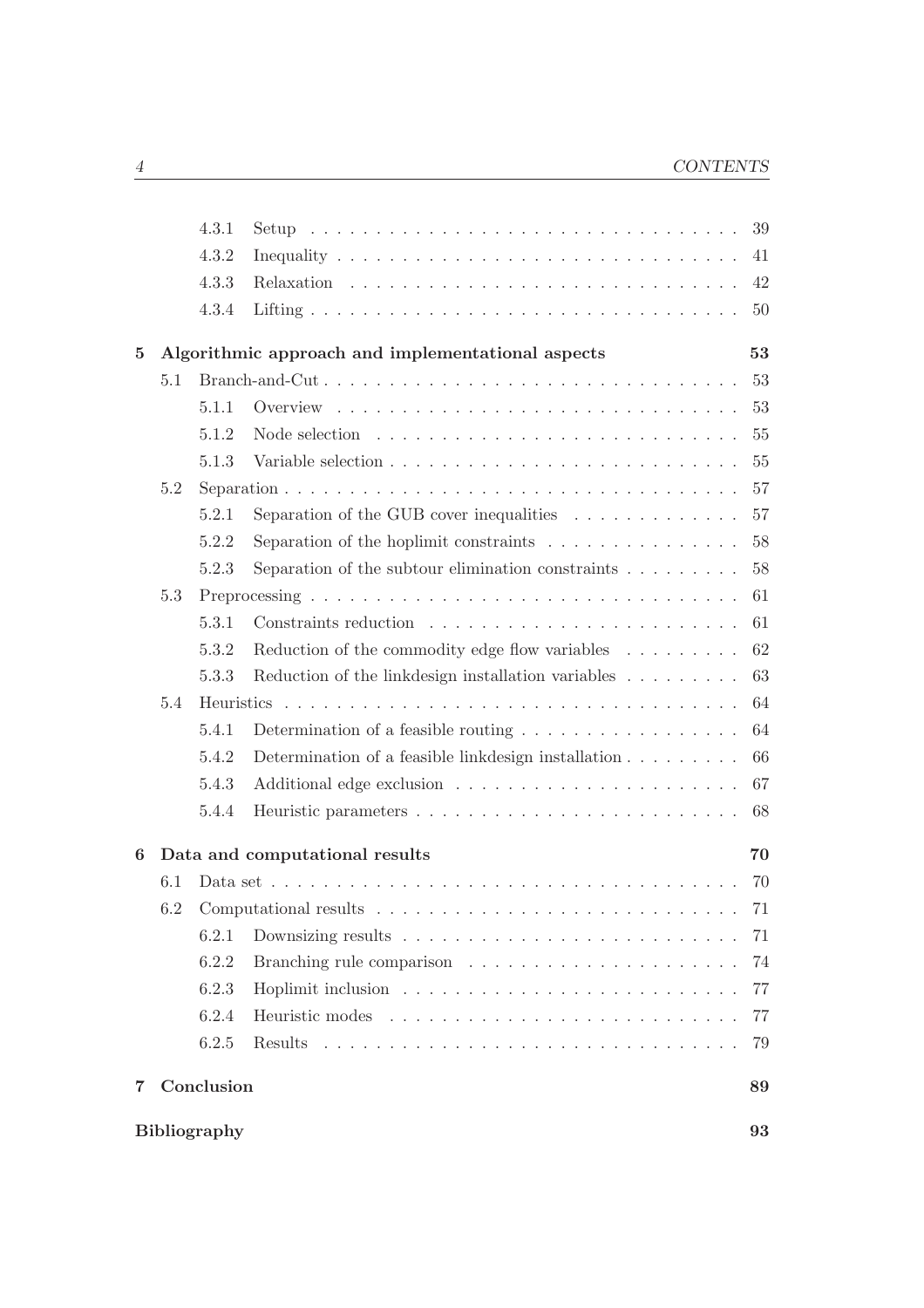# Chapter 1

# Introduction

Customer growth, increasing demands for old and new services, deregulation and the innovations in switching and transmission technologies are all placing pressure on telecommunication companies to upgrade and expand their networks. With over 50 percent of a telephone company's total investment in communication facilities and with deregulation making the market more competitive, these expansion decisions can have huge economic and strategic ramifications.

The conflictive aims towards network design are the creation of a low-cost network capable of handling the communication demands and maximum customer satisfaction in terms of quality of service. A crucial aspect of customer satisfaction is survivability, which means that the offered service has to survive certain failure situations. Common types of network failures are cable cuts caused by dredgers or other external impacts as well as defects of hardware or overloaded network.

The design of communication networks bases on an estimation of communication demands between locations. This communication traffic has to be routed over the connection links between these locations. When traffic is routed over the network it consumes capacity provided by some installed hardware. The problem can be modeled as an optimization problem where, on the one hand, the link capacity must be assigned at the lowest cost and, on the other hand, the communication flow must be routed over the network requiring the accomplishment of certain conditions. There exist different approaches towards survivability. The main strategies are protection and restoration. Protection ensures survivability by conditions on the normal operating state routing while no or little predetermined reconfiguration is required in case of a failure. Restoration techniques react in case of a failure by rerouting the affected traffic (ensuring firstly the existence of spare capacity). Another concept is the approach towards *resilience*, which means that there exist certain hardware technologies, installed at the locations and links of a network, which can never fail. In this thesis we focus on the latter approach. Also the exclusion of routing demands over unacceptably long paths in the network is taken into account (to decrease the probability of a failure of a path component and transmission delays) as well as certain restrictions on the network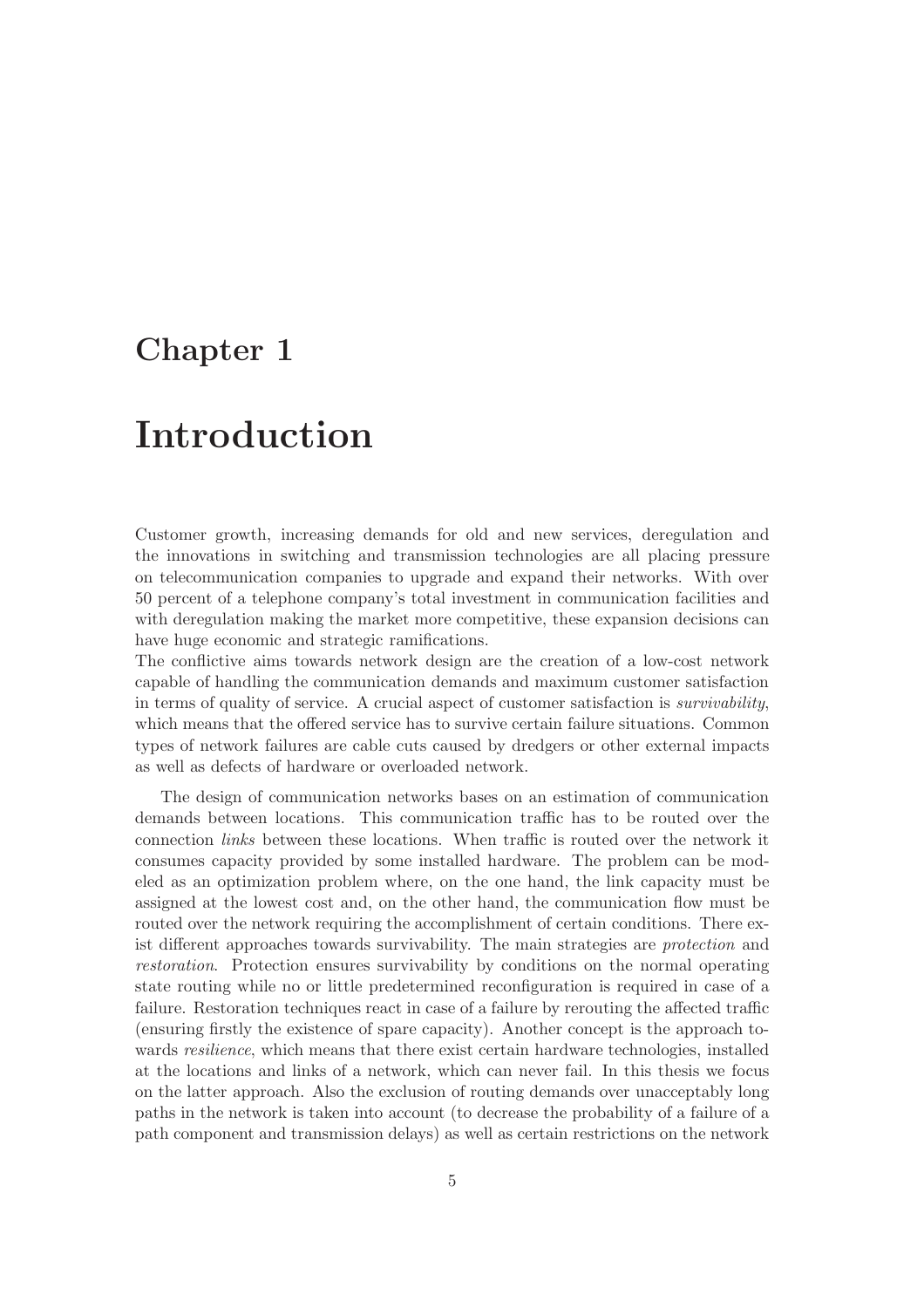locations.

This thesis is motivated by the network planning problem discussed in the context of the ROCOCO project ("Recherche Op´erationnelle et COntraintes pour la COnception de réseaux"). The participants of this project (ILOG, France Télécom CNET, LRI and INRIA [2]) aimed at developing algorithms integrating the effectiveness of combinatorial optimization and the flexibility of Constraint Programming to optimize the dimensioning and the redimensioning of networks of telecommunications companies in particular. Robustness of optimization techniques was a main aspect in their research endeavors. Robust means that the applied algorithm must not only provide "good" solutions to problem instances of different size and numerical characteristics, but also that the algorithm must continue to work well when constraints are added or removed. Hence a network design problem is considered including a number of different additional constraints. These constraints are added arbitrarily to the base problem. No proper mathematical model integrating all constraints simultaneously has been published until now and only an informal problem description was available to us.

The fact that no publicly accessible model exists represents the initial point of this thesis. We develop a comprehensive approach to cope with the described problem including an extensive model able to handle all conditions considered within the RO-COCO project. Chapter 2 gives a short overview on notations. In the first part of Chapter 3 we present the given description, point out the relation to reality and explain the effects of certain constraints. In the second section of this chapter we introduce in detail the developed model including all constraints and restrictions on the routing and capacity installation. It is inclusively capable of modeling any possible combination of the additional constraints. In Chapter 4 we examine the associated polyhedron and elaborate valid inequalities. We show that some of them are even facet-defining for a relaxation of the problem. We apply an LP-based approach to solve the given network design problem. The developed inequalities are used in a branch-and-cut algorithm presented in Chapter 5. Also preprocessing and heuristic endeavors are introduced and described in detail in the last section of this chapter. We evaluate different strategies and measure the quality of our approach on an extensive benchmark suite built on the basis of real network design data provided by France Tèlècom R&D [13]. This suite has been developed in the context of the prementioned ROCOCO project. The inhomogeneous structure of the benchmark reflects their ambitions towards robustness. The achieved computational results are presented in Chapter 6, together with a study of the given data. Finally, in Chapter 7 some conclusions are drawn.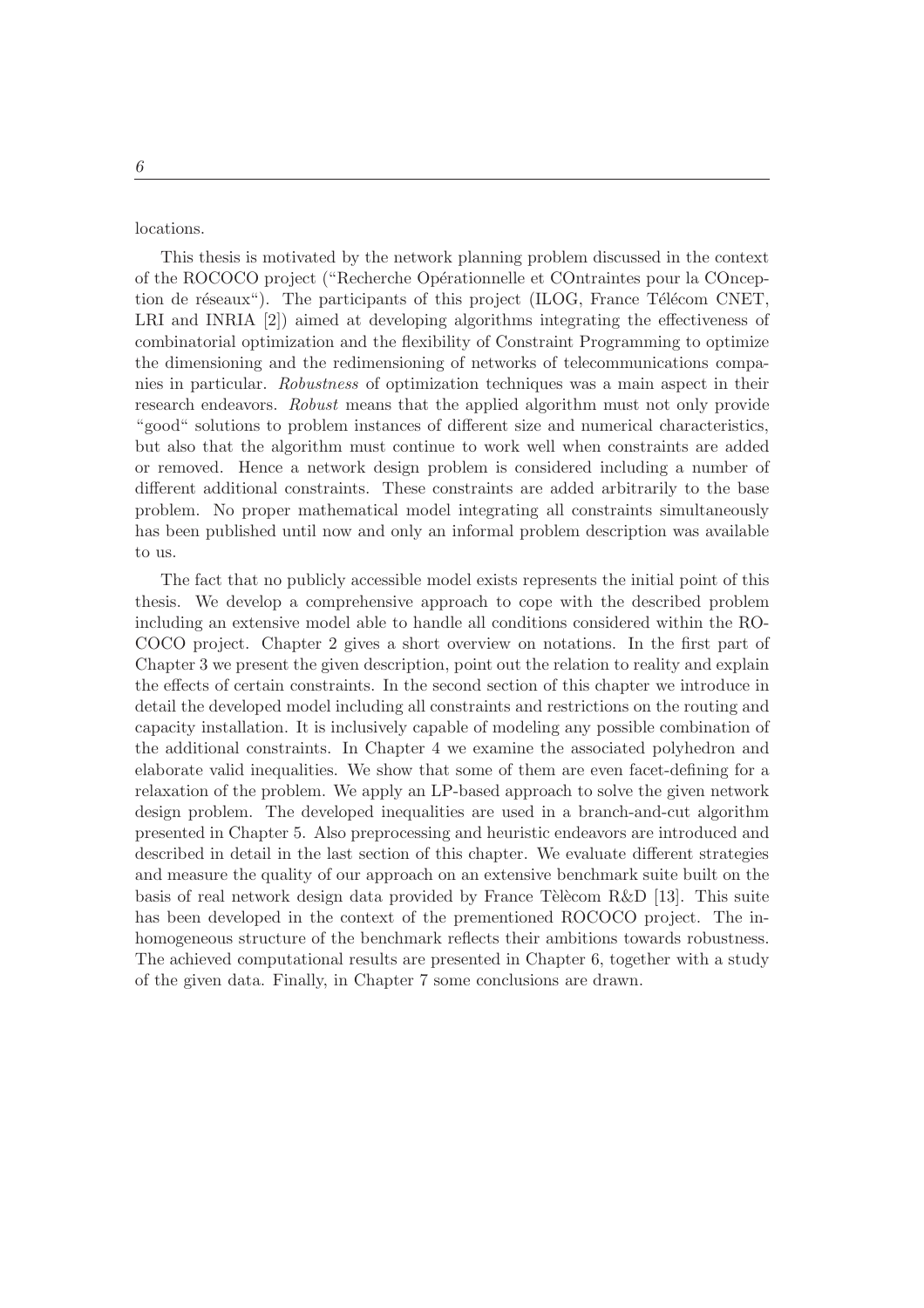# Chapter 2

# Graphs and polyhedra

In this chapter, we present an outline of the elementary mathematical tools we utilized to approach our problem. We describe graph theory, since we present the given problem in this context. We further modeled the problem as a linear program and surveyed the respective polyhedron, hence we introduce some facts from the polyhedral theory. We assume some basic knowledge of linear optimization. For these fundamentals the reader is referred to [8], and especially regarding integer programming [14] and [11].

### 2.1 Basic notation

We will denote by  $\mathbb{R}(\mathbb{Q}, \mathbb{Z})$  the real (rational, integer) numbers. The sets  $\mathbb{R}_+$  ( $\mathbb{Q}_+$ ,  $\mathbb{Z}_+$ ) stand for the non-negative real (rational, integer) numbers. For ease of notation, we use  $\mathbb{K}$  (or  $\mathbb{K}_+$ ) if one of these three sets can be applied. We denote the set of positive integer numbers without zero by  $\mathbb{N} = \mathbb{Z}_+ \setminus \{0\}$ . For some  $n \in \mathbb{N}$ , we define by  $\mathbb{K}^n$  the set of vectors with n components from K. The transposition of a vector x is  $x^T$ .

## 2.2 Graph Theory

Formally, an (undirected) graph is a triple  $G = (V, E, \Psi_1)$  consisting of a nonempty set V, called the **nodes** (or vertices), a set E, called the **edges** (or links), and a relation of **incidence**  $\Psi_1 : E \to V \times V$  that associates with each edge two nodes, called its ends. Usually we just write  $G = (V, E)$  and assume that the incidence relation is given implicitly in E. For each edge  $e \in E$  there exist nodes  $u, v \in V$  such that  $\Psi_1(e) = \{u, v\} = \{v, u\}.$  Two nodes that are ends of an edge are **adjacent** to one another (neighbors). The degree  $|\delta(v)|$  of a node v is the number of incident edges to  $v$ . An edge with identical ends is called a **loop**. If two edges join the same pair of ends, they are called parallel. A graph is simple if it has neither loops nor parallel edges. For a subset  $W \subseteq V$  of nodes,  $E(W) \subseteq E$  denotes the subset of edges with both ends in W.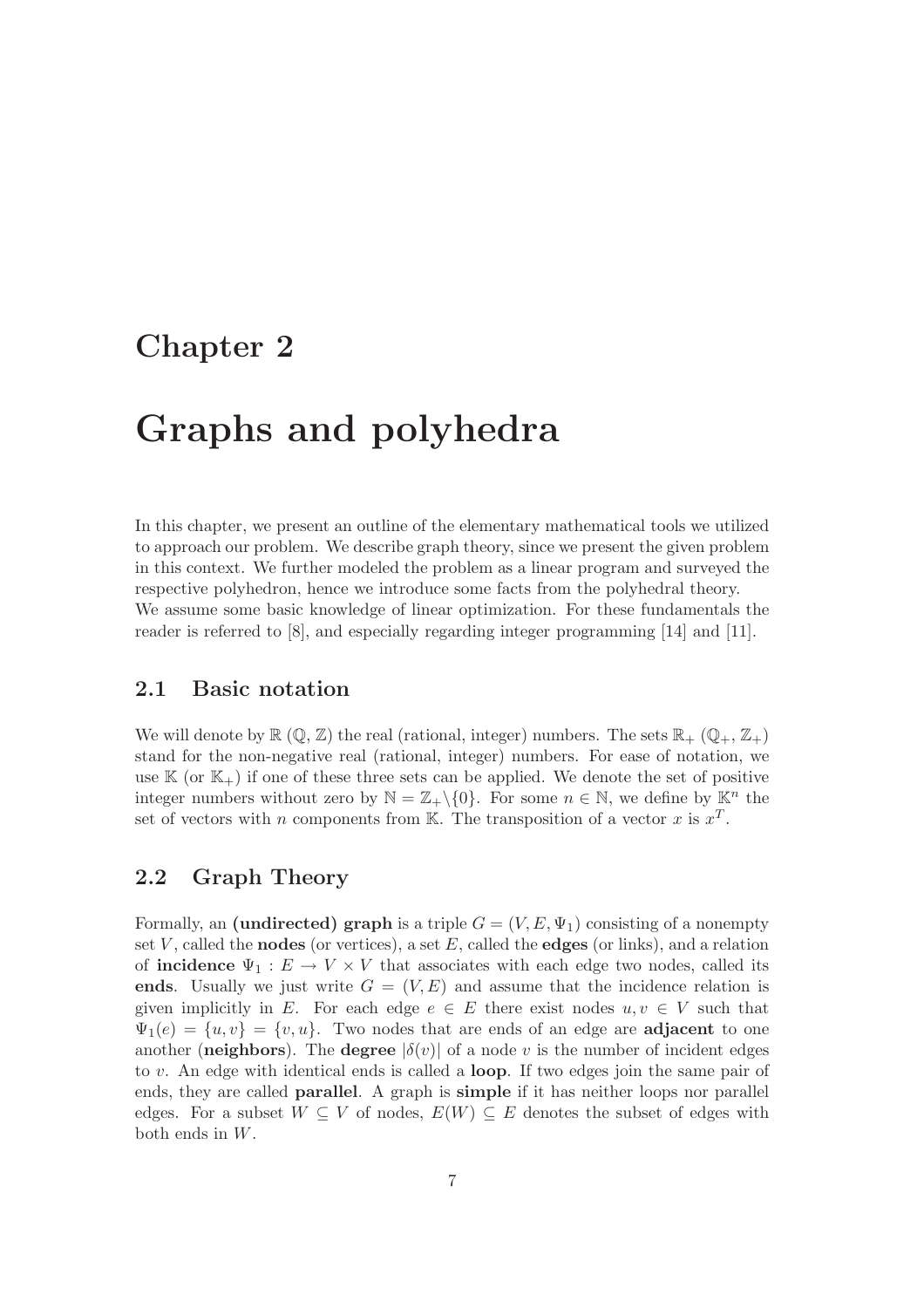A digraph (directed graph) is a triple  $G = (V, A, \Psi_1)$  consisting of a nonempty set  $V$ , called the **nodes** (or vertices), a set  $A$ , called the **arcs**, and a relation of **incidence**  $\Psi_1: A \to V \times V$  that associates with each arc an ordered pair of nodes, called its ends. Usually, we just write  $D = (V, A)$  and assume that the incidence relation is given implicitly in A. For each arc  $a = (u, v)$  we call u the **source** and v the **target** of a. Parallel arcs and loops are defined as for undirected graphs. Two arcs  $(u, v)$  and  $(v, u)$  are called **associated**. For an arc  $(u, v)$ , the arc  $(v, u)$  is called its **associated** backward arc. A digraph where each arc has its associated backward arc is called bidirectional. We call the graph  $G = (V, E)$  the underlying graph of the digraph  $D = (V, A)$  if there is a bijection between the arcs of D and the edges of G, such that for each arc  $a = (u, v) \in A$  there is an edge  $e = \{u, v\} \in E$ , and for each edge  $e = \{u, v\} \in E$  the arc  $a = (u, v)$  and the arc  $a' = (v, u)$  are in A. The **overlaying** digraph  $D(G)$  of a graph G is the digraph obtained from G by replacing each edge by two associated arcs with the same ends.

In the following, let  $G = (V, E)$  denote a graph and  $D = (V, A)$  a digraph.

A **path**  $\mathfrak p$  in G (or a directed path in D) from  $v_0$  to  $v_l$  is a sequence  $\mathfrak p$  =  $(v_0, e_1, v_1, ..., e_l, v_l)$  of nodes  $v_0, ..., v_l \in V$  and edges (arcs)  $e_1, ..., e_l \in V(\in A)$  of G  $(D)$ , such that the nodes  $v_{i-1}$  and  $v_i$  are the ends of edge  $e_i$  (are source and target of  $e_i$ ) for each  $1 \leq i \leq l$ . Node  $v_0$  is called the **source** and  $v_l$  the **target** of **p**, while both are denoted as the **endnodes** of p. The nodes  $v_1, ..., v_{l-1}$  are called the **inner nodes** of **p**. The **length** of a path is the number of edges (arcs). We use the notation  $e \in \mathfrak{p}$  $(a \in \mathfrak{p})$  or  $v \in \mathfrak{p}$ , if  $e \in E$   $(a \in A)$  is an edge (arc) of  $\mathfrak{p}$  or  $v \in V$  is a node of  $\mathfrak{p}$ . We denote by  $V(\mathfrak{p})$  and  $E(\mathfrak{p})$   $(A(\mathfrak{p}))$  the set of inner nodes and edges (arcs) of  $\mathfrak{p}$ . That is, for a path  $\mathfrak{p} = (v_0, e_1, v_1, ..., e_l, v_l)$  in  $G(D)$  we have  $V(\mathfrak{p}) = \{v_1, v_2, ..., v_{l-1}\}\$ and  $E(\mathfrak{p}) = \{v_1, v_2, ..., v_{l-1}\}$  (=  $A(\mathfrak{p})$ ). We will use the term **simple path** to denote paths without node repetition. A (simple) cycle is a (simple) path where the endnodes are identical. Two paths  $\mathfrak{p}_1$  and  $\mathfrak{p}_2$  are **node-disjoint** if  $V(\mathfrak{p}_1) \cap V(\mathfrak{p}_2) = \emptyset$ . Analogously,  $\mathfrak{p}_1$  and  $\mathfrak{p}_2$  are edge-disjoint (arc-disjoint) if  $E(\mathfrak{p}_1) \cap E(\mathfrak{p}_2) = \emptyset$  (=  $A(\mathfrak{p}_1) \cap A(\mathfrak{p}_2)$ ).

A graph  $\tilde{G} = (\tilde{V}, \tilde{E})$  is a subgraph of  $G = (V, E)$  if  $\tilde{V} \subset V$  and  $\tilde{E} \subset E$ . A graph  $G = (V, E)$  is said to be **connected** if there is a path between any two nodes. A graph G is **k-node(edge)-connected** if there exist k node (edge)-disjoint paths between any two nodes. A tree is a connected graph with no cycles. A spanning tree is a subgraph of G which has the same set of nodes of G and is a tree.

If  $G = (V, E)$  is a graph and  $X \subseteq V$ , then the set of edges  $\delta(X) := \{ \{u, v\} \in$  $E \mid u \in X, v \notin X$  is a cut. For a digraph  $D = (V, A)$  and a subset  $X \subseteq V$ of nodes, let  $\delta(X)^+ := \{(u, v) \in A \mid u \in X, v \notin X\}, \ \delta(X)^- := \delta(V\backslash X)^+$  and  $\delta(X) := \delta^+(X) \cup \delta^-(X)$ . The arcset  $\delta(X)^+$  is called a **directed cut**.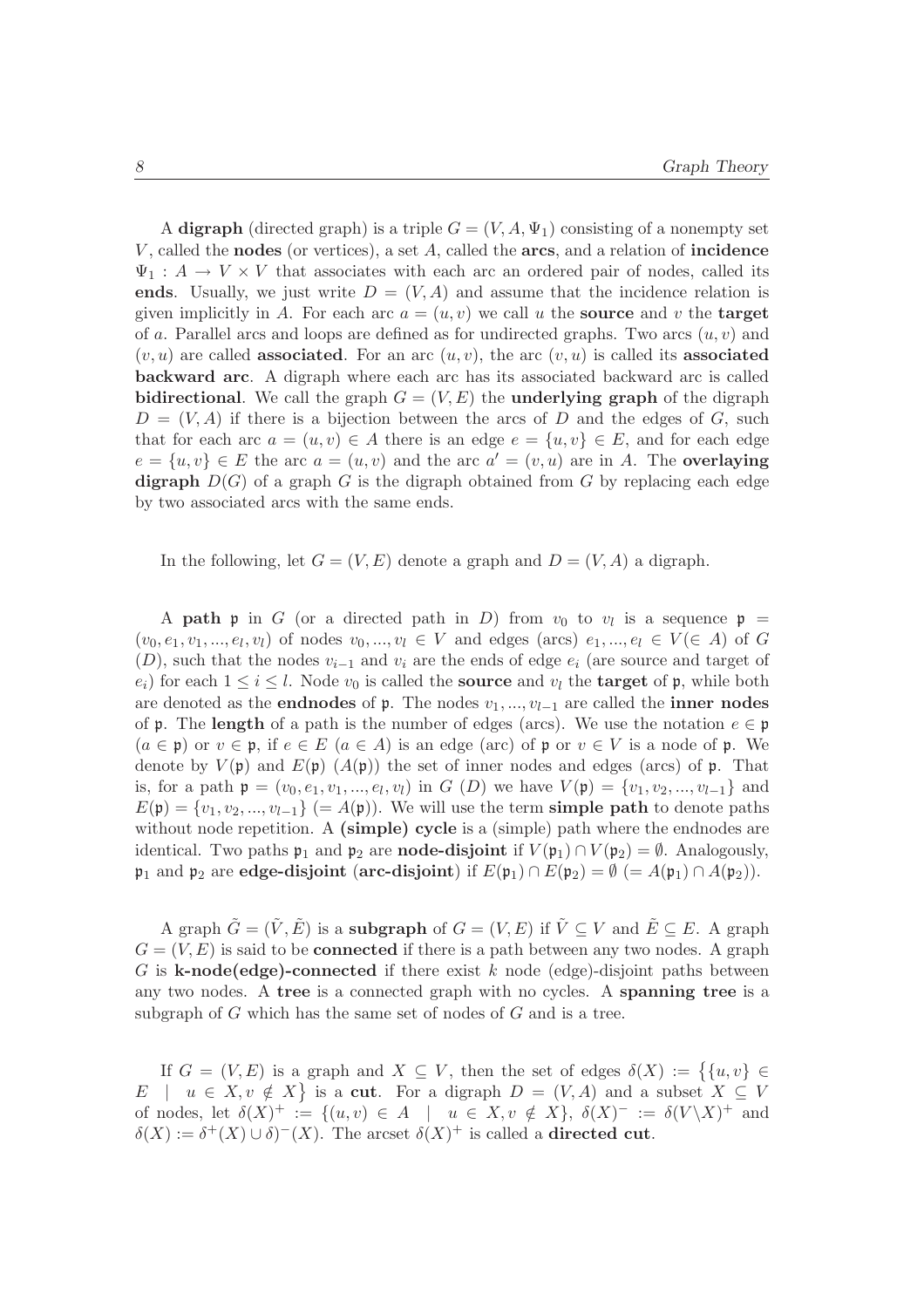### 2.3 Polyhedral Theory

A set  $X \subseteq \mathbb{K}^n$  is **bounded**, if  $M \in \mathbb{K}_+$  exists with  $\|x\| \leq M$  for all  $x \in X$  and some norm  $\| \cdot \|: \mathbb{K}^n \to \mathbb{K}_+$ . For  $X \subseteq \mathbb{K}^n$  we define:

$$
\begin{array}{ll}\n\text{aff}(X) & := \{x \in \mathbb{K}^n \mid \exists \lambda_1, ..., \lambda_t \in \mathbb{K} \text{ and } \exists x_1, ..., x_t \in X, t \in \mathbb{N} \text{ s.t.} \\
&\sum_{i=1}^t \lambda_i = 1 \text{ and } x = \sum_{i=1}^t \lambda_i x_i\}, \\
\text{conv}(X) & := \{x \in \mathbb{K}^n \mid \exists \lambda_1, ..., \lambda_t \in \mathbb{K}_+ \text{ and } \exists x_1, ..., x_t \in X, t \in \mathbb{N} \text{ s.t.} \\
&\sum_{i=1}^t \lambda_i = 1 \text{ and } x = \sum_{i=1}^t \lambda_i x_i\},\n\end{array}
$$

to be the affine and convex hull of X, respectively. The dimension  $\dim(W)$  of W is dim(aff(X)), that is the maximum number of linear independent vectors in  $\text{aff}(X)$ . If  $dim(W) = n$ , we call W full-dimensional.

Given  $a \in \mathbb{K}^n \setminus \{0\}$  and  $\alpha \in \mathbb{K}$ , the set  $\{x \in \mathbb{K}^n \mid a^T x \leq \alpha\}$  is a **halfspace** and  $\{x \in \mathbb{K}^n \mid a^T x = \alpha\}$  is a hyperplane. The finite intersection of halfspaces given by  $\{x \in \mathbb{K}^n \mid Ax \leq b\}$  with  $A \in \mathbb{K}^{m \times n}$  and  $b \in \mathbb{K}^m$  is a **polyhedron**, where  $\mathbb{K}^{m \times n}$  is the space of matrices with  $m$  rows and  $n$  columns. A bounded polyhedron is called a polytope.

For the polyhedron  $\mathcal{P} = \{x \in \mathbb{K}^n \mid Ax \leq b\}$  and  $M = \{1, ..., m\}$ , the set  $M^=$  = { $i \in M$  |  $a_i x = b_i \ \forall x \in \mathcal{P}$ } is called the **equality set** of  $\mathcal{P}$  and the set  $M^{\leq} = M \backslash M^=$  the **inequality set**. Let  $(A^=, b^=)$  and  $(A^{\leq}, b^{\leq})$  the corresponding rows of  $(A, b)$ .

The inequality  $a^T x \leq \alpha$  for  $a \in \mathbb{K}^n$ ,  $\alpha \in \mathbb{K}$  is **valid** for a polyhedron  $\mathcal{P}$ , if  $\mathcal{P} \subseteq \{x \in \mathcal{P}\}$  $\mathbb{K}^n$  |  $a^T x \le \alpha$ }, and is tight for  $\mathcal P$  if it is valid and  $\mathcal F_{a,\alpha} = \mathcal P \cap \{x \in \mathbb{K}^n \, \mid \, a^T x = \alpha\} \ne$  $\emptyset$ . We say,  $\mathcal{F}_{a,\alpha}$  is a face of  $\mathcal P$  induced by  $a^T x \leq \alpha$ . A face  $\mathcal F \neq \mathcal P$  of a polyhedron P is a facet of P if it is maximal with respect to inclusion. If  $a^T x \leq \alpha$  is valid for P and  $\mathcal{F} = \mathcal{P} \cap \{x \in \mathbb{K}^n \mid a^T x = \alpha\}$  is a facet of P, we say that  $a^T x \leq \alpha$  is **facet**defining. An equivalent characterization of a facet is that  $\dim(\mathcal{F}) = \dim(\mathcal{P}) - 1$ . If a polyhedron  $P$  is full-dimensional, and  $a^T x \leq \alpha$  and  $b^T x \leq \beta$  are facet-defining with  $\mathcal{F}_{a,\alpha} = \mathcal{F}_{b,\beta}$ , then there exist  $\lambda \in \mathbb{R}_+$  with  $\lambda a = b$  and  $\lambda \alpha = \beta$ .

If the polyhedron  $P$  is not full-dimensional and  $a^T x \leq \alpha$  and  $b^T x \leq \beta$  represent the same facet, then one facet can be obtained from the other by multiplication by a positive scalar and then adding multiples of equations of the linear equation system  $(A^=, b^=)$  of  $\mathcal{P}$ .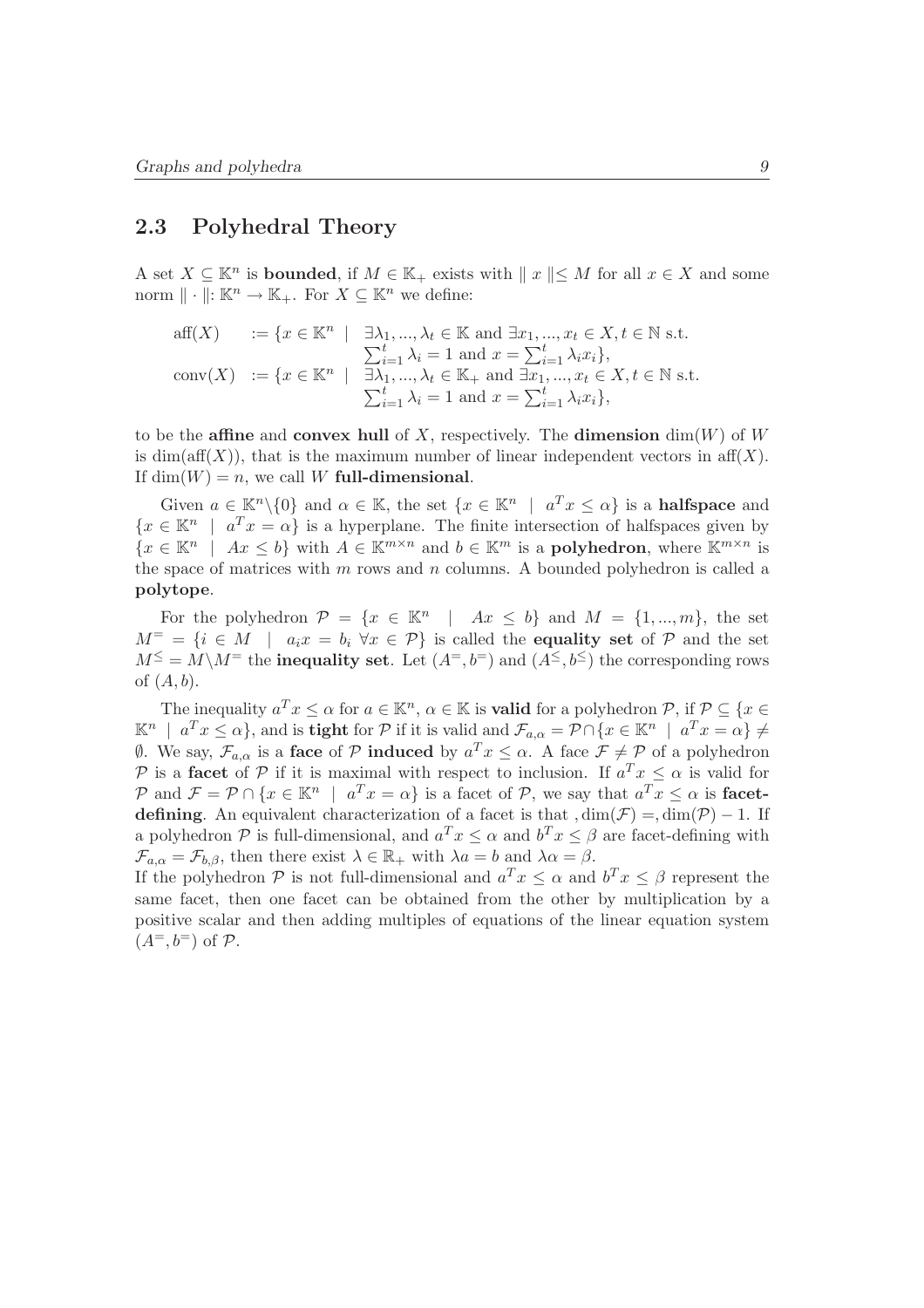# Chapter 3

# The network design problem

In this chapter, we present the given problem description and point out possible real world relations. Afterwards, a mathematical model is constructed which models the specified network planning problem.

The initial objective of the ROCOCO project was to design an algorithm providing best solutions and/or lower bounds on average for all instances of the applied benchmark suite and all combinations of additional constraints. For each instance and combination a CPU limit of 10 minutes was given. A wide range of techniques have been tested, such as Constraint Programming, Local Search, Linear Programming, etc. The best published upper bounds so far have been obtained by a hybrid algorithm of Constraint Programming and Local Search, presented in [6]. A newer approach comes from Alain Chabrier who applied a Heuristic Branch-and-Price-and-Cut procedure [7]. But until now, only outlines of solution approaches exist in literature and no publicly accessible model including all constraints has been published so far.

### 3.1 Problem description

In this section, we introduce the information available to us, including an attempt at explanation towards reality and importance.

The network design and routing problem studied in the ROCOCO project can be described as follows: Given is a set of nodes and a set of arcs corresponding to all potential connections between the nodes. The graph has no parallel arcs and is bidirectional. There also exists a set of directed demands representing the communication demand between two locations (nodes), which have to be routed over the network along a single path from their origin to their destination node. When these demands are routed over some arc they consume capacity in the corresponding direction. The problem consists of selecting from a discrete set of possible capacities which one to install on each arc and how often. The capacities must be chosen in such a way, that all demands can be routed over the network simultaneously without exceeding the capacities and the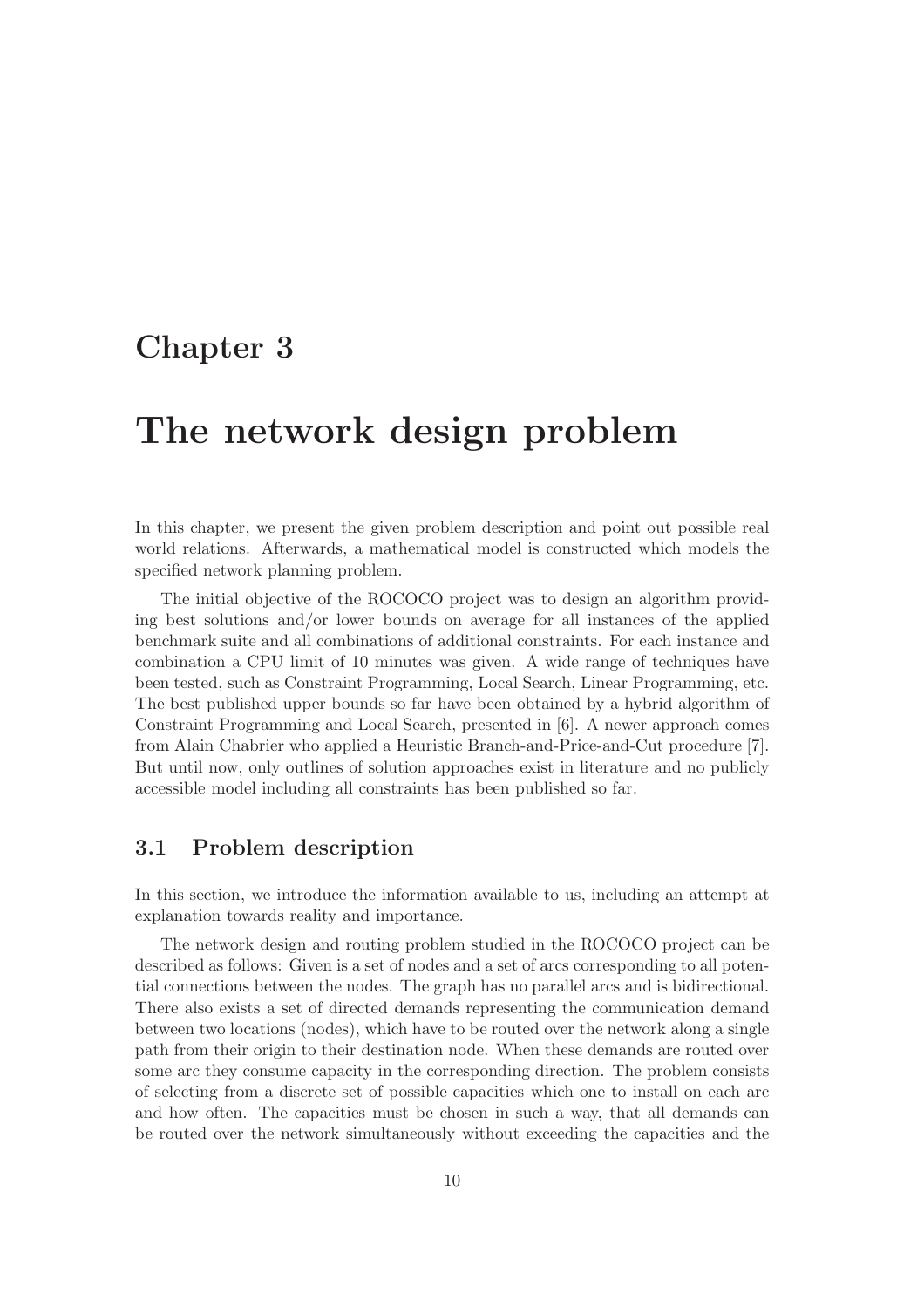capacity installation cost is minimal. Also some additional constraints concerning the routing or the capacity choices are present and arbitrarily considered.

Each arc has an indexed set of directed base capacities, out of which at most one can be chosen. Associated arcs have the same number of base capacities and the corresponding choices are linked. The capacity can be increased by an integer multiplier coming out a certain range assigned by the base capacity. Thus the overall capacity of the arc is the product of the base capacity and the multiplier. The choices of an arc determine the choices of the associated backward arc. The multiplier of associated arcs has to be the same, as well as the index of the base capacity. This does not necessarily result in the same amount of capacity for both arcs, since the sets of base capacities may vary. The overall cost for both arcs results from the product of the cost of the base capacity and the chosen multiplier.

Example 3.1 For further explanation, consider the example shown in Figure 3.1. For arc  $(a, b)$  from node a to node b the base capacity  $Capa_1(a, b)$  is given with the associated multiplier range from 0 to 3. This capacity is chosen, such that the choice for the arc  $(b, a)$  is imposed at the same time:  $(b, a)$  is equipped with  $Capa_1(b, a)$ . The multiplier for both is the same (in our case 3, the available maximum) and the overall costs for both were calculated by the cost of the base capacity  $Capa_1(a, b)$  times 3. For the arc  $(d, a)$ , the range of the multiplier associated to the base capacity  $Capa_2(d, a)$ is from 1 to 2. Thus, if this capacity is chosen on the arc, it must be at least equipped once with this capacity.



Figure 3.1: Example of network with capacity installation.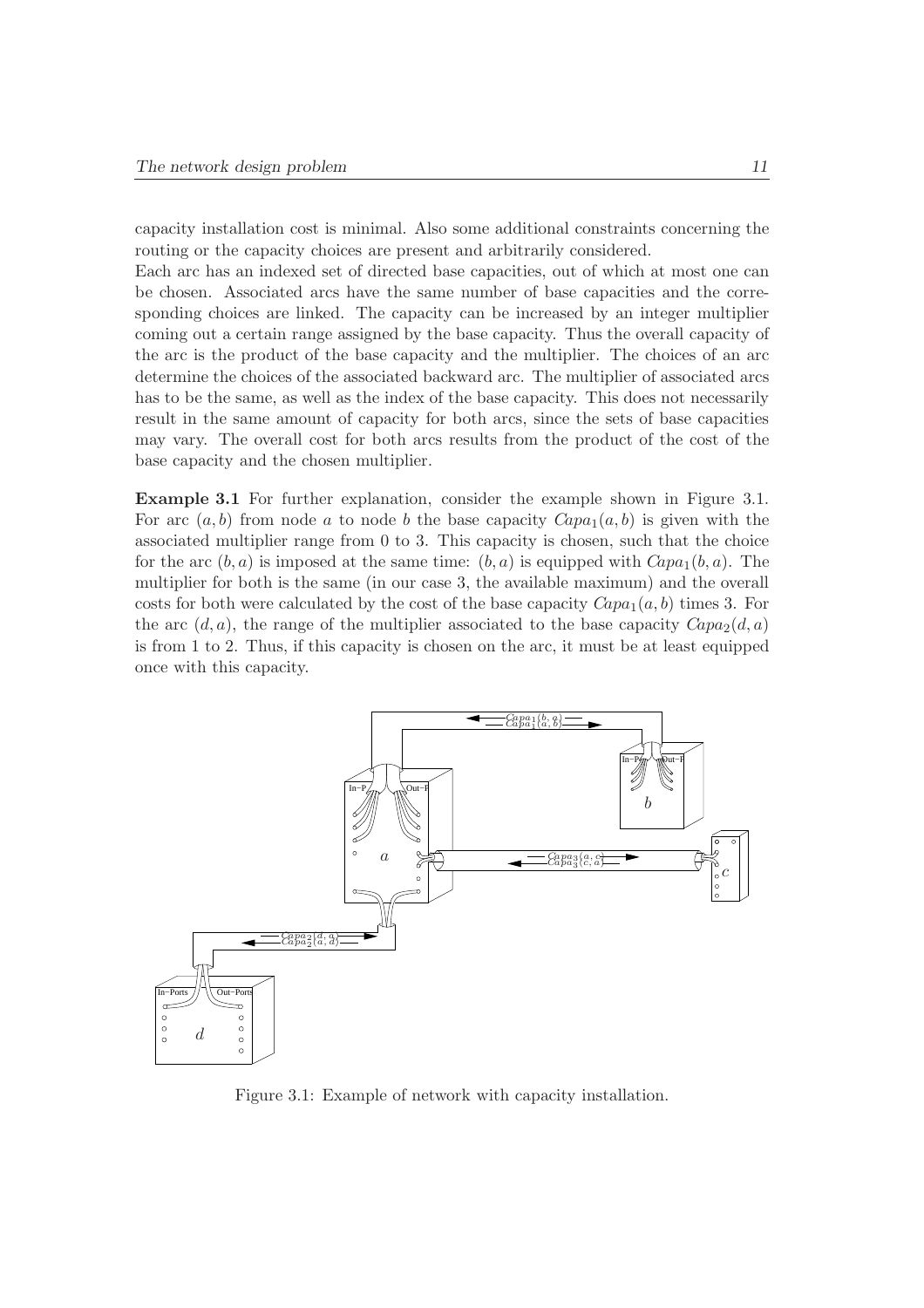Part of the benchmark suite is also the consideration of six constraints which were added to the problem in arbitrary combinations.

- sec Each node, capacity and demand has an indicator which determines its security level. It can be risky or secure. When this constraint is taken into account, a secure demand must only be routed over secure nodes and arcs which are equipped with secure capacity. For the remaining demands, this constraint is of no matter. Also the secure status of the endnodes of any demand is not relevant. This constraint can be interpreted regarding the anti-interception as well as the survivability aspect. For communication demands transporting sensitive data, there could exist a set of specially shielded nodes and capacities (like ssh- or https-connections). Alternatively and under the condition of the existence of secure, indestructible nodes and links (for which we have a guarantee that they never collapse), this constraint ensures the satisfiability of certain communication demands at any rate.
- nomult This constraint forbids the multiplication of the base capacities of arcs. For each arc we have to consider two cases:

If there exists a base capacity with a lower bound of the associated multiplier range greater than 0, this capacity has to be chosen with the minimal multiplier (if we want to install any capacity on this arc). The arc can not be equipped with any other base capacity.

Otherwise the choice of capacity is free but a multiplier less than or equal to 1 is imposed.

This leads to the application of large capacities on the arcs instead of multiple smaller ones.

Example 3.2 We recall the example in Figure 3.1. It follows that for the arcs  $(a, d)$  and  $(d, a)$  the capacity and multiplier choice is imposed. Concerning the base capacity  $Capao_2(a, d)$ , the lower bound of the associated multiplier is greater than 0. Therefore the arcs  $(a, d)$  and  $(d, a)$  must be equipped with the base capacity  $Capa_2(a, d)$  and  $Capa_2(d, a)$  respectively, and the corresponding multiplier is 1.

For the arcs  $(a, b)$  and  $(b, a)$ , the possible multiplier regarding the capacities  $Capa_1(a, b)$  and  $Capa_1(b, a)$  respectively, is 0 or 1 (and this only if there is no other base capacity available with a lower bound of the associated multiplier greater than 0).

Remark 3.3 The given problem description does not specify how to deal with two or more base capacities having a lower bound of the associated multiplier range greater than 0. We assume that this cannot happen.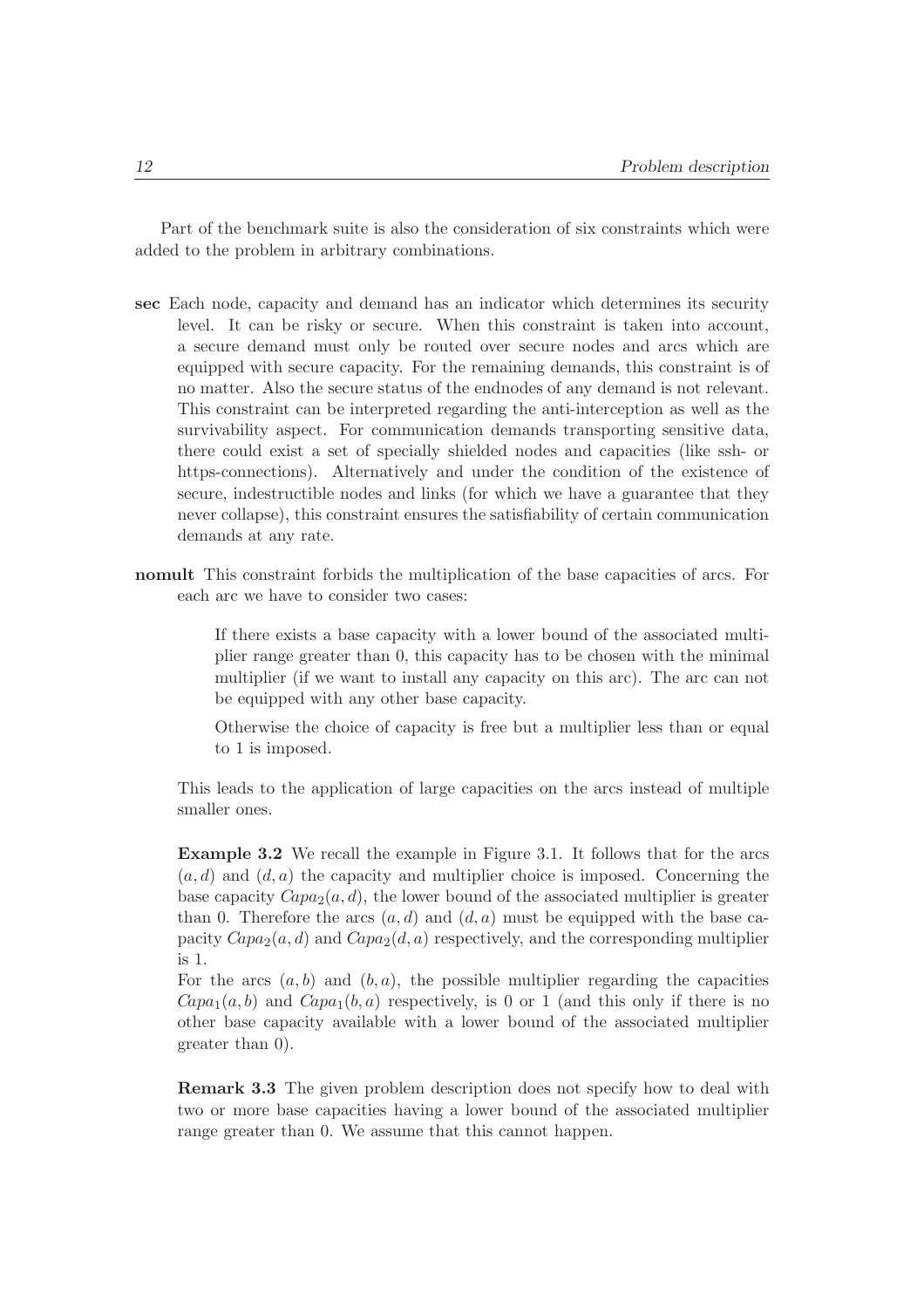component or transmission delays.

- symdem This constraint states that two demands where the origin of one is the destination of the other and vice versa, have to be routed symmetrically. Hence for a demand from node a to node b, if there exists a demand from b to a, then the paths used to route these demands must be symmetric, i.e. that the two paths were indicated by the same node set and differ only in an opposite order of the nodes. From this it follows that demands with the same origin and destination have to use the same path, if there exists at least one reverse demand for them. This symmetric routing is required by some routing protocols, e.g. the Network Time Protocol (NTP) [1] which is used to synchronize the time of devices in a network.
- bmax Each demand has a parameter limiting the length of its routing path. This limit is normally referred to as hoplimit, as it takes into account only the amount of arcs used by the path, and not its actual physical length. It avoids unacceptably long paths and decreases the probability of a failure of a path
- pmax For each node an upper bound on incoming and outgoing ports is imposed. The capacities installed on the incoming arcs consume the inports amounting to their associated multipliers and analogously for the outgoing arcs and the outports. If the particular directed capacity is zero, no ports are consumed.

This constraint ensures that the ports are not exhausted. It makes sense if the node configuration is predetermined, as well as for survivability. If for a node the number of incident arcs on which capacity can be installed is restricted, only these arcs are affected in case of a failure of this node.

**Example 3.4** Recall the example of Figure 3.1: for the arc  $(a, c)$  this means that the chosen capacity and associated multiplier require 2 inports at node c and 2 outports at node a. The base capacity installed on the associated backward arc  $(c, a)$  does not require any ports, because it does not provide positive capacity. Since the node  $c$  has only one outport, it follows that at most one outgoing arc can be equipped with a capacity, and thus used by some routing.

tmax This constraint associates an upper traffic bound to each node. The sum of all demands routed from, to or through a node must not exceed this fixed capacity. Like the **pmax** constraint, this one has two aspects. The configuration on the node may be predetermined or the network designer wants to route only a certain amount of data through the node to limit the probably vulnerable data.

Remark 3.5 In the ROCOCO project, all possible combinations of these additional constraints were considered. But the restriction to some, more plausible/probable variants may be worth considering.

The bundle of tmax and pmax constraints would be convenient in case of a predetermination of the technology installed at the nodes. If there exists a restriction on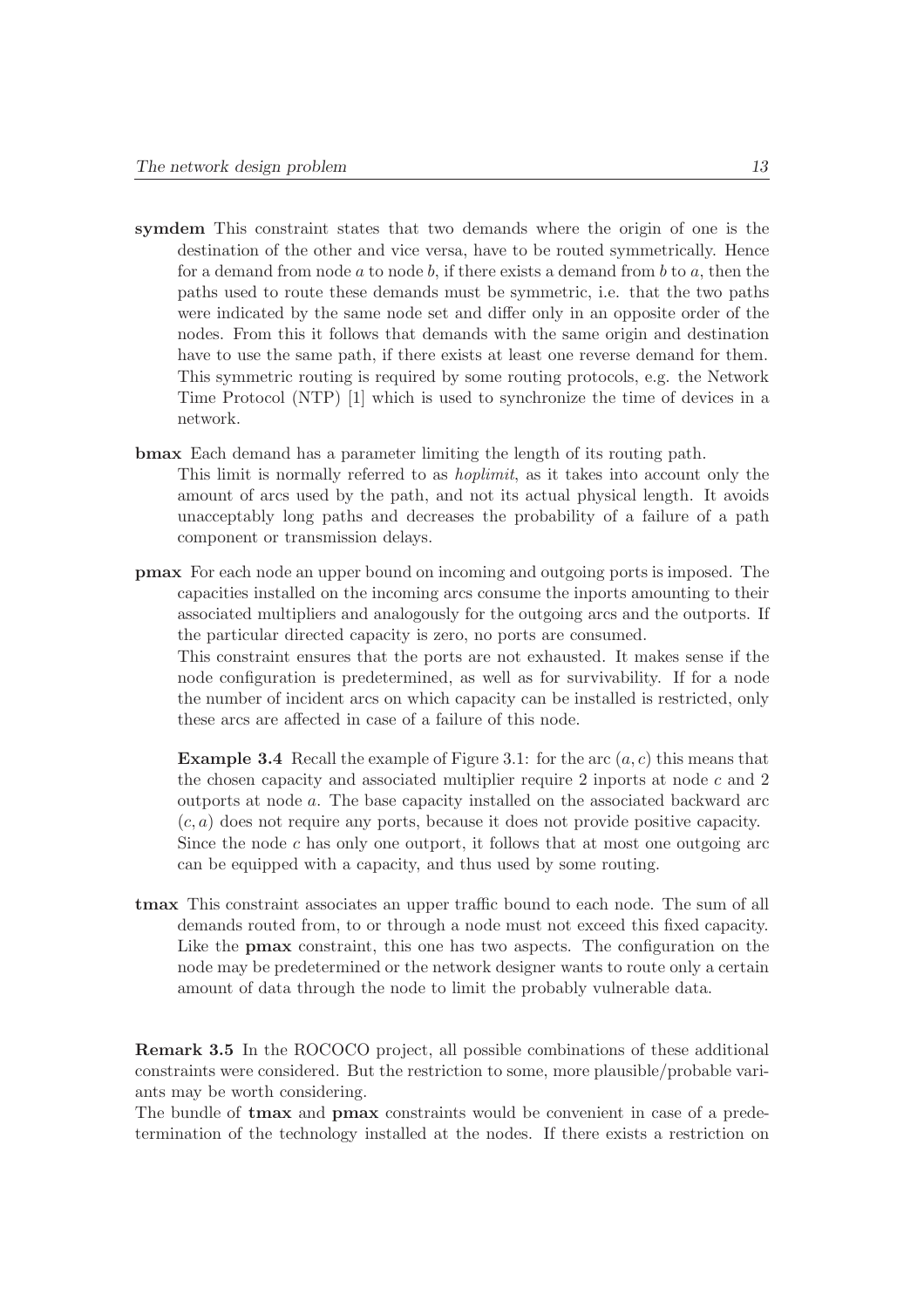the nodes it seems plausible that the number of ports is limited as well as the traffic. The nomult can be related to these constraints as well, because it reduces port consumption of the links regarding their endnodes and thus helps to fulfill the pmax constraint.

Concerning the survivability aspect, the combination of the bmax and the sec constraint seems reasonable. The bmax constraint decreases the probability of a failure of a path component and the sec constraint ensures the satisfiability of certain communication demands at any rate. Also the restrictions on the nodes (tmax, pmax) can be imposed in this context.

## 3.2 Model

In this section we introduce some notation and our mathematical model for the described problem. The constraints are classified in two subproblems.

- Base model All demands have to be routed simultaneously over a single cycle-free path from their origin to their destination (monorouting). In the target network, sufficient capacity must be installed on the edges such that these can accommodate a feasible routing of the communication demands.
- Additional constraints This part of the model is dedicated to the additional constraints. We derive inequalities for the sec, pmax, bmax and tmax constraints. At first we also deduce inequalities for the symdem constraint, but we finally integrate it into the data transformation, as well as the nomult requirements.

Remark 3.6 Due to the dependency of the capacity choice for a forward and the associated backward arc, we deviate from the arc view. We consider only undirected edges which can be equipped with linkdesigns providing directed capacities. It is only necessary to make one choice per edge, while the various capacities per direction and the multiplier are mapped to some linkdesigns. The result provides the amount of directed edge capacity.

#### 3.2.1 Notation and parameters

Notation 3.7 (Telecommunication network) We denote the considered telecommunication network by a graph  $G = (V, E)$ , with V the set of nodes representing locations. The edges  $e \in E$  represent the possible connections between the locations.

Notation 3.8 (Nodes) We denote the traffic limit of a node by the parameter *node* capacity which is consumed by the demands routed over. Each node  $v \in V$  has the parameters: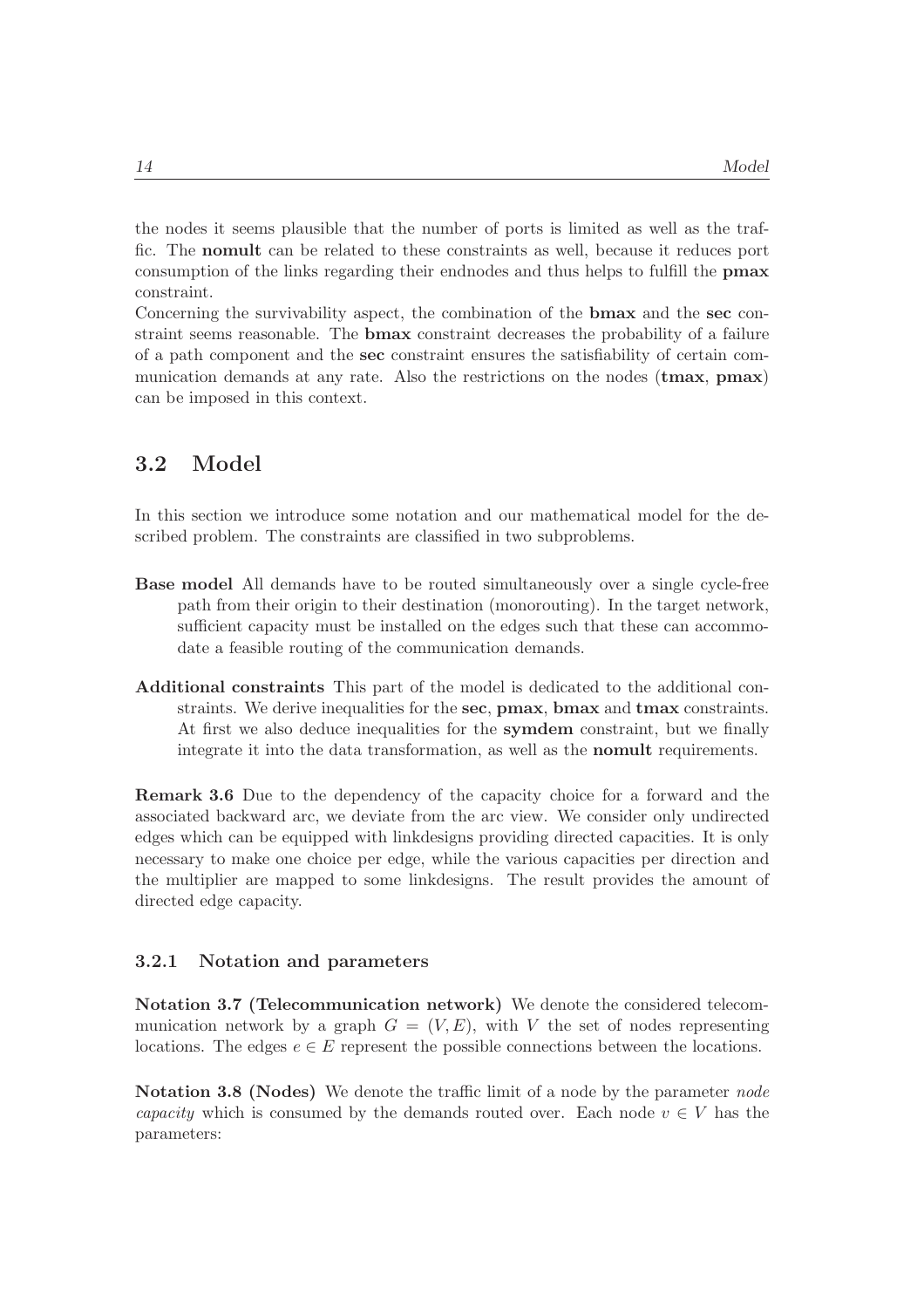$P_v^-$ The amount of incoming ports.  $P_v^+$ The amount of outgoing ports.  $C_v \in \mathbb{Z}_+$  The provided capacity.  $S_v \in \{0,1\}$  The security status of a node is 1 if it is secure, 0 otherwise.

Notation 3.9 (Linkdesigns) The (finite) set of all linkdesigns which can be installed on an edge  $\{u, v\} \in E$  is denoted by  $\mathcal{L}_{\{u, v\}}$ . Each edge can be equipped with at most one linkdesign. In the elements of the linkdesign set we merge the choice of the capacity and the associated multiplier. Therefore, for each edge and each base capacity of the associated arc arise as many linkdesigns as integers can be found in the associated multiplier range joint with the  ${0}$ -set. In that way we get two directed capacities per edge which are implied by the base capacities of the associated arcs and the multiplier. The transformation is analogously the same with the costs and the ports required.

Other available base capacities for this arc should be dealt with analogously and the created linkdesigns should be added in the associated set  $\mathcal{L}_{\{u,v\}}$ .

At this point we already include the nomult constraint. If we take it into account, the set of linkdesigns is restricted to the linkdesigns with a port consumption of 1 or (when such one exists) the linkdesign with the corresponding multiplier lower bound greater than 0.

For a linkdesign  $l \in \mathcal{L}_{\{u,v\}}$  corresponding to the edge  $\{u,v\} \in E$ , the following parameters are given:

| $C_{uv}^l \in \mathbb{Z}_+$                                | The directed integer routing capacity from node $u$ to node $v$ .                                   |
|------------------------------------------------------------|-----------------------------------------------------------------------------------------------------|
| $C_{vu}^l \in \mathbb{Z}_+$<br>$P_{uv}^l \in \mathbb{Z}_+$ | The directed integer routing capacity from node $v$ to node $u$ .                                   |
|                                                            | The amount of ports required for the direction $u$ to $v$                                           |
|                                                            | i.e. the number of inports consumed at $v$ and the number of                                        |
|                                                            | outports consumed at u.                                                                             |
| $P_{vu}^l \in \mathbb{Z}_+$                                | The amount of ports required for the direction $v$ to $u$ .                                         |
|                                                            | i.e. the number of inports consumed at $u$ and the number of                                        |
|                                                            | outports consumed at $v$ .                                                                          |
|                                                            | $S_{\{u,v\}}^l \in \{0,1\}$ The security status of a link design is 1 if it is secure, 0 otherwise. |
|                                                            | $W_{\{u,v\}}^l \in \mathbb{Z}_+$ The installation costs for link design l on the edge $\{u,v\}$ .   |

Remark 3.10 We have a parameter for the number of ports required for each direction. Actually the consumption of ports is equal for both directions, but the special case that the capacity for one direction is 0 while the other is greater than 0 makes it necessary to split the parameter.

Example 3.11 Recalling the example shown in Figure 3.1, consider the pair of arcs between the nodes a and b. For  $Capa<sub>1</sub>(a, b)$  a multiplier range from 0 to 3 is given. We assume that the base capacity value of  $Capa_1(a, b)$  is  $\alpha$  and the one of  $Capa_1(b, a)$  is  $\beta$ , it is secure and the base cost is  $\varpi$ . Our transformation creates for each possible multiplier a different linkdesign, so that we get 4 linkdesigns for the edge  $e = \{a, b\}$  out of the base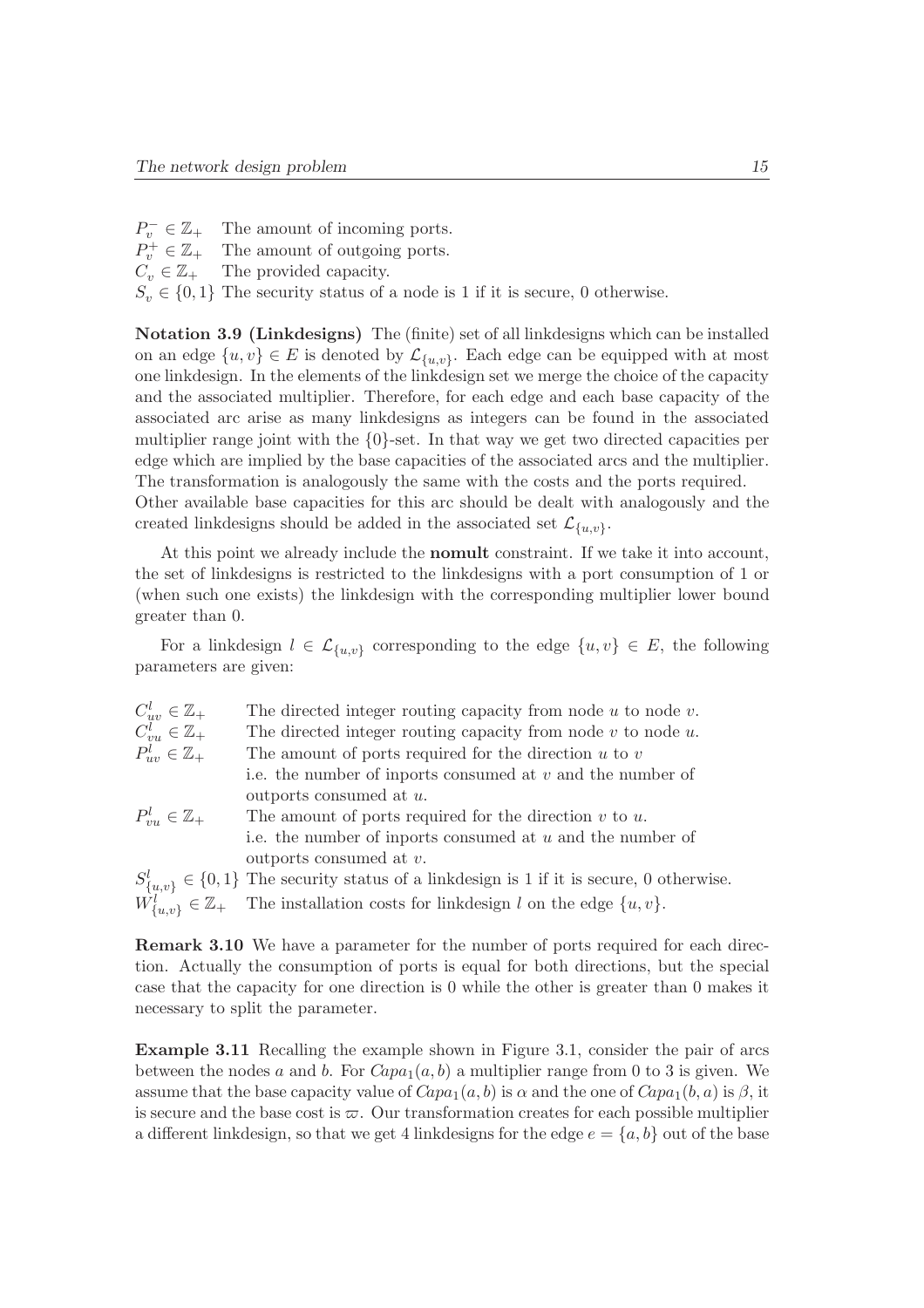capacity  $Capa<sub>1</sub>(a, b)$ . The edge capacity regarding a certain direction is the product of the base capacity of the associated arc with the concerned multiplier. The cost for the linkdesign is the multiplier times the cost for  $Capa_1(a, b)$ . The concerned multiplier also imposes the required ports (but the associated capacities must be regarded to ensure that it is not 0). In Table 3.1 we present the linkdesigns created from  $Capa_1(a, b)$  and  $Capa_1(b, a)$ .

| LD             | 'ab       | 'ba      | ab | ba | $\{a,b\}$ | a.b       |
|----------------|-----------|----------|----|----|-----------|-----------|
| $\iota_0$      |           |          |    |    |           |           |
| l <sub>1</sub> | $\alpha$  |          |    |    |           | $\varpi$  |
| $l_2$          | $2\alpha$ |          |    |    |           | $2\varpi$ |
| $l_3$          | $3\alpha$ | $3\beta$ |    | റ  |           | $3\varpi$ |

Table 3.1: Generated linkdesigns

Due to the **nomult** constraint, the set of linkdesigns  $\mathcal{L}_{\{a,d\}}$  consists of only one element: The generated linkdesign corresponding to the base capacities  $Capa_1(a, d)$ and  $Capa_1(d, a)$  respectively, and the imposed multiplier 1.

Notation 3.12 (Commodities) In our model, all commodities consist of exactly one demand. In order to handle the secure routing condition we introduce a secure value for each commodity. This secure value is equal to the demand value when it has to be routed securely and otherwise 0. We denote by  $\mathcal K$  the set of commodities. For a commodity  $k \in \mathcal{K}$  the following parameters are specified:

| $o_k \in V$            |                        | The node where the demand comes from (origin).                                                  |
|------------------------|------------------------|-------------------------------------------------------------------------------------------------|
| $d_k \in V$            |                        | The node to which the demand has to be routed to (destination).                                 |
| $U_k \in \mathbb{Z}_+$ |                        | The amount of data that has to be routed from $o_k$ to $d_k$ .                                  |
|                        |                        | $S_k \in \{0,1\}$ The security status of a commodity is 1 if it has to be routed securely,      |
|                        |                        | 0 otherwise.                                                                                    |
|                        |                        | $U_k^S \in \mathbb{Z}_+$ The amount of data that has to be routed from $o_k$ to $d_k$ securely, |
|                        |                        | $U_k^S = U_k \cdot S_k.$                                                                        |
|                        | $M_k \in \mathbb{Z}_+$ | The maximal number of hops, i.e. the allowed number of edges of                                 |
|                        |                        | an $o_k - d_k$ -path.                                                                           |

Remark 3.13 In literature on multicommodity network flow problems, the demands are often aggregated with respect to their source (or destination) nodes. One commodity for each node with positive supply is defined [5]. The aggregated formulation has a smaller amount of commodities compared to our approach, which often leads to a significantly reduced size of the problem.

However, in our problem no such aggregation was possible since in the aggregated version, no proper control of the fulfillment of the varying demand properties is possible. Since the requirements on the demands are quite different (concerning the sec, bmax and symdem constraints) bundling demands would be impossible.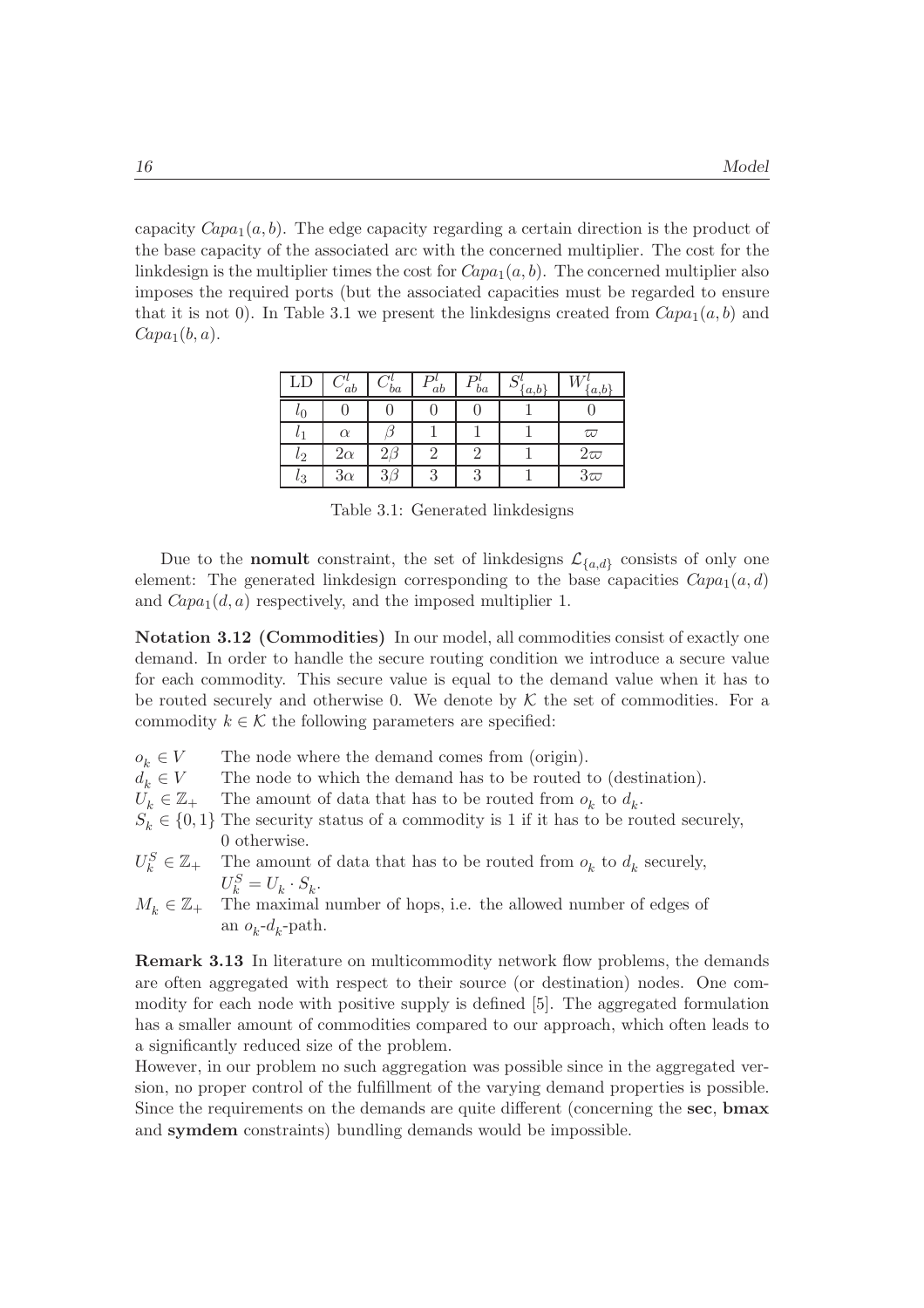#### 3.2.2 Variables

We formulate the described problem with the following variables, where one variable corresponds to the routing of commodities in the network and the other one to the installation of linkdesigns on an edge of the network.

#### Commodity edge flow variables

The routing of the commodities in our network is modeled via directed binary commodity edge flow variables. For each edge  $\{u, v\} \in E$  and each commodity  $k \in \mathcal{K}$ , the binary variable  $f_{uv}^k$  decides whether k is routed over  $\{u, v\}$  in the direction u to v or not. Analogous for the variable  $f_{vu}^k$  concerning the direction v to u. This yields for all  $k \in \mathcal{K}$  and  $\{u, v\} \in E$ 

$$
f_{uv}^k = \begin{cases} 1 & \text{if } k \text{ is routed over } e \text{ in the direction } u \text{ to } v \\ 0 & \text{otherwise} \end{cases}
$$

$$
f_{vu}^k = \begin{cases} 1 & \text{if } k \text{ is routed over } e \text{ in the direction } v \text{ to } u \\ 0 & \text{otherwise} \end{cases}
$$

#### Linkdesign installation variables

For each edge  $e \in E$  and linkdesign  $l \in \mathcal{L}_e$  we introduce the binary variable  $x_e^l$  indicating if l is installed on e. Therefore for all  $e \in E$  and  $l \in \mathcal{L}_e$ 

$$
x_e^l = \begin{cases} 1 & \text{if } l \text{ is installed on } e \\ 0 & \text{otherwise} \end{cases}
$$

Remark 3.14 Another alternative to modeling the choice of technology for the edges would be the application of an integer variable for all available associated base capacities: greater 0 iff the capacity is chosen and the value denoting the chosen multiplier. This would mean a significant decrease of linkdesigns but the range for these variables would be the union of {0} and the multiplier range. The case of a base capacity with a lower bound of the corresponding multiplier range greater than 1 would be a problem. The 1 would be prohibited while 0 and the integral lower bound would be feasible. This gap would provoke problems in our further solution approaches.

The maximum multipliers in our data set are furthermore quite small (at most 5) and so the disprofit of the greater amount of  $\{0, 1\}$ -variables is not that serious. On the other hand, the binary range of the variables has a lot of advantages, as we will see later.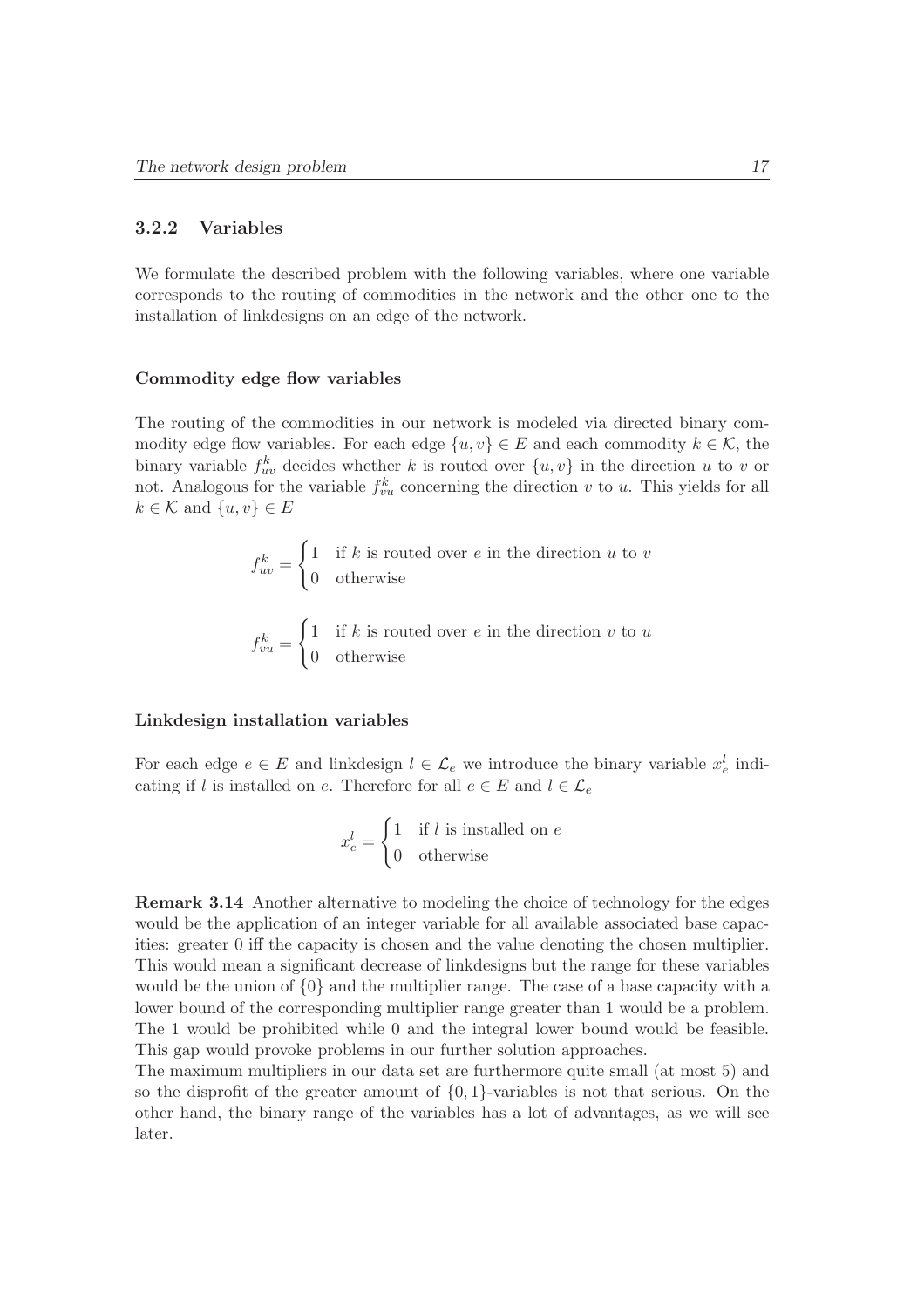#### 3.2.3 Inequalities

There exist various base constraints which have to be complied by a feasible routing and linkdesign installation. We first model these conditions in the following subsection and later introduce the inequalities that correspond to the additional constraints.

#### Inequalities for the base model

In this subsection we introduce the inequalities concerning the base model. We require all demands to be routed over a single cycle-free path from their origin to their destination. For each edge we can choose at most one linkdesign in a way such that the provided capacity can accommodate a feasible routing of all commodities simultaneously.

Linkdesign installation constraint. In this inequality we model the constraint that only one capacity can be chosen on each arc as stated in the given problem description. Therefore each edge  $e \in E$  can only be equipped with at most one linkdesign  $l \in \mathcal{L}_e$ .

$$
\sum_{l \in \mathcal{L}_e} x_e^l \le 1 \quad \forall e \in E \tag{3.1}
$$

Flow balance constraint. To ensure that the demand between two nodes is satisfied using a single path and to state that the flow balance is fulfilled we introduce this constraint.

$$
\sum_{\{u,v\}\in\delta(v)} (f_{uv}^k - f_{vu}^k) = \begin{cases} -1 & \text{if } v = o_k \\ 1 & \text{if } v = d_k \\ 0 & \text{otherwise} \end{cases} \quad \forall v \in V, k \in \mathcal{K} \tag{3.2}
$$

This constraint provides for each commodity  $k \in \mathcal{K}$  a single  $o_k$ - $d_k$ -path since the origin node  $o_k$  has a net outflow of 1, the destination node  $d_k$  a net inflow of 1 and exploiting the fact that we use binary commodity edge flow variables. The flow has no chance to get lost, because all other nodes have a net flow of 0. But in this path can occur cycles, that is why we introduce the following constraint.

Subtour elimination constraint. To avoid cycles in our routing, we restrict for each commodity  $k \in \mathcal{K}$  and each subset W of V the number of edges in  $E(W)$  which are used by this commodity.

$$
\sum_{\{u,v\}\in E(W)} (f_{uv}^k + f_{vu}^k) \le |W| - 1 \quad \forall W \subseteq V, k \in \mathcal{K}
$$
\n(3.3)

These constraints prevent the occurrence of cycles, because a commodity  $k \in \mathcal{K}$ cannot be routed twice through a node  $v \in V$ .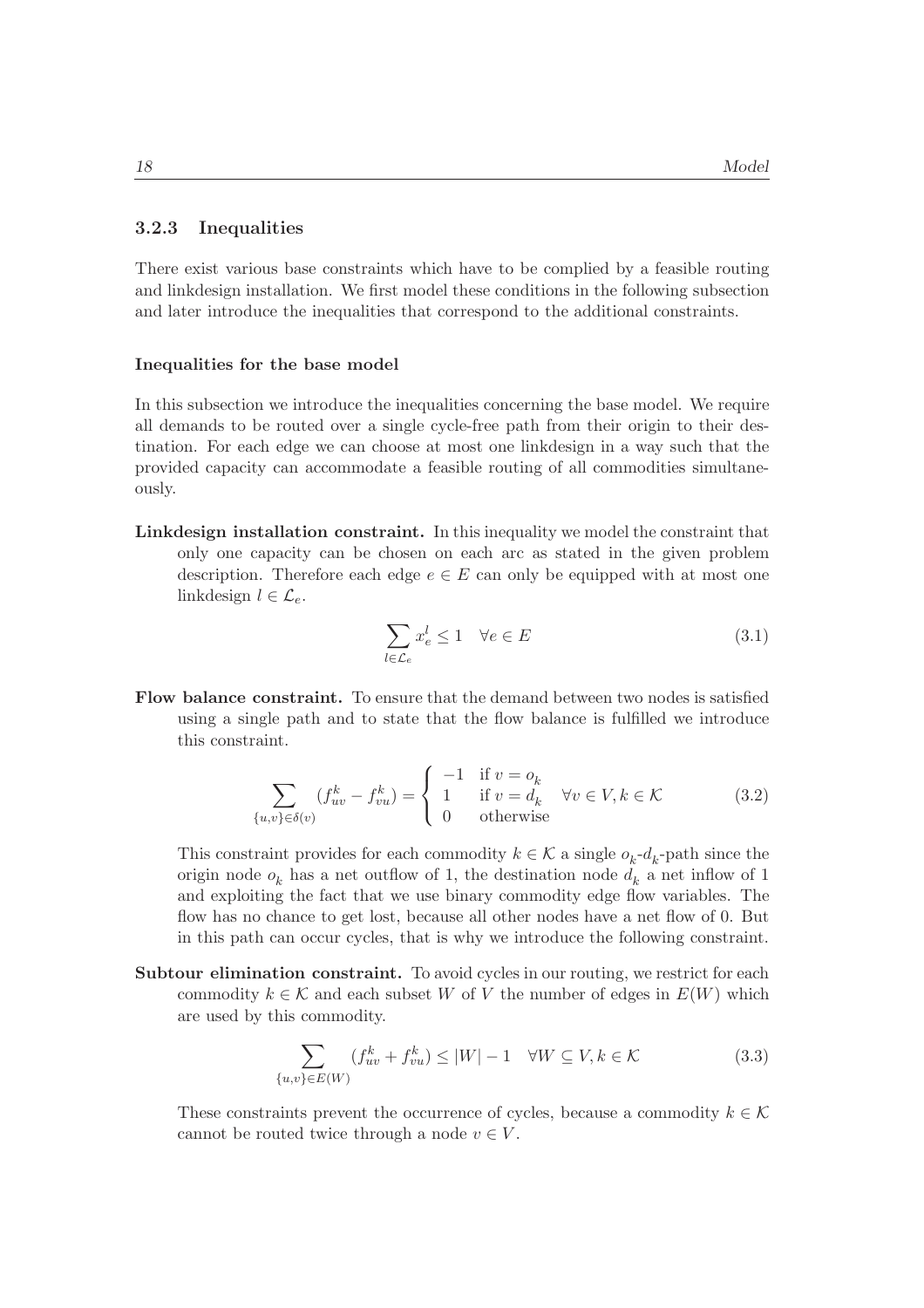Edge capacity constraints. In the ROCOCO problem the arc capacities must not be exceeded. Consequentially, the directed capacity of an edge provided by the installed linkdesign must not be overstepped.

$$
\sum_{k \in \mathcal{K}} U_k f_{uv}^k \le \sum_{l \in \mathcal{L}_{\{u,v\}}} C_{uv}^l x_{\{u,v\}}^l \quad \forall \{u,v\} \in E
$$
\n(3.4)

$$
\sum_{k \in \mathcal{K}} U_k f_{vu}^k \le \sum_{l \in \mathcal{L}_{\{u,v\}}} C_{vu}^l x_{\{u,v\}}^l \quad \forall \{u,v\} \in E \tag{3.5}
$$

#### Inequalities for the additional constraints

In this subsection we incorporate the additional constraints in the mathematical model. The nomult constraints have already been included. We express the requirements of the pmax, tmax and bmax constraints by introducing new inequalities for the model. The sec constraint is split into two parts: one concerning the edges and the other considering the secure node throughput. The symdem constraint is integrated by a commodity merge process and the adaptation of some of the preestablished model constraints.

The next two inequalities include the pmax constraint in our model.

Inport constraints. Each node provides a certain number of inports which are consumed by the linkdesigns installed on the incident edges and must not be exhausted.

$$
\sum_{\{u,v\}\in\delta(v)}\sum_{l\in\mathcal{L}_{\{u,v\}}}P_{uv}^l x_{\{u,v\}}^l \le P_v^- \quad \forall v \in V
$$
\n(3.6)

Outport constraints. Each node provides a certain number of outports which are consumed by the linkdesigns installed on the incident edges and must not be exhausted.

$$
\sum_{\{u,v\}\in\delta(v)}\sum_{l\in\mathcal{L}_{\{u,v\}}}P_{vu}^l x_{\{u,v\}}^l \le P_v^+ \quad \forall v \in V
$$
\n(3.7)

The following type of inequalities integrates the **tmax** constraint in our model.

Node capacity constraints. The amount of data that is conducted through  $v \in V$ is the sum of the values of the commodities that flow into  $v$  plus the commodities that have their origin in v. This throughput must not exceed the node capacity.

$$
\sum_{k \in \mathcal{K}} \sum_{\{u,v\} \in \delta(v)} U_k f_{uv}^k \le C_v - \sum_{k \in \mathcal{K}: v = o_k} U_k \quad \forall v \in V
$$
\n(3.8)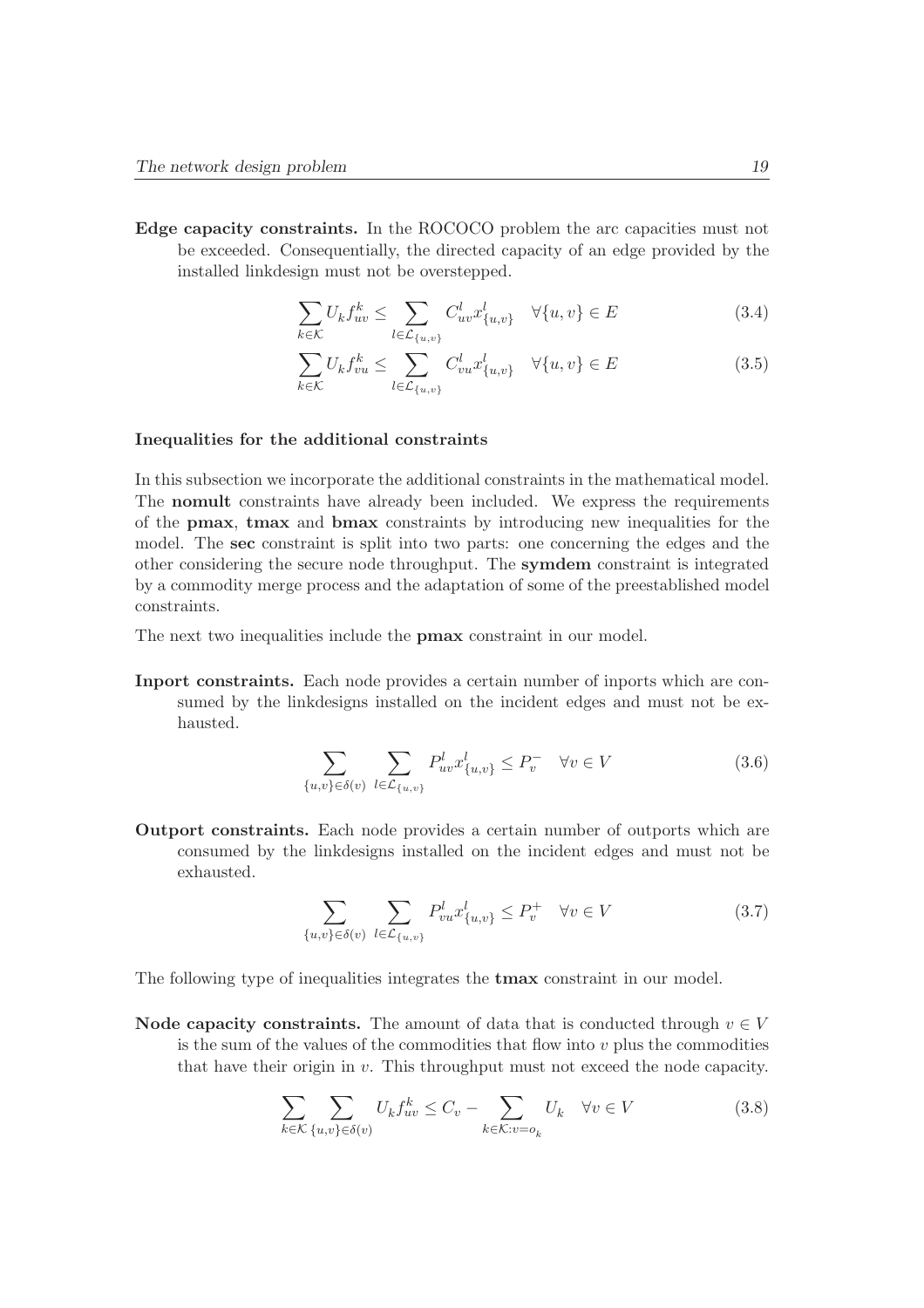Remark 3.15 This constraint differs from the usually considered switching capacity which gives a limit on the capacity of its incident edges and which is therefore normally modeled via linkdesign installation variables (e.g.  $[12]$ ). The considered **tmax** takes into account the flow that is actually routed over the node and not only the flow that could be routed potentially like the switching capacity.

For an easier integration of the sec constraint we split it in two parts. One type of constraint focuses on the edges and the other type on the nodes.

Edge secure capacity constraints. If a secure demand  $k \in \mathcal{K}$  with  $S_k = 1$  is routed over an edge  $e \in E$  it requires this edge to be equipped with a secure link<br>design  $l \in \mathcal{L}_e$  with  $S_e^l = 1$ . We achieve this by introducing a secure capacity which is only provided by secure linkdesigns and consumed by secure commodities. Over an edge  $e \in E$  regarding a certain direction, only as much secure data can be routed as directed secure capacity is provided. The amount of secure capacity is determined by the installed linkdesigns and their secure status.

$$
\sum_{k \in \mathcal{K}} U_k^S f_{uv}^k \le \sum_{l \in \mathcal{L}_{\{u,v\}}} S_{\{u,v\}}^l C_{uv}^l x_{\{u,v\}}^l \quad \forall \{u,v\} \in E
$$
\n(3.9)

$$
\sum_{k \in \mathcal{K}} U_k^S f_{vu}^k \le \sum_{l \in \mathcal{L}_{\{u,v\}}} S_{\{u,v\}}^l C_{vu}^l x_{\{u,v\}}^l \quad \forall \{u,v\} \in E
$$
\n(3.10)

Node secure capacity constraints. If a node  $v \in V$  is risky, a secure commodity  $k \in \mathcal{K}$  must not be routed over it. We ensure this constraint by prohibiting that a secure commodity is routed over edges incident to v (except the case that  $v = o_k$ ) or  $v = d_k$ ).

$$
f_{uv}^k \le 1 - S_k + \begin{cases} 1 & \text{if } u \in \{o_k, d_k\}, \\ & v \in \{o_k, d_k\} \\ S_v & \text{if } u \in \{o_k, d_k\}, \\ & v \notin \{o_k, d_k\} \\ S_u & \text{if } u \notin \{o_k, d_k\}, \\ S_u & \text{if } v \in \{o_k, d_k\} \\ S_u S_v & \text{otherwise} \end{cases} \quad \forall \{u, v\} \in E, k \in \mathcal{K} \tag{3.11}
$$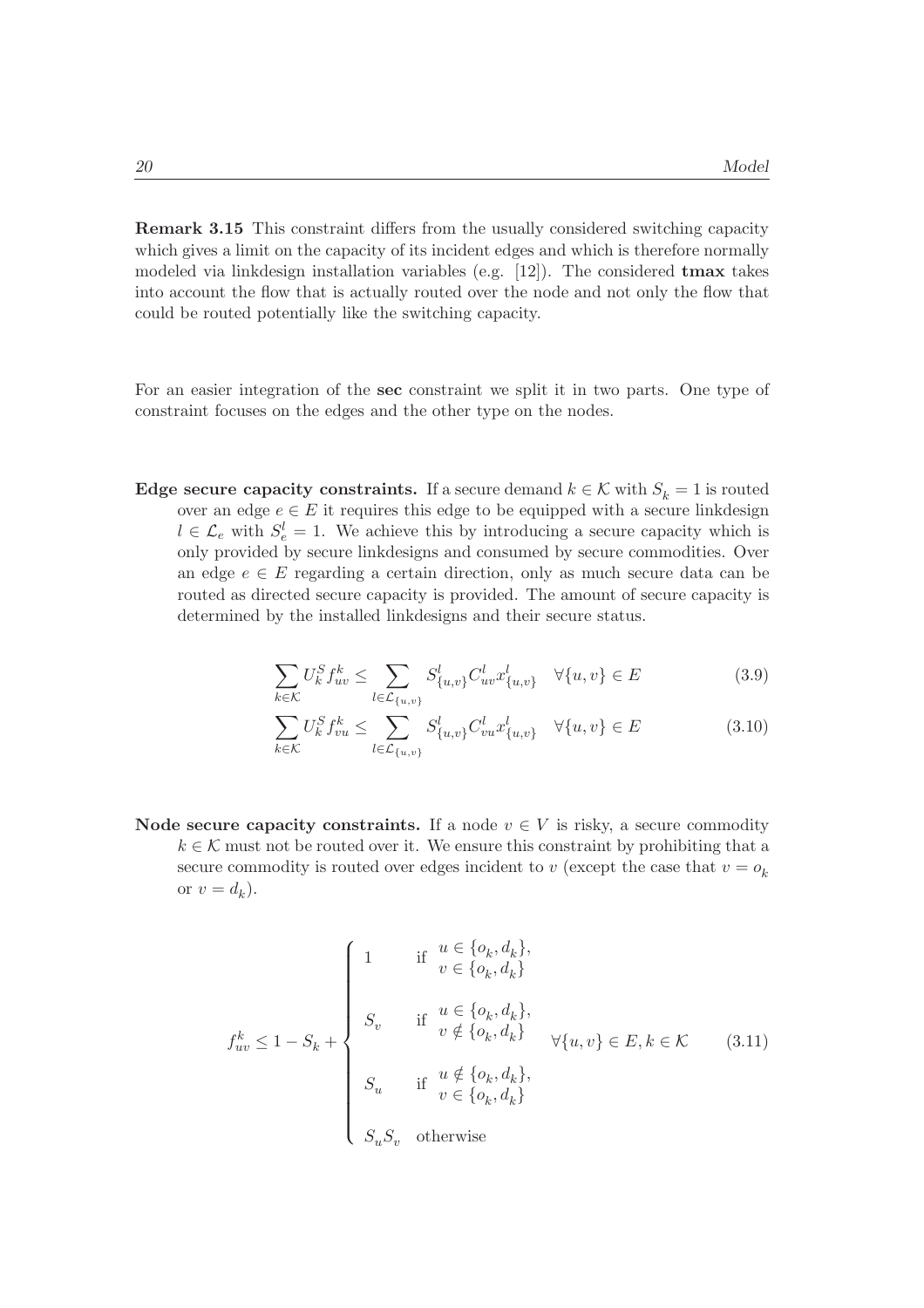$$
f_{vu}^k \le 1 - S_k + \begin{cases} 1 & \text{if } u \in \{o_k, d_k\}, \\ & v \in \{o_k, d_k\} \\ & \text{if } u \in \{o_k, d_k\}, \\ & v \notin \{o_k, d_k\} \\ & S_u & \text{if } u \notin \{o_k, d_k\}, \\ & S_u & \text{if } u \notin \{o_k, d_k\}, \\ & v \in \{o_k, d_k\} \\ & S_u S_v & \text{otherwise} \end{cases} \tag{3.12}
$$

The constraint is modeled in these inequalities. Let  $k \in K$  and  $e \in E$ . In case of a risky commodity  $(S_k = 0)$  they hold in any case, as well as when the origin and the destination of the commodity are equal to the endnodes of e. When the commodity k is secure the potential choice of edge e for routing depends on the security status of the endnodes. If one endnode is the origin or destination of  $k$ , e can only be used to route k if the other node is secure. In the case of a secure commodity where any of the endnodes of  $e$  is neither origin nor destination of it, the edge is prohibited to use for routing  $k$  if one of the node is not secure.

This constraint has actually not to be included in the formulation, because practically (3.11) and (3.12) are used in terms of variable reduction.

Path length limitation constraint. The bmax constraint is represented by this class of inequalities which claim that the number of edges over which a commodity  $k \in \mathcal{K}$  is routed must not exceed the predetermined limit.

$$
\sum_{\{u,v\}\in E} (f_{uv}^k + f_{vu}^k) \le M_k \quad \forall k \in \mathcal{K}
$$
\n(3.13)

In the next paragraph we describe the mechanism used to integrate the symmetrical routing constraint symdem in the model.

Symmetry constraints. First we present some notation to simplify the discussion: For  $k, k' \in \mathcal{K}$ :

- $k, k'$  are **parallel** if  $o_k = o_{k'}$  and  $d_k = d_{k'}$ .
- $k, k'$  are **coupled** if  $o_k = d_{k'}$  and  $d_k = o_{k'}$ .
- $k, k'$  are **connected** if  $k, k'$  are parallel or coupled.
- $k$  is **isolated** if no commodity is coupled with  $k$ .

We define commodity subsets, consisting of all commodities with the same origin and destination nodes:

$$
\mathcal{K}_{pq} := \{ k \in \mathcal{K} \mid o_k = p, d_k = q \} \quad \forall p, q \in V.
$$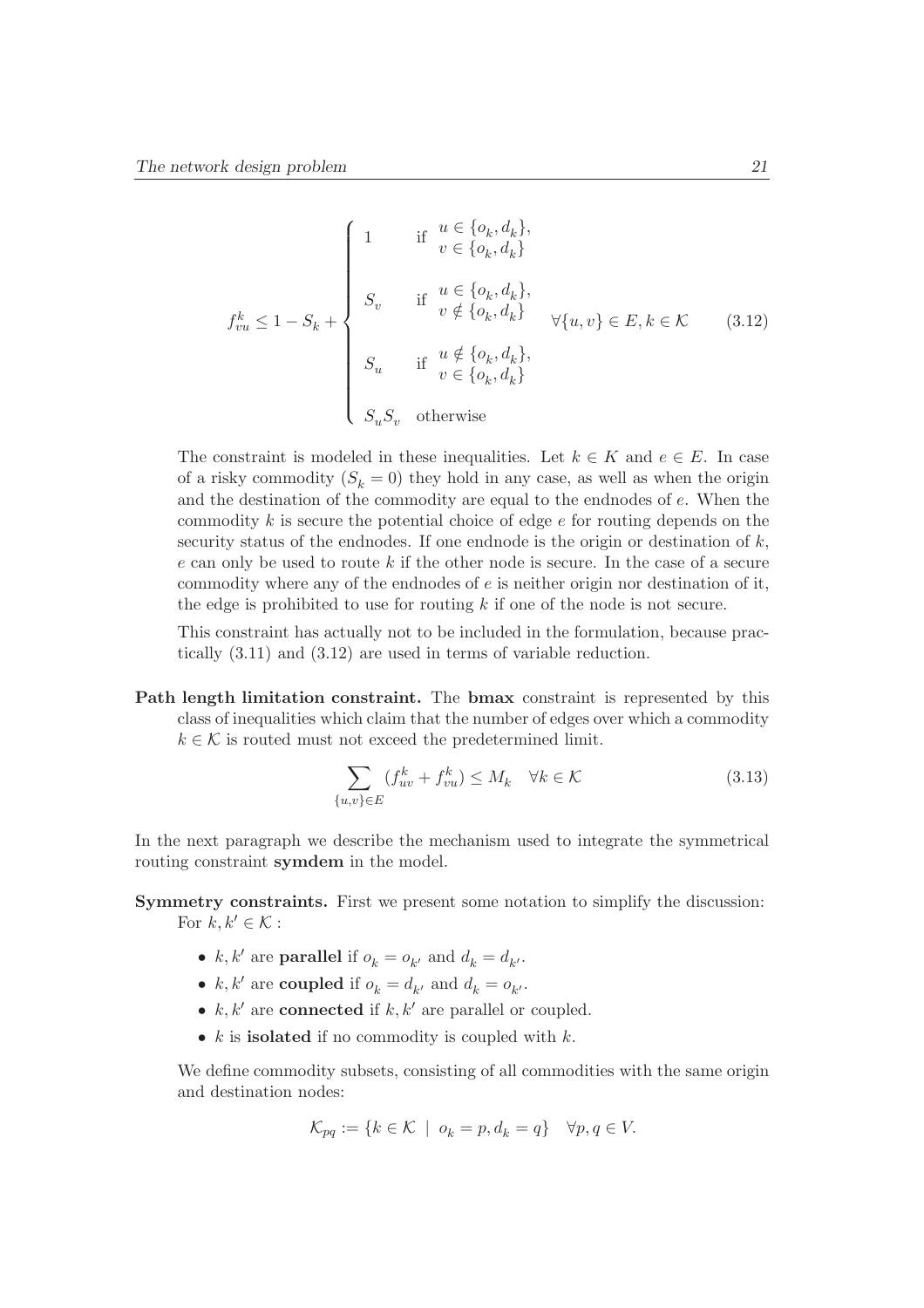The symdem constraint demands that two coupled commodities have to be routed symmetrically. This means that if one commodity uses an edge  $e \in \mathcal{E}$  $E$  in a certain direction, the other commodity must use the same edge but in the opposite direction. This constraint also implies that parallel commodities have to use the same edges in equal direction if at least one coupled commodity exists. For simplification we assume from now on that there exist only parallel commodities if, at the same time, also at least one coupled commodity exists for them. Therefore we can formalize the requirements as follows:

$$
f_{uv}^k = f_{vu}^{k'} \quad \forall \{u, v\} \in E, k, k' \in \mathcal{K} : k, k' \text{coupled}
$$
\n(3.14)

$$
f_{uv}^k = f_{uv}^{k'} \quad \forall \{u, v\} \in E, k, k' \in \mathcal{K} : k, k' \text{parallel}
$$
\n
$$
f_{uv}^k = f_{uv}^{k'} \quad \forall (u, v) \in E, k, k' \in \mathcal{K} : k, k' \text{parallel}
$$
\n
$$
(3.15)
$$

$$
f_{vu}^k = f_{vu}^{k'} \quad \forall \{u, v\} \in E, k, k' \in \mathcal{K} : k, k' \text{parallel}
$$
\n
$$
(3.16)
$$

We use the variable-reducing character of this constraint by modifying the data and expanding a part of our model inequalities. Merging connected commodities into a new commodity scales down our problem size.

In the following, we present the merging process concerning commodities respective to two nodes  $p, q \in V$ . We merge all commodities from  $\mathcal{K}_{pq} \cup \mathcal{K}_{qp}$  in a new commodity  $k_{pq}$ . This commodity is uniquely identified by the node pair since it is finally the only commodity with a relation to both nodes. All properties of the commodities are assigned to the aggregation  $k_{pq}$ , whereby we always pass on the strongest property. Afterwards we present how the respective variables of the commodities  $k \in \mathcal{K}_{pq} \cup \mathcal{K}_{qp}$ can be merged into new variables for  $k_{pq}$ . Finally we dwell on the changes of the predeveloped model constraints becoming necessary as a result of the merging process.

**Passing properties** In the following we explain how the properties of the connected commodities are passed on to the newly generated commodity. Let  $p, q \in V$ .

**Origin/Destination** The new commodity  $k_{pq}$  represents the communication demand between the nodes  $p$  and  $q$ . It is still directed with the origin  $p$  and the destination q, such that

$$
o_{k_{pq}} = p,
$$
  

$$
d_{k_{pq}} = q.
$$

Value The value of  $k_{pq}$  indicates the amount of data which has to be routed from p to q, hence it is the sum of the values of all commodities  $k \in \mathcal{K}_{pq}$ .

Concerning the communication demand from  $q$  to  $p$  we introduce for each commodity  $k \in \mathcal{K}$  a new parameter **coupled value**  $U_k$ . This parameter indicates the amount of data that has to be routed from the destination node  $d_k$  to the origin node  $o_k$ .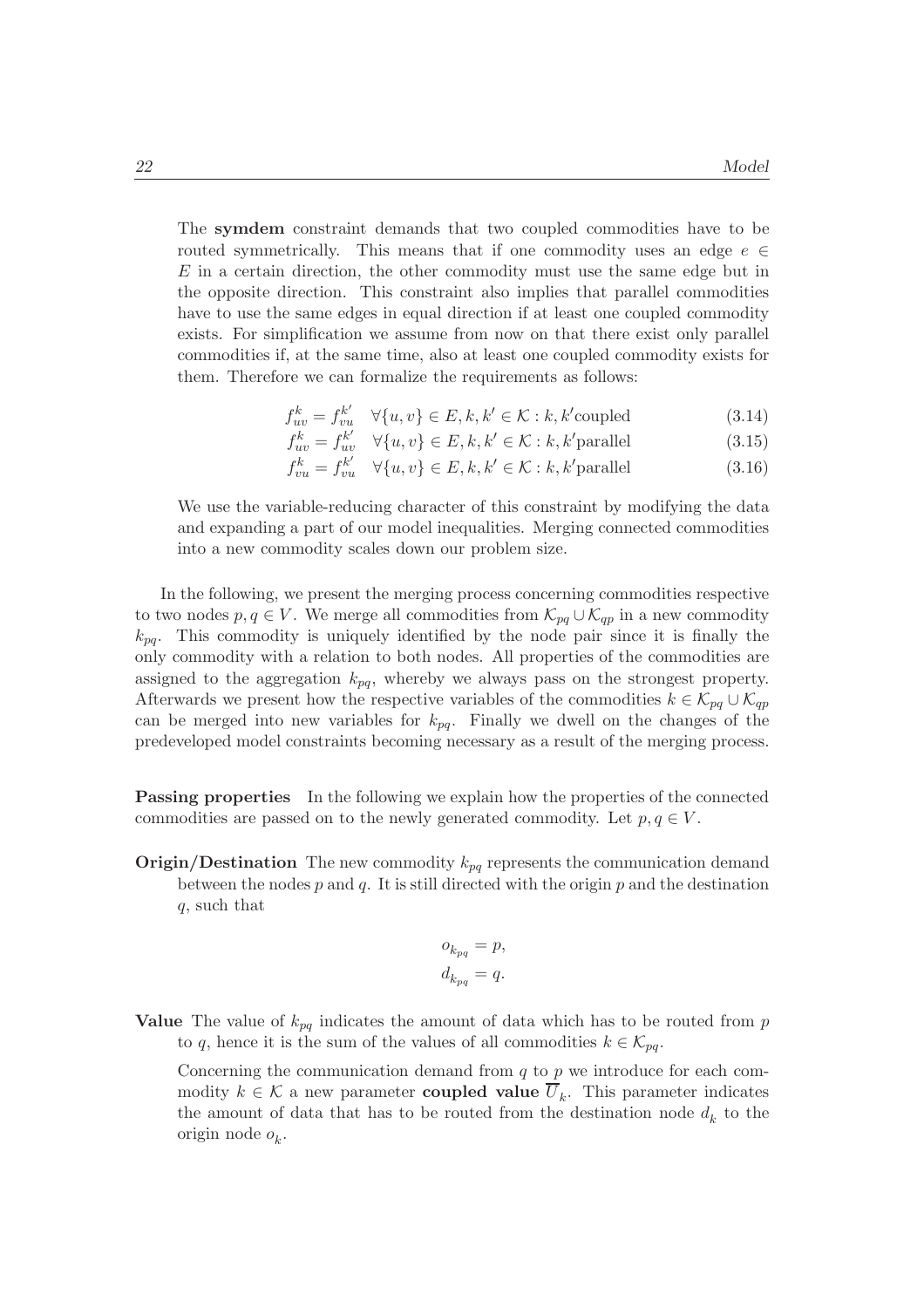Considering the commodity  $k_{pq}$ , this means that the coupled value is the sum of the values of all commodities  $k \in \mathcal{K}_{ap}$ . Now it follows that

$$
U_{k_{pq}} = \sum_{k \in \mathcal{K}_{pq}} U_k,
$$
  

$$
\overline{U}_{k_{pq}} = \sum_{k \in \mathcal{K}_{qp}} U_k.
$$

Secure status All secure commodities have to be routed securely. So if at least one secure commodity  $k \in \mathcal{K}_{pq} \cup \mathcal{K}_{qp}$  with  $S_k = 1$  exists, all commodities have to be routed securely, and as a consequence also  $k_{pq}$ . Because of this condition, the secure value of  $k_{pq}$  is derived as followed:

$$
S_{k_{pq}}=\max_{k\in\mathcal{K}_{pq}\cup\mathcal{K}_{qp}}S_k
$$

**Secure value** The secure value of  $k_{pq}$  takes the amount of the value of  $k_{pq}$  if  $k_{pq}$  has to be routed securely, otherwise 0.

To cope with the reverse direction we introduce for each commodity  $k \in \mathcal{K}$  the new parameter **coupled secure value**  $\overline{U}_k^S$  $\kappa$ , equal to the coupled value  $U_k$  if k has to be routed securely, otherwise 0.

Therefore it follows that

$$
U_{k_{pq}}^{S} = U_{k_{pq}} \cdot S_{k_{pq}},
$$
  

$$
\overline{U}_{k_{pq}}^{S} = \overline{U}_{k_{pq}} \cdot S_{k_{pq}}.
$$

**Hoplimit** Since all commodities  $k \in \mathcal{K}_{pq} \cup \mathcal{K}_{qp}$  have to use the same edges and since the path length limitation constraint has to be fulfilled for all  $k$  at the same time, the used path must contain at most the same amount of edges as the minimal hoplimit of all commodities:

$$
M_{k_{pq}} = \min_{k \in \mathcal{K}_{pq} \cup \mathcal{K}_{qp}} M_k
$$

Example 3.16 The merging procedure concering three connected commodities into one is presented in Table 3.2.

**Merging variables** The commodity  $k_{pq}$  has to be routed from  $o_{k_{pq}}$  to  $d_{k_{pq}}$  over the same path as all commodities  $k \in \mathcal{K}_{pq}$ . At the same time it has to use the same edges as all commodities  $k \in \mathcal{K}_{qp}$ , only in the opposite direction. This relation is formalized as follows:

$$
f_{uv}^{k_{pq}} = f_{uv}^k \quad \forall \{u, v\} \in E, k \in \mathcal{K}_{pq}
$$
\n
$$
(3.17)
$$

$$
f_{vu}^{k_{pq}} = f_{vu}^k \quad \forall \{u, v\} \in E, k \in \mathcal{K}_{pq}
$$
\n
$$
(3.18)
$$

$$
f_{uv}^{k_{pq}} = f_{vu}^k \quad \forall \{u, v\} \in E, k \in \mathcal{K}_{qp}
$$
\n
$$
(3.19)
$$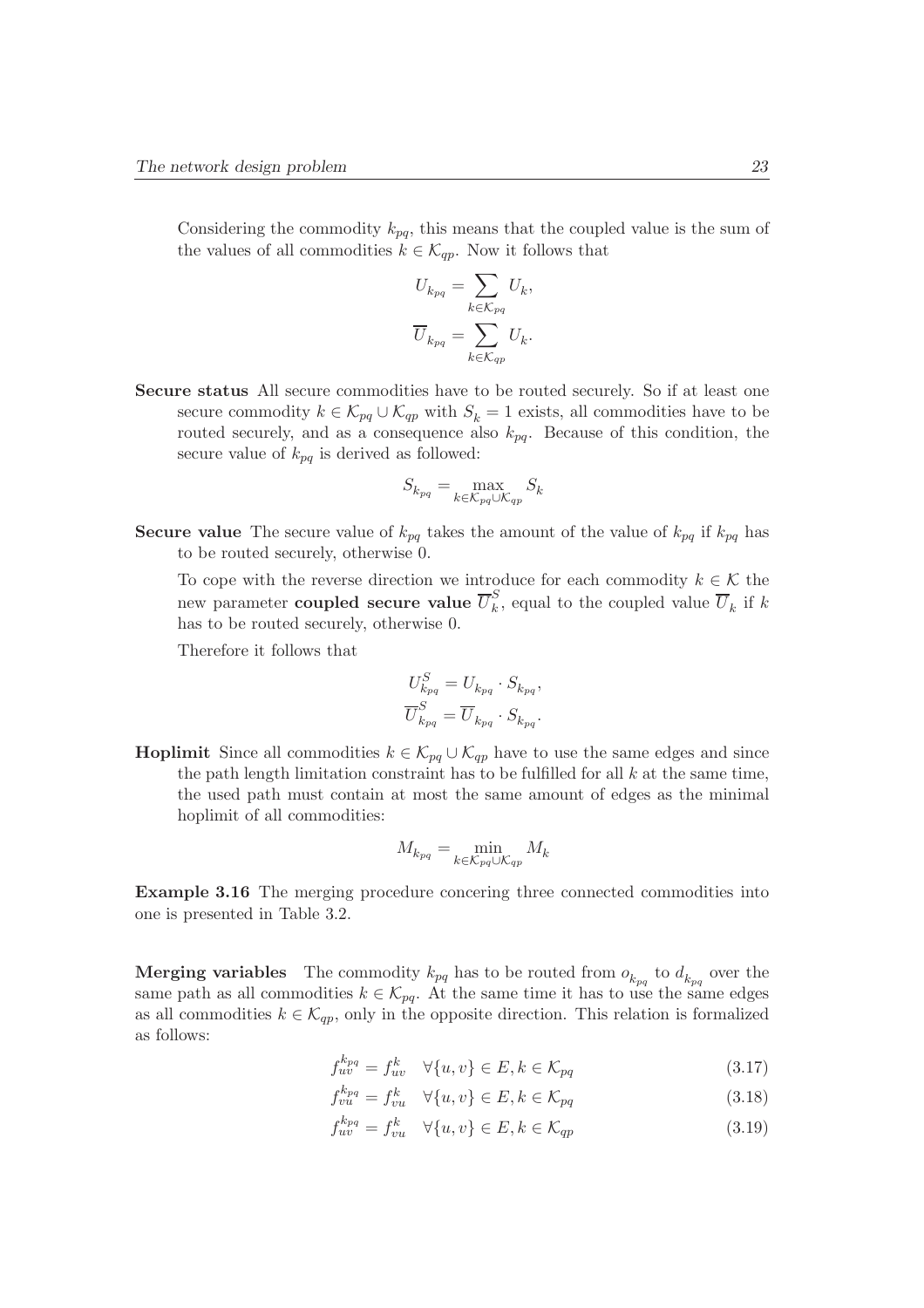| $\,$ commodity | $o_k$ | $a_k$ | k.       | k. | k. |         | k.  |  |
|----------------|-------|-------|----------|----|----|---------|-----|--|
|                |       |       | ി        |    |    |         |     |  |
| κэ             |       |       |          |    |    |         |     |  |
|                |       |       | 19<br>ГQ |    |    | ാ<br>Ŀð |     |  |
|                |       |       |          | 13 |    |         | . . |  |

Table 3.2: Merging of connected commodities. The three connected commodities  $k_1, k_2$ and  $k_3$  are merged in the new commodity  $k_{pq}$ 

Effects of the transformation on the model inequalities: After this transformation, we consider which of our model constraints are affected by the changes. Starting with the original commodities  $k \in \mathcal{K}_{old}$  and assuming that the symmetric routing constraints  $(3.14)$ – $(3.16)$  are fulfilled, we argue why it is equivalent considering only the new merged commodities  $k \in \mathcal{K}_{new}$  according to the fulfillment of the model constraints including minor modifications.

Let  $p, q \in V$ . If  $k_{pq} \in \mathcal{K}_{new}$  fulfills the flow balance constraints (3.2), these are fulfilled by all commodities  $k \in \mathcal{K}_{pq} \cup \mathcal{K}_{qp} \subseteq \mathcal{K}_{old}$ , subject to being routed symmetrically. This also holds for the subtour elimination constraints (3.3) and by construction of  $M_{k_{pq}}$  and  $S_{k_{pq}}$  also for the path length restriction (3.13) and node secure capacity constraints (3.11), (3.12). We only have to concentrate on the node and edge capacity constraints  $(3.4)$ ,  $(3.5)$  and  $(3.8)$ – $(3.10)$ . Now also the couple-(secure)-value has to be integrated.

Adaptation of the edge capacity constraints: For the expansion of the edge capacity constraints we consider the original commodity set  $\mathcal{K}_{old}$ . The commodities  $k \in \mathcal{K}_{old}$  accomplish the symmetric routing constraints  $(3.14)$ – $(3.16)$ . We show how the edge capacity constraints have to be expanded and modified such that we only have to consider the new commodities  $k \in \mathcal{K}_{new}$  generated by the merging process.

Let  $v_i \in V$ ,  $i = 1, ..., |V|$  and  $\{u, v\} \in E$ .

$$
\sum_{k \in \mathcal{K}_{old}} U_k f_{uv}^k = \sum_{i=1}^{|V|} \sum_{j>i}^{|V|} \left( \sum_{k \in \mathcal{K}_{v_i v_j}} U_k f_{uv}^k + \sum_{k \in \mathcal{K}_{v_j v_i}} U_k f_{uv}^k \right)
$$

$$
= \sum_{i=1}^{|V|} \sum_{j>i}^{|V|} \left( U_{k_{v_i v_j}} f_{uv}^k + \overline{U}_{k_{v_i v_j}} f_{vu}^k \right)
$$

$$
= \sum_{k \in \mathcal{K}_{new}} U_k f_{uv}^k + \sum_{k \in \mathcal{K}_{new}} \overline{U}_k f_{vu}^k
$$

Applying this analogously for the other direction, edges and also the secure edge capacity constraints, the modified capacity constraints for edges can be stated as fol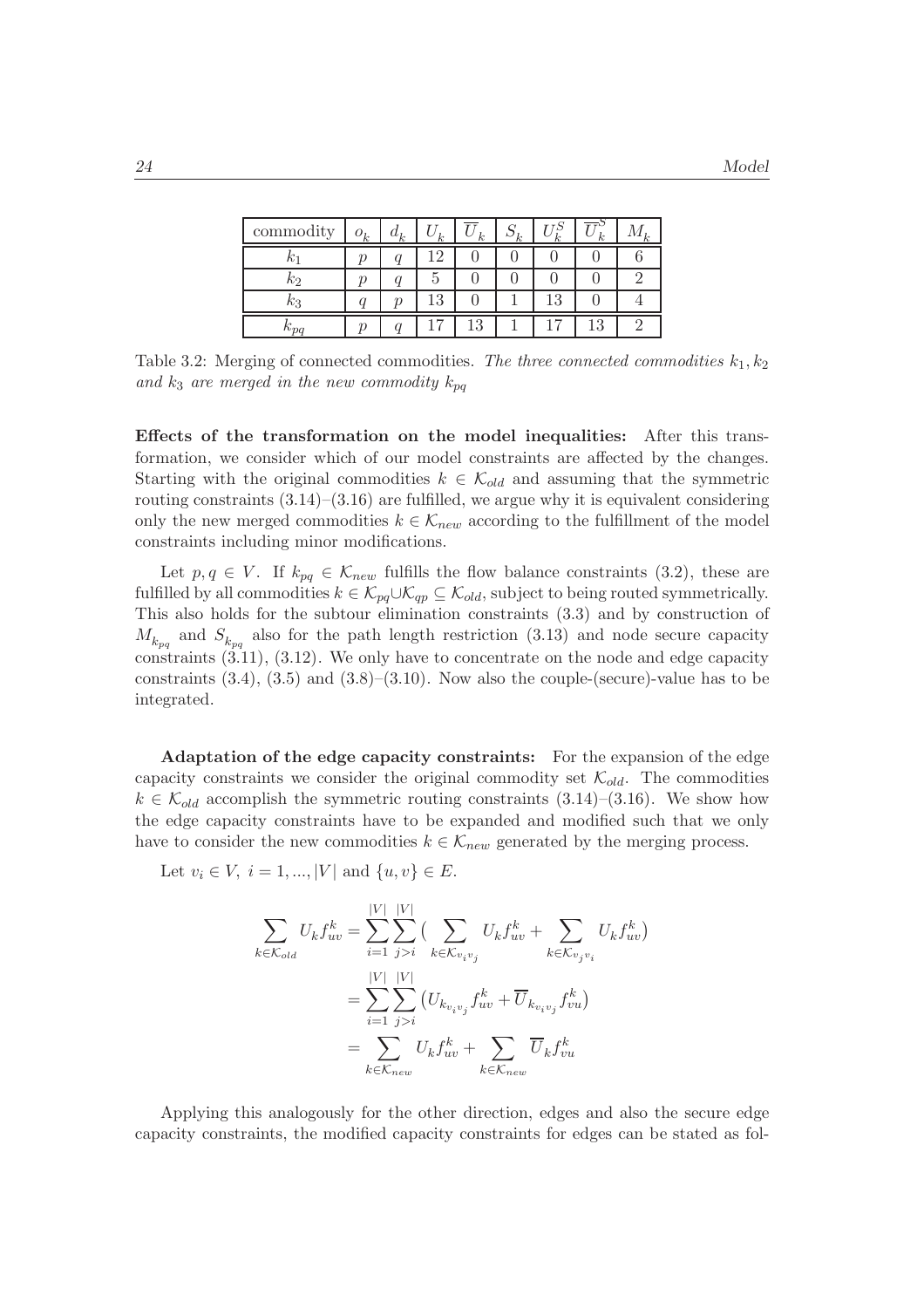lows:

$$
\sum_{k \in \mathcal{K}} U_k f_{uv}^k + \sum_{k \in \mathcal{K}} \overline{U}_k f_{vu}^k \leq \sum_{l \in \mathcal{L}_{\{u,v\}}} C_{uv}^l x_{\{u,v\}}^l \qquad \forall \{u,v\} \in E \qquad (3.20)
$$

$$
\sum_{k \in \mathcal{K}} U_k f_{vu}^k + \sum_{k \in \mathcal{K}} \overline{U}_k f_{uv}^k \leq \sum_{l \in \mathcal{L}_{\{u,v\}}} C_{vu}^l x_{\{u,v\}}^l \qquad \forall \{u,v\} \in E \qquad (3.21)
$$

$$
\sum_{k \in \mathcal{K}} U_k^S f_{uv}^k + \sum_{k \in \mathcal{K}} \overline{U}_k^S f_{vu}^k \le \sum_{l \in \mathcal{L}_{\{u,v\}}} S_{\{u,v\}}^l C_{uv}^l x_{\{u,v\}}^l \quad \forall \{u,v\} \in E \tag{3.22}
$$

$$
\sum_{k \in \mathcal{K}} U_k^S f_{vu}^k + \sum_{k \in \mathcal{K}} \overline{U}_k^S f_{uv}^k \leq \sum_{l \in \mathcal{L}_{\{u,v\}}} S_{\{u,v\}}^l C_{vu}^l x_{\{u,v\}}^l \quad \forall \{u,v\} \in E \qquad (3.23)
$$

Adaptation of the node capacity constraints: Concerning the capacity of a node  $v \in V$  we now also have to consider the coupled value of the commodities that pass through v. We consider once more the original commodities  $k \in \mathcal{K}_{old}$  fulfilling the symmetric routing constraints  $(3.14)$ – $(3.16)$ . We demonstrate that by use of the coupled value these commodities can be replaced by the new commodities  $k \in \mathcal{K}_{new}$ generated by the merging process.

Let  $v, v_i \in V$ ,  $i = 1, ..., |V|$  with  $v = v_{i^*}$ , it follows that

$$
\sum_{k \in \mathcal{K}_{old}} \sum_{\{u,v\} \in \delta(v)} U_k f_{uv}^k + \sum_{\substack{k \in \mathcal{K}_{old} \\ v = o_k}} U_k
$$
\n
$$
= \sum_{i=1}^{|V|} \sum_{j>i}^{|V|} \sum_{\{u,v\} \in \delta(v)} \left( \sum_{k \in \mathcal{K}_{v_iv_j}} U_k f_{uv}^k + \sum_{k \in \mathcal{K}_{v_jv_i}} U_k f_{uv}^k \right)
$$
\n
$$
+ \sum_{i>i*}^{|V|} \sum_{\substack{k \in \mathcal{K}_{vv_i} \\ o_k = v}} U_k + \sum_{i\n
$$
= \sum_{i=1}^{|V|} \sum_{j>i}^{|V|} \sum_{\{u,v\} \in \delta(v)} U_{k_{v_iv_j}} f_{uv}^k + \sum_{i=1}^{|V|} \sum_{j>i}^{|V|} \sum_{\{u,v\} \in \delta(v)} \overline{U}_{k_{v_iv_j}} f_{vu}^k
$$
\n
$$
+ \sum_{i>i*}^{|V|} U_{k_{vv_i}} + \sum_{i\n
$$
= \sum_{k \in \mathcal{K}_{new}}^{\sum} \sum_{\{u,v\} \in \delta(v)} U_k f_{uv}^k + \sum_{k \in \mathcal{K}_{new}}^{\sum} \sum_{\{u,v\} \in \delta(v)} \overline{U}_k f_{vu}^k
$$
\n
$$
+ \sum_{k \in \mathcal{K}_{new}}^{\sum} U_k + \sum_{k \in \mathcal{K}_{new}}^{\sum} \overline{U}_k.
$$
$$
$$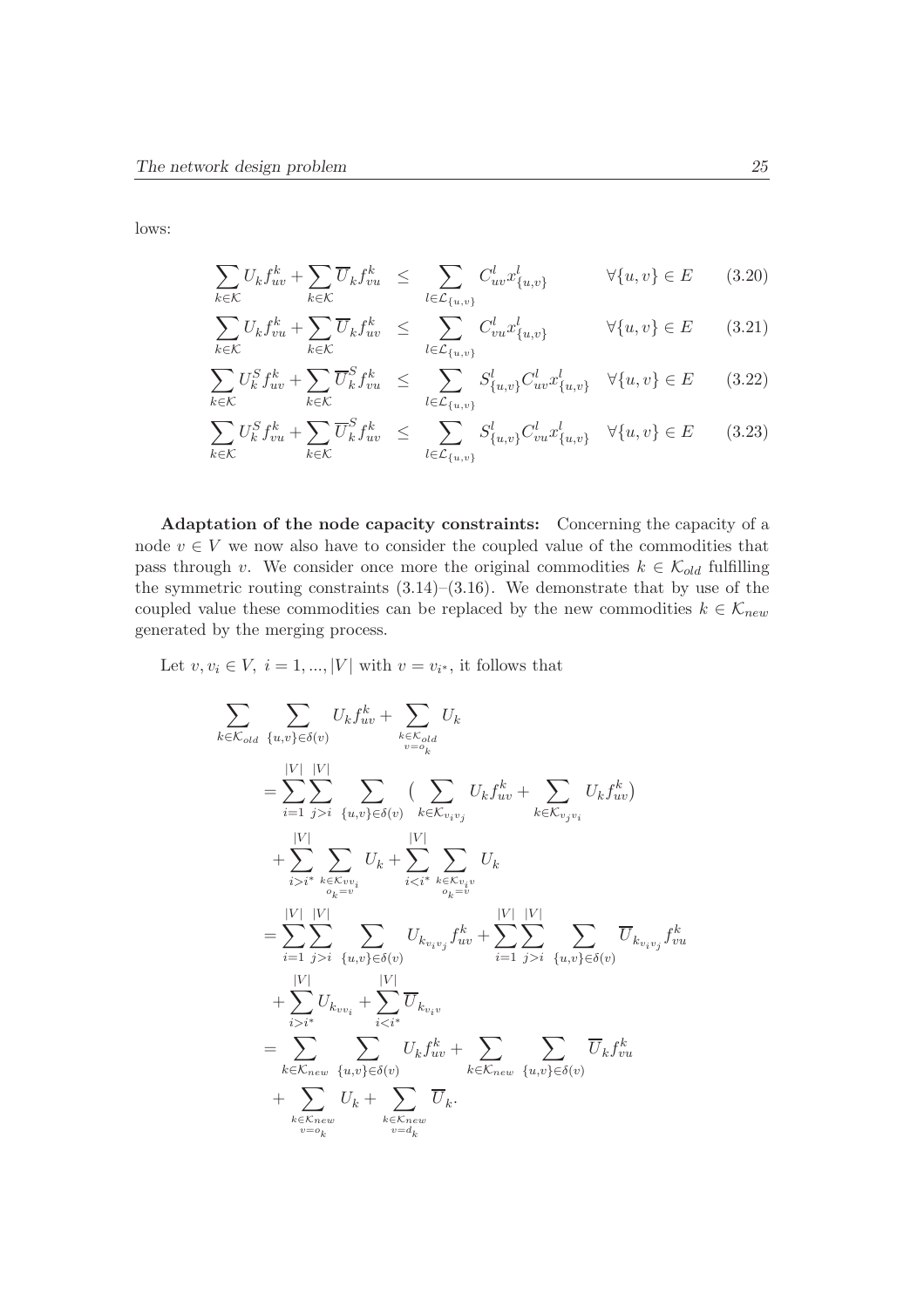$\Box$ 

Therefore the modified node capacity constraints can be written:

$$
\sum_{k \in \mathcal{K}} \sum_{\{u,v\} \in \delta(v)} U_k f_{uv}^k + \sum_{k \in \mathcal{K}: v = o_k} U_k + \sum_{k \in \mathcal{K}} \sum_{\{u,v\} \in \delta(v)} \overline{U}_k f_{vu}^k + \sum_{k \in \mathcal{K}: v = d_k} \overline{U}_k \le C_v \quad \forall v \in V
$$
\n(3.24)

Taking into account the flow balance constraints (3.2) we can prove the following claim:

Claim 3.17 Let  $v \in V$ , it follows that

$$
\sum_{k \in \mathcal{K}} \sum_{\{u,v\} \in \delta(v)} \overline{U}_k f_{vu}^k + \sum_{k \in \mathcal{K}: v = d_k} \overline{U}_k = \sum_{k \in \mathcal{K}} \sum_{\{u,v\} \in \delta(v)} \overline{U}_k f_{uv}^k + \sum_{k \in \mathcal{K}: v = o_k} \overline{U}_k \qquad (3.25)
$$

Proof.

$$
\sum_{k \in \mathcal{K}} \sum_{\{u,v\} \in \delta(v)} \overline{U}_k f_{vu}^k + \sum_{k \in \mathcal{K}:v=d_k} \overline{U}_k
$$
\n
$$
= \sum_{\substack{v \neq c_k, v \neq d_k \\ v \neq o_k, v \neq d_k}} \overline{U}_k \sum_{\{u,v\} \in \delta(v)} f_{vu}^k + \sum_{v=o_k} \overline{U}_k \sum_{\{u,v\} \in \delta(v)} f_{vu}^k
$$
\n
$$
+ \sum_{\substack{k \in \mathcal{K} \\ v=d_k \\ v \neq o_k, v \neq d_k}} \overline{U}_k (\sum_{\{u,v\} \in \delta(v)} f_{vu}^k + \sum_{\substack{k \in \mathcal{K} \\ v=d_k \\ v \neq o_k, v \neq d_k}} \overline{U}_k (\sum_{\{u,v\} \in \delta(v)} f_{vu}^k + \sum_{\{u,v\} \in \delta(v)} (f_{uv}^k - f_{vu}^k))
$$
\n
$$
+ \sum_{\substack{k \in \mathcal{K} \\ v=d_k \\ v \neq o_k}} \overline{U}_k (\sum_{\{u,v\} \in \delta(v)} f_{vu}^k + \sum_{\{u,v\} \in \delta(v)} (f_{uv}^k - f_{vu}^k))
$$
\n
$$
+ \sum_{\substack{k \in \mathcal{K} \\ v=d_k \\ v \neq o_k, v \neq d_k}} \overline{U}_k \sum_{\{u,v\} \in \delta(v)} (f_{vu}^k - f_{uv}^k + f_{uv}^k)
$$
\n
$$
= \sum_{\substack{k \in \mathcal{K} \\ v \neq o_k, v \neq d_k}} \overline{U}_k \sum_{\{u,v\} \in \delta(v)} f_{uv}^k + \sum_{\substack{k \in \mathcal{K} \\ v=d_k \\ v \neq o_k}} \overline{U}_k \sum_{\{u,v\} \in \delta(v)} f_{uv}^k + \sum_{\substack{k \in \mathcal{K} \\ v=d_k \\ v \neq o_k}} \overline{U}_k \sum_{\{u,v\} \in \delta(v)} f_{uv}^k + \sum_{\substack{k \in \mathcal{K} \\ v \neq o_k}} \overline{U}_k \sum_{\{u,v\} \in \delta(v)} (f_{vu}^k
$$

After this short observation, we can finally formulate the new modified node capacity constraints. Combining (3.24) and (3.25) it follows:

$$
\sum_{k \in \mathcal{K}} \sum_{\{u,v\} \in \delta(v)} (U_k + \overline{U}_k) f_{uv}^k + \sum_{k \in \mathcal{K}: v = o_k} (U_k + \overline{U}_k) \le C_v \quad \forall v \in V. \tag{3.26}
$$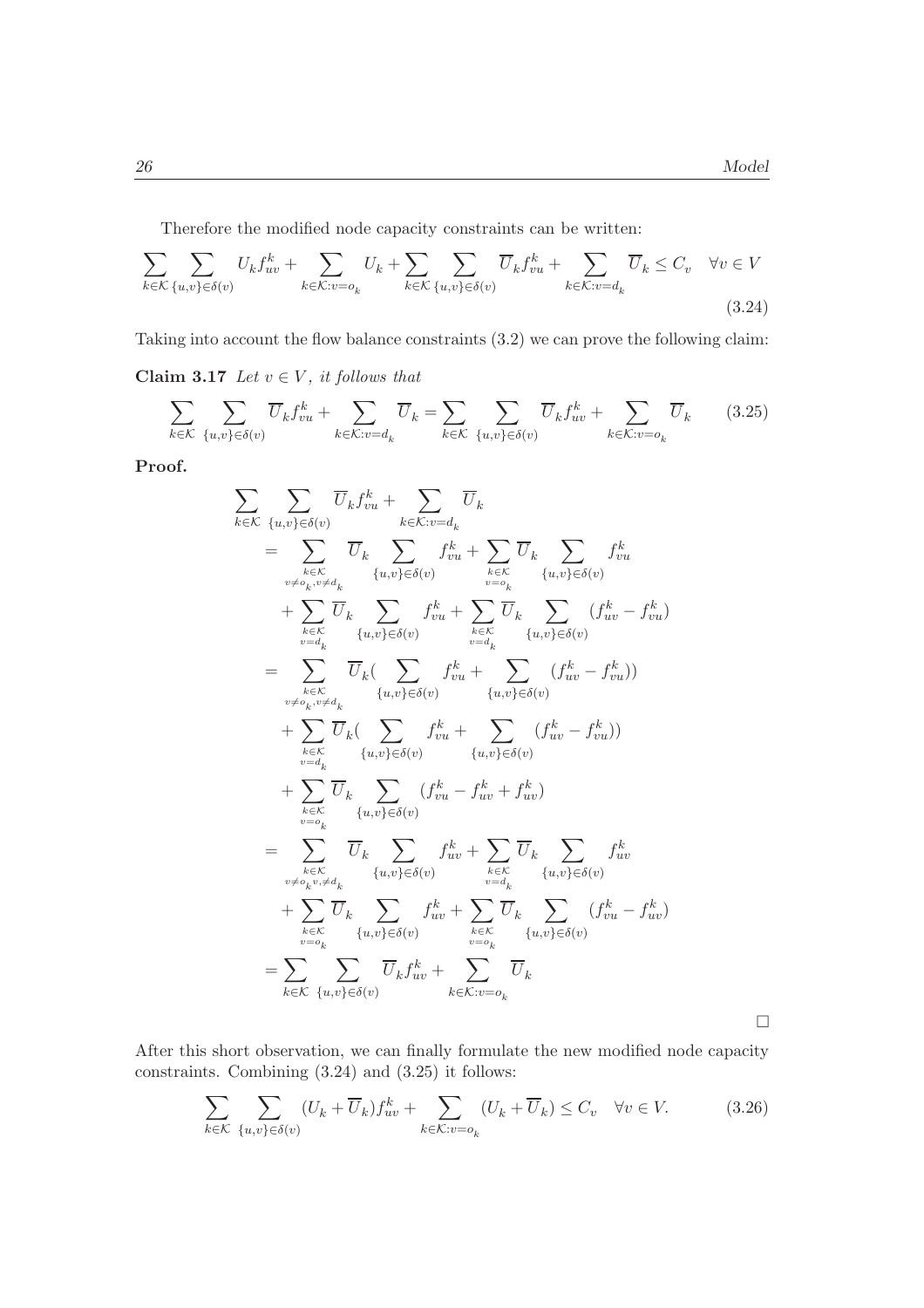Remark 3.18 Note that, when the symdem-constraint is not considered, the couple- (secure)-values are all  $0$ , so that we have the same constraints as in  $(3.4),(3.5)$  and  $(3.8)$ – $(3.10)$ .

**Remark 3.19** At first sight the **symdem**-constraints  $(3.14)-(3.16)$  seem to promise the possibility to halve the amount of directed edge flow variables by simply considering the undirected routing case. This is also proposed in the existing literature concerning the given problem [2]. This would only be reasonable in the case of symmetrical homogeneous data, or more precisely, if for all nodes  $p, q \in V$ , all edges  $\{u, v\} \in E$  and linkdesigns  $l \in \mathcal{L}_{\{u,v\}}$ 

- $\bullet\;\sum_{k\in\mathcal{K}_{pq}}U_k=\sum_{k\in\mathcal{K}_{qp}}U_k$
- $M_{k_1} = M_{k_2}$   $\forall k_1, k_2 \in \mathcal{K}_{pq} \cup \mathcal{K}_{qp}$
- $S_{k_1} = S_{k_2}$   $\forall k_1, k_2 \in \mathcal{K}_{pq} \cup \mathcal{K}_{qp}$
- $\bullet \enspace C_{uv}^l = C_{vu}^l$

For our model it is impossible to apply this simplification to the undirected case. We illustrate this by a short example:

**Example 3.20** Let  $p_1, p_2, q_1, q_2 \in V$ ,  $e = \{u, v\} \in E$ ,  $\mathcal{L}_e = \{l\}$ . The commodities  $k_1 \in \mathcal{K}_{p_1q_1}$  and  $k_2 \in \mathcal{K}_{p_2q_2}$  are isolated with values  $U_{k_1} = U_{k_2} = \alpha$ . The linkdesign l provides capacity  $\alpha$  for both directions  $(C_{uv}^l = C_{vu}^l = \alpha)$ . We assume that e is equipped with l.

In our model the directions in which the commodities are routed over  $e$  ascertain the feasibility of this routing regarding the respective edge capacity constraint. If  $k_1$  and  $k_2$  are routed in the same direction over  $e$ , it is not feasible, whereas if they are routed in oppositional directions, it would be feasible. We can not cope with this difficulty in an undirected model with edge flow variables, even though it would have meant an easier reduction in terms of the problem size.

#### 3.2.4 Objective function

Since the overall cost for two associated arcs has been bundled in the linkdesign parameter  $W_e^l$ , the objective of the minimization of the overall costs can be formalized as follows:

$$
\min \sum_{e \in E} \sum_{l \in \mathcal{L}_e} W_e^l x_e^l
$$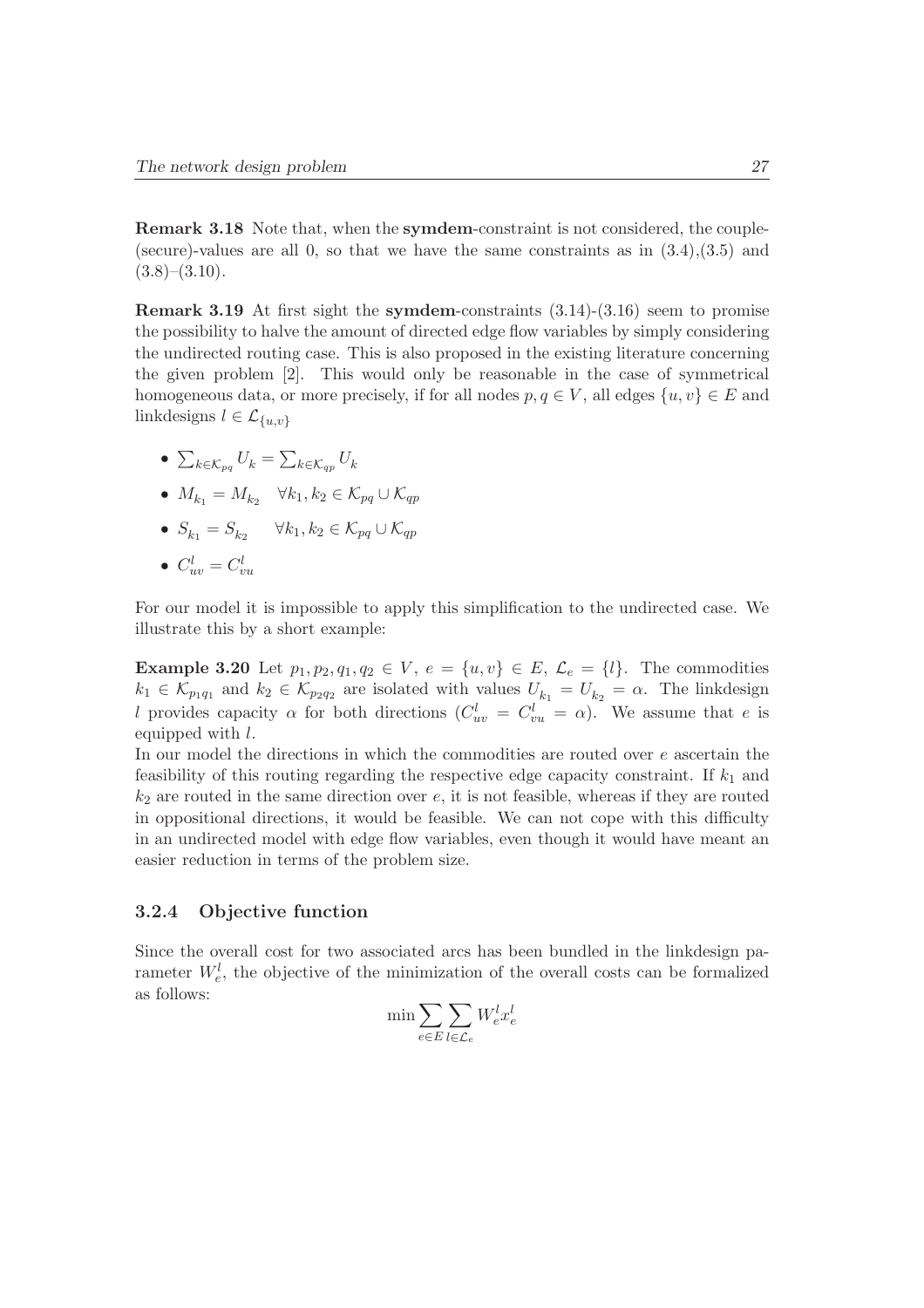## 3.3 The model

$$
\min \sum_{e \in E} \sum_{l \in \mathcal{L}_e} W_e^l x_e^l
$$
\n
$$
\sum_{l \in \mathcal{L}_e} x_e^l \leq 1 \qquad \forall e \in E
$$
\n
$$
\sum_{\{u,v\} \in \delta(v)} (f_{uv}^k - f_{vu}^k) = \begin{cases}\n-1 & \text{if } v = o_k \\
1 & \text{if } v = d_k \\
0 & \text{otherwise}\n\end{cases} \qquad \forall v \in V, k \in \mathcal{K}
$$
\n
$$
\sum_{\{u,v\} \in E(S)} (f_{uv}^k + f_{vu}^k) \leq |S| - 1 \qquad \forall S \subseteq V, k \in \mathcal{K}
$$
\n
$$
\sum_{k \in \mathcal{K}} U_k f_{uv}^k + \sum_{k \in \mathcal{K}} \overline{U}_k f_{vu}^k \leq \sum_{l \in \mathcal{L}_{\{u,v\}}} C_{vu}^l x_{\{u,v\}}^l \qquad \forall \{u,v\} \in E
$$
\n
$$
\sum_{k \in \mathcal{K}} U_k^f f_{vu}^k + \sum_{k \in \mathcal{K}} \overline{U}_k^f f_{uv}^k \leq \sum_{l \in \mathcal{L}_{\{u,v\}}} C_{uv}^l x_{\{u,v\}}^l \qquad \forall \{u,v\} \in E
$$
\n
$$
\sum_{k \in \mathcal{K}} U_k^S f_{uv}^k + \sum_{k \in \mathcal{K}} \overline{U}_k^S f_{vu}^k \leq \sum_{l \in \mathcal{L}_{\{u,v\}}} S_{\{u,v\}}^l C_{uv}^l x_{\{u,v\}}^l \qquad \forall \{u,v\} \in E
$$
\n
$$
\sum_{k \in \mathcal{K}} U_k^S f_{vu}^k + \sum_{k \in \mathcal{K}} \overline{U}_k^S f_{uv}^k \leq \sum_{l \in \mathcal{L}_{\{u,v\}}} S_{\{u,v\}}^l C_{uv}^l x_{\{u,v\}}^l \qquad \forall \{u,v\} \in E
$$
\n
$$
\sum_{k \in \mathcal{K}} U_k^S f_{vu}^k + \sum_{k \in \mathcal{K}} \overline{U}_k^S f_{uv}^k \
$$

$$
\begin{array}{ll} f_{uv}^k \in \{0,1\} & \forall \{u,v\} \in E, k \in \mathcal{K} \\ f_{vu}^k \in \{0,1\} & \forall \{u,v\} \in E, k \in \mathcal{K} \\ x_e^l \in \{0,1\} & \forall e \in E, l \in \mathcal{L}_e \end{array}
$$

We define the polyhedron associated with this integer linear program and its LPrelaxation as

$$
\mathcal{P} := conv \left\{ (x, f) \in \{0, 1\}^{\sum_{e \in E} |\mathcal{L}_e|} \times \{0, 1\}^{2 \times |E| \times |\mathcal{K}|} \middle| (x, f) \text{ satisfies } \begin{aligned} (3.1) - (3.3), (3.6), (3.7), \\ (3.13), (3.20) - (3.26) \end{aligned} \right\}
$$
  

$$
\mathcal{LP} := conv \left\{ (x, f) \in [0, 1]^{\sum_{e \in E} |\mathcal{L}_e|} \times [0, 1]^{2 \times |E| \times |\mathcal{K}|} \middle| (x, f) \text{ satisfies } \begin{aligned} (3.1) - (3.3), (3.6), (3.7), \\ (3.13), (3.20) - (3.26) \end{aligned} \right\}
$$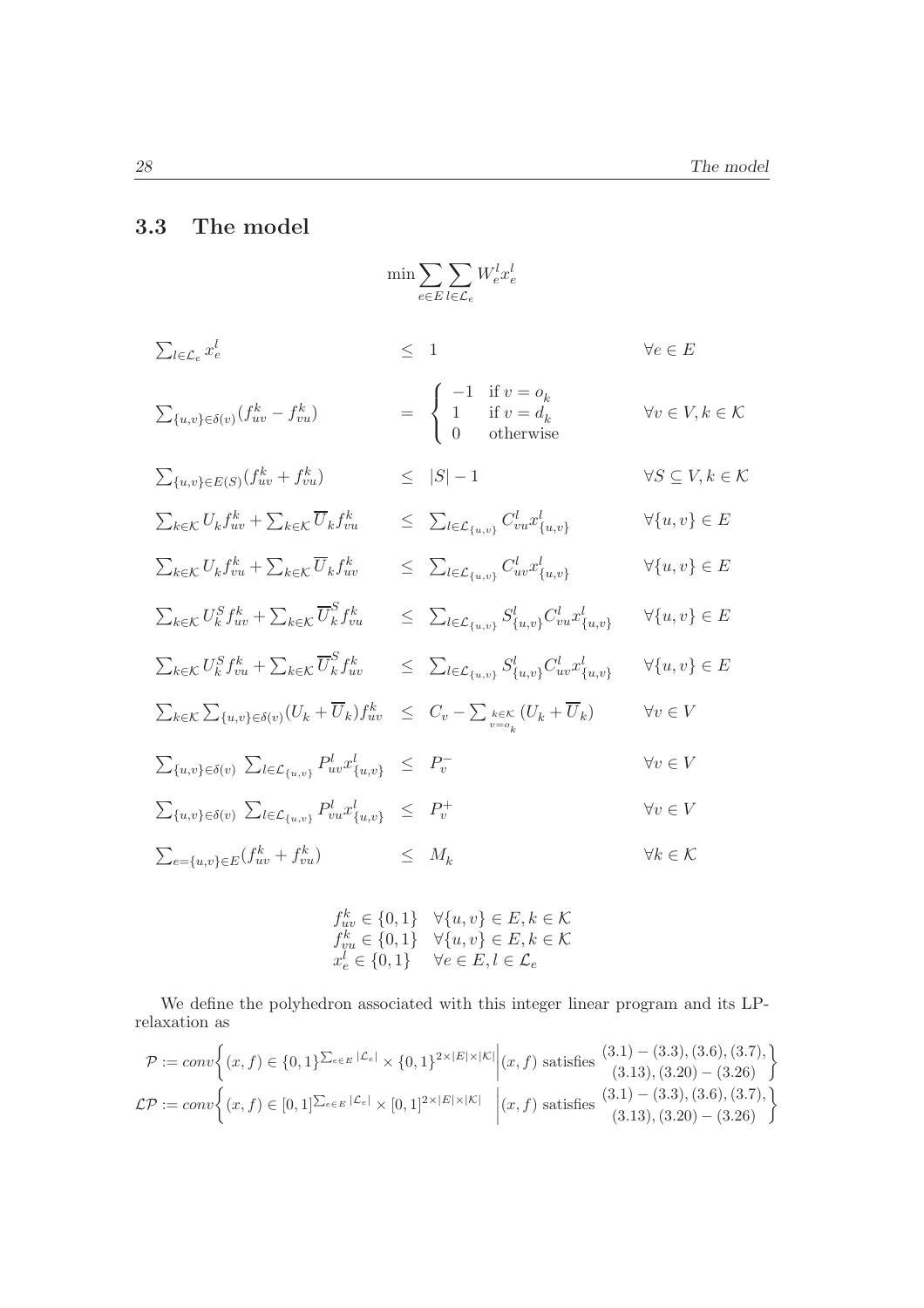# Chapter 4

# Classes of valid inequalities

In this chapter we present different types of valid inequalities. We give some examples to show that in special cases they really cut off some fractional solution points and which conditions have to be fulfilled such that some are even facet defining.

## 4.1 GUB cover inequalities

Anyone of our model inequalities can be represented as a **knapsack inequality**, which is an inequality of the form

$$
a^T x = \sum_{j \in J} a_j x_j \le b \text{ with } x \in \{0, 1\}^{|J|}
$$
 (4.1)

In [9] it was shown that these inequalities can be used to derive valid inequalities. These so called **cover inequalities** are subsets of the variables in the inequality such that if all variables were set to 1, the inequality would be violated, but if any one variable were excluded, the inequality would be satisfied. Inequalities of the form of the sum of the variables in the cover must be less than or equal to the size of the cover less one describe the relationship of the variables in the cover. These inequalities have been extended to knapsacks with generalized upper bounds [18]. These so callled GUB constraint for a set of binary variables is the sum of variables less than or equal to one. If the variables in a GUB constraint are also members of a knapsack constraint, then the minimal cover can be selected with the additional consideration that at most one of the members of the GUB constraint can be one in a solution. This additional restriction makes the GUB cover inequalities stronger (that is, more restrictive) than ordinary cover inequalities.

In our model arise three types of GUBs, one are the linkdesign installation constraints (3.1) which consider the linkdesign installation variables:

$$
\sum_{l \in \mathcal{L}_e} x_e^l \le 1 \quad \forall e \in E \tag{4.2}
$$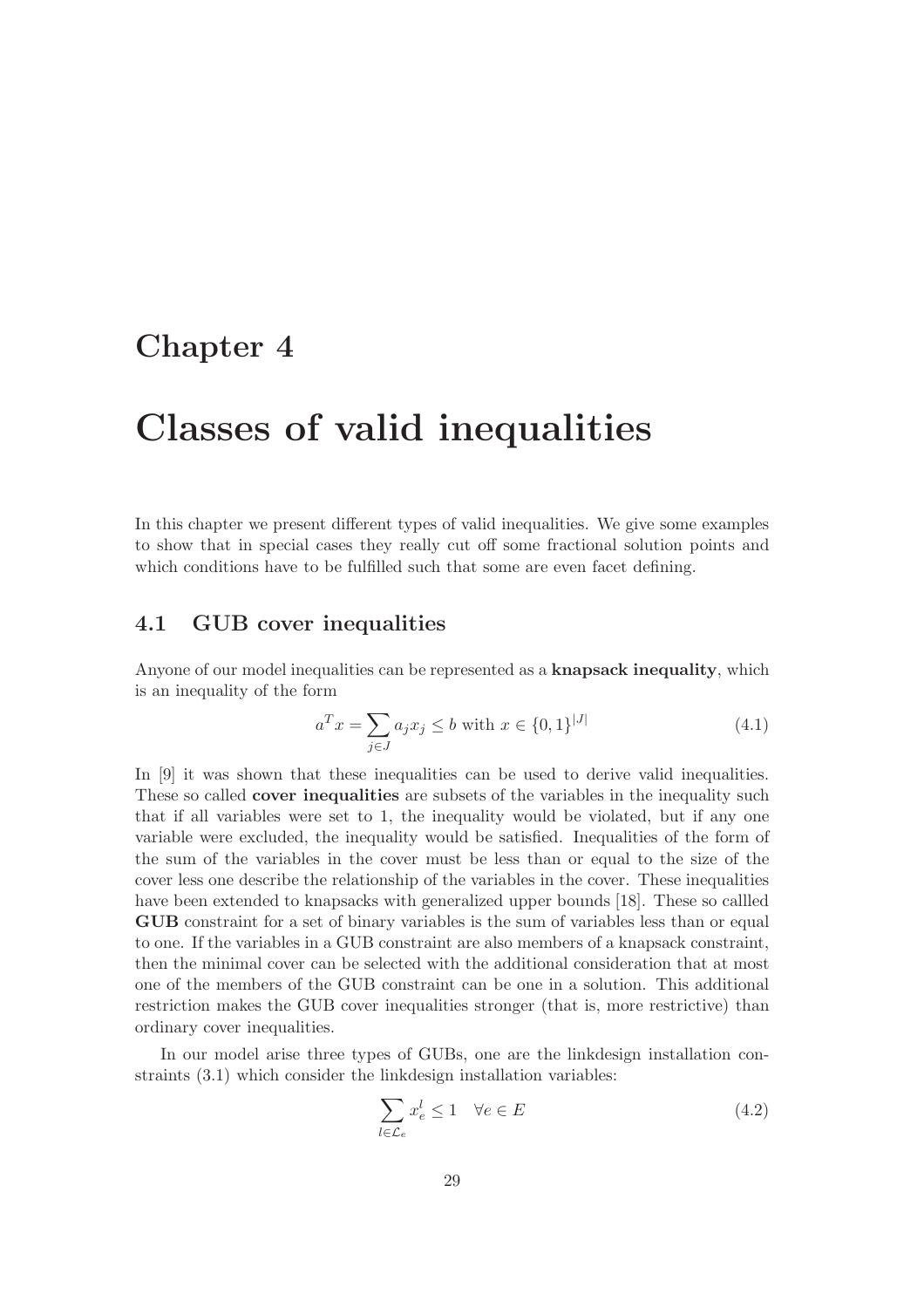The other two classes of GUBs are deduced by the subtour elimination constraints (3.3) and the third also by the flow balance equalities (3.2). Both consider sets of commodity edge flow variables and we apply them alternately:

$$
f_{uv}^k + f_{vu}^k \le 1 \quad \forall k \in \mathcal{K}, \{u, v\} \in E
$$
\n
$$
(4.3)
$$

$$
\sum_{\{u,v\} \in \delta(v)} f_{uv}^k \le 1 \quad \forall k \in \mathcal{K}, v \in V \tag{4.4}
$$

First we generally describe how the so called **GUB cover inequalities** are deduced.

#### 4.1.1 Valid inequalities from knapsack and GUB

Consider the 0-1 knapsack set  $H = \{x \in \{0,1\}^{|J|} \mid \sum_{j \in J} a_j x_j \leq b\}$ . Assuming that all  $a_j \neq 0$  (erasing previously all  $x_j$  with  $a_j = 0$ ), we can split J into two disjoint subsets  $J_P$  and  $J_N$ , where P stands for *positive* and N for *negative.*  $J_P$  consists of the indices with the corresponding coefficient being positive, and for  $J<sub>N</sub>$  accordingly negative. We can now rewrite  $H = \{x \in \{0,1\}^{|J|} \mid \sum_{j \in J_P} \overline{a}_j x_j - \sum_{j \in J_N} \overline{a}_j x_j \leq b\}$ with all coefficients  $\overline{a}_j > 0$   $(\overline{a}_j = |a_j| \forall j \in J = J_P \cup J_N)$ . Using the presence of some GUBs, these subsets  $J_P$  and  $J_N$  can be further split into subsets  $\mathbb{G}_i$  tying together all variables affected by one GUB. Note that we only apply GUBs that bind together exclusively the variables of the respective uppersets and that these GUBs are pairwise disjoint with each other. When some variable  $x_j$  does not appear in a GUB we apply the trivial GUB  $x_j \leq 1$  since we only consider binary variables. We denote by  $I_P$  and  $I_N$  the index sets for the used GUBs, such that:

$$
J_P = \bigcup_{i \in I_P} \mathbb{G}_i \,, \quad J_N = \bigcup_{i \in I_N} \mathbb{G}_i \quad \text{and} \quad \mathbb{G}_i \cap \mathbb{G}_j = \emptyset \quad \forall i, j \in I = I_P \cup I_N
$$

Now we consider the knapsack polytope with explicit GUB constraints

$$
X_{GUB} := \left\{ x \in \{0,1\}^{|J|} \mid \sum_{j \in J_P} \overline{a}_j x_j - \sum_{j \in J_N} \overline{a}_j x_j \le b, \sum_{j \in \mathbb{G}_i} x_j \le 1 \ \forall i \in I = I_P \cup I_N \right\}
$$

We say that  $C := C_P \cup C_N$  is a **GUB cover** if

- 1.  $C_P \subseteq J_P$  and  $C_N \subseteq J_N$
- 2.  $|C_P \cap \mathbb{G}_i| \leq 1$   $\forall i \in I_P$  and  $|C_N \cap \mathbb{G}_i| \leq 1$   $\forall i \in I_N$
- 3.  $\sum_{j\in C_P} \overline{a}_j \sum_{j\in C_N} \overline{a}_j > b$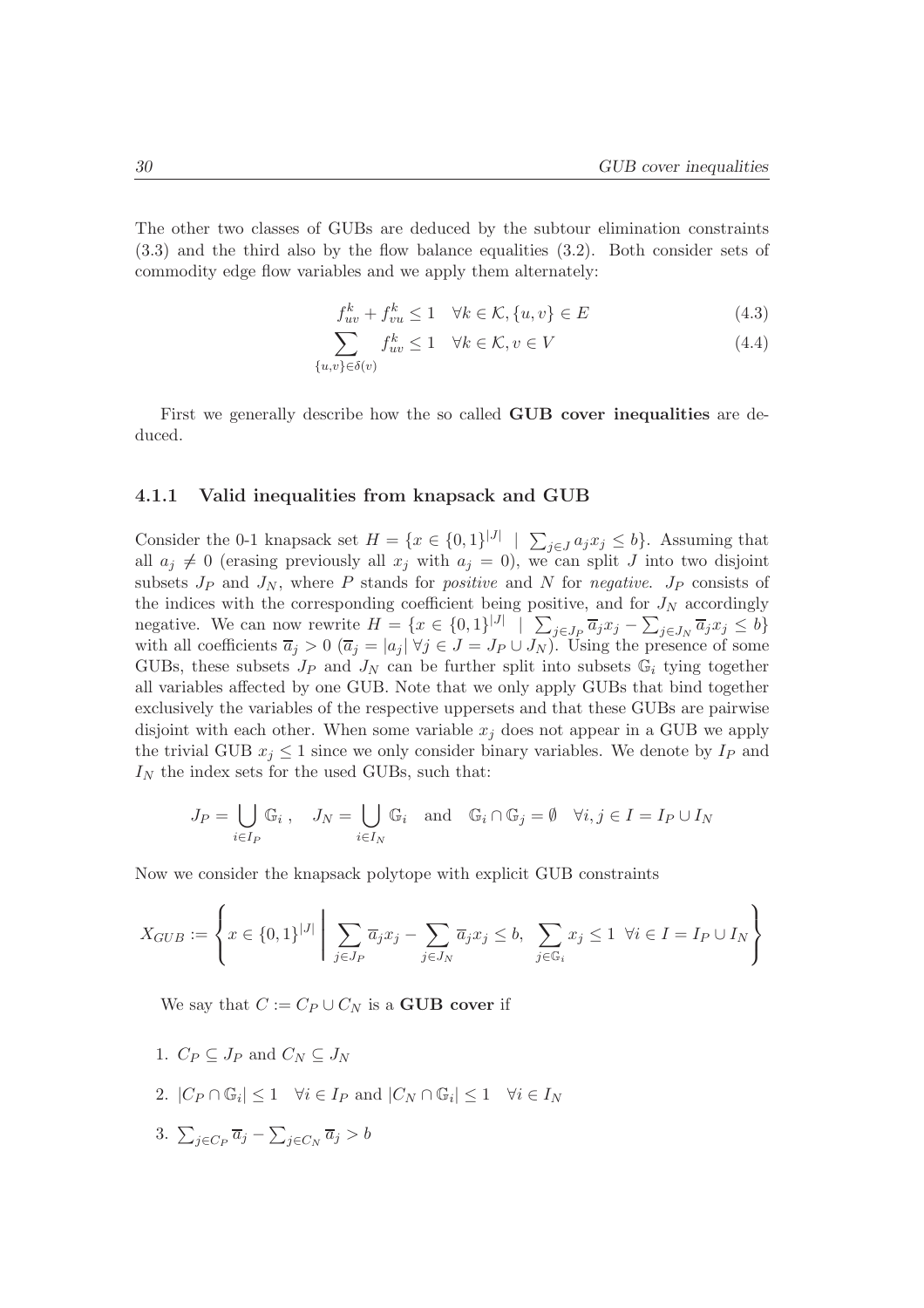With the GUB cover  $C$ , we associate the sets:

$$
I_P^+ := \{ i \in I_P \mid C_P \cap \mathbb{G}_i \neq \emptyset \} \tag{4.5}
$$

$$
I_N^+ := \{ i \in I_N \mid C_N \cap \mathbb{G}_i \neq \emptyset \} \tag{4.6}
$$

$$
\mathbb{G}_i^+ := \{ j \in \mathbb{G}_i : \overline{a}_j \ge \overline{a}_l \quad \text{for } l \in C_P \cap \mathbb{G}_i \} \quad \forall i \in I_P^+ \tag{4.7}
$$

$$
\mathbb{G}_i^+ := \{ j \in \mathbb{G}_i : \overline{a}_j \le \overline{a}_l \quad \text{for } l \in C_N \cap \mathbb{G}_i \} \quad \forall i \in I_N^+ \tag{4.8}
$$

With these definitions, the following was derived in [18]:

Proposition 4.1 The inequality

$$
\sum_{i \in I_P^+} \sum_{j \in \mathbb{G}_i^+} x_j \le |C_P| - 1 + \sum_{i \in I_N^+} \sum_{j \notin \mathbb{G}_i^+} x_j + \sum_{i \in I_N \setminus I_N^+} \sum_{j \in \mathbb{G}_i} x_j \tag{4.9}
$$

is valid for  $X_{GUB}$ .

For the special case that there exist only positive coefficients in the knapsack inequality, stronger inequalities were introduced. For the GUB cover  $C$ , let

$$
E(C) := \{ k \in J_P \mid \overline{a}_k \ge \overline{a}_j \quad \forall j \in C \} \setminus \bigcup_{i \in I_P^+} \mathbb{G}_i^+.
$$
 (4.10)

Proposition 4.2 The inequality

$$
\sum_{i \in I_P^+} \sum_{j \in \mathbb{G}_i^+} x_j + \sum_{j \in E(C)} x_j \le |C_P| - 1 \tag{4.11}
$$

is valid for  $X_{GUB}$  if  $J_N = \emptyset$ .

We use this class of inequalities in the following variants:

#### 4.1.2 Edge (secure) capacity constraints

Edge capacity constraints: For an edge  $\{u, v\} \in E$  we first concern the direction u to v. In this case the underlying knapsacks  $a^T x \leq b$  are the inequalities (3.20),

$$
\sum_{k \in \mathcal{K}} U_k f_{uv}^k + \sum_{k \in \mathcal{K}} \overline{U}_k f_{vu}^k - \sum_{l \in \mathcal{L}_{\{u,v\}}} C_{uv}^l x_{\{u,v\}}^l \le 0 \quad \forall \{u,v\} \in E \tag{4.12}
$$

We apply the linkdesign GUB  $(4.2)$  and commodity edge flow variable GUB  $(4.3)$ , such that for the above constraints we have one negative and  $|\mathcal{K}|$  positive GUBs. The  $\overline{a}_i$  correspond to the capacity of the installable linkdesigns and the value (coupled value) of a commodity routed over  $\{u, v\}$  in direction u to v (v to u), respectively.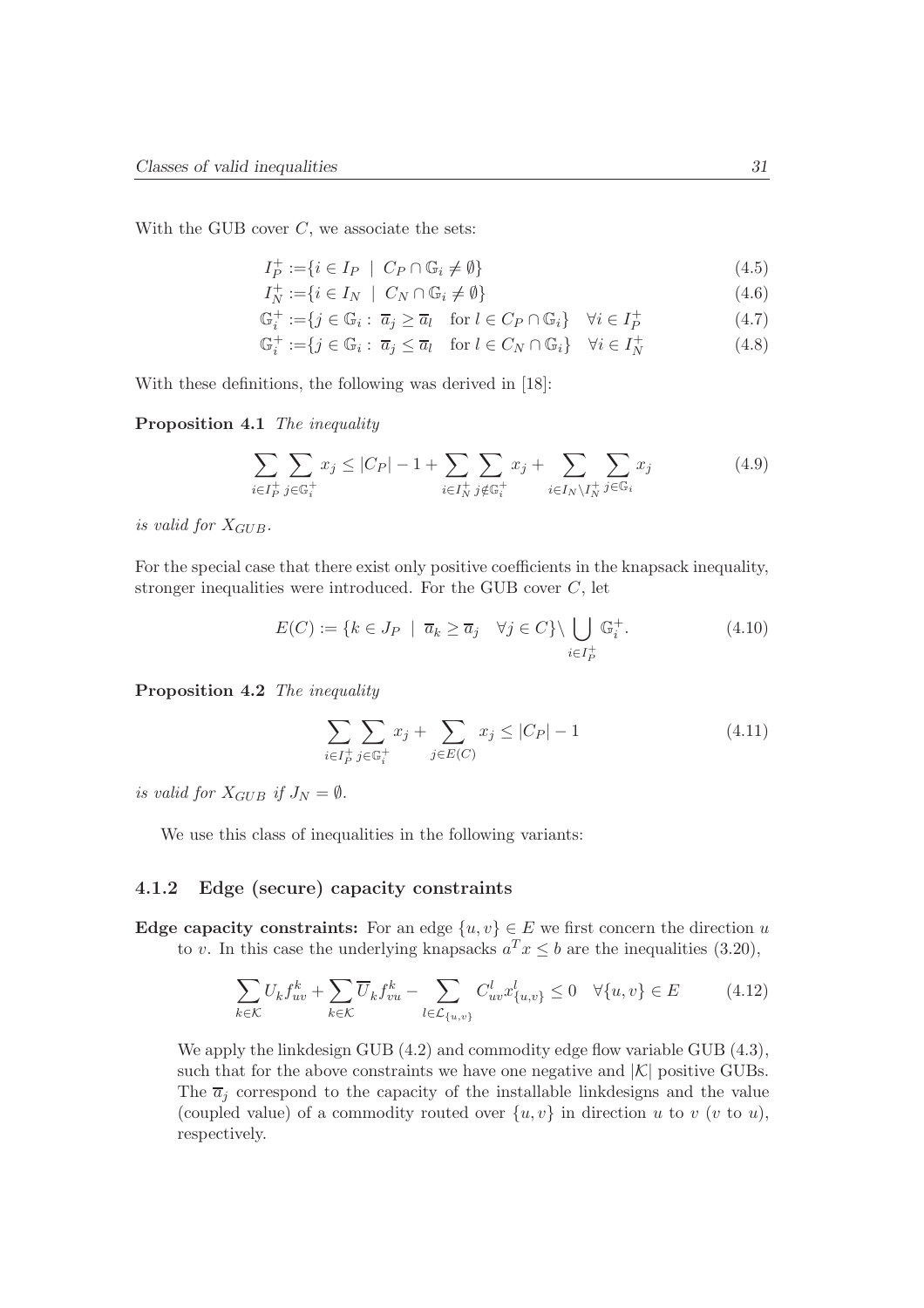A GUB cover corresponds to the election of two commodity subsets  $K_{uv} \subseteq \mathcal{K}$ and  $K_{vu} \subseteq \mathcal{K}$  (with  $K_{uv} \cap K_{vu} = \emptyset$ ) and the choice of a particular linkdesign  $\hat{l}$ for the edge  $\{u, v\}$ . The commodities from  $K_{uv}$   $(K_{vu})$  are routed over  $\{u, v\}$  in direction  $u$  to  $v$  ( $v$  to  $u$ ). Let

$$
\hat{K}_{uv} = K_{uv} \cup \{ k \in K_{vu} \mid U_k \ge \overline{U}_k \} \tag{4.13}
$$

$$
\hat{K}_{vu} = K_{vu} \cup \{ k \in K_{uv} \mid \overline{U}_k \ge U_k \}. \tag{4.14}
$$

The resulting inequality,

$$
\sum_{k \in \hat{K}_{uv}} f_{uv}^k + \sum_{k \in \hat{K}_{vu}} f_{vu}^k - \sum_{\substack{l \in \mathcal{L}_{\{u,v\}}:\\C_{uv}^l < C_{uv}^l, \\C_{uv}^l < C_{uv}^l}} x_{\{u,v\}}^l \le |K_{uv}| + |K_{vu}| - 1 \tag{4.15}
$$

states that, choosing the cover commodities to be routed over the edge  $\{u, v\}$ , a linkdesign with higher directed capacity than the cover capacity has to be installed.

An analogous inequality follows for the direction  $v$  to  $u$ .

**Example 4.3** Consider an instance with three nodes  $V = \{v_1, v_2, v_3\}$ , three edges  $E = \{ \{v_1, v_2\}, \{v_1, v_3\}, \{v_2, v_3\} \}$  and two commodities  $\mathcal{K} = \{k_1, k_2\}$ . The commodities have the following demand values:  $U_{k_1} = U_{k_2} = 3$  and  $U_{k_1} = U_{k_2} =$ 0 respectively. For the edge  $\{v_2, v_3\}$  the linkdesign set consists of two linkdesigns  $\mathcal{L}_{\{v_2,v_3\}} = \{l_1,l_2\}$  providing capacity for the direction  $v_2$  to  $v_3$  in amount of  $C_{l_1}^{\tilde{v}_2 \tilde{v}_3}$  $l_1^{v_2v_3} = 5$  and  $C_{l_1}^{v_2v_3}$  $l_1^{v_2v_3} = 10$  respectively.

After solving the LP-relaxation, the optimal solution results in  $f_{v_2v_3}^{k_1} = f_{v_2v_3}^{k_2} = 0.8$ and  $x_{\{v_2,v_3\}}^{l_1} = 1$ , fulfilling the corresponding edge capacity inequality. Regarding the cover for the edge  $\{v_2, v_3\}$ , direction  $v_2$  to  $v_3$ , represented by the commodities  $k_1$  and  $k_2$  and the linkdesign  $l_1$ , we obtain the inequality

$$
f_{v_2v_3}^{k_1} + f_{v_2v_3}^{k_2} - x_{\{v_2,v_3\}}^{l_2} \le 1.
$$
\n(4.16)

This GUB cover inequality cuts off the current non-integral solution.

Edge secure capacity constraints: In analogy to the edge capacity constraints above, we derive GUB cover inequalities from the secure constraints (3.22) and (3.23).

### 4.1.3 Port constraints

**Inport constraints:** In this case the underlying knapsacks  $a^T x \leq b$  are the inequalities (3.6),

$$
\sum_{\{u,v\}\in\delta(v)}\sum_{l\in\mathcal{L}_{\{u,v\}}}P_{uv}^l x_{\{u,v\}}^l \le P_v^- \quad \forall v \in V
$$
\n(4.17)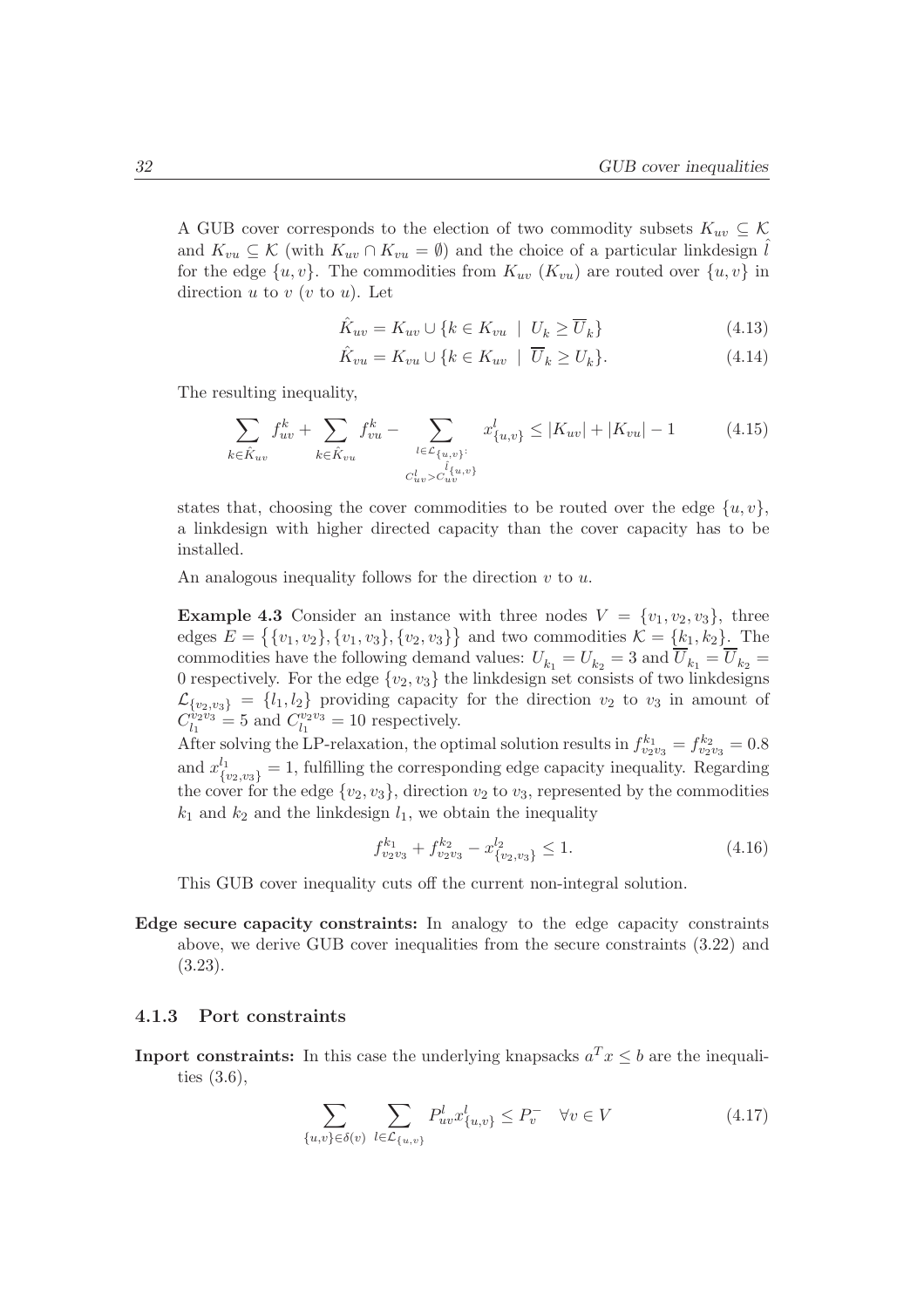Applying the linkdesign installation GUB (4.2) we obtain that we have  $|\delta(v)|$ positive GUBs and no negative GUB for these constraints. The  $\overline{a}_j$  correspond to the inport consumption of the installable linkdesigns.

A GUB cover corresponds to the choice of a particular linkdesigns  $l_{\{u,v\}}$  on each edge  $\{u, v\}$  of a subset  $E' \subseteq \delta(v)$ . We define the maximal inport consumption of all edges and linkdesigns in the cover:

$$
P_{max}(C) := \max_{\{u,v\} \in E'} P_{uv}^{\hat{l}_{\{u,v\}}}
$$
\n(4.18)

The resulting inequality.

$$
\sum_{\{u,v\} \in E'} \sum_{\substack{l \in \mathcal{L}_{\{u,v\}}:\\P_{uv}^l \ge P_{uv}^{l_i}} \atop P_{uv}^l \ge P_{uv}^{l_i}} x_{\{u,v\}}^l + \sum_{\{u,v\} \in \delta(v) \setminus E'} \sum_{\substack{l \in \mathcal{L}_{\{u,v\}}:\\P_{uv}^l \ge P_{max}(C)}} x_{\{u,v\}}^l \le |E'| - 1 \quad (4.19)
$$

states that at least at one edge in  $E'$ , a linkdesign with a lower inport consumption than in the cover has to be installed.

**Example 4.4** Consider the instance from Example 4.3. For  $v_1$  the number of inports is  $P_{v_1}^- = 5$ . The set of linkdesigns for the edges  $\{v_1, v_2\}$  and  $\{v_1, v_3\}$  are the following:

$$
\mathcal{L}_{\{v_1, v_2\}} = \{l_1, l_2\} \text{ with } P_{v_2v_1}^{l_1} = 3 \text{ and } P_{v_2v_1}^{l_2} = 4
$$
  

$$
\mathcal{L}_{\{v_1, v_3\}} = \{l'\} \text{ with } P_{v_3v_1}^{l'} = 3.
$$

Solving the LP-relaxation results in an optimal solution with  $x_{\{v_1,v_2\}}^{l_2} = x_{\{v_1,v_3\}}^{l'} =$ 0.8 fulfilling the corresponding inport inequality. The cover concerning  $v_1$  consists of the edges  $\{v_1, v_2\}$  and  $\{v_1, v_3\}$  and the linkdesigns  $l_1$ ,  $l'$  respectively. The implied inport GUB cover inequality

$$
x_{\{v_1, v_2\}}^{l_1} + x_{\{v_1, v_2\}}^{l_2} + x_{\{v_1, v_3\}}^{l'} \le 1
$$
\n(4.20)

cuts off the current fractional solution.

Outport constraints: Analogous inequalities follow from the outport inequalities (3.7).

#### 4.1.4 Node capacity constraints

Node capacity constraints: In this case the underlying knapsacks  $a^T x \leq b$  are the inequalities (3.8),

$$
\sum_{k \in \mathcal{K}} \sum_{\substack{e \in \delta(v) \\ e = \{u, v\}}} (U_k + \overline{U}_k) f_{uv}^k \le C_v - \sum_{k \in \mathcal{K}: v = o_k} (U_k + \overline{U}_k) \quad \forall v \in V \tag{4.21}
$$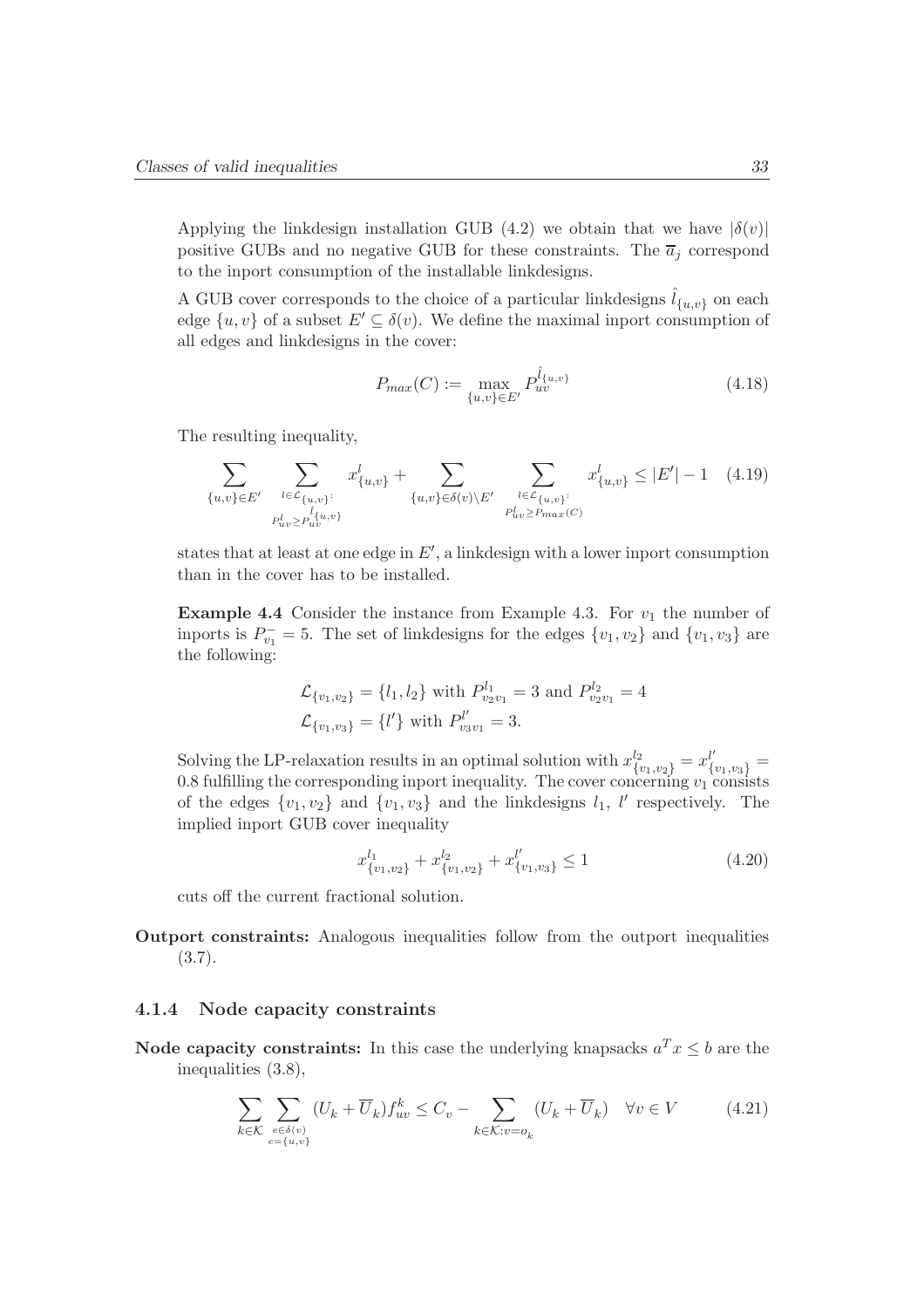Utilizing the commodity edge flow variable GUB (4.4) it results that for the above constraints we have no negative and  $|K|$  positive GUBs. The  $\overline{a}_i$  correspond to the overall demand values  $U_k + U_k$ .

A GUB cover corresponds to the election of a commodity subset  $K \subseteq \mathcal{K}$  and the choice of a particular edge  $\hat{e}_k$  of  $\delta(v)$  for each commodity  $k \in K$ , over which it is routed into the node  $v$ . We define the maximal overall demand value for the commodities in the cover:

$$
U_{max}(C) := \max_{k \in K} (U_k + \overline{U}_k)
$$
\n(4.22)

The resulting inequality,

$$
\sum_{k \in K} \sum_{\{u,v\} \in \delta(v)} f_{uv}^k + \sum_{\substack{k \in K \setminus K:\\U_k + \overline{U}_k \ge U_{max}(C)}} \sum_{\{u,v\} \in \delta(v)} f_{uv}^k \le |K| - 1 \tag{4.23}
$$

states that number of commodities of the cover (or commodities with even higher overall demand values) which are routed over the node  $v$  must be less than the number of commodities in the cover.

Example 4.5 Consider the instance from Example 4.3 with the there presented commodities  $k_1$  and  $k_2$ . The node  $v_1$  has a capacity of  $C_{v_1} = 5$ .

The optimal solution of the LP-relaxation contains the values  $f_{v_1v_3}^{k_1} = f_{v_1v_3}^{k_2} = 0.8$ , fulfilling the node capacity constraint for  $v_1$ . The GUB cover consists of the commodity  $k_1$  with the edge  $\{v_1, v_2\}$  and  $k_2$  with  $\{v_1, v_3\}$  respectively. We obtain the GUB cover inequality

$$
\sum_{\{u,v_1\} \in \delta(v_1)} f_{uv_1}^{k_1} + \sum_{\{u,v_1\} \in \delta(v_1)} f_{uv_1}^{k_2} \le 1
$$
\n(4.24)

cutting off the current fractional solution.

These GUB Cover inequalities are all valid for our feasibility space since the knapsack and GUB inequalities are all part of our model.

## 4.2 Cutset inequalities

In this section we present the types of inequalities which arise from the consideration of cuts.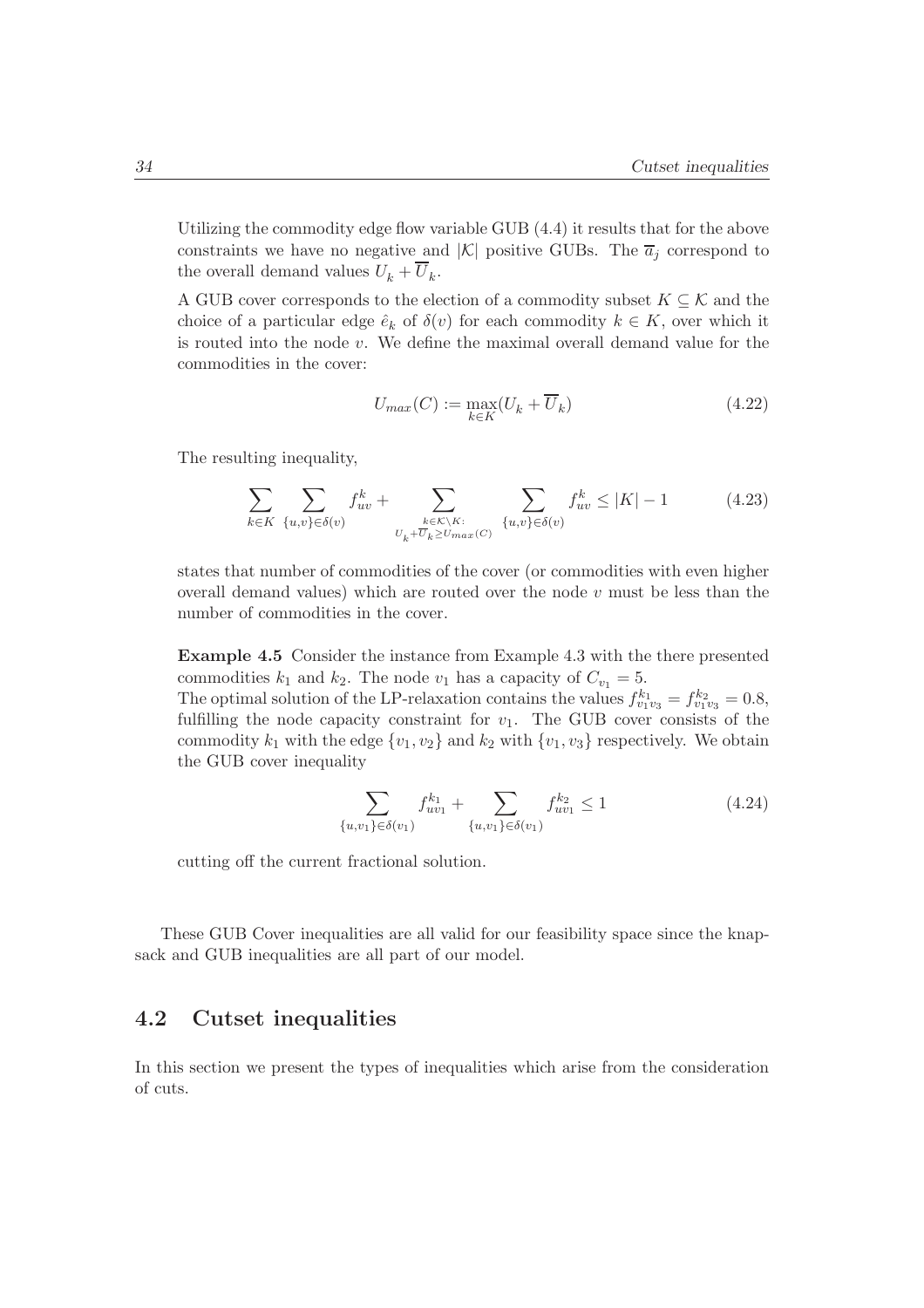

|         | $\ensuremath{o}_k$ | $d_k$        | $U_k$ | $\bar{U_k}$ | $U^S_k$          | $\boldsymbol{k}$ |
|---------|--------------------|--------------|-------|-------------|------------------|------------------|
| $k_{1}$ | $v_1$              | $\upsilon_3$ | 100   | 0           | $\left( \right)$ |                  |
| $k_2$   | $v_3$              | $v_2$        | 200   | 0           | 0                |                  |
| $k_{3}$ | $v_2$              | $v_4$        | 20    | 00          | 20               | 00               |
| $k_{3}$ | $v_5$              | $v_2$        | 30    | 0           | 30               |                  |

Figure 4.1: Cut traffic

Consider the node subset  $W \subseteq V$ . Commodities crossing the cut  $\delta(W)$  impose certain requirements on the capacity provided by some linkdesigns installed on the edges of  $\delta(W)$ .

Using Figure 4.1, we present these conditions. The amount of traffic that has to be routed from W to  $V \backslash W$  is 120. Thus, a overall capacity of at least 120 must be provided by the linkdesigns installed on the edges  $\{v_1, v_3\}$ ,  $\{v_2, v_3\}$ , and  $\{v_2, v_4\}$  with respect to the direction out of W.

Taking into account the single path condition, we state that the above commodities  $k_1,k_2,k_3$ , and  $k_4$  must cross the cut using at least one edge  $e \in \delta(W)$ . Considering the commodities  $k_1$  and  $k_2$  with their relatively high data values, it follows that at least one edge  $\{v_1, v_3\}$ ,  $\{v_2, v_3\}$ , or  $\{v_2, v_4\}$  must be equipped with a linkdesign providing at least a capacity of 100 w.r.t. the direction out of  $W$ , to route commodity  $k_1$ . Another edge  $e \in \delta(W)$  must be equipped with a linkdesign providing at least a capacity of 200 w.r.t. the direction into the node subset  $W$ , such that commodity  $k_2$  can be routed over the cut.

In the following we specify these requirements. At first we define useful denominations:

**Definition 4.6 (Sourced commodities)** Let  $W \subseteq V$ . A commodity is called W sourced commodity for the node subset  $W$ , if its origin is in  $W$  and its destination in  $V \setminus W$ . Define

$$
\mathcal{K}_{W^+}:=\{k\in\mathcal{K}\;\mid\;o_k\in W,d_k\in V\setminus W\}
$$

the set of W sourced commodities.

**Definition** 4.7 (Targeted commodities) Let  $W \subseteq V$ . A commodity is called W targeted commodity with respect to the node subset  $W$ , if its destination lays in  $W$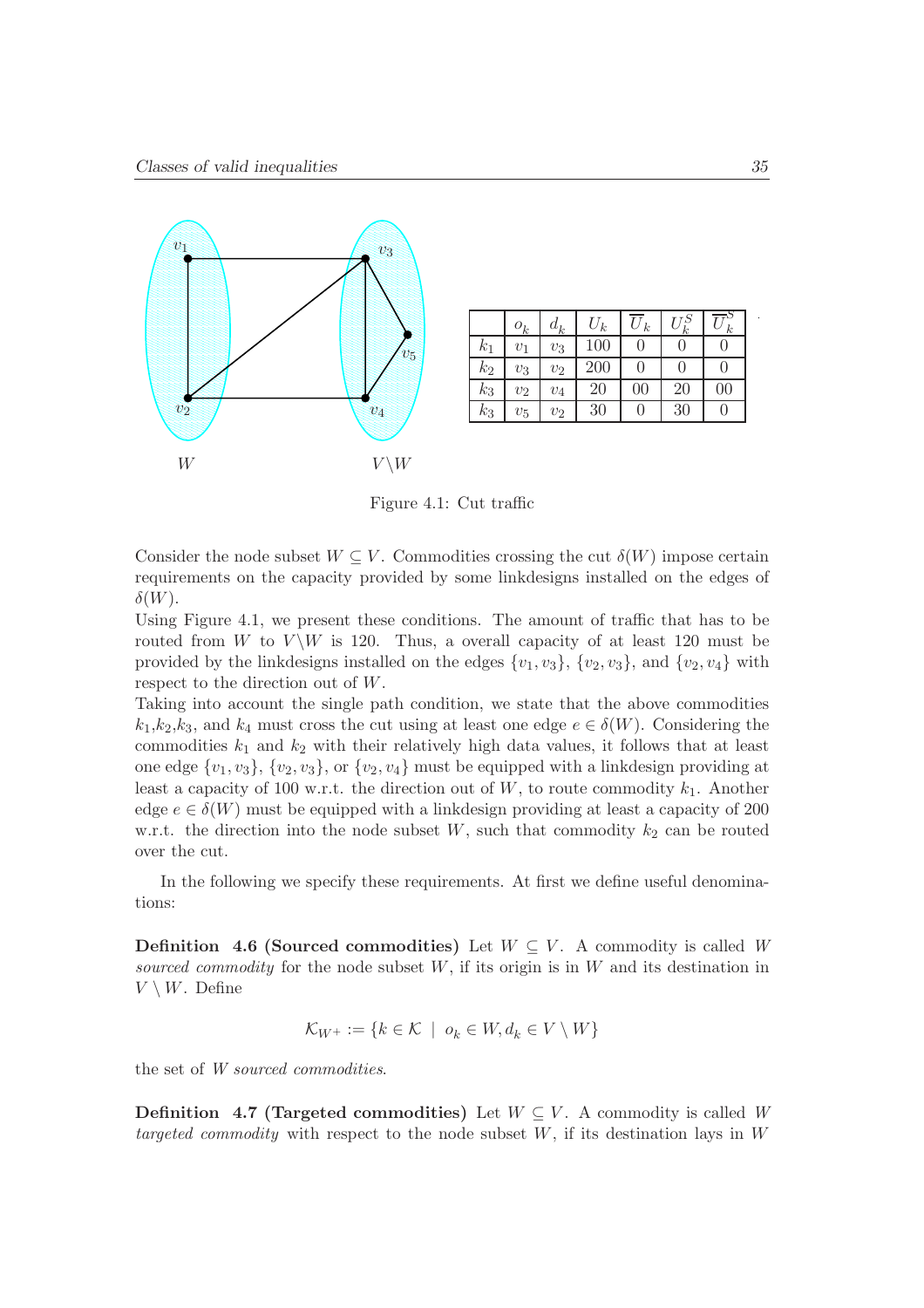and its origin in  $V \setminus W$ . Define

$$
\mathcal{K}_{W^-}:=\{k\in\mathcal{K}\;\mid\;d_k\in W,o_k\in V\setminus W\}
$$

the set of W targeted commodities.

#### 4.2.1 Cut traffic inequalities

This class of inequalities states that the directed (secure) capacity across a cut must be at least as large as the (secure) demand data across the cut. First we define this cut-crossing traffic in the following:

**Definition 4.8 ((Secure) outbound traffic)** Let  $W \subseteq V$ . We define

$$
T^+(W) := \sum_{k \in \mathcal{K}_{W^+}} U_k + \sum_{k \in \mathcal{K}_{W^-}} \overline{U}_k
$$
  
respectively  

$$
T^{S+}(W) := \sum_{k \in \mathcal{K}_{W^+}} U_k^S + \sum_{k \in \mathcal{K}_{W^-}} \overline{U}_k^S
$$

to be the amount of (secure) outbound traffic of W.

Let  $W \subseteq V$ . Considering the normal data we obtain the following inequality

$$
\sum_{\{u,v\} \in E:\atop u \in W, v \in V \setminus W} \sum_{l \in \mathcal{L}_{\{u,v\}}} C_{uv}^l x_{\{u,v\}}^l \ge T^+(W) \tag{4.25}
$$

Likewise, we can generate inequalities concerning the outbound traffic which has to be routed securely. We obtain the inequality

$$
\sum_{\{u,v\} \in E:\atop u \in W, v \in V \setminus W} \sum_{l \in \mathcal{L}_{\{u,v\}} } S^l_{\{u,v\}} C^l_{uv} x^l_{\{u,v\}} \ge T^{S+}(W) \tag{4.26}
$$

Validity of  $(4.25)$  and  $(4.26)$  for the considered polyhedron  $P$  is obvious. We apply the above inequalities (4.25) and (4.26) in terms of base knapsack inequalities and employ the same procedures as in Section 4.1. As GUB we use the linkdesign installation constraints (3.1).

#### 4.2.2 Particular commodity inequalities

Investigating the cut we can also deal with the single path routing constraint. All commodities crossing the cut have to use at least one edge entirely, since the flow must not be splitted. Considering *remarkable* commodities (in terms of (secure) amount of demand value) this fact imposes the requirement that at least one edge must be equipped with a linkdesign providing enough capacity for a remarkable commodity. To simplify the argumentation, we first define the following: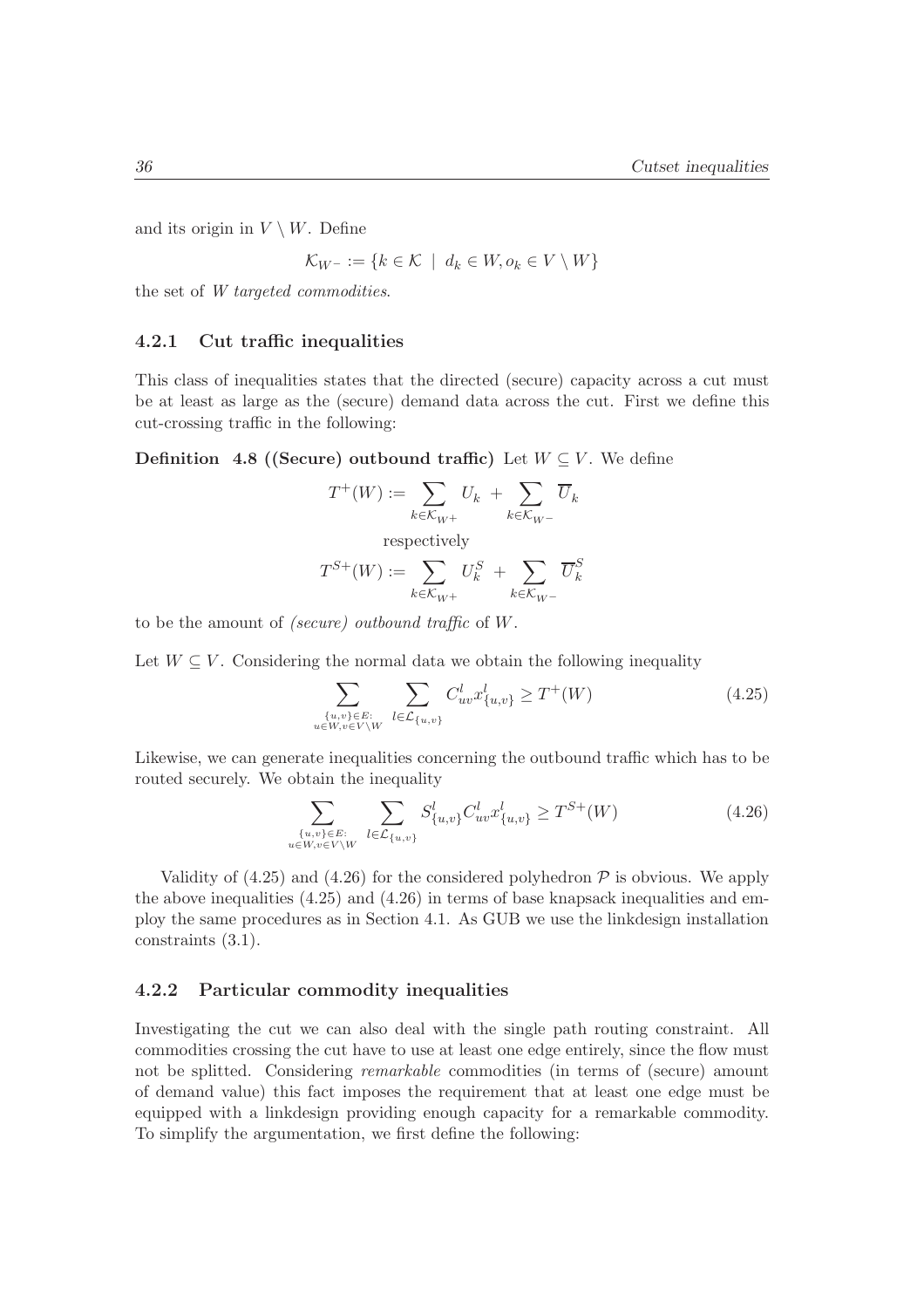Definition 4.9 (Maximum (secure) outbound value) Concerning the node subset  $W$  we define the largest (secure) single communication demand from  $W$  to  $V \setminus W$  Let  $W \subseteq V$ :

$$
\begin{aligned} U_{max}^{W^+} &:= \max\{\max_{k \in K_{W^+}} U_k, \max_{k \in K_{W^-}} \overline{U}_k\} \\ &\text{respectively} \\ U_{max}^{W^+_{S}} &:= \max\{\max_{k \in K_{W^+}} U^S_k, \max_{k \in K_{W^-}} \overline{U}^S_k\} \end{aligned}
$$

the maximum (secure) outbound value of W.

Definition 4.10 (Maximum (secure) inbound value) Concerning the node subset W we denote the biggest (secure) single communication demand from  $V \setminus W$ to W. Let  $W \subseteq V$ . Define

$$
\begin{aligned} U_{max}^{W^-} &:= \max\{\max_{k\in K_{W^-}} U_k, \max_{k\in K_{W^+}} \overline{U}_k\} \\ &\text{respectively} \\ U_{max}^{W^-_S} &:= \max\{\max_{k\in K_{W^-}} U^S_k, \max_{k\in K_{W^+}} \overline{U}^S_k\} \end{aligned}
$$

the maximum (secure) inbound value of W.

Definition 4.11 ((Secure) outbound sufficient linkdesign) A linkdesign is called *(secure)* outbound sufficient with respect to a node subset  $W$ , if it provides as least as much (secure) capacity as the maximum (secure) outbound value of  $W$ . Let  $W \subseteq V, \{u, v\} \in \delta(W)$  with  $u \in W, v \in V \setminus W$ , and let

$$
\mathcal{L}_{\{u,v\}}^{W^+} := \{l \in \mathcal{L}_{\{u,v\}} \mid C_{uv}^l \ge U_{max}^{W^+}\}
$$
  
respectively  

$$
\mathcal{L}_{\{u,v\}}^{W^+_S} := \{l \in \mathcal{L}_{\{u,v\}} \mid S_{\{u,v\}}^l C_{uv}^l \ge U_{max}^{W^+}\}
$$

be the set of (secure) outbound sufficient linkdesigns for the node subset W.

Definition 4.12 ((Secure) inbound sufficient linkdesign) A linkdesign is called (secure) inbound sufficient with respect to a node subset  $W$ , if it provides as least as much (secure) capacity as the maximum (secure) inbound value of W. Let  $W \subseteq V, \{u, v\} \in \delta(W)$  with  $u \in W, v \in V \setminus W$ , and let

$$
\mathcal{L}_{\{u,v\}}^{W^-} := \{l \in \mathcal{L}_{\{u,v\}} \mid C_{uv}^l \ge U_{max}^{W^+}\}
$$
  
respectively  

$$
\mathcal{L}_{\{u,v\}}^{W^-_S} := \{l \in \mathcal{L}_{\{u,v\}} \mid S_{\{u,v\}}^l C_{uv}^l \ge U_{max}^{W^+}\}
$$

be the set of *(secure)* inbound sufficient linkdesigns for the node subset W.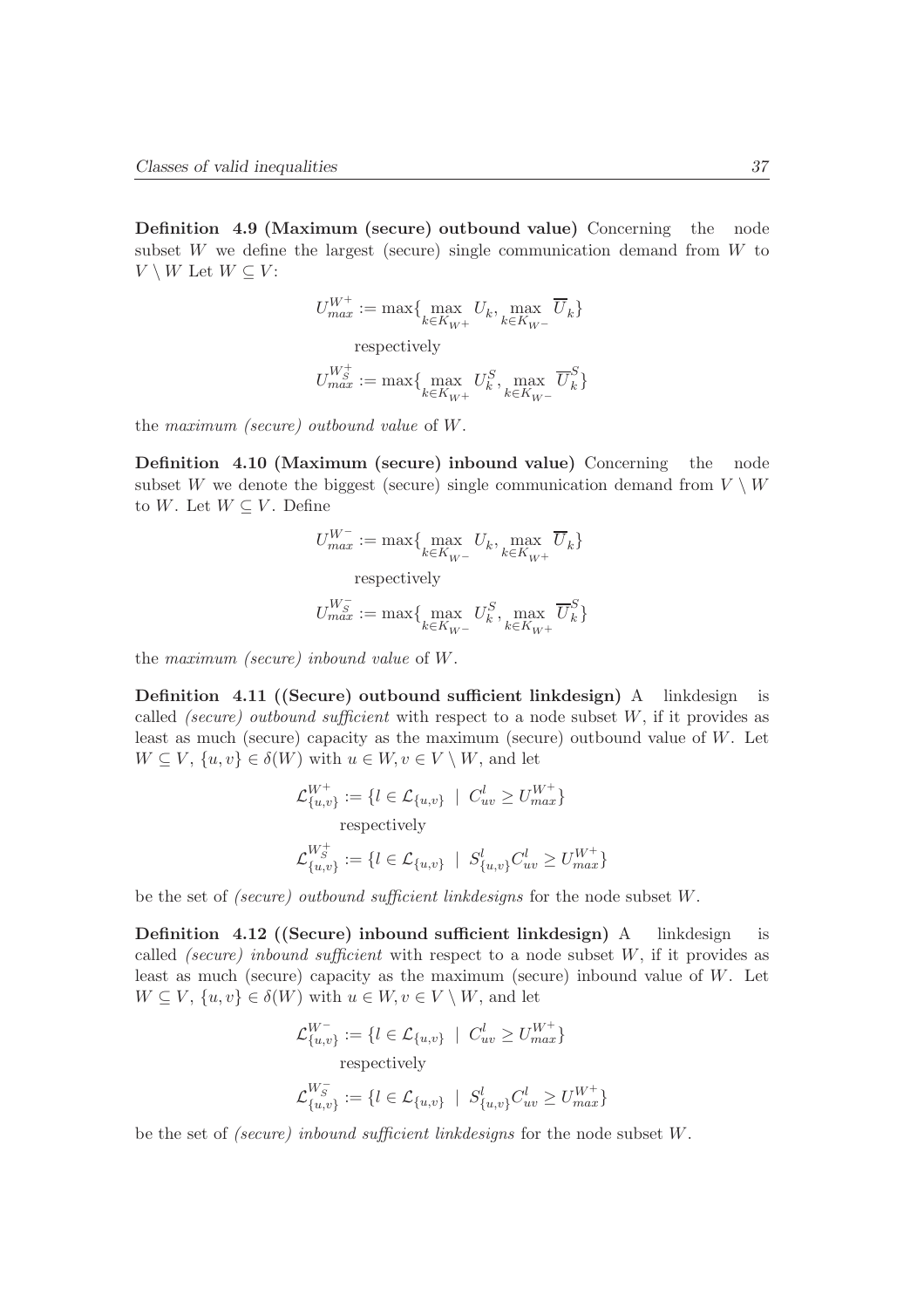We derive the inequalities

$$
\sum_{\{u,v\} \in \delta(W)} \sum_{l \in \mathcal{L}_{\{u,v\}}^{W^+}} x_{\{u,v\}}^l \ge 1
$$
\n(4.27)

$$
\sum_{\{u,v\} \in \delta(W)} \sum_{l \in \mathcal{L}_{\{u,v\}}^{W_S^{\perp}}} x_{\{u,v\}}^l \ge 1
$$
\n(4.28)

$$
\sum_{\{u,v\} \in \delta(W)} \sum_{l \in \mathcal{L}_{\{u,v\}}^{W^-}} x_{\{u,v\}}^l \ge 1
$$
\n(4.29)

$$
\sum_{\{u,v\} \in \delta(W)} \sum_{l \in \mathcal{L}^{W_S}_{\{u,v\}}} x^l_{\{u,v\}} \ge 1
$$
\n(4.30)

Proposition 4.13 The above inequalities are valid for  $P$ .

**Proof.** Assume that  $\hat{p} = (\hat{x}, \hat{f})$  does not satisfy the inequality (4.27), i.e. all edges in  $\delta(W)$  provide less capacity than  $U_{max}^{W^+}$ . On the other hand the commodity corresponding to  $U_{max}^{W^+}$  has to cross the cut unsplitted, i.e. has to use one single edge. Hence the edge capacity constraint is violated concerning this particular edge and therefore  $\hat{p}$  is not feasible for  $P$ . Likewise for the other inequalities.

The inequalities  $(4.27)$ – $(4.30)$  can be combined. Consider the case that we have four different commodities, each remarkable in its own way. Due to the availability of linkdesigns, these four commodities may be forced to be routed over four different edges of the cut. Let  $W \subseteq V$  and four commodities  $k_1, k_2, k_3, k_4 \in \mathcal{K}$ , where  $k_1$  is the corresponding commodity of  $U_{max}^{W^+}$ ,  $k_2$  of  $U_{max}^{W^+_S}$ ,  $k_3$  of  $U_{max}^{W^-}$ , and  $k_4$  of  $U_{max}^{W^-_S}$ . When at the same time  $\mathcal{L}_e^{W^+} \cap \mathcal{L}_e^{W^-} \cap \mathcal{L}_e^{W^-} \cap \mathcal{L}_e^{W^-} = \emptyset$   $\forall e \in \delta(W)$  then we obtain the inequality

$$
\sum_{e \in \delta(W)} \sum_{l \in \mathcal{L}_e^{W^+} \cup \mathcal{L}_e^{W^+_S} \cup \mathcal{L}_e^{W^-} \cup \mathcal{L}_e^{W^-_S}} x_e^l \ge 4
$$
\n(4.31)

**Example 4.14** We consider the node subset  $W \subseteq V$  from Figure 4.1 and suppose that  $\mathcal{L}_{\{v_1v_3\}} = \mathcal{L}_{\{v_2v_3\}} = \mathcal{L}_{\{v_2v_4\}} = \{l_1, l_2, l_3, l_4\}$  with the properties presented in Table 4.1.

In this case all commodities  $k_1$ ,  $k_2$ ,  $k_3$ , and  $k_4$  have to use different edges to cross the cut. Thus each edge  $e \in \delta(W)$  must be equipped with an other linkdesign  $l \in$  $\{l_1, l_2, l_3, l_4\}.$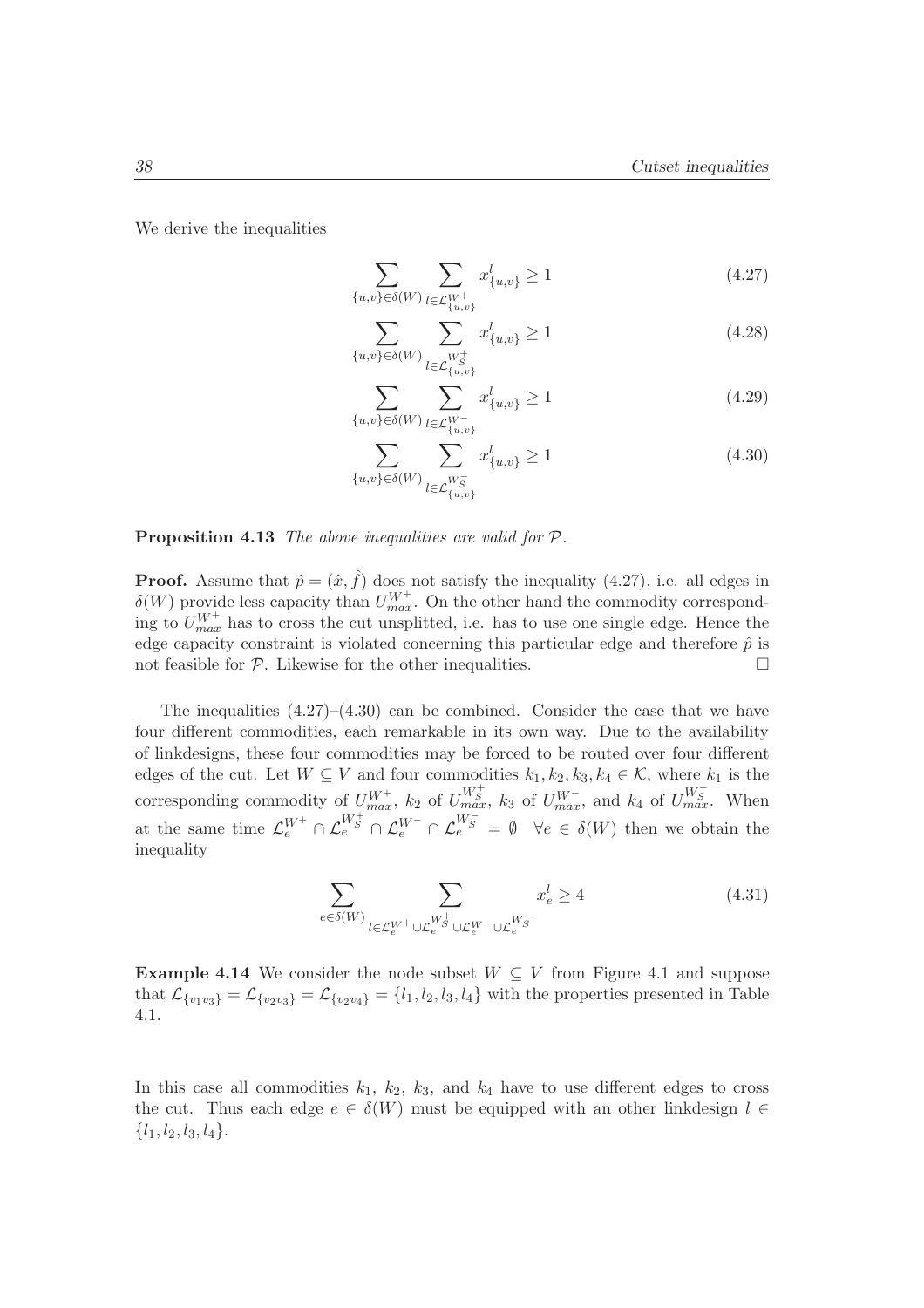|           | $C^i_{uv}$ | $C_{vu}^{\iota}$ | $S_{\{u,v\}}^{\prime}$ |  |
|-----------|------------|------------------|------------------------|--|
| $l_{1}$   | 200        |                  |                        |  |
| $l_{2}$   |            | 200              |                        |  |
| $l_3$     | 50         |                  |                        |  |
| $\iota_4$ |            | 50               |                        |  |

Table 4.1: Available linkdesigns for  $e \in \delta(W)$ 

# 4.3 Edge capacity inequalities

We now present a class of inequalities that are valid for our considered polyhedron. First, we introduce some notation and definitions to simplify the discussion and prove validity. Then we consider a relaxation of our problem and identify the members of the class which define facets of the associated polyhedron.

#### 4.3.1 Setup

**Definition** 4.15 (Arc-inclusive paths) Let  $a \in A$  an arc of the overlaying digraph  $D(G)$  of G (as defined in Section 2.2) and  $s, t \in V$ . An s-t-path is called a-inclusive if it contains a. Let

$$
\mathfrak{P}_{st}^{a-ind} := \{ \mathfrak{p} \text{ path from } s \text{ to } t \mid a \in \mathfrak{p} \}
$$

be the set of a-inclusive s-t-paths.

**Definition 4.16 (Arc-exclusive paths)** Let  $a \in A$  be an arc of the overlaying digraph  $D(G)$  of G and  $s, t \in V$ . An s-t-path is called a-exclusive if it does not contain a. We define

$$
\mathfrak{P}^{a-excl}_{st} := \{ \mathfrak{p} \text{ path from } s \text{ to } t \ | \ a \notin \mathfrak{p} \}
$$

as the set of a-exclusive s-t-paths.

**Definition** 4.17 (Edge-exclusive cycle) Let  $e \in E$ . A cycle C is called e-exclusive if it is simple and does not contain e. Let

 $\mathfrak{C}^{e-excl} := \{ C \text{ simple cycle in } G \mid e \notin C \}$ 

be the set of e-exclusive cycles.

**Definition 4.18 (Oversized linkdesign)** Let  $\{u, v\} \in E$ . A linkdesign is called oversized if it provides enough capacity such that it cannot be exceeded by any routing of the commodities  $k \in \mathcal{K}$ , even when the routing contains cycles. Let

$$
\mathcal{L}_{\{u,v\}}^{max} := \{l \in \mathcal{L}_{\{u,v\}} \mid \sum_{k \in \mathcal{K}} (U_k + \overline{U}_k) \leq C_{uv}^l, \sum_{k \in \mathcal{K}} (U_k + \overline{U}_k) \leq C_{vu}^l\}
$$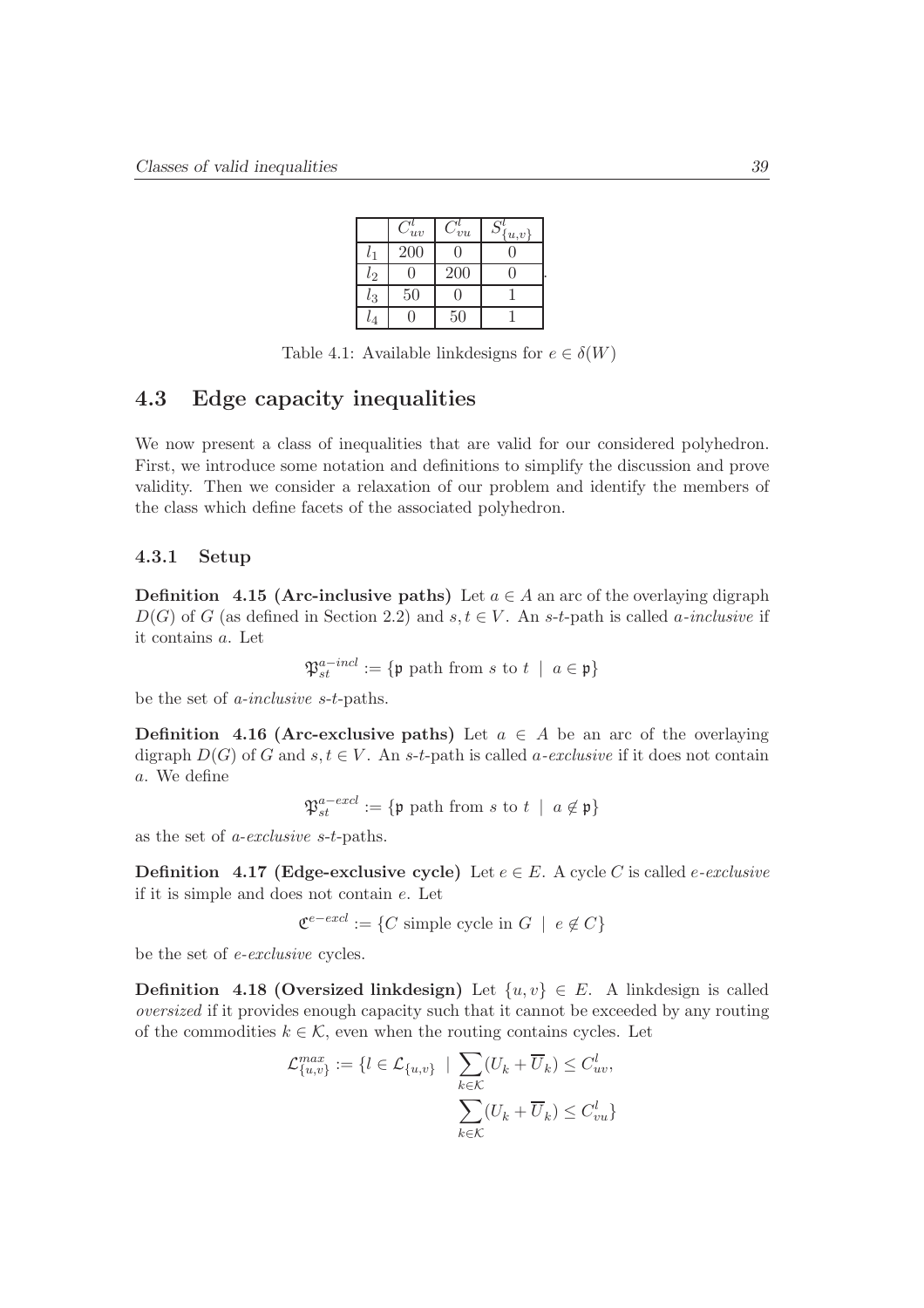be the set of *oversized* linkdesigns for  $\{u, v\} \in E$ .

**Definition 4.19 (Sufficient linkdesign)** Let  $\{u, v\} \in E$ ,  $K_{uv}$ ,  $K_{vu} \subseteq \mathcal{K}$ . A linkdesign  $l \in \mathcal{L}_{\{u,v\}}$  is called *sufficient* with respect to the commodity subsets  $K_{uv}$  and  $K_{vu}$ , if it provides enough capacity that all commodities  $k \in K_{uv}$  can be routed from u to v and all commodities  $k \in K_{vu}$  from v to u simultaneously. Accordingly we define

$$
\mathcal{L}_{K_{uv}K_{vu}}^+ := \{ l \in \mathcal{L}_{\{u,v\}} \mid \sum_{k \in K_{uv}} U_k + \sum_{k \in K_{vu}} \overline{U}_k \leq C_{uv}^l, \sum_{k \in K_{uv}} \overline{U}_k + \sum_{k \in K_{vu}} U_k \leq C_{vu}^l \}
$$

to be the set of *sufficient* linkdesigns for the commodity subsets  $K_{uv}$  and  $K_{vu}$ .

Definition 4.20 (Insufficient linkdesign) Let  $\{u, v\} \in E$ ,  $K_{uv}, K_{vu} \subseteq \mathcal{K}$ . A linkdesign  $l \in \mathcal{L}_{\{u,v\}}$  is called *insufficient* with respect to the commodity subsets  $K_{uv}$ and  $K_{vu}$ , if it is not sufficient. Accordingly we define

$$
\mathcal{L}_{K_{uv}K_{vu}}^-:=\mathcal{L}_{\{u,v\}}\backslash\mathcal{L}_{K_{uv}K_{vu}}^+
$$

to be the set of *insufficient* linkdesigns for the commodity subsets  $K_{uv}$  and  $K_{vu}$ .

**Definition 4.21 (Large linkdesign)** Let  $\{u, v\} \in E$ ,  $K_{uv}$ ,  $K_{vu} \subseteq \mathcal{K}$ . A linkdesign  $l \in \mathcal{L}_{\{u,v\}}$  is called *large* with respect to the commodity subsets  $K_{uv}$  and  $K_{vu}$ , if it is sufficient and furthermore provides enough capacity such that all commodities  $k \in \mathcal{K}\backslash (K_{uv} \cup K_{vu})$  can be routed over  $\{u, v\}$  in arbitrary directions simultaneously. Accordingly we define

$$
\mathcal{L}_{K_{uv}K_{vu}}^{large} := \{l \in \mathcal{L}_{\{u,v\}} \mid \sum_{k \in K_{uv}} U_k + \sum_{k \in K_{vu}} \overline{U}_k + \sum_{k \in \mathcal{K} \setminus (K_{uv} \cup K_{vu})} \max\{U_k, \overline{U}_k\} \leq C_{uv}^l, \sum_{k \in K_{uv}} \overline{U}_k + \sum_{k \in K_{vu}} U_k + \sum_{k \in \mathcal{K} \setminus (K_{uv} \cup K_{vu})} \max\{U_k, \overline{U}_k\} \leq C_{vu}^l\}
$$

the set of *large* linkdesigns for the commodity subsets  $K_{uv}$  and  $K_{vu}$ .

Obviously,  $\mathcal{L}^{max}_{\{u,v\}} \subseteq \mathcal{L}^{large}_{K_{uv}K_{vu}} \subseteq \mathcal{L}^{+}_{K_{uv}K_{vu}} \subseteq \mathcal{L}_{\{u,v\}}$  holds for each  $\{u,v\} \in E$ ,  $K_{uv}, K_{vu} \subseteq \mathcal{K}.$ 

**Definition 4.22 (Close linkdesign)** Let  $\{u, v\} \in E$ ,  $K_{uv}$ ,  $K_{vu} \subseteq K$ . A linkdesign  $l \in \mathcal{L}_{\{u,v\}}$  is called *uv-close* with respect to the commodity subsets  $K_{uv}$  and  $K_{vu}$ , if it is insufficient, but provides enough capacity such that as soon as any commodity  $k^* \in K_{uv}$  is not routed from u to v, all other commodities  $k \in K_{uv} \backslash \{k^*\}$  can be routed from u to v, all commodities  $k \in K_{vu}$  from v to u, and in addition, all commodities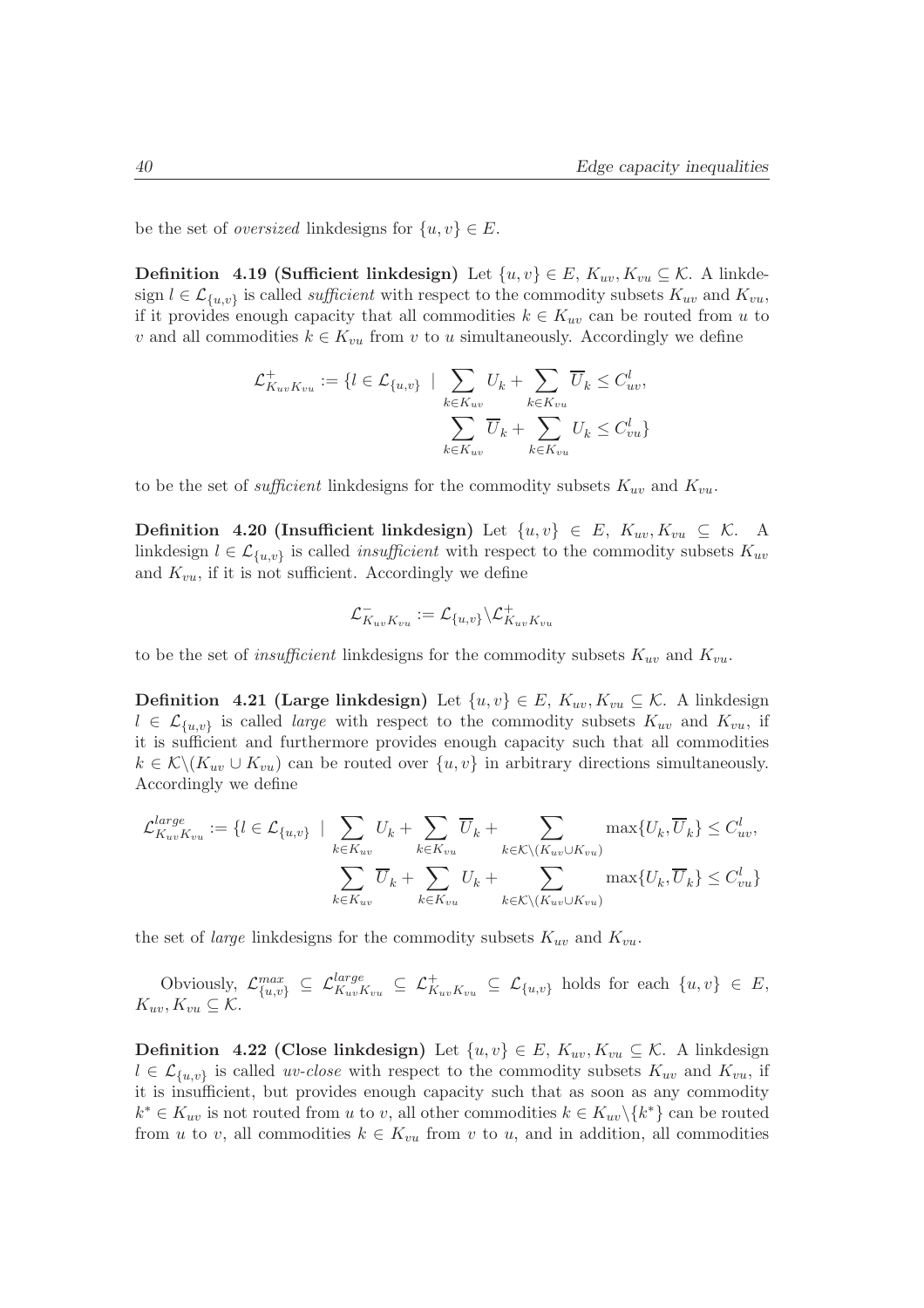$k \in \mathcal{K}\backslash (K_{uv}\cup K_{vu})$  can be route over  $\{u, v\}$  in arbitrary directions simultaneously. Accordingly we define

$$
\mathcal{L}_{K_{uv}K_{vu}}^{uv - close} := \{l \in \mathcal{L}_{K_{uv}K_{vu}}^{-} \mid \sum_{k \in K_{uv} \setminus \{k^{*}\}} U_k + \sum_{k \in K_{vu} \cup \{k^{*}\}} \overline{U}_k + \sum_{k \in K \setminus (K_{uv} \cup K_{vu})} \max\{U_k, \overline{U}_k\} \leq C_{uv}^l, \sum_{k \in K_{uv} \setminus \{k^{*}\}} \overline{U}_k + \sum_{k \in K_{vu} \cup \{k^{*}\}} U_k + \sum_{k \in K \setminus (K_{uv} \cup K_{vu})} \max\{U_k, \overline{U}_k\} \leq C_{vu}^l \quad \forall k^{*} \in K_{uv}\}
$$

to be the set of *uv-close* linkdesigns for the commodity subsets  $K_{uv}$  and  $K_{vu}$ .

Analogously we define  $\mathcal{L}_{K_{\text{cur}}K_{\text{cur}}}^{vu-close}$  $W_{u}^{u-close}$ , the set of *vu-close* linkdesigns for the commodity subsets  $K_{uv}$  and  $K_{vu}$ . These linkdesigns are insufficient, but provide enough capacity such that as soon as any commodity  $k^* \in K_{vu}$  is not routed from v to u all other commodities can be routed accordingly.

Example 4.23 It seems un-apparent that these uv-close linkdesigns can exist. Therefore we present an example. Let  $G = (V, E)$  with  $\{u, v\} \in E$  and  $\mathcal{K} = \{k_1, k_2, k_3, k_4\}$ with the properties presented in Table 4.2. We choose  $K_{uv} = \{k_1, k_2\}$  and  $K_{vu} = \{k_3\}.$ It results that the linkdesign  $l^*$  with the capacity values  $C_{uv}^{l^*} = C_{vu}^{l^*} = 80$  is uv-close and vu-close for the commodity subsets  $K_{uv}$  and  $K_{vu}$ .

|         | $\boldsymbol{k}$ | $\boldsymbol{k}$ |
|---------|------------------|------------------|
| $k_{1}$ | 30               |                  |
| $k_2$   | 30               | ( )              |
| $k_3$   | 10               | 30               |
| $k_4$   | 10               | 10               |

Table 4.2: Existing commodities

#### 4.3.2 Inequality

We now introduce a class of inequalities that are valid for our considered polyhedron. The inequalities were motivated by the fact that the routing of a set of commodities over an edge  $e \in E$  forbids the installation of certain linkdesigns on e.

**Proposition 4.24** Let  $\{u, v\} \in E$ ,  $K_{uv}$ ,  $K_{vu} \subseteq \mathcal{K}$  with  $K_{uv} \cap K_{vu} = \emptyset$ , then

$$
\sum_{k \in K_{uv}} f_{uv}^k + \sum_{k \in K_{vu}} f_{vu}^k + \sum_{l \in \mathcal{L}_{K_{uv}K_{vu}}^-} x_{\{u,v\}}^l \le |K_{uv}| + |K_{vu}| \tag{4.32}
$$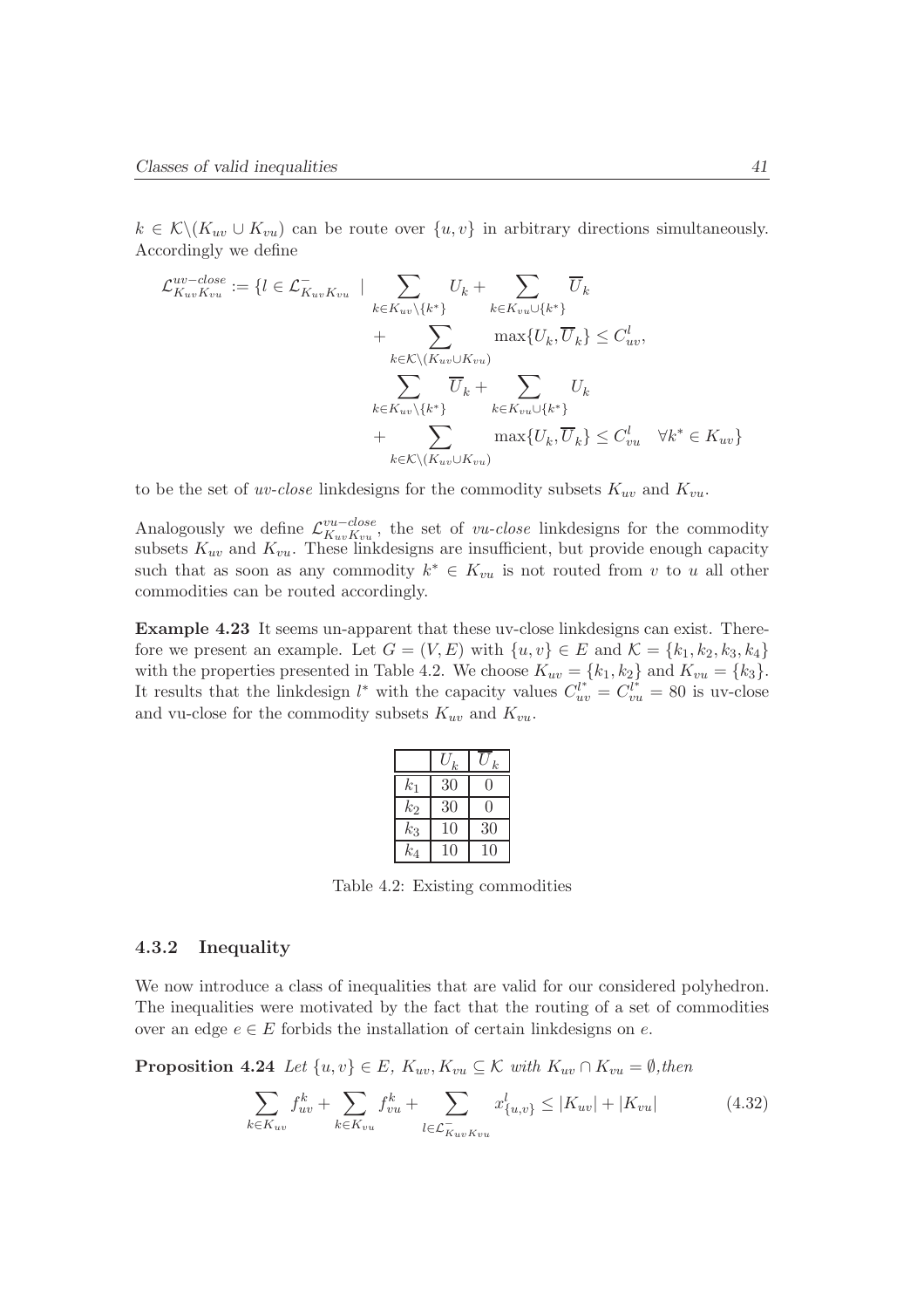is a valid inequality for  $P$ , stating that when we want to use an edge for the routing of some commodities, it must be equipped with an adequate linkdesign.

**Proof.** Assume that an integer point  $\hat{p} = (\hat{x}, \hat{f}) \in \mathcal{P}$  does not satisfy (4.32) for an edge  $\{u, v\} \in E$  and the commodity subsets  $K_{uv}$  and  $K_{vu} \in \mathcal{K}$  where  $K_{uv} \cap K_{vu} = \emptyset$ . The only way to violate the inequality is to route all commodities  $k \in K_{uv}$  over  $\{u, v\}$ in direction u to v, all commodities  $k \in K_{vu}$  over  $\{u, v\}$  in direction u to v, and equip at the same time  $\{u, v\}$  with a linkdesign  $\hat{l} \in \mathcal{L}_{K_{uv}K_{vu}}^-$ , which is insufficient with respect to  $K_{uv}$  and  $K_{vu}$ . This implies

$$
\hat{f}_{uv}^k = 1 \quad \forall k \in K_{uv}
$$

$$
\hat{f}_{vu}^k = 1 \quad \forall k \in K_{vu}
$$

$$
\hat{x}_{\{u,v\}}^{\hat{l}} = 1.
$$

In this case,  $\hat{p}$  does not satisfy one of the edge capacity constraints (3.20) or (3.21) concerning  $\{u, v\}$ :

$$
\sum_{k \in \mathcal{K}} U_k \hat{f}_{uv}^k + \sum_{k \in \mathcal{K}} \overline{U}_k \hat{f}_{vu}^k \ge \sum_{k \in K_{uv}} U_k + \sum_{k \in K_{vu}} \overline{U}_k > C_{uv}^{\hat{l}} = \sum_{l \in \mathcal{L}_{\{u,v\}}} C_{uv}^l \hat{x}_{\{u,v\}}
$$

or

$$
\sum_{k \in \mathcal{K}} U_k \hat{f}_{vu}^k + \sum_{k \in \mathcal{K}} \overline{U}_k \hat{f}_{uv}^k \ge \sum_{k \in K_{vu}} U_k + \sum_{k \in K_{uv}} \overline{U}_k > C_{vu}^{\hat{l}} = \sum_{l \in \mathcal{L}_{\{u,v\}}} C_{vu}^l \hat{x}_{\{u,v\}}^l
$$

so that  $\hat{p} \notin \mathcal{P}$ , which is a contradiction.

$$
\overline{a}
$$

#### 4.3.3 Relaxation

Due to the fact that our problem with its high number of different constraints is quite complicated, the determination of facets resulted to be a bold venture. Therefore, we concentrate on a relaxation of our problem. We restrict ourselves to the problem of finding a feasible routing for our commodity set  $K$  and a feasible linkdesign installation. We do not consider any port, hoplimit, secure or node capacity constraints and do allow cycles. We define the polyhedra associated with this integer linear program by

$$
\mathcal{P}_{base} := conv \left\{ (x, f) \in \{0, 1\}^{\sum_{e \in E} |\mathcal{L}_e|} \times \{0, 1\}^{2 \times |E| \times |\mathcal{K}|} \mid (x, f) \text{ satisfies (3.1), (3.2), (3.21)} \right\}
$$
\n(4.33)

Among the inequalities (4.32), some are facet-defining for this polyhedron. The following proposition identifies some of these:

Proposition 4.25 Let  $\{u, v\} \in E$ ,  $K_{uv}$ ,  $K_{vu} \subseteq \mathcal{K}$ . If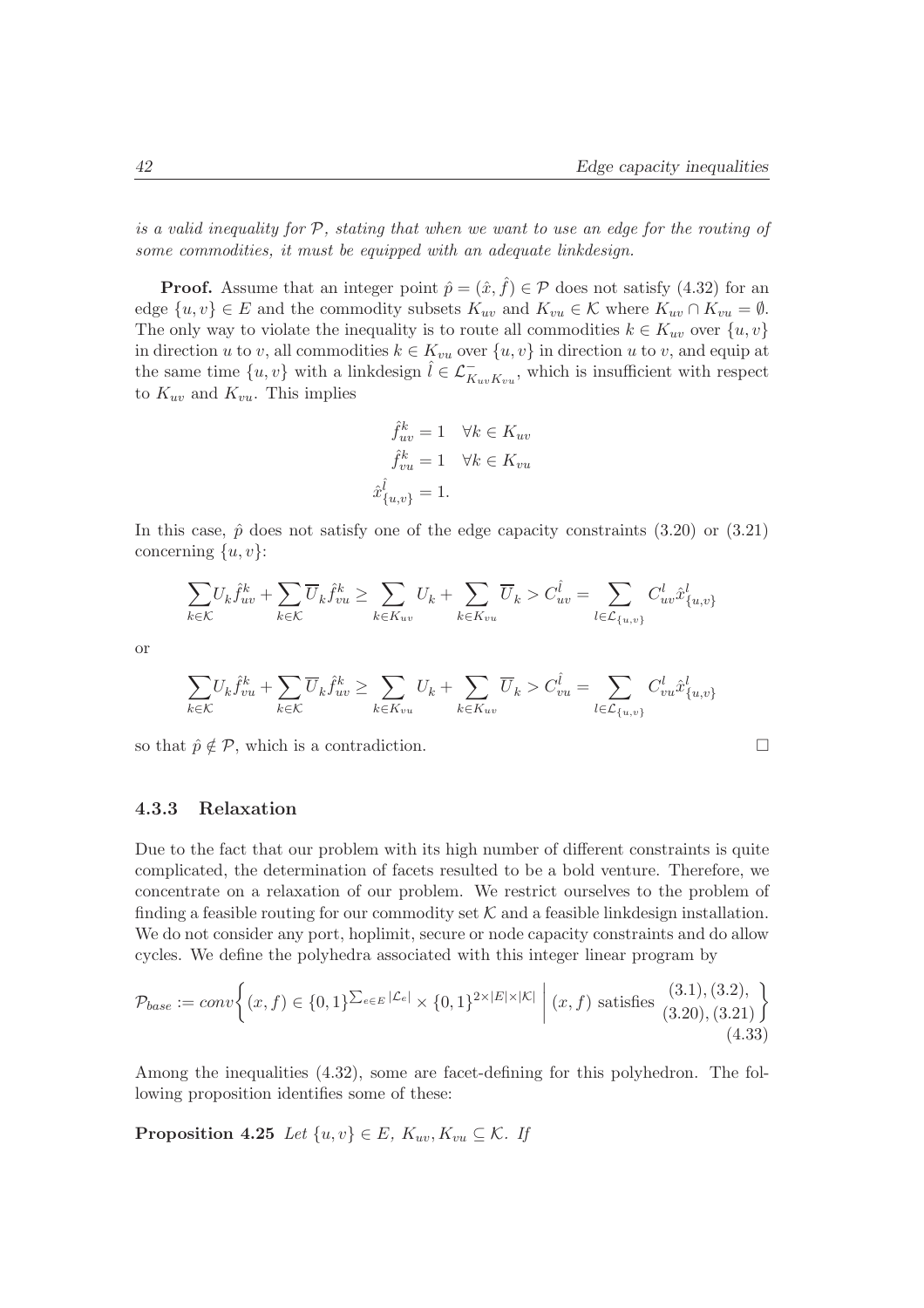- 1.  $G = (V, E)$  is 3-connected (for every two nodes  $i, j \in V$ , there exist three node disjoint paths from i to j)
- 2.  $\mathcal{L}_e^{max} \neq \emptyset \quad \forall e \in E$
- 3.  $\mathcal{L}_{\{u,v\}} \subseteq (\mathcal{L}_{K_{uv}K_{vu}}^{uv-close})$  $w{-}close \cup \mathcal{L}_{K_{uv}K_{vu}}^{vu{-}close} \cup \mathcal{L}_{K_{uv}K_{vu}}^{large}$
- 4.  $\mathcal{L}_{K_{\text{aux}}K_{\text{aux}}}^{uv-close}$  $\frac{uv - close}{K_{uv}K_{vu}} \cap \mathcal{L}_{K_{uv}K_{vu}}^{vu - close} \neq \emptyset,$

then  $(4.32)$  defines a facet of  $P_{base}$ .

**Proof.** Validity of (4.32) for  $\mathcal{P}_{base}$  follows from Proposition 4.24 (since each point in  $\mathcal{P}_{base}$  has to fulfill the edge capacity constraints). Let

$$
\mathcal{F} := \left\{ (x, f) \in \mathcal{P}_{base} \mid \sum_{k \in K_{uv}} f_{uv}^k + \sum_{k \in K_{vu}} f_{vu}^k + \sum_{l \in \mathcal{L}_{K_{uv}K_{vu}}^-} x_{\{u,v\}}^l = |K_{uv}| + |K_{vu}| \right\} \tag{4.34}
$$

be the face of  $\mathcal{P}_{base}$  induced by (4.32). We prove that F is a facet of  $\mathcal{P}_{base}$  in three steps: First,  $\mathcal{F} \neq \emptyset$  is shown by representing points in  $\mathcal{F}$ . Second, we show that any face containing F is either  $\mathcal{P}_{base}$  or F itself. Third, we show that  $\mathcal{P}_{base} \neq \mathcal{F}$  by representing a point in  $\mathcal{P}_{base} \backslash \mathcal{F}$ .

#### Claim 4.26 The face  $F$  is not empty

For each two nodes  $v_1, v_2 \in V$  there exits a  $v_1-v_2$ -path in the overlaying directed graph D of G (as defined in Section 2.2). We construct a point  $\tilde{p}$  by considering for each commodity  $k \in \mathcal{K} \setminus (K_{uv} \cup K_{vu})$  a  $o_k$ - $d_k$ -path and setting the respective commodity edge flow variables to 1. For each commodity  $k \in K_{uv}$  we consider an  $(u, v)$ -inclusive  $o_k$ - $d_k$ path and for all  $k \in K_{vu}$  an  $(v, u)$ -inclusive  $o_k$ - $d_k$ -path, and fixate the corresponding commodity edge flow variables to 1. Finally we equip all edges  $e \in E$  with an oversized linkdesign  $l \in \mathcal{L}_e^{max}$ , so that we fulfill all edge capacity constraints and derive that  $\tilde{p} \in \mathcal{F}$ .

Claim 4.27 Any inequality valid for  $\mathcal{P}_{base}$  representing F is a positive multiple of  $(4.32)$  plus a linear combination of  $(3.2)$ 

At first we group the points in  $\mathcal F$  and access the similarities within these groups later. Then we proof the claim by representing points in  $\mathcal F$  and combining the flow balance constraints.

There exist three different types of points in  $\mathcal{F}$ :

• All commodities  $k \in K_{uv}$  are routed over the edge  $\{u, v\}$  in the direction from u to v and all commodities  $k \in K_{vu}$  from v to u. In this case  $\{u, v\}$  is equipped with a linkdesign  $l \in \mathcal{L}_{K_{uv}K_{vu}}^{large} = \mathcal{L}_{\{u,v\}} \backslash \mathcal{L}_{K_{uv}K_{vu}}^{-}$ .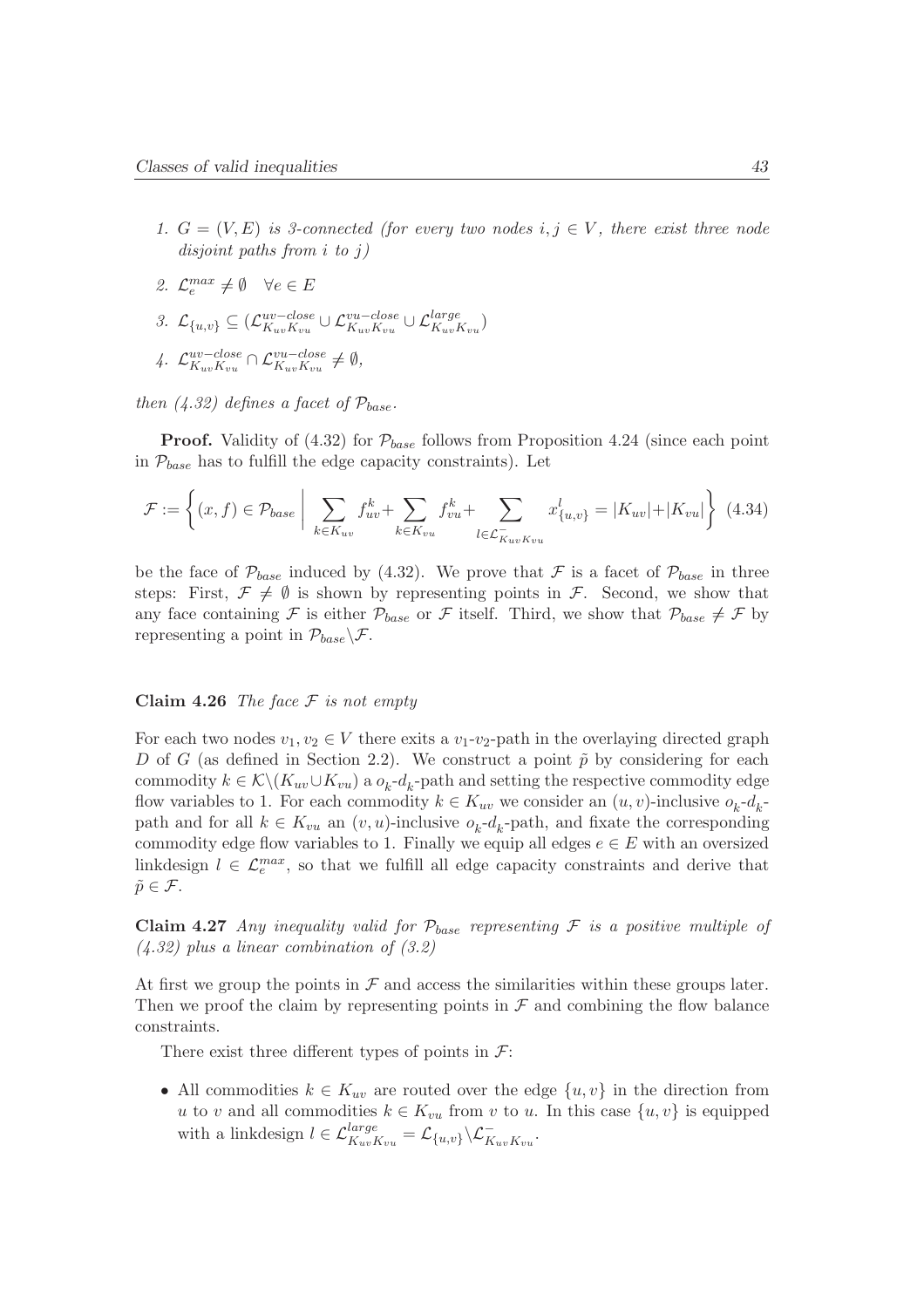- Exactly one commodity  $k^* \in K_{uv}$  is not routed from u to v, while the rest of the commodities  $k \in K_{uv} \backslash \{k^*\}$  are routed over the edge  $\{u, v\}$  in the direction from u to v and all commodities  $k \in K_{vu}$  from v to u. In this case  $\{u, v\}$  is equipped with a *uv*-close linkdesign  $l \in \mathcal{L}_{K_{uv}K_{vu}}^{uv - close} \subseteq \mathcal{L}_{K_{uv}K_{vu}}^{-}$ .
- Exactly one commodity  $k^* \in K_{vu}$  is not routed from v to u, while the rest of the commodities  $k \in K_{vu} \setminus \{k^*\}$  are routed over the edge  $\{u, v\}$  in the direction from v to u and all commodities  $k \in K_{uv}$  from u to v. In this case  $\{u, v\}$  is equipped with a vu-close linkdesign  $l \in \mathcal{L}_{K_{uv}K_{vu}}^{vu-close} \subseteq \mathcal{L}_{K_{uv}K_{vu}}^{-}$ .

We notice that the routing of any commodity  $k \in \mathcal{K} \backslash (K_{uv} \cup K_{vu})$  does not influence the capacity on the edge  $\{u, v\}$ . In all three types of points of  $\mathcal F$  any routing of the commodities of  $\mathcal{K}\backslash (K_{uv}\cup K_{vu})$  neither consumes nor releases a notable amount of capacity on  $\{u, v\}$  such that the routing of the commodities  $k \in K_{uv} \cup K_{vu}$  is affected. Thus the routing of a commodity  $k \in \mathcal{K}\backslash (K_{uv} \cup K_{vu})$  is totally independent of the capacity installed on the edge  $\{u, v\}$  as well as from the routing of any other commodity over  $\{u, v\}$ .

Suppose there exists an equation of the form

$$
\alpha x + \beta f = \pi \tag{4.35}
$$

satisfied by all points of F, where  $\alpha$  and  $\beta$  are vectors of an appropriate dimension and  $\pi$  is a real number. We show that (4.35) is a positive multiple of (4.32) plus a linear combination of the equal constraints of our polyhedral (i.e. the flow balance constraints (3.2)), partially using a similar proof as presented in [15].

From the point  $\tilde{p} \in \mathcal{F}$  constructed above we can derive new points. Let  $e^* \in$  $E\setminus\{u,v\}$ , we consider the set of commodities  $K_{over-e^*}$  which are routed over  $e^*$  in the routing employed in  $\tilde{p}$ . Since G is 3-connected there exist for each two nodes  $o, d \in V$ two edge-disjoint o-d-paths in D, so that we can reroute all commodities  $k \in K_{over-e^*}$  in the way that they do not use  $e^*$  anymore. Since we use the same linkdesign installation as in  $\tilde{p}$  there exists enough capacity and we get a new point of  $\mathcal F$  with a routing where none of the commodities  $k \in \mathcal{K}$  is using  $e^*$ . We can now generate new points of  $\mathcal{F}$  by equipping  $e^*$  with none or an arbitrary linkdesign  $l \in \mathcal{L}_{e^*}$ . Since the latter points all satisfy (4.35) with equality it follows that  $\alpha_{e^*}^l = 0 \quad \forall l \in \mathcal{L}_{e^*}$  and since the edge was chosen arbitrarily we can conclude that

$$
\alpha_e^l = 0 \quad \forall e \in E \setminus \{u, v\}, l \in \mathcal{L}_e.
$$

Now we consider the remaining coefficients corresponding to the linkdesign installation variables of the edge  $\{u, v\}$ . As mentioned above, the points of  $\mathcal F$  can be categorized in three types. All points of a certain type have in common that the edge  $\{u, v\}$  is equipped with a linkdesign of the corresponding linkdesign set  $(\mathcal{L}_{K_{\text{max}}}^{large})$  $_{KuvKvu}^{large}$ ,  $\mathcal{L}_{KuvKvu}^{uv-close}$  $\frac{uv-close}{K_{uv}K_{vu}}$  or  $\mathcal{L}_{K_{\text{max}}}^{vu-close}$  $W = C^{u}C^{u}$ . Taking a point from F with a certain type, we can construct another point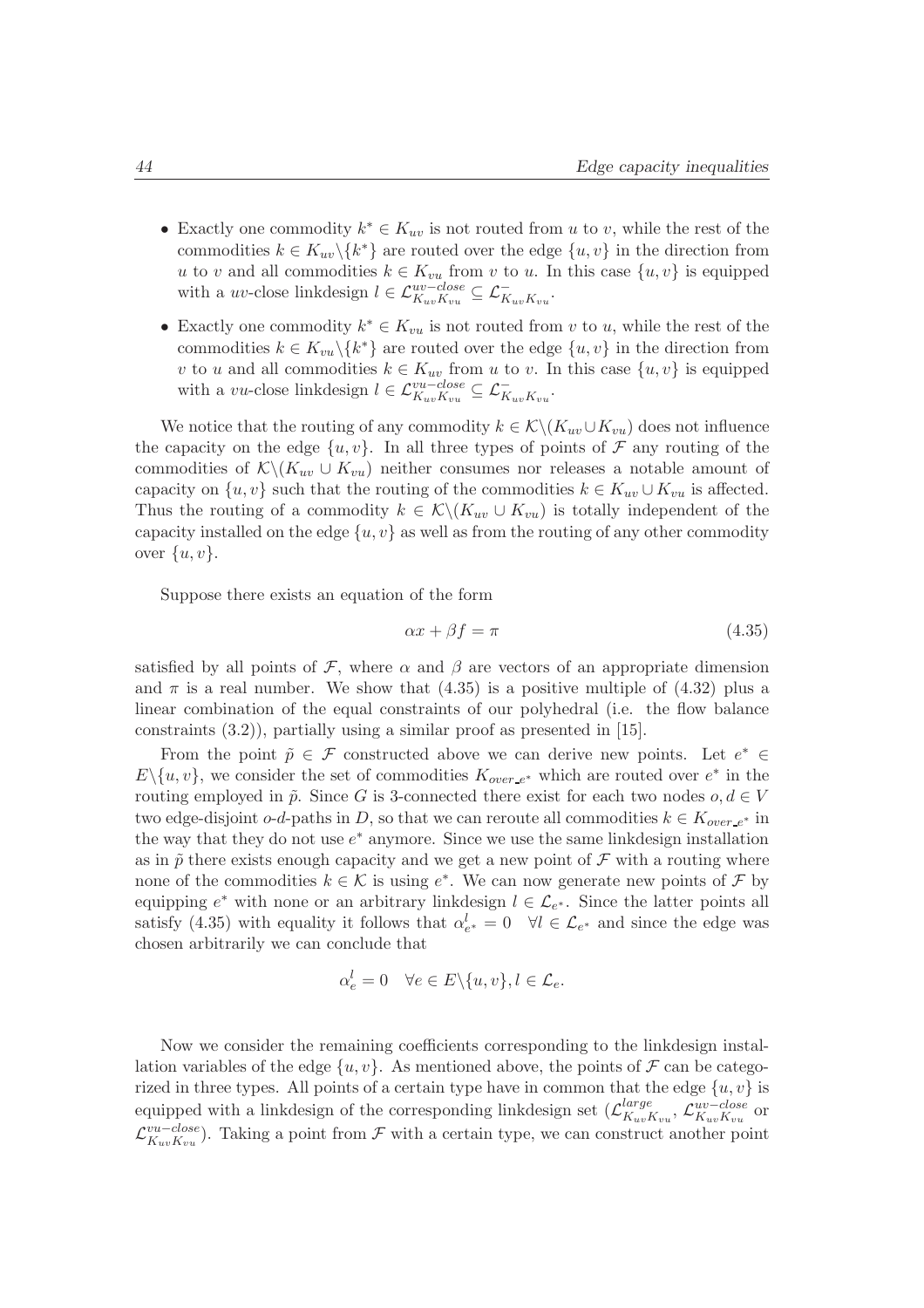of the same type by equipping  $\{u, v\}$  with another linkdesign from the corresponding linkdesign set. Since these two points fulfill (4.35) with equality and exploiting the fact that  $\mathcal{L}_{K_{\text{aux}}K_{\text{aux}}}^{uv-close}$  $w-lose \n\subset \mathcal{L}_{K_{uv}K_{vu}}^{vu-close} \neq \emptyset$ , it follows that

$$
\alpha_{\{u,v\}}^{l_1} = \alpha_{\{u,v\}}^{l_2} \quad \forall l_1, l_2 \in \mathcal{L}_{K_{uv}K_{vu}}^{large}
$$

$$
\alpha_{\{u,v\}}^{l_1} = \alpha_{\{u,v\}}^{l_2} \quad \forall l_1, l_2 \in \mathcal{L}_{K_{uv}K_{vu}}^{uv-close} \cup \mathcal{L}_{K_{uv}K_{vu}}^{vu-close}
$$

We now deal with the coefficients corresponding to the commodity edge flow variables of an arbitrary commodity  $k \in \mathcal{K}\backslash (K_{uv}\cup K_{vu}).$ 

We start once more from the point  $\tilde{p} \in \mathcal{F}$  from the beginning and an edge  $\{i, j\} \in E$ . If the commodity  $\dot{k}$  is routed over  $\{i, j\}$  we modify  $\tilde{p}$  by rerouting  $\dot{k}$  but employing the same routing for the other commodities as well as the same link design installation. Since G is 3-connected we can find a  $o_{\vec{k}}$ - $d_{\vec{k}}$ -path which is not using  $\{i, j\}$ , such that we obtain the new point  $p'$ . A new point  $p''$  of  $\mathcal F$  is generated employing exactly the same routing strategy for all commodities  $k \in \mathcal{K}$  as in  $p'$ , except that commodity  $\check{k}$ is additionally routed over the edge  $\{i, j\}$  in the directions i to j and j to i. Since both points p' and p'' satisfy the equality,  $\alpha_e^l = 0 \quad \forall e \in E \setminus \{u, v\}$  and routing of commodities  $k \in \mathcal{K} \backslash (K_{uv} \cup K_{vu})$  does not notably affect the capacity of  $\{u, v\}$  it follows that  $\beta_{ij}^{\check{k}} + \beta_{ji}^{\check{k}} = 0 \quad \forall \{i, j\} \in E$ .

 $\sum_{(i,j)\in C} \beta_{ij}^{\check{k}} = 0$ . Since any cycle in the graph can be decomposed into a collection of Next we show that for all cycles C in the overlaying digraph  $D$  of G it holds that simple cycles (i.e. cycles that visit each node at most once) it follows that we only have to prove this claim for simple cycles. If C is a 2-cycle the claim is already shown. Let **p** be a simple path from  $o_{\vec{k}}$  to  $d_{\vec{k}}$  in the digraph D. If the number of nodes on the path  $\mathfrak p$  that are also on the cycle C is less than or equal to one, then we use similar arguments as before to show that  $\sum_{(i,j)\in C} \beta_{ij}^{\check{k}} = 0$ . We consider a point in F using path **p** for the routing of commodity  $\check{k}$  and simply create a new point by conducting  $\check{k}$ additionally over the cycle C.

If the number of nodes on the path  $\mathfrak p$  that are also on the cycle  $C$  is greater than or equal to 2, then define  $v_1$  as the first, and  $v_2$  to be the last node on the path that is also on the cycle. As a result, path  $\mathfrak p$  can be decomposed into three parts  $\mathfrak p_1, \mathfrak p_2$ and  $\mathfrak{p}_3$ , where  $\mathfrak{p}_1$  is a path from  $o_{\vec{k}}$  to  $v_1$ ,  $\mathfrak{p}_2$  is a path from  $v_1$  to  $v_2$ , and  $\mathfrak{p}_3$  is a path from  $v_2$  to  $d_{\vec{k}}$ . Similarly, the cycle C can be decomposed into a path  $C_1$  from  $v_1$  to  $v_2$  and a path  $C_2$  from  $v_2$  to  $v_1$ . Given these definitions, we can construct two new paths from  $o_{\tilde{k}}$  to  $d_{\tilde{k}}$  in the graph. The first path can be represented as  $\mathfrak{p}_1, C_1, \mathfrak{p}_3$ and the second path as  $\mathfrak{p}_1, C_2^r, \mathfrak{p}_3$ , where  $C_2^r$  is the reversed path of  $C_2$ . Consider a point in  $\mathcal F$  using the first path for the routing of commodity k. We can construct now another point in  $\mathcal F$  by employing the same routing strategy for all commodities  $k \in \mathcal{K}\backslash\{\check{k}\}\,$ , but using the second path for commodity  $\check{k}$ . Since both points satisfy the equality it follows that  $\sum_{(i,j)\in C_1} \beta_{ij}^{\check{k}} - \sum_{(i,j)\in C_2^r} \beta_{ij}^{\check{k}} = 0$ . Exploiting the fact that  $\beta_{ij}^{\check{k}} = -\beta_{ji}^{\check{k}} \quad \forall \{i, j\} \in E$ , it follows that  $\sum_{(i,j) \in C} \beta_{ij}^{\check{k}} = \sum_{(i,j) \in C_1} \beta_{ij}^{\check{k}} + \sum_{(i,j) \in C_2} \beta_{ij}^{\check{k}} = 0$ ,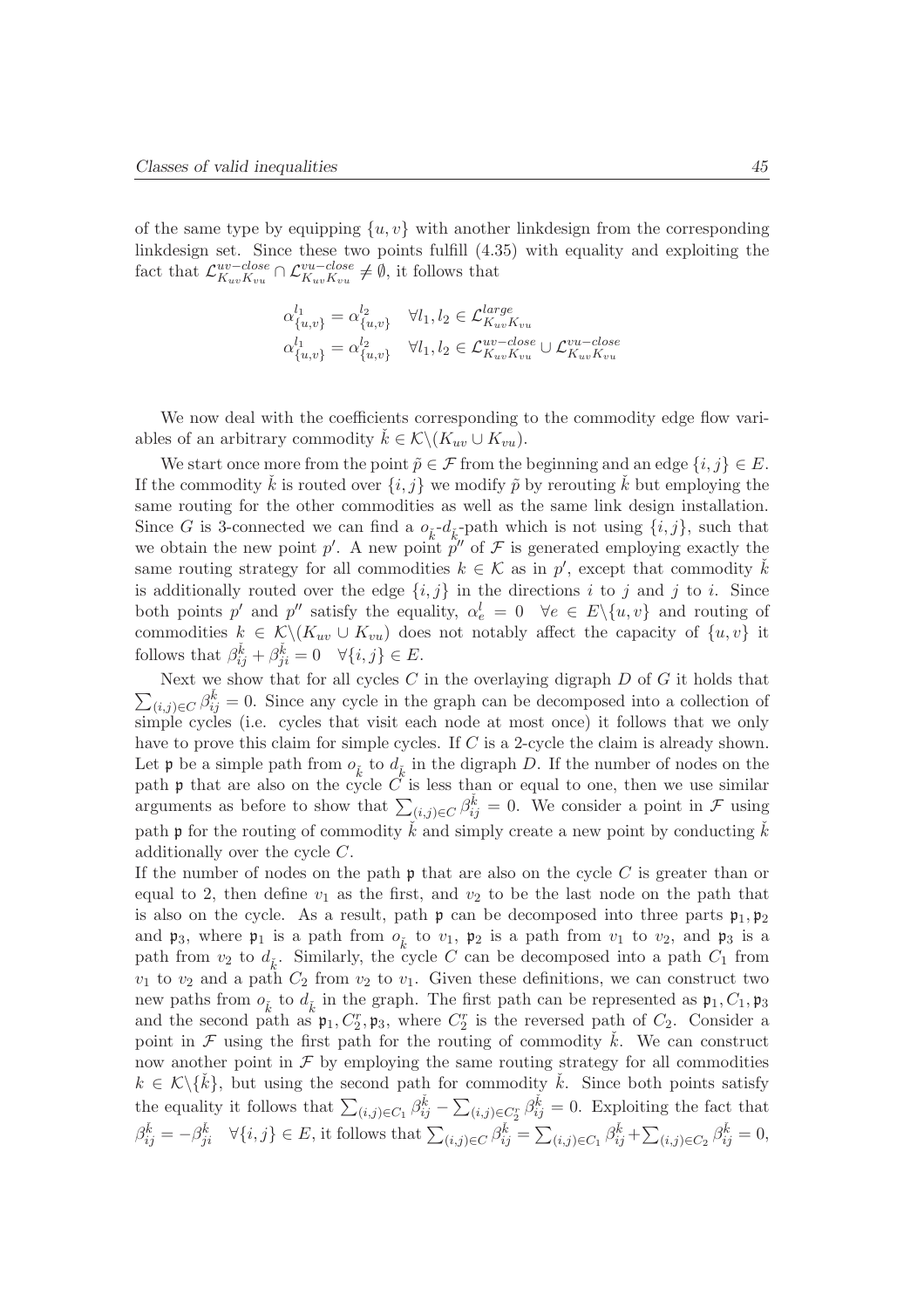which proves our intermediate claim. Since the commodity  $\check{k}$  was chosen arbitrarily from  $\mathcal{K}\backslash (K_{uv}\cup K_{vu}),$  we can conclude that

$$
\sum_{(i,j)\in C} \beta_{ij}^k = 0 \quad \forall k \in \mathcal{K} \setminus (K_{uv} \cup K_{vu}), \{i,j\} \in E, C \text{ cycle}
$$

Next, for a commodity  $\check{k} \in \mathcal{K} \backslash (K_{uv} \cup K_{vu})$ , for all  $q \in V$  and a path  $\mathfrak{p}$  from  $o_{\check{k}}$  to q in the graph, let  $\mu_q^{\check{k}} = \sum_{(i,j) \in \mathfrak{p}} \beta_{ij}^{\check{k}}$ . We claim that the value of  $\mu_q^{\check{k}}$  is independent of the selected path **p**. To verify this claim, let  $\mathfrak{p}_1, \mathfrak{p}_2$  be two paths from  $o_{\vec{k}}$  to q in the graph, and let  $\mathfrak{p}_1^r, \mathfrak{p}_2^r$  be the reversed paths. Then  $\mathfrak{p}_1 \cup \mathfrak{p}_2^r$  forms a cycle, hence  $\sum_{(i,j)\in\mathfrak{p}_1\cup\mathfrak{p}_2^r}\beta_{ij}^{\check{k}}=0.$  Using  $\beta_{ij}^{\check{k}}=-\beta_{ji}^{\check{k}}$  it then follows that  $\sum_{(i,j)\in\mathfrak{p}_1}\beta_{ij}^{\check{k}}=\sum_{(i,j)\in\mathfrak{p}_2}\beta_{ij}^{\check{k}}$ , thus indeed, the value of  $\mu_q^{\vec{k}}$  is independent of the selected path from  $o_{\vec{k}}$  to q. If we multiply the flow balance equalities corresponding to the commodities of  $\mathcal{K}\backslash (K_{uv}\cup$  $K_{vu}$ ) by these multipliers and add them all up, we obtain the following expression:

$$
\sum_{k \in \mathcal{K} \backslash (K_{uv} \cup K_{vu})} \sum_{i \in V} \mu_i^k \left( \sum_{\{i,j\} \in \delta(i)} (f_{ji}^k - f_{ij}^k) \right) =
$$
\n
$$
\sum_{k \in \mathcal{K} \backslash (K_{uv} \cup K_{vu})} \sum_{\{i,j\} \in E} ((\mu_i^k - \mu_j^k) f_{ji}^k + (\mu_j^k - \mu_i^k) f_{ij}^k) =
$$
\n
$$
\sum_{k \in \mathcal{K} \backslash (K_{uv} \cup K_{vu})} \sum_{\{i,j\} \in E} (\beta_{ij}^k f_{ij}^k + \beta_{ji}^k f_{ji}^k)
$$

This implies that the coefficients  $\beta_{ij}^k$  corresponding to commodities  $k \in \mathcal{K} \setminus (K_{uv} \cup K_{vu})$ are derived from a linear combination of the model equalities (3.2).

Now we address ourselves to the remaining coefficients of the commodity edge flow variables of the commodities  $k \in K_{uv} \cup K_{vu}$ . Starting from the point  $\tilde{p} \in \mathcal{F}$  from the beginning and an edge  $\{v_1, v_2\} \in E \setminus \{u, v\}$ . Concerning a commodity  $\check{k} \in K_{uv}$ and exploiting the fact that the graph is 3-connected, we can find an  $(u, v)$ -inclusive  $o_{\vec{k}}$ -d<sub> $\vec{k}$ </sub>-path **p** which does not use the edge  $\{i, j\}$ . We modify  $\tilde{p}$  by rerouting  $\tilde{k}$  using the prementioned path  $\mathfrak p$ . We employ the same routing for the other commodities as well as the same link design installation. A new point of  $\mathcal F$  is generated employing exactly the same routing strategy for all commodities  $k \in \mathcal{K}$ , except that commodity k is additionally routed over the edge  $\{i, j\}$  in the directions i to j and j to i. Since both points satisfy the equality and  $\alpha_e^l = 0 \quad \forall e \in E \setminus \{u, v\}$  it follows that  $\beta_{ij}^{\check{k}} + \beta_{ji}^{\check{k}} =$  $0 \quad \forall \{i,j\} \in E \setminus \{u,v\}, l \in \mathcal{L}_{\{u,v\}}.$  Since  $\check{k}$  was chosen arbitrarily, and applying an analogue argumentation for the commodities  $k \in K_{vu}$ , we can conclude:

$$
\beta_{ij}^k + \beta_{ji}^k = 0 \quad \forall k \in K_{uv} \cup K_{vu}, \{i, j\} \in E \setminus \{u, v\}
$$

Using a similar argumentation as before and exploiting the fact that  $G$  is 3connected, we can show that

$$
\sum_{(i,j)\in C} \beta_{ij}^k = 0 \quad \forall k \in K_{uv} \cup K_{vu}, \{i,j\} \in E, C \in \mathfrak{C}^{\{u,v\}-\text{excl}}.
$$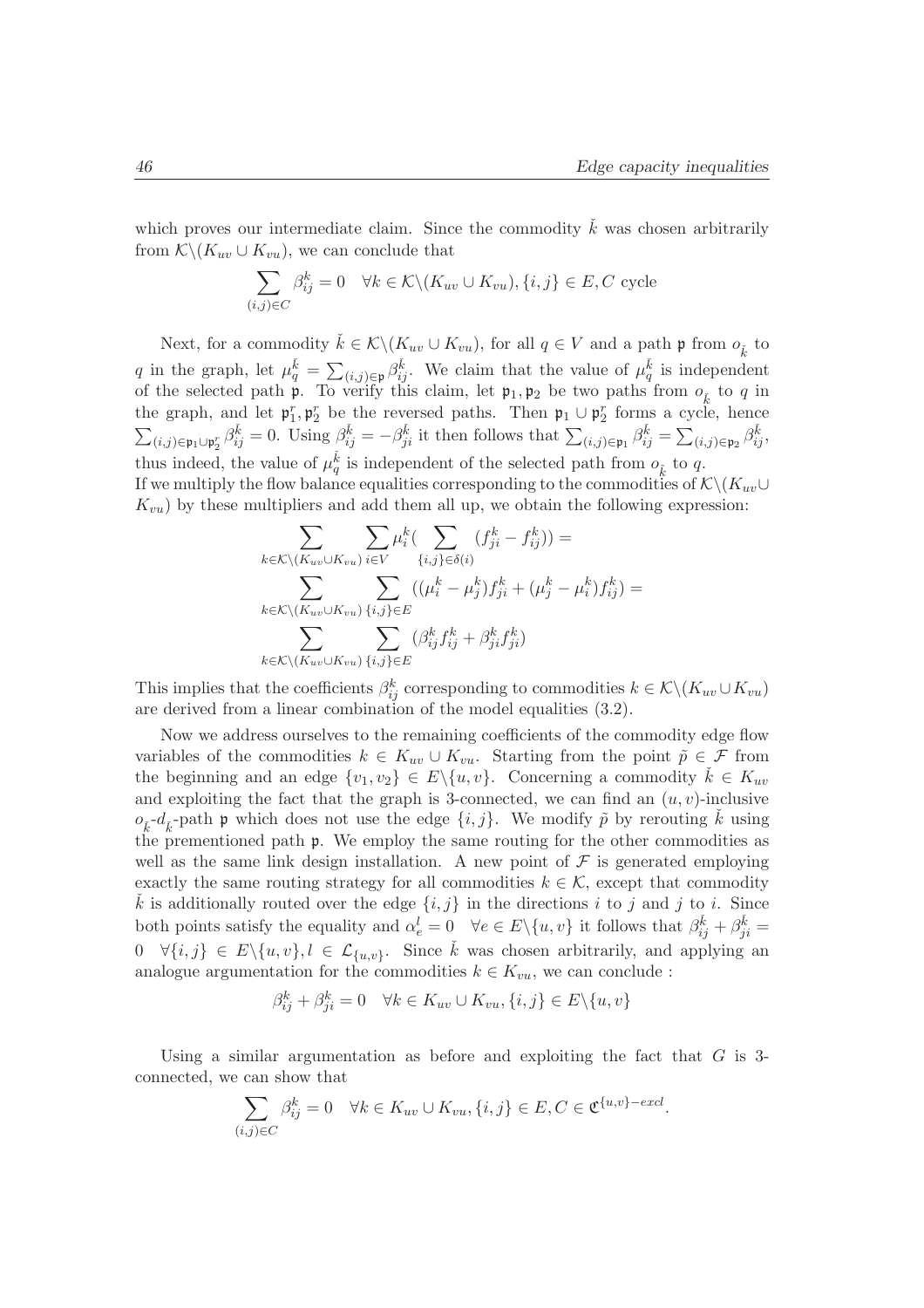Now we consider a spanning tree  $T = (V, E')$  of G using edges in  $E \setminus \{u, v\}$ . We choose a node  $v_r \in V$  and direct the edges of T suitably such that we obtain the directed tree  $T' = (V, A')$  with the root node  $v_r$ . For an arc  $(v_r, v_c) \in \delta^+(v_r) \cap A'$ and a commodity  $k \in K_{uv} \cup K_{vu}$  we consider the respective variable  $f_{v_r v_c}^k$ . Since this variable appears in the flow balance equality of  $v_c$  and  $k$ , we can subtract a multiple of this equality from (4.35) and assume for the respective coefficient  $\beta_{v_r v_c}^k = 0$ . We can do this analogously traversing the tree from the root  $v_r$  to its leaves, subtracting successively for every arc  $a \in A'$  multiples of the flow balance equalities respective to its target and the commodity k.

For  $k \in K_{uv} \cup K_{vu}$  appears each variable  $f_{ij}^k$  with  $(i, j) \in A'$  in two flow balance equalities, one of the node i and the other of j. On our way from  $v_r$  to the leaves of  $T'$  we subtract at first a multiple of the flow balance equality of i. In the next step we subtract the flow balance equality of  $j$  multiplied with (if necessary a negation of) the current coefficient  $\beta_{ij}^k$  of the variable  $f_{ij}^k$ . Since we never pass the nodes *i* or *j* again on the path to the leaves, the variable  $f_{ij}^k$  will not be considered anymore. So we derive  $\beta_{ij}^k = 0 \quad \forall (i, j) \in A'.$  Since  $\beta_{ij}^k = -\beta_{ji}^k$  for any  $\{i, j\} \in E \setminus \{u, v\}$ , this implies that  $\beta_{ij}^k = 0 \quad \forall (i, j) \in E' \text{ and } k \in K_{uv} \cup K_{vu}.$ 

For  $\{v_1, v_2\} \in (E \setminus \{u, v\}) \setminus E'$  we can find the unique cycle C formed by  $\{v_1, v_2\}$  and the edges in E'. Since C does not contain  $\{u, v\}$  it follows that  $\sum_{(i,j)\in C} \beta_{ij}^k = 0$  and therefore  $\beta_{v_1,v_2}^k = 0$ . We can finally conclude that

$$
\beta_{ij}^k = \beta_{ji}^k = 0 \quad \forall k \in K_{uv} \cup K_{vu}, \{i, j\} \in E \setminus \{u, v\}.
$$

Once more making use of the point  $\tilde{p} \in \mathcal{F}$  presented in the beginning of the proof we consider the commodity  $k^* \in K_{uv}$ . Exploiting the fact that the graph is 3-connected, we can find a  $(u, v)$ -inclusive  $o_{k^*}$ - $d_{k^*}$ -path  $\mathfrak p$  and a  $(u, v)$ -inclusive cycle C, such that both do not use the same edges in the same direction  $(\mathfrak{p} \cap C = \emptyset)$ . We can now generate two new points in  $\mathcal F$  from  $\tilde p$  by employing the same linkdesign installation and commodity routing, except that  $k^*$  is routed in both cases over the path  $\mathfrak p$  and in one of the new points additionally on the cycle  $C$ . Since these two new points fulfill (4.35) with equality and  $\beta_{ij}^{k^*} = 0 \quad \forall (i,j) \notin \{(u,v), (v,u)\}$  it follows that  $\beta_{vu}^{k^*} = 0$ . Since  $k^*$  was chosen arbitrarily, and applying the argumentation analogously to the commodities in  $K_{vu}$  we conclude that

$$
\begin{aligned}\n\beta_{vu}^k &= 0 \quad \forall k \in K_{uv} \\
\beta_{uv}^k &= 0 \quad \forall k \in K_{vu}.\n\end{aligned}
$$

We now address ourselves to the other types of points in  $\mathcal F$  presented in the beginning of the proof. We construct a point  $\tilde{p}_{uv}$  of the second group by installing on the edge  $\{u, v\}$  a  $uv$ –close linkdesign  $l \in \mathcal{L}_{K_{uv}K_{vu}}^{uv-close} \cap \mathcal{L}_{K_{uv}K_{vu}}^{vu-close}$  and equipping the other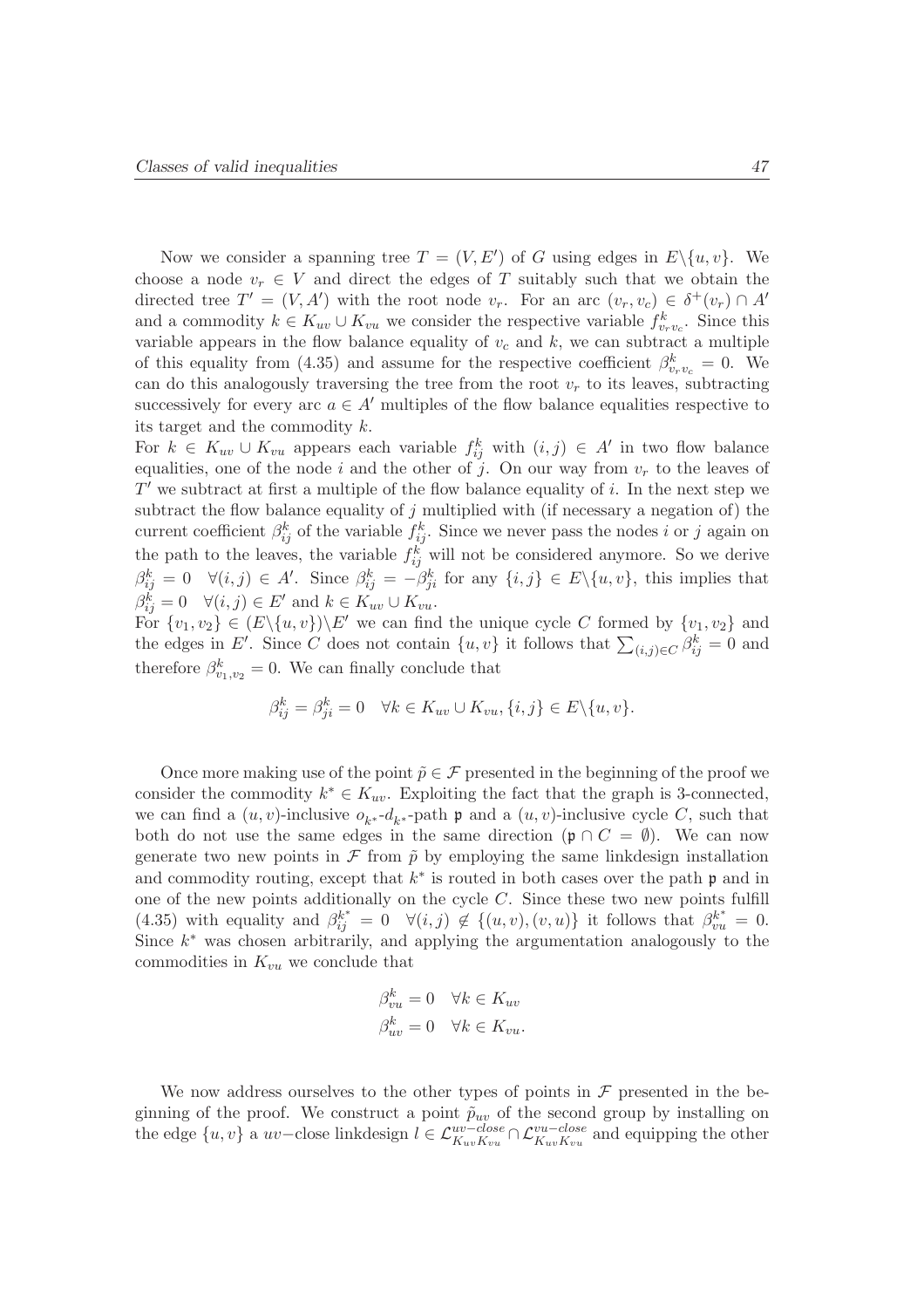edges with a maximal linkdesign. One commodity  $k^* \in K_{uv}$  will be routed over an  $(u, v)$ -exclusive  $o_{k^*}$ - $d_{k^*}$ -path, while the commodities  $k \in K_{uv} \setminus \{k^*\}$  are routed over  $(u, v)$ -inclusive  $o_k - d_k$ -paths and all commodities  $k \in K_{vu}$  over  $(v, u)$ -inclusive  $o_k - d_k$ paths. The other commodities  $k \in \mathcal{K} \backslash (K_{uv} \cup K_{vu})$  can be routed arbitrarily since there exists enough capacity in respect of every edge and direction.

We can now construct a new point in  $\mathcal F$  by employing the same linkdesign installation and routing of commodities, except that we replace  $k^*$  by another commodity  $k' \in K_{uv}$ . Commodity k' is now routed over an  $(u, v)$ -inclusive  $o_{k^*}$ - $d_{k^*}$ -path and k' over an  $(u, v)$ -exclusive  $o_{k'}$ - $d_{k'}$ -path. Since these two points fulfill (4.35) with equality we can state  $\beta_{uv}^{k^*} = \beta_{uv}^{k'}$ .

A point in the third group can be generated from  $\tilde{p}_{uv}$  by routing  $k^*$  over an  $(u, v)$ inclusive  $o_{k^*}$ - $d_{k^*}$ -path and choosing one commodity  $k'' \in K_{vu}$  not to be routed over  $\{u, v\}$  in direction v to u. Since we employ in both points the same linkdesign installation and both fulfill (4.35) with equality it follows that  $\beta_{uv}^{k^*} = \beta_{uv}^{k''}$ . We can now conclude that

$$
\beta_{uv}^{k_1} = \beta_{vu}^{k_2} \quad \forall k_1 \in K_{uv}, k_2 \in K_{vu}.
$$

Since  $\tilde{p}_{uv}$  and  $\tilde{p}$  are both points in F they both fulfill (4.35) with equality. The difference between them is the fact that  $k^*$  is or is not routed over  $\{u, v\}$  in direction u to v and  $\{u, v\}$  is equipped with different linkdesigns  $l' \in \mathcal{L}_{K_{uv}K_{vu}}^{uv-close}$  or  $l'' \in \mathcal{L}_{K_{uv}K_{vu}}^{large}$ . Since all other  $\beta_{ij}^{k^*}$  are 0 we obtain that  $\alpha_{\{u,v\}}^{l'} = \beta_{uv}^{k^*} + \alpha_{\{u,v\}}^{l''}$  $\{u,v\}$ . Considering other commodities in  $K_{uv}$  analogously we can conclude the following:

$$
\alpha_{\{u,v\}}^{l_1} = \beta_{uv}^k + \alpha_{\{u,v\}}^{l_2} \quad \forall k \in K_{uv}, l_1 \in \mathcal{L}_{K_{uv}K_{vu}}^{uv-close}, l_2 \in \mathcal{L}_{K_{uv}K_{vu}}^{large}
$$

Defining the following auxiliary variables

$$
\beta := \beta_{uv}^k \qquad \forall k \in K_{uv}
$$

$$
\alpha := \alpha_{\{u,v\}}^l \qquad \forall l \in \mathcal{L}_{K_{uv}K_{vu}}^{uv-close}
$$

$$
\alpha^{max} := \alpha_{\{u,v\}}^l \qquad \forall l \in \mathcal{L}_{K_{uv}K_{vu}}^{large},
$$

we can state the intermediate result as follows:

$$
\beta \bigg( \sum_{k \in K_{uv}} f_{uv}^k + \sum_{k \in K_{vu}} f_{vu}^k \bigg) + \alpha \bigg( \sum_{l \in \mathcal{L}_{K_{uv}K_{vu}}^-} x_{\{u,v\}}^l \bigg) + \alpha^{max} \bigg( \sum_{l \in \mathcal{L}_{K_{uv}K_{vu}}^+} x_{\{u,v\}}^l \bigg) \leq \pi,
$$
\n
$$
\beta = \alpha - \alpha^{max}.
$$
\n(4.37)

We multiply the initial inequality  $(4.32)$  with  $\beta$  and add the linkdesign installation inequality (3.1) multiplied with  $\alpha^{max}$ . We obtain: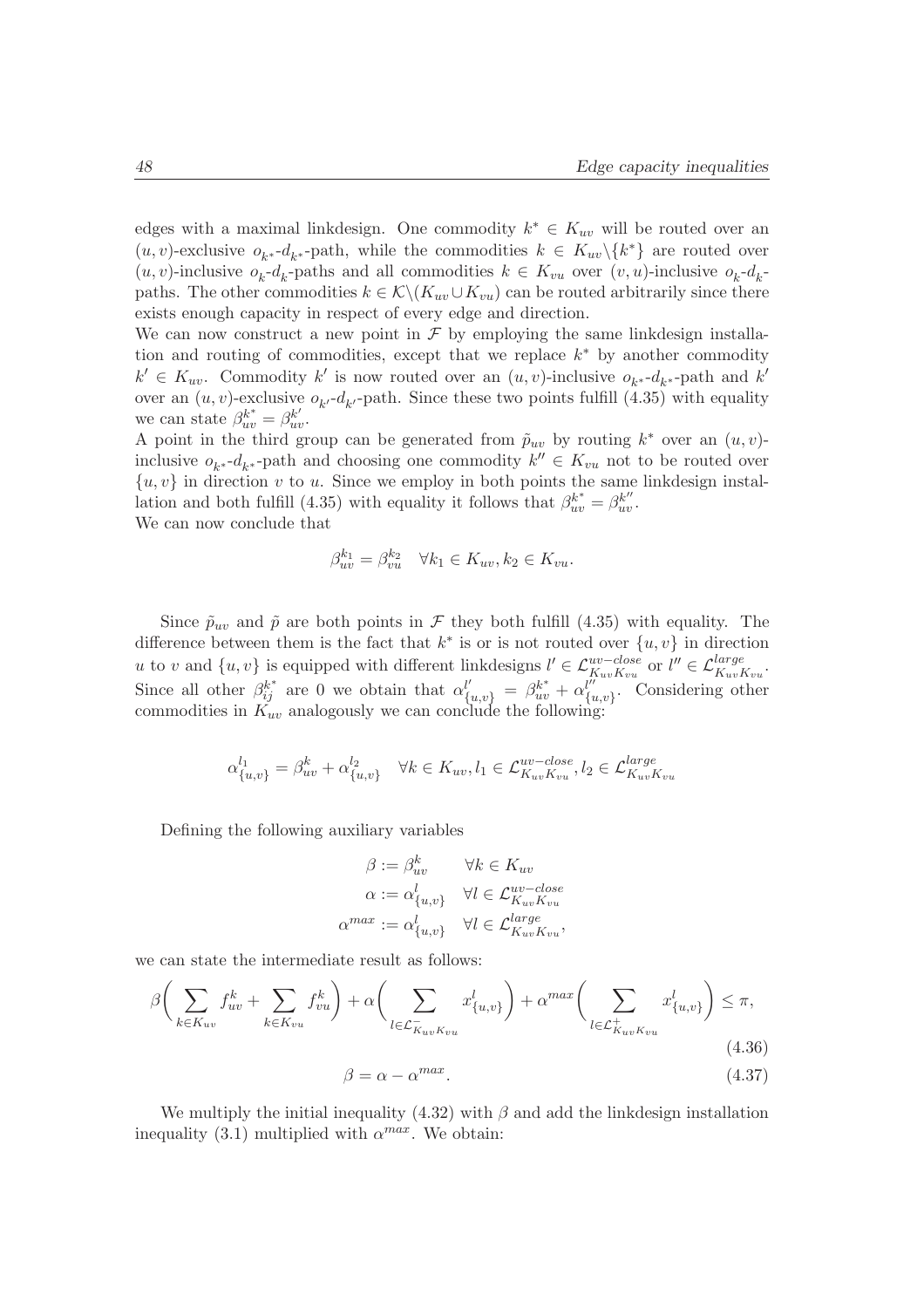$$
\beta\left(\sum_{k \in K_{uv}} f_{uv}^k + \sum_{k \in K_{vu}} f_{vu}^k\right)
$$
\n
$$
+(\alpha - \alpha^{max}) \sum_{l \in \mathcal{L}_{K_{uv}K_{vu}}^*} x_{\{u,v\}}^l \leq \beta\left(|K_{uv}| + |K_{vu}|\right)
$$
\n
$$
\alpha^{max} \sum_{l \in \mathcal{L}_{\{u,v\}}^+} x_{\{u,v\}}^l
$$
\n
$$
+\alpha^{max} \sum_{l \in \mathcal{L}_{\{u,v\}}^-} x_{\{u,v\}}^l \leq \alpha^{max}
$$
\n
$$
\beta\left(\sum_{k \in K_{uv}} f_{uv}^k + \sum_{k \in K_{vu}} f_{vu}^k\right)
$$
\n
$$
+\alpha^{max} \sum_{l \in \mathcal{L}_{K_{uv}K_{vu}}^+} x_{\{u,v\}}^l
$$
\n
$$
+\alpha \sum_{l \in \mathcal{L}_{K_{uv}K_{vu}}^-} x_{\{u,v\}}^l \leq \beta\left(|K_{uv}| + |K_{vu}|\right) + \alpha^{max}. \quad (I + II)
$$
\n
$$
(4.38)
$$

If  $\alpha^{max} > 0$ , the inequality (4.38) (and thus (4.36)) would be weaker than the initial inequality (4.32). Therefore  $\alpha^{max}$  has to be 0 and

$$
\alpha_{\{u,v\}}^l = 0 \quad \forall l \in \mathcal{L}_{K_{uv}K_{vu}}^{large}.
$$

The above paragraph covers all relevant coefficients such that the Claim 4.27 is proven.

### Claim 4.28  $\mathcal{F} \neq \mathcal{P}_{base}$

We can generate a point in  $\mathcal{P}_{base} \setminus \mathcal{F}$  easily by equipping all edges  $e \in E$  with a maximal linkdesign  $l \in \mathcal{L}_{K_{uv}K_{vu}}^{large}$ , routing all commodities  $k \in K_{uv}$  over  $(u, v)$ -exclusive  $o_k$ - $d_k$ paths, all commodities  $k \in K_{vu}$  over  $(v, u)$ -exclusive  $o_k$ - $d_k$ -paths and all  $k \in \mathcal{K} \setminus (K_{uv} \cup$  $K_{vu}$ ) arbitrarily.

This completes the proof that  $(4.32)$  is in fact facet-defining.

Remark 4.29 The assumption of 3-connectedness seems to be a very restrictive condition since telecommunication networks are typically sparse. This is not the case in the given data. All the networks of all considered problem instances are extremely dense and the great majority even consist of complete graphs.

**Remark 4.30** The condition  $\mathcal{L}_{\{u,v\}} \subseteq (\mathcal{L}_{K_{uu}K_{vu}}^{uv-close})$  $w^{-close}_{K_{uv}K_{vu}} \cup \mathcal{L}_{K_{uv}K_{vu}}^{var -close} \cup \mathcal{L}_{K_{uv}K_{vu}}^{large}$  is indeed very restrictive; we apply a lifting approach to include linkdesigns which are not in this union.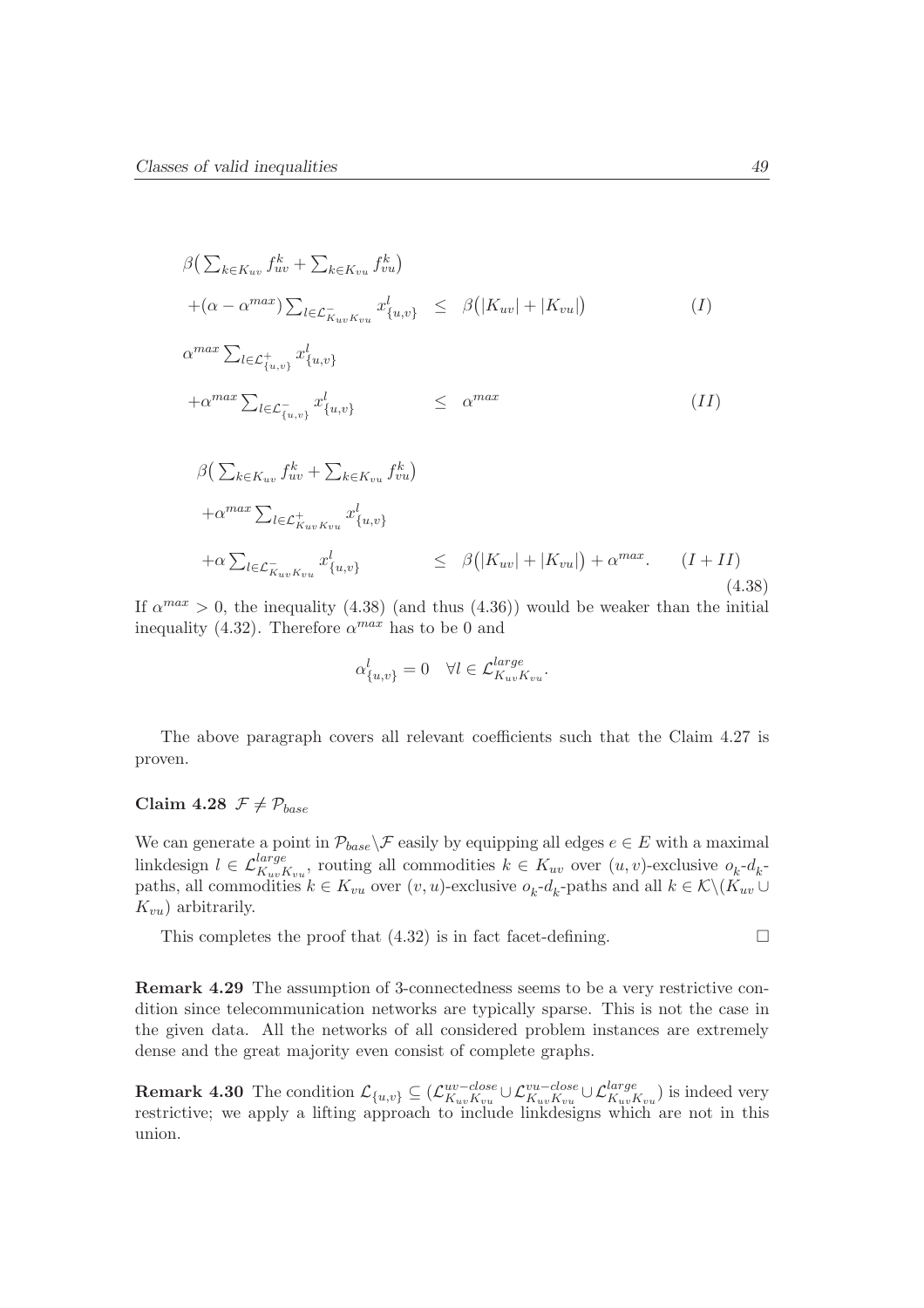**Remark 4.31** The assumption  $\mathcal{L}_{K_{\text{max}}}^{uv - close}$  $\frac{uv - close}{K_{uv}K_{vu}}$ ∩ $\mathcal{L}_{K_{uv}K_{vu}}^{vu - close}$  ≠  $\emptyset$  also results to be very restrictive, since it requires a certain composition for the commodity subsets  $K_{uv}$  and  $K_{vu}$ . Defining  $\Delta := \sum_{k \in \mathcal{K} \setminus (K_{uv} \cup K_{vu})} \max\{U_k, U_k\}$ , the subsets must fulfill the following: Either

$$
\Delta < U_{k_1} - \overline{U}_{k_1} \text{ and } \Delta < \overline{U}_{k_2} - U_{k_2} \quad \forall k_1 \in K_{uv}, \ k_2 \in K_{vu}
$$

or

$$
\Delta < \overline{U}_{k_1} - U_{k_1} \text{ and } \Delta < U_{k_2} - \overline{U}_{k_2} \quad \forall k_1 \in K_{uv}, \ k_2 \in K_{vu}.
$$

#### 4.3.4 Lifting

In the latter section we have shown that the inequalities of the type  $(4.32)$  are facetdefining for a relaxation  $\mathcal{P}_{Base}$  of our problem, in the case that some conditions are fulfilled. Since these requirements are quite restrictive, we lift the inequality  $(4.32)$ . The next proposition from [11] is given here for readers unfamiliar with the lifting procedure.

**Proposition 4.32** Suppose  $S = \{x \in \{0,1\}^n \mid Ax \leq b\}$ ,  $S^{\delta} = \{x \in S \mid x_1 = b\}$  $\delta$  for  $\delta \in \{0,1\}$ , and  $\sum_{j=2}^{n} \pi_j x_j \leq \pi_0$  is valid for  $S^0$ . If  $S^1 = \emptyset$ , then  $x_1 \leq 0$  is valid for S. If  $S^1 \neq \emptyset$ , then

$$
\alpha_1 x_1 + \sum_{j=2}^n \pi_j x_j \le \pi_0 \tag{4.39}
$$

is valid for any  $\alpha_1 \leq \pi_0 - \xi$  where

$$
\xi = \max \sum_{j=2}^{n} \pi_j x_j \quad x \in S^1 \tag{4.40}
$$

Moreover, if  $\alpha_1 = \pi_0 - \xi$  and  $\sum_{j=2}^n \pi_j x_j \leq \pi_0$  is facet-defining for conv(S<sup>0</sup>), then  $(4.39)$  is facet-defining for conv $(S)$ .

Proposition 4.32 represents a lifting with respect to the variable  $x_1$ . We call  $\alpha_1$  the lifting coefficient for  $x_1$ .

In the following we show how the inequality (4.32) concerning an edge and the two commodity subsets, has to be lifted, such that it is facet-defining even when the corresponding set of linkdesigns contains also linkdesigns which are neither large nor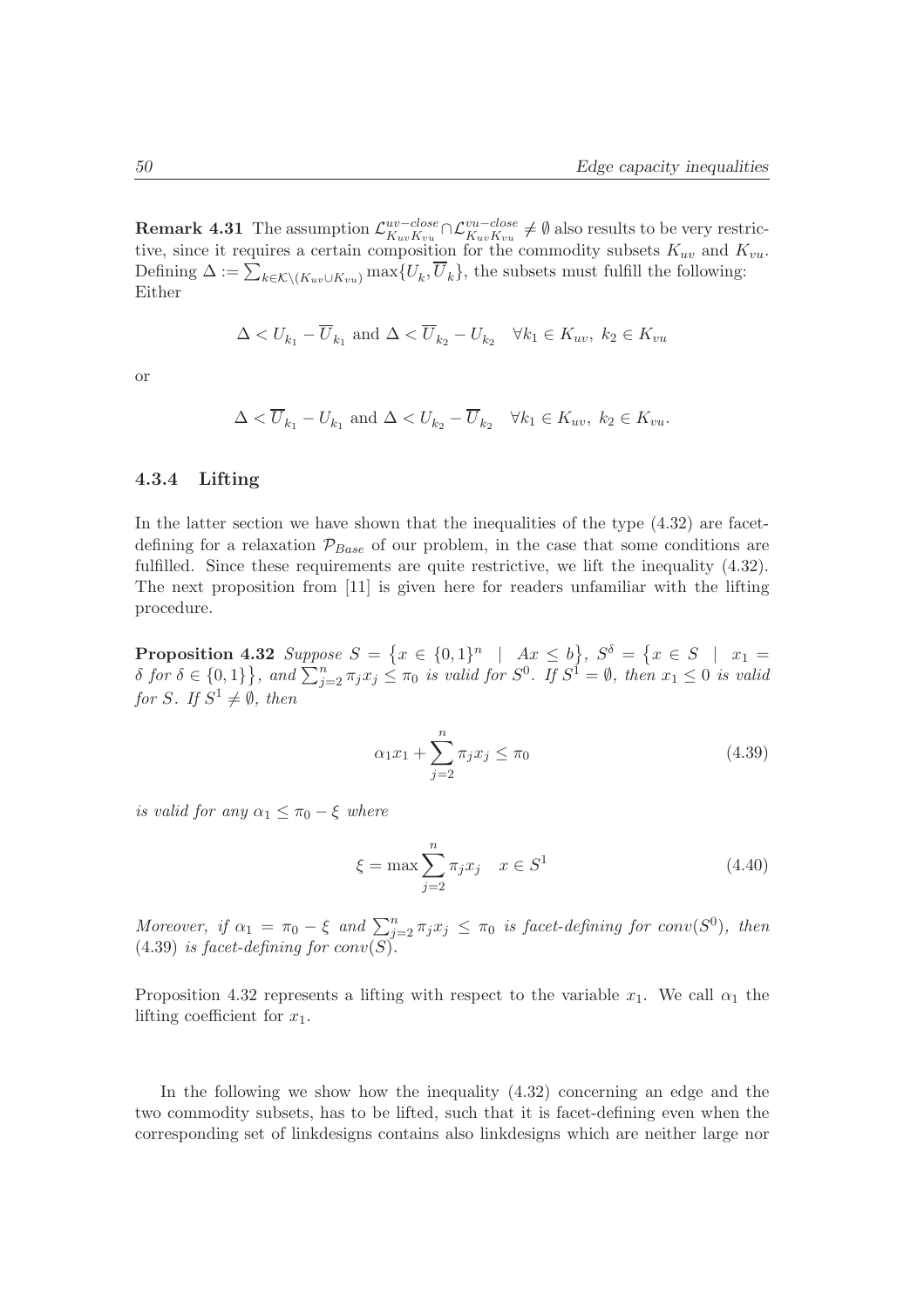uv- or vu-close. Let  $\{u, v\} \in E$ ,  $K_{uv}$ ,  $K_{vu} \subseteq K$ , we define:

$$
\mathcal{L}_{K_{uv}K_{vu}}^{res} := \left\{ l \in \mathcal{L}_{\{u,v\}} \mid l \notin \mathcal{L}_{K_{uv}K_{vu}}^{uv - close} \cup \mathcal{L}_{K_{uv}K_{vu}}^{var} \cup \mathcal{L}_{K_{uv}K_{vu}}^{large} \right\}
$$
\n
$$
S_{base}^{res} := \left\{ (x, f) \in \{0, 1\}^{\sum_{e \in E} |\mathcal{L}_e|} \times \{0, 1\}^{2 \times |E| \times |\mathcal{K}|} \middle| (x, f) \text{ satisfies (3.1), (3.2),}
$$
\n
$$
(3.20), (3.21),
$$
\n
$$
\sum_{l \in \mathcal{L}_{K_{uv}K_{vu}}^{res}} x_{\{u, v\}^l} \le 0 \right\}. \quad (4.42)
$$

With assistance of the fixing of the variables corresponding to the linkdesigns  $l \in$  $\mathcal{L}_{K_{uv}K_{vu}}^{res}$ , Proposition 4.25 implies that (4.32) is facet-defining for  $conv(S_{base}^{res})$ , if

- 1.  $G = (V, E)$  is 3-connected
- 2.  $\mathcal{L}_e^{max} \neq \emptyset \quad \forall e \in E$
- 3.  $\mathcal{L}_{K_{\text{aux}}K_{\text{aux}}}^{uv-close}$  $\frac{uv - close}{K_{uv}K_{vu}} \cap \mathcal{L}_{K_{uv}K_{vu}}^{vu - close} \neq \emptyset.$

We consider lifting the variable  $x_{\{u,v\}}^{\tilde{l}}$  corresponding to a linkdesign  $\tilde{l} \in \mathcal{L}_{K_{uv}K_{vu}}^{res}$ and define:

$$
S_{base}^{res}(\check{l}) := \left\{ (x, f) \in \{0, 1\}^{\sum_{e \in E} |\mathcal{L}_e|} \times \{0, 1\}^{2 \times |E| \times |\mathcal{K}|} \middle| (x, f) \text{ satisfies (3.1), (3.2),} (3.20), (3.21), \sum_{l \in \mathcal{L}_{K_{uv}K_{vu}}^{res} \setminus \{\check{l}\}} x_{\{u,v\}^l} \le 0 \right\}.
$$
\n(4.43)

The lifting coefficient is  $\alpha_{\tilde{l}} = |K_{uv}| + |K_{vu}| - \xi_{\tilde{l}}$ , where  $\xi_{\tilde{l}}$  can be obtained as follows:

$$
\xi_{\tilde{l}} = \max_{(x,f)\in S_{base}^{res}(\tilde{l})} \left\{ \sum_{k \in K_{uv}} f_{uv}^k + \sum_{k \in K_{vu}} f_{vu}^k + \sum_{l \in \mathcal{L}_{Kuv}^{\tilde{l}} K_{vu}} x_{\{u,v\}}^l \mid x_{\{u,v\}}^{\tilde{l}} = 1 \right\}
$$
\n
$$
= \max_{(x,f)\in S_{base}^{res}(\tilde{l})} \left\{ \sum_{k \in K_{uv}} f_{uv}^k + \sum_{k \in K_{vu}} f_{vu}^k \mid x_{\{u,v\}}^{\tilde{l}} = 1 \right\} \tag{4.44}
$$

The value  $\xi_{\ell}$  is the amount of commodities  $k \in K_{uv}$  and  $K_{vu}$  which can be routed simultaneously over the edge  $\{u, v\}$  in direction u to v, v to u respectively, without exceeding the directed capacities provided by the linkdesign  $l$ . More precisely:

$$
\xi_{\tilde{l}} = \max \left\{ |\check{K}_{uv}| + |\check{K}_{vu}| \mid \check{K}_{uv} \subseteq K_{uv}, \check{K}_{vu} \subseteq K_{vu}, \right.\sum_{k \in \check{K}_{uv}} U_k + \sum_{k \in \check{K}_{vu}} \overline{U}_k \le C_{uv}^{\check{l}}, \sum_{k \in \check{K}_{uv}} \overline{U}_k + \sum_{k \in \check{K}_{vu}} U_k \le C_{vu}^{\check{l}} \right\}.
$$
\n(4.45)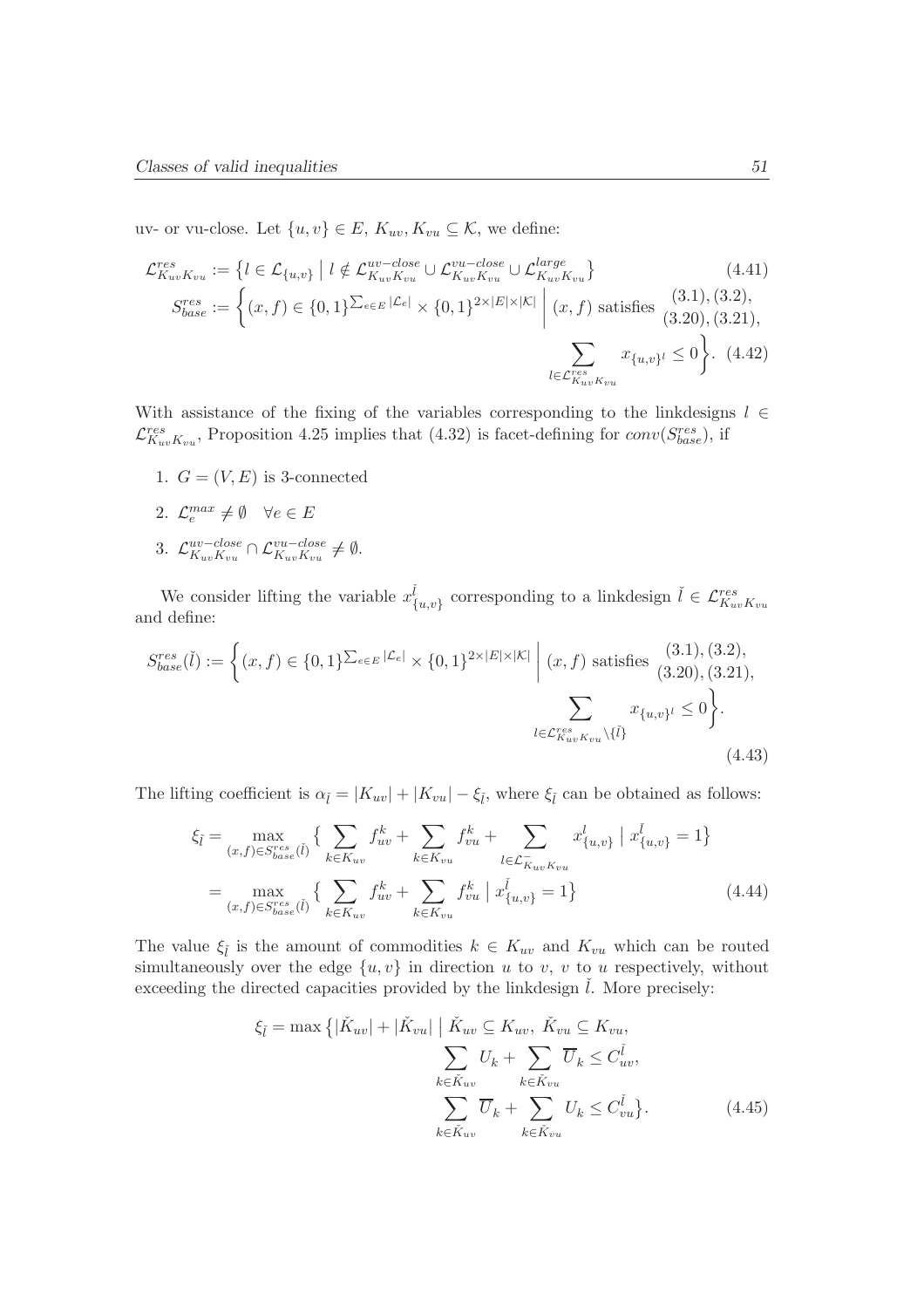Since all linkdesign installation variables  $\mathcal{L}_{\{u,v\}}$  are contained in one GUB (represented by the corresponding linkdesign constraints  $(3.1)$ , we can calculate all lifting coefficients independent of the order. Hence (4.32) can be lifted by solving (4.45) for each  $l \in \mathcal{L}^{res}_{K_{uv}K_{vu}},$  such that

$$
\sum_{k \in K_{uv}} f_{uv}^k + \sum_{k \in K_{vu}} f_{vu}^k + \sum_{l \in \mathcal{L}_{K_{uv}K_{vu}}^{res}} \alpha_l x_{\{u,v\}}^l + \sum_{l \in \mathcal{L}_{K_{uv}K_{vu}}^{uv - close} \cup \mathcal{L}_{K_{uv}K_{vu}}^{vu - close}} x_{\{u,v\}}^l \le |K_{uv}| + |K_{vu}|
$$
\n(4.46)

is facet-defining for  $\mathcal{P}_{Base}$ , if

- 1.  $G = (V, E)$  is 3-connected
- 2.  $\mathcal{L}_e^{max} \neq \emptyset \quad \forall e \in E$
- 3.  $\mathcal{L}_{K_{\text{aux}}K_{\text{aux}}}^{uv-close}$  $\frac{uv - close}{K_{uv}K_{vu}} \cap \mathcal{L}_{K_{uv}K_{vu}}^{vu - close} \neq \emptyset.$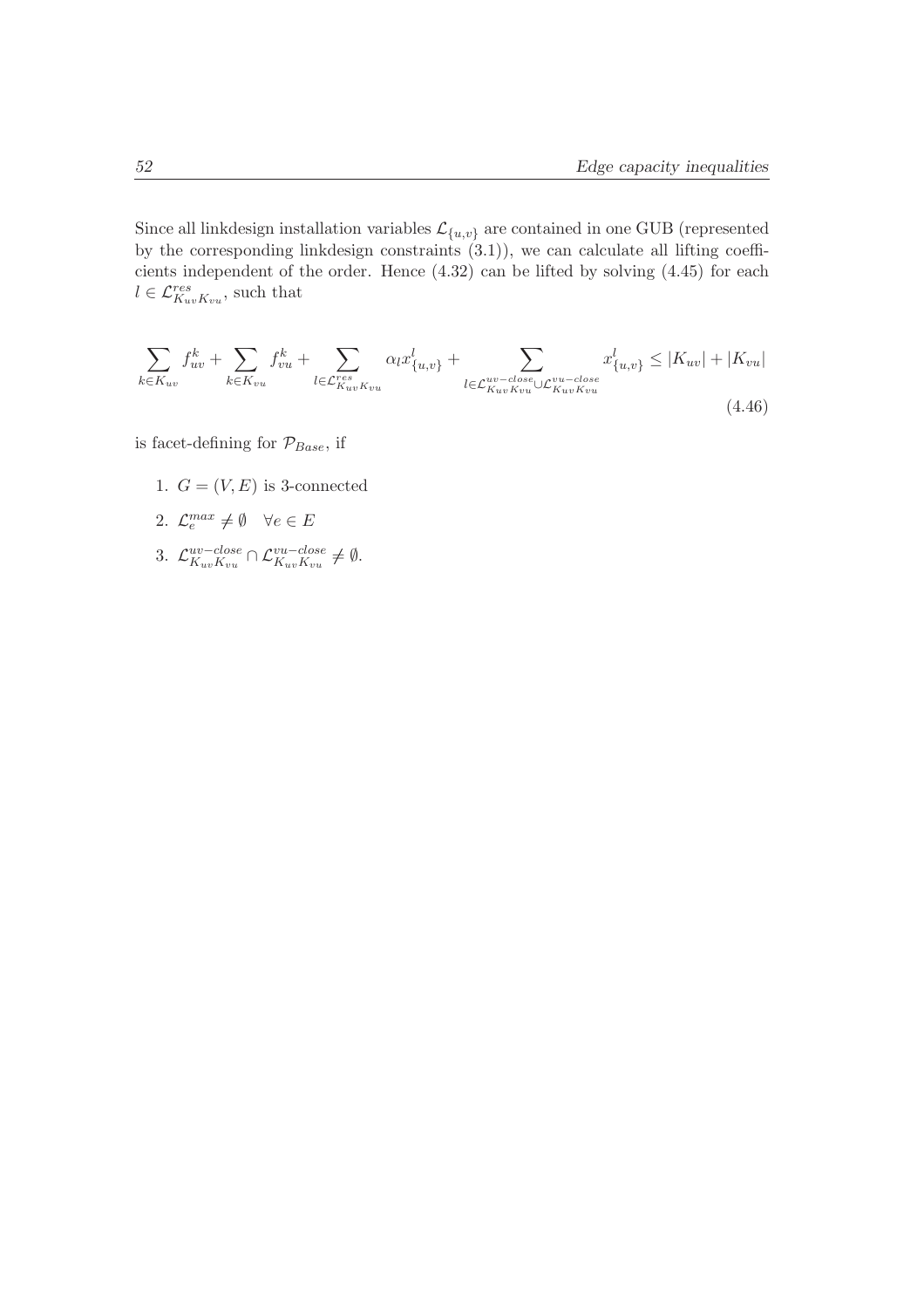# Chapter 5

# Algorithmic approach and implementational aspects

This chapter describes the algorithmic procedure used to solve the problems of the given benchmark suite. In the first part of this chapter we give an outline of the employed branch-and-cut approach. Later, we present separation approaches for inequalities, various preprocessing mechanisms and introduce a heuristic for finding feasible integral solutions.

# 5.1 Branch-and-Cut

### 5.1.1 Overview

We may find a solution by examining all possible combinations exhaustively. However, the number of combinations becomes explosively large. Thus a simple enumerative method is not applicable to our problem. In order to cope with the vast solution space, we have employed a branch-and-cut technique for effective exploration. This technique is a generalization of branch-and-bound approach with application of cutting planes.

At first we give a short survey of the generic branch-and-bound algorithm: Let N be a variable index set and  $Z \subseteq N$ . Let  $c \in \mathbb{R}^N$  be an objective vector, and  $P \subseteq \mathbb{R}^N$  be a polyhedron, e.g. a relaxation of some MIP. Let  $\underline{x}, \overline{x} \in \mathbb{R}^N$ . Consider the optimization problem

$$
\min \{ c^T x \mid x \in P, \n \underline{x} \le x \le \overline{x}, \n x_i \text{ integer } \forall i \in Z \}. \tag{5.1}
$$

The branch-and-bound algorithm solves this problem using a modified divide-andconquer approach. The following algorithm summarizes the whole procedure: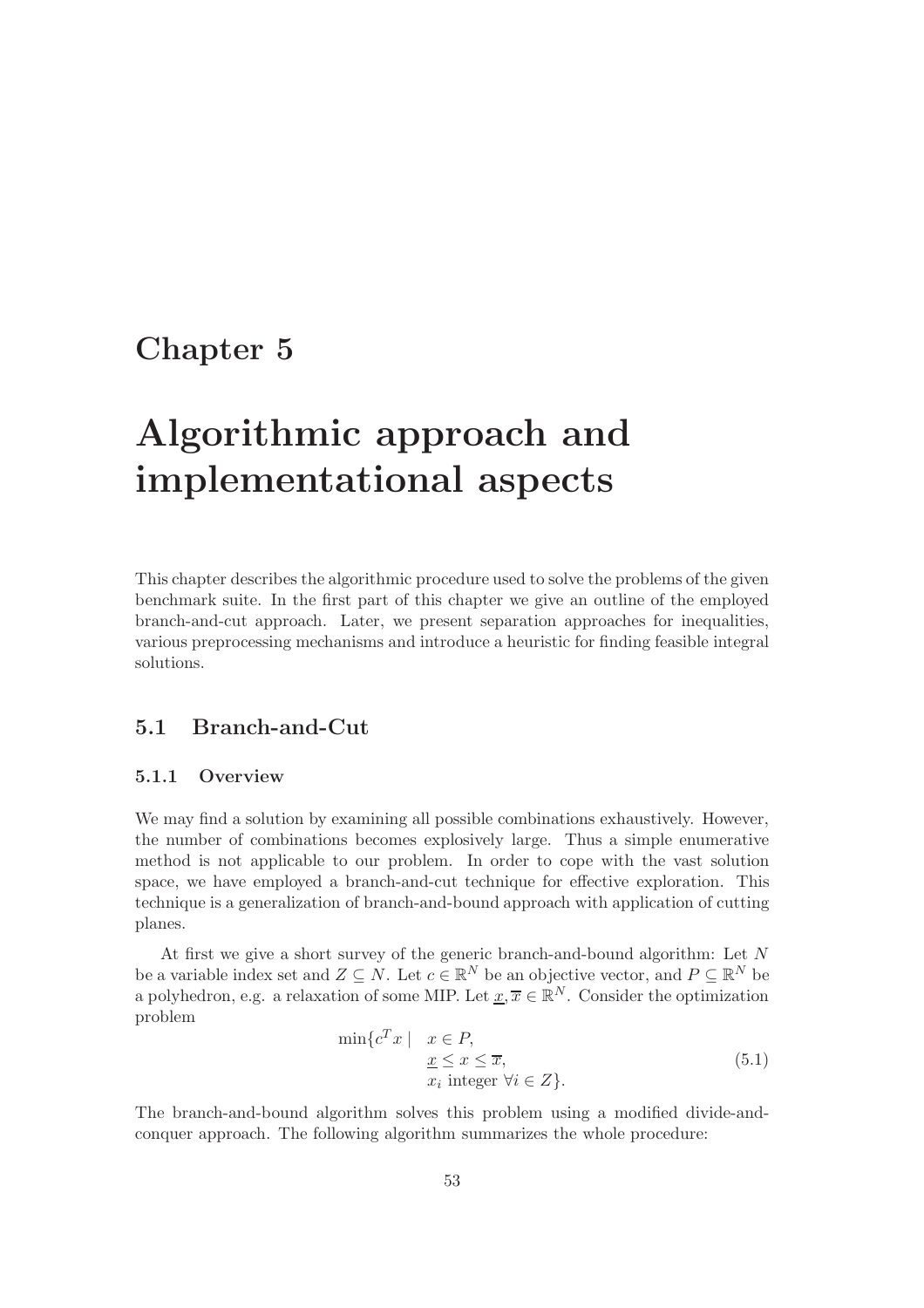#### Algorithm 5.1 (Branch-and-bound)

**Input**: Bounded problem (5.1):  $\min \{c^T x \mid x \in P, \underline{x} \leq x \leq \overline{x}, x \in \mathbb{R}^N, x_i \in \mathbb{Z} \ \forall i \in Z\}$ **Output** : Optimal solution for  $(5.1)$ (1)  $\mathcal{T} \leftarrow \{(\underline{x}', \overline{x}')\}, \mathcal{A} \leftarrow \{(\underline{x}', \overline{x}')\}, \{(\underline{x}', \overline{x}')\}, z^* \leftarrow +\infty$ (2) while  $A \neq \emptyset$  do (2.1) Select a  $(\underline{x}', \overline{x}' \in \mathcal{A})$ (2.2)  $\mathcal{A} \leftarrow \mathcal{A} \setminus \{(\underline{x}', \overline{x}')\}$ (2.3) Solve relaxation  $\min \{c^T x \mid x \in P, \underline{x}' \leq x \leq \overline{x}', x \in \mathbb{R}^N\}.$ (2.4) if there exists an optimal solution x' with  $c^T x < z^*$  then (2.4.1) if there exists an  $i \in Z$  such that  $x'_i$  is fractional then (2.4.1.1) Branch on *i*: Create two subproblems  $(\underline{x}^{\downarrow}, \overline{x}^{\downarrow})$  and  $(\underline{x}^{\uparrow}, \overline{x}^{\uparrow})$  that equal  $(\underline{x}, \overline{x})$  with the exception that  $\overline{x}_i^{\downarrow} = [x'_i]$  and  $\underline{x}_i^{\uparrow} = [x'_i]$ . (2.4.1.2)  $\mathcal{T} \leftarrow \mathcal{T} \cup \{(\underline{x}^{\downarrow}, \overline{x}^{\downarrow}), (\underline{x}^{\uparrow}, \overline{x}^{\uparrow})\}$ (2.4.1.3)  $\mathcal{A} \leftarrow \mathcal{A} \cup \{(\underline{x}^{\downarrow}, \overline{x}^{\downarrow}), (\underline{x}^{\uparrow}, \overline{x}^{\uparrow})\}$ (2.4.2) else  $(2.4.2.1)$ ′ is valid solution for the original problem (5.1).  $(2.4.2.2)$  ${}^{T}x' < z^*$  then  $(2.4.2.2.1)$ \*  $\leftarrow c^T x', x^* \leftarrow x'$ (3) if  $z^* = \infty$  then

 $(3.1)$  return 'problem  $(5.1)$  has no solution'  $(4)$  else

(4.1) return 'optimal solution  $x^*$  with objective value  $z^{*}$ 

Algorithm 5.1 solves the relaxation of (5.1) obtained by dropping the integrality constraints. If the solution contains variables that are fractional, albeit they are required to be integral in the original problem, it creates two subproblems such that the current point is feasible for neither of the two, but any solution of the original problem is applicable to one of them.

Since this technique is widely known, we do not go into further details. Rather some facts which become important later in this work are discussed now:

- The problems  $(\underline{x}', \overline{x}') \in \mathcal{T}$  have a tree-like structure, because each problem, except for the initial one, has a unique parent problem from which it was created. It is common to refer to elements of  $\mathcal T$  as node in a tree, and to call the initial problem the root node.
- The optimal solution value of a node's relaxation is a lower bound for the according MIP. The offspring problems of a node contain all integral  $(w.r.t. Z)$  points of that node's MIP. Hence, the greater of the two lower bounds can be used as lower bound for the node itself. This way, bounds get propagated up to the root node, whose lower bound is valid for the original problem and all nodes.
- If the optimal solution to a node's problem relaxation is integer w.r.t.  $Z$ ,  $(2.4.2)$ gets executed and no child problems are generated, even if  $(\underline{x}' \neq \overline{x}')$ . This is correct because no child problem can have a fractional solution of better objective, let alone integral ones. This reduces the size of  $\mathcal T$ .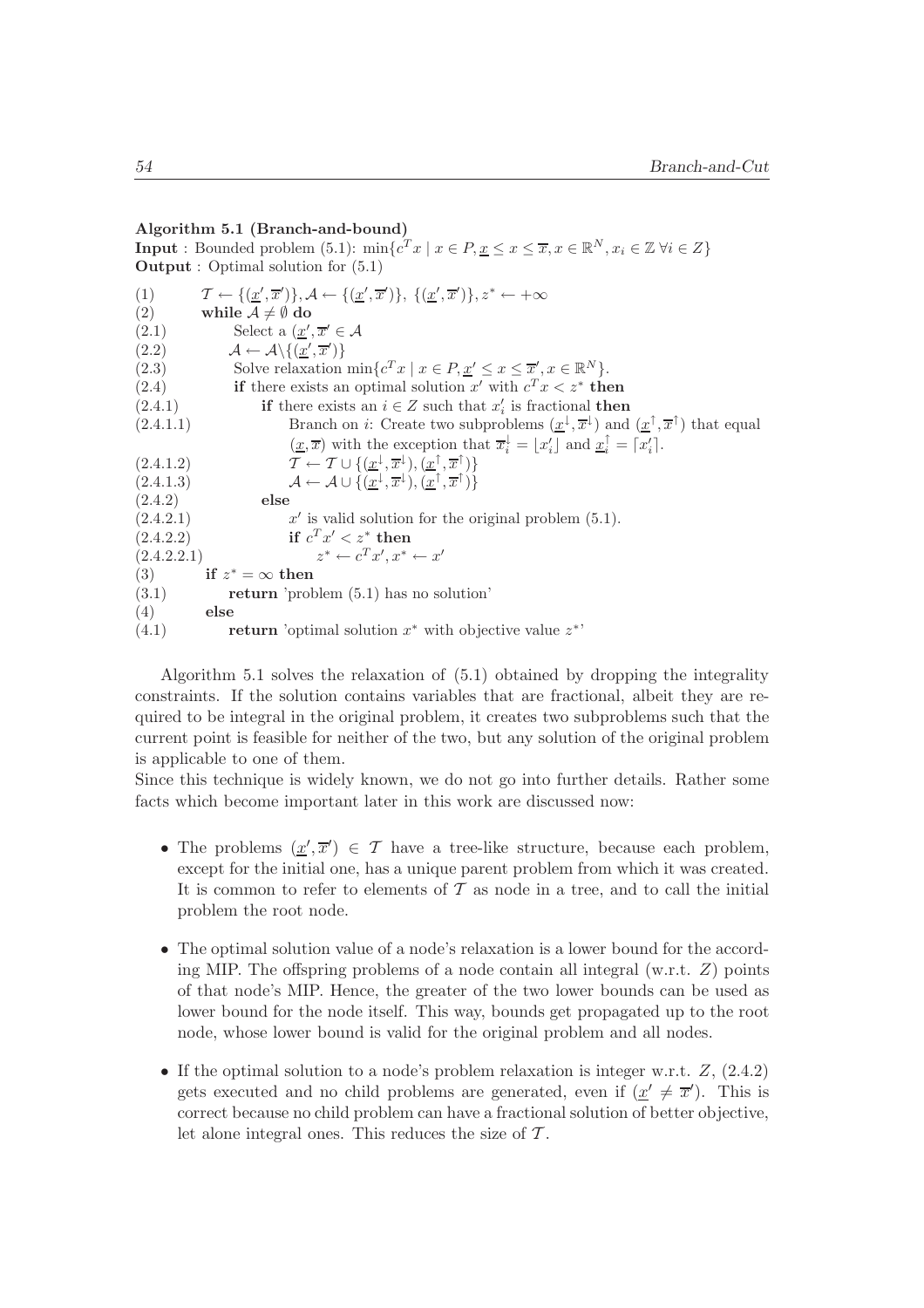• The if-clause (2.4) could be omitted without breaking algorithm correctness. It exploits the fact that  $c^T x'$  is a lower bound for all integral (w.r.t. Z) solutions of the node's local problem. Hence if  $c^T x' < z^*$ , the node can only contain an optimal solution to  $(5.1)$  if the already known  $x^*$  is optimal as well. This method of removing (pruning) sub-trees is called bounding.

Branch-and-cut is a generalization of branch-and-bound where, after solving the LP-relaxation and having not been successful in pruning the node on basis of the LP solution, we try to find a violated inequality of a set of valid inequalities. The problem of finding such an inequality is called the separation problem. Sometimes, the separation problem is restricted to a certain class of inequalities, in which case we are looking for a violated inequality of this class. If we are able to find such a inequality, we can strengthen the relaxation and the LP is reoptimized. In that way we cut off fractional solutions such that local and global lower bounds rise faster and integral solutions found more quickly.

Figure 5.1 gives a survey on the used algorithm, where  $Z^*$  denotes the best known upper bound and  $Z_{LP}$  the lower bound, obtained from the LP-relaxation.

There are two steps in the branch-and-bound part that leave some choices. In step (2.1) of Algorithm 5.1, we have to select the next (sub)-problem from the list of unsolved problems to work on next, denoted as node selection. In step (2.4.1.1) we must decide how to split the problem into subproblems, referred to as variable selection or branching. In the next two sections we describe the applied branch-andbound strategies.

#### 5.1.2 Node selection

In the first usage of the node selection, we look for the subproblem with the worst lower bound. We select this problem with the intent of improving the global lower bound. After a certain number of branch-and-bound iterations, we change the strategy and dive in the branch-and-bound tree, i.e. the "up"-node of the previous iteration is chosen until no child nodes are generated for the chosen nodes. This phase is equivalent to subsequently rounding up variables until the local problem is either feasible, or a solution is found. This changeover is applied to find integer solution and hence improve the upper bound.

#### 5.1.3 Variable selection

In our implementation, we used three different strategies of variable selection, a generic one and two newly developed ones, which utilize information about the relation of certain variables.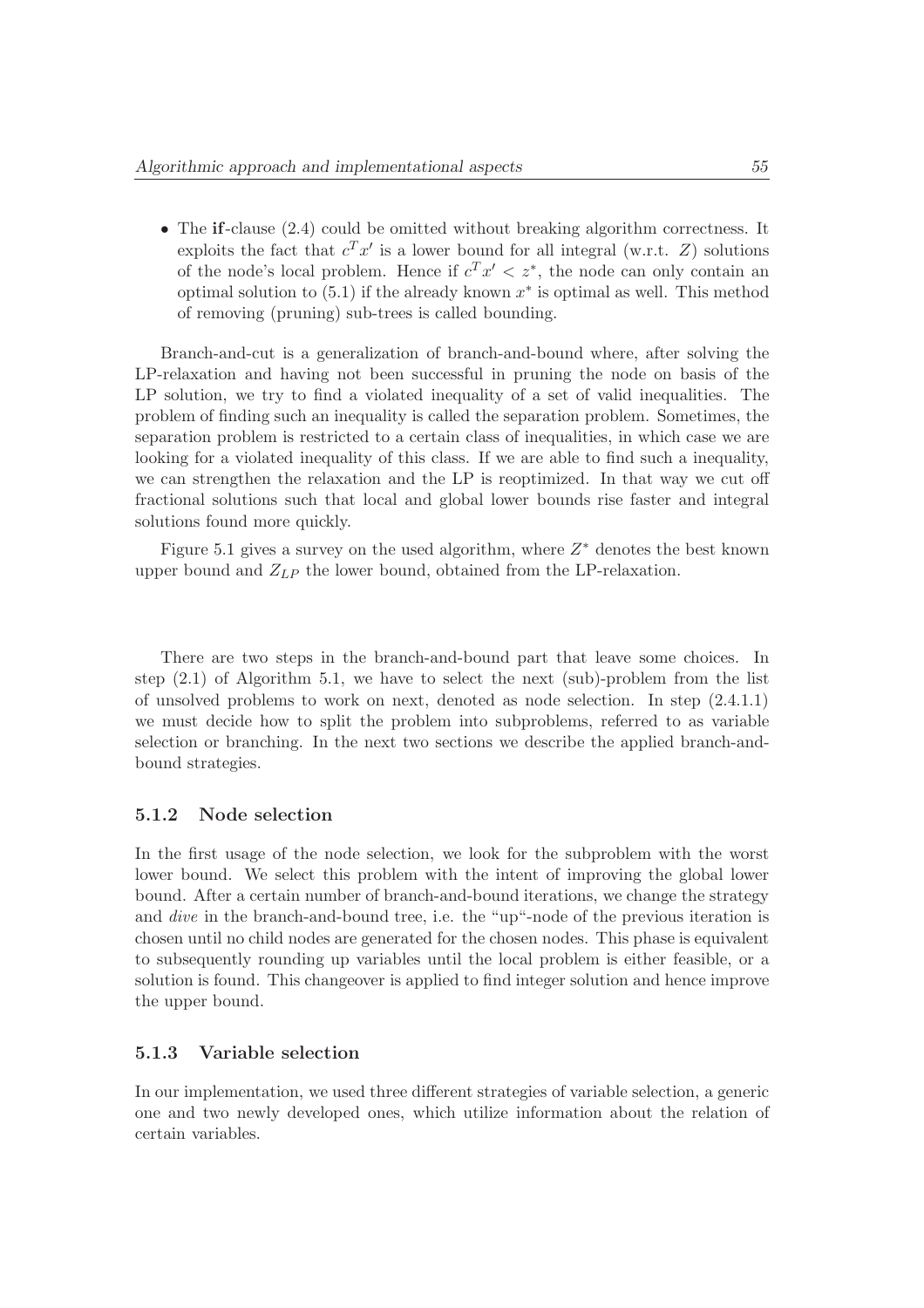

Figure 5.1: Flowchart of the applied branch-and-cut algorithm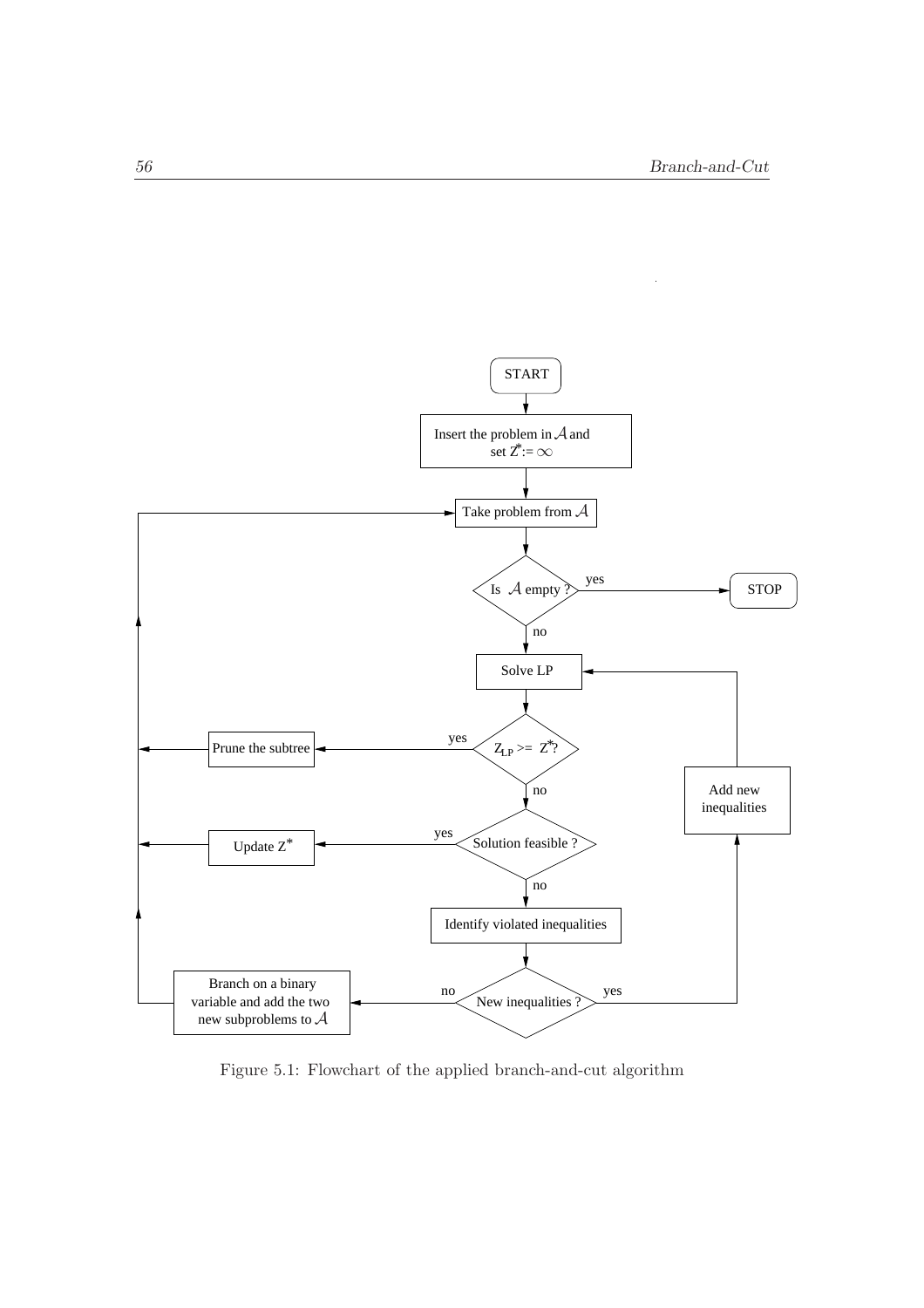The generic branching rule is the fixation of the most fractional variable to 1 or 0 for the following two branches. The other two branching rules are branching over the commodity edge flow variables primarily, considering the paths manifested in the current solution. If no fractional commodity edge flow variables exist, we branch over the linkdesign installation variables using the above generic branching rule. Given a fractional solution  $(\hat{x}, \hat{f})$ , these rules can be applied as follows:

most fractional Branch on a variable  $\hat{x}^l_e$  or  $\hat{f}^k_{uv}$  that is closest to 0.5.

most splitted path We compute the node-commodity-pair where the flow is most splitted. This means that we look for a node  $v \in V$  and a commodity  $k \in \mathcal{K}$ where the maximal number of edges are used to route the flow of  $k$  out of  $v$ :

$$
\max_{v \in V, k \in \mathcal{K}} \left| \left\{ \{u, v\} \in \delta(v) \: \mid \: \hat{f}_{vu}^k > 0 \right\} \right|
$$

From the set of outgoing variables of  $v$  and  $k$  we pick the greatest and fix it to 0 respectively 1. If none of the paths is splitted, which means that there exist no fractional commodity edge flow variables, we branch over the linkdesign installation variables using the above most fractional branching rule.

least splitted path The only difference to the above most splitted path branching rule is the choice of the node-commodity-pair. We look for a node  $v \in V$  and a commodity  $k \in \mathcal{K}$  where the splitted flow of k is routed out of v using the least number of edges. We only consider commodity edge flow variables with values less than 1 because we still want to detect splitted flows.

$$
\min_{v \in V, k \in \mathcal{K}} \left| \{ \{u, v\} \in \delta(v) \mid 0 < \hat{f}_{vu}^k < 1 \} \right|
$$

# 5.2 Separation

The separation problem can be stated as follows. Given a solution to the LP-relaxation of a problem, decide whether the solution satisfies a given set of inequalities, and if not, find one or more inequalities violated by the solution.

We separated the inequalities presented in Chapter 3. Note that if one of these inequalities is violated, but is not identified, this slows down the solution process (the bound could have been tightened), but the algorithm still produces an optimal solution.

Furthermore we did not include all of the model inequalities, in order to decrease the size of the formulation (and thus the solving time of the LP-relaxation). These inequalities are also separated.

#### 5.2.1 Separation of the GUB cover inequalities

For the separation of the GUB cover inequalities presented in section 4.1 we apply the separators proposed in [16].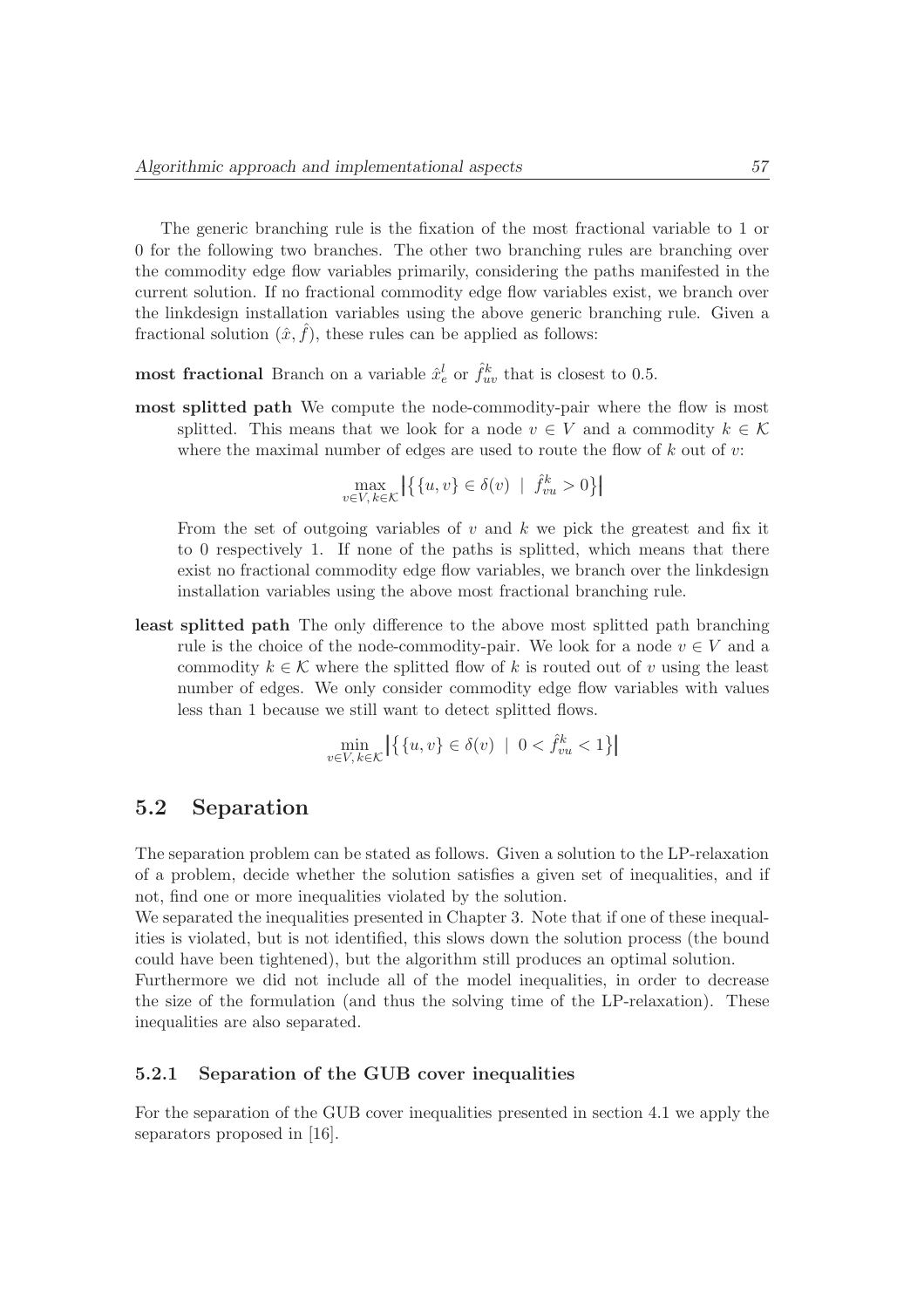### 5.2.2 Separation of the hoplimit constraints

Since the size of the problem formulation resulted in a major difficulty for large problem instances, we tried leaving out the hoplimit constraints (3.13) and separated the respective inequalities. Two different techniques were applied:

Trivial separation We can find violated length restriction inequalities easily by simply summing up the current values of all commodity edge flow variables of a commodity  $k \in \mathcal{K}$ . If the sum is greater than the hoplimit  $M_k$  we just add the associated inequality (3.13) to the formulation.

Separation using shortest paths We noticed that the support (the amount of nonzero coefficients) of added inequalities influences the solving time of the resulting LP-relaxation. So we identify for each commodity  $k \in \mathcal{K}$  the path p over which it is mostly routed, check the length of  $\mathfrak p$  and (in case of violation) add the inequality  $\sum_{(u,v)\in\mathfrak{p}} f_{uv}^k \leq M_k$ . These inequalities are weaker than the model path length constraints (3.13) used in the above paragraph, but at the same time the support is smaller and they reliably exclude solutions with violated paths when the flow for a commodity is determined to a large extent.

#### 5.2.3 Separation of the subtour elimination constraints

Since the amount of subtour elimination constraints (3.3) is exponential in the number of nodes, we are separating these constraints. In this subsection we present two approaches in order to handle this. The first separation procedure, according to an idea presented in [17] in the context of the traveling salesman problem, utilizes the consideration of a linear program. For the second approach we introduce the weaker subtour elimination constraint, which can be separated applying simple combinatorial techniques.

Let  $(\tilde{x}, \tilde{f})$  be the optimal solution of the LP-relaxation without the subtour elimination constraints. For each  $k \in \mathcal{K}$  we look for the most violated subtour elimination inequality (3.3), which is equivalent to the maximization problem

$$
\zeta_k = \max_{W \subseteq V} \left\{ \sum_{\{u,v\} \in E(W)} (\tilde{f}_{uv}^k + \tilde{f}_{vu}^k) - |W| \right\}.
$$
\n(5.2)

If  $\zeta_k \leq -1$  for every commodity  $k \in \mathcal{K}$ , then all subtour elimination inequalities (3.3) are fulfilled and  $(\tilde{x}, f) \in \mathcal{LP}$ , the LP-relaxation of our problem defined in Section 3.3. We first convert the maximization problem (5.2) into a linear integer program, and then we observe that the LP-relaxation is integral. We represent the unknown set  $W \subseteq V$  by defining variables for all  $v \in V$  as follows:

$$
z_v = \begin{cases} 1 & \text{if } v \in W \\ 0 & \text{otherwise.} \end{cases}
$$
 (5.3)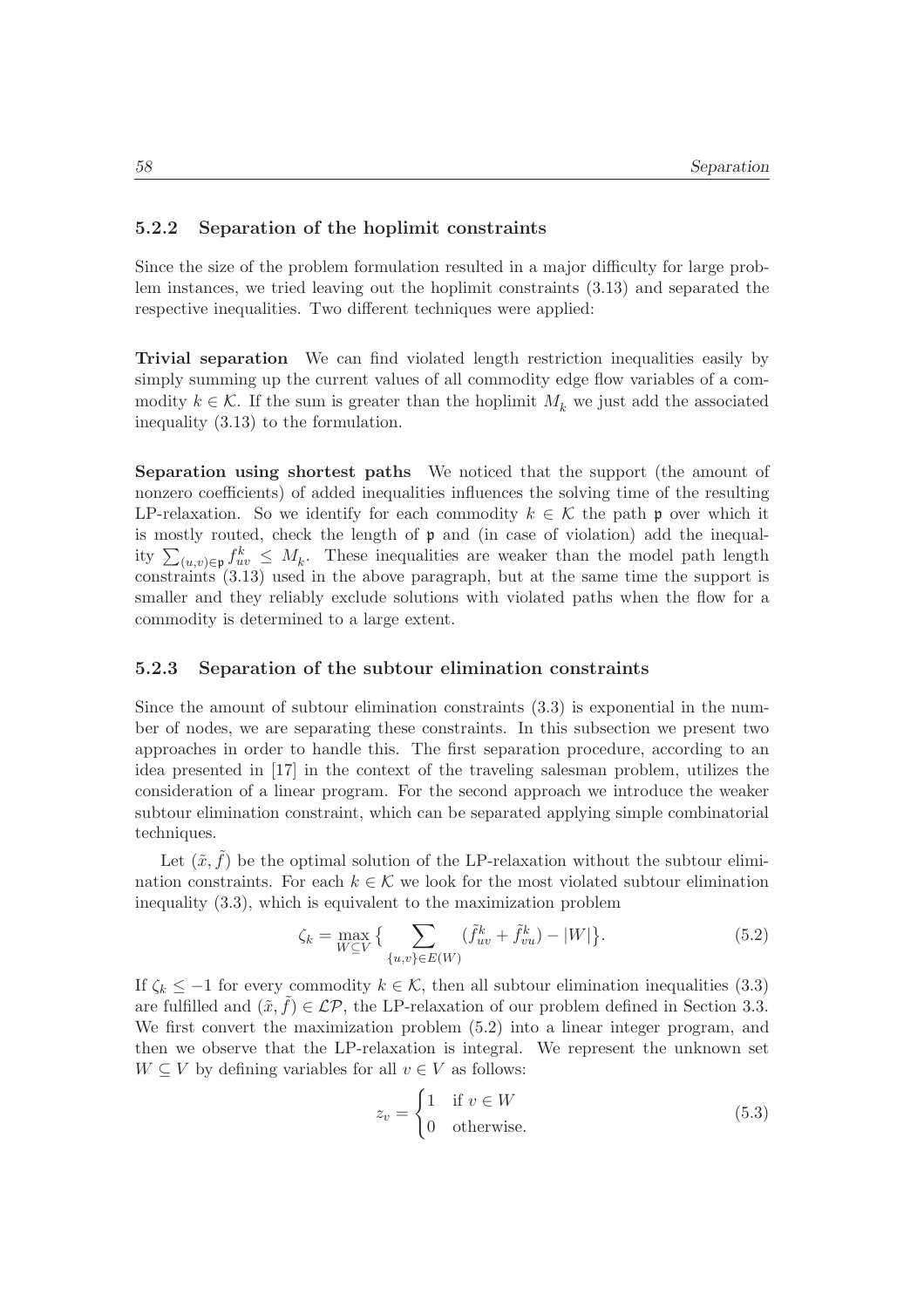With these variables, (5.2) is equivalent to

$$
\zeta_k = \max \Big\{ \sum_{\{u,v\} \in E} \left( (\tilde{f}_{uv}^k + \tilde{f}_{vu}^k) z_u z_v \right) - \sum_{v \in V} z_v \ \mid \ z_v \in \{0,1\}^{|V|} \Big\}. \tag{5.4}
$$

We can eliminate the quadratic terms by introducing additional variables :

$$
w_{\{u,v\}} = \begin{cases} 1 & \text{if } z_u = z_v = 1 \\ 0 & \text{otherwise} \end{cases} \quad \forall \{u,v\} \in E
$$
 (5.5)

Hence we can reformulate (5.4) as the following integer program:

#### Formulation 5.2 (Subtour-IP)

$$
\max \sum_{\{u,v\} \in E} ((\tilde{f}_{uv}^k + \tilde{f}_{vu}^k) w_{\{u,v\}}) - \sum_{v \in V} z_v
$$
  

$$
w_{\{u,v\}} \le z_u \qquad \forall \{u,v\} \in E
$$
 (5.6)

 $w_{\{u,v\}} \le z_v \qquad \qquad \forall \{u,v\} \in E$  (5.7)

$$
w_{\{u,v\}} \ge z_v + z_u - 1 \quad \forall \{u,v\} \in E \tag{5.8}
$$

$$
w_{\{u,v\}} \in \{0,1\} \quad \forall \{u,v\} \in E
$$

$$
z_v \in \{0,1\} \quad \forall v \in V
$$

**Proposition 5.3** If  $\tilde{f}_{uv}^k$ ,  $\tilde{f}_{vu}^k \geq 0$  for all  $\{u, v\} \in E$ , then the optimal solution of the LP-relaxation of the Subtour-IP is integral.

**Proof.** From (5.6) and (5.7) it follows that  $w_{\{u,v\}} \le \min\{z_u, z_v\} \ \forall \{u, v\} \in E$ . The Subtour-IP is a maximization problem and  $\tilde{f}_{uv}^k$  and  $\tilde{f}_{vu}^k \geq 0$  for all  $\{u, v\} \in E$ . Thus there exists an optimal solution for the Subtour-IP with  $w_{\{u,v\}}$  as large as possible such that (with the assistance of (5.6) and (5.7))  $w_{\{u,v\}} = \min\{z_u, z_v\}$ . Since  $z_v \leq 1$ , for all  $v \in V$ , it holds that  $\min\{z_u, z_v\} \geq z_v + z_u - 1$  such that the inequalities (5.8) are fulfilled and can be omitted.

In each constraint of  $(5.6)$  and  $(5.7)$  there exist exactly two nonzero coefficients: one with  $+1$  and one with  $-1$ . From this it follows that the constraint matrix without the conditions (5.8) is totally unimodular [14]. Hence solving the LP-relaxation of the Subtour-IP without the constraints (5.8) will result in an integer optimal solution.  $\Box$ 

From Proposition 5.3 it follows that it is possible to separate the subtour elimination constraints (3.3) by solving a linear program. Actually, these inequalities can be separated in polynomial time. In spite of that it is too time consuming to set up a linear program and solve it in every separation step. On the other hand it is possible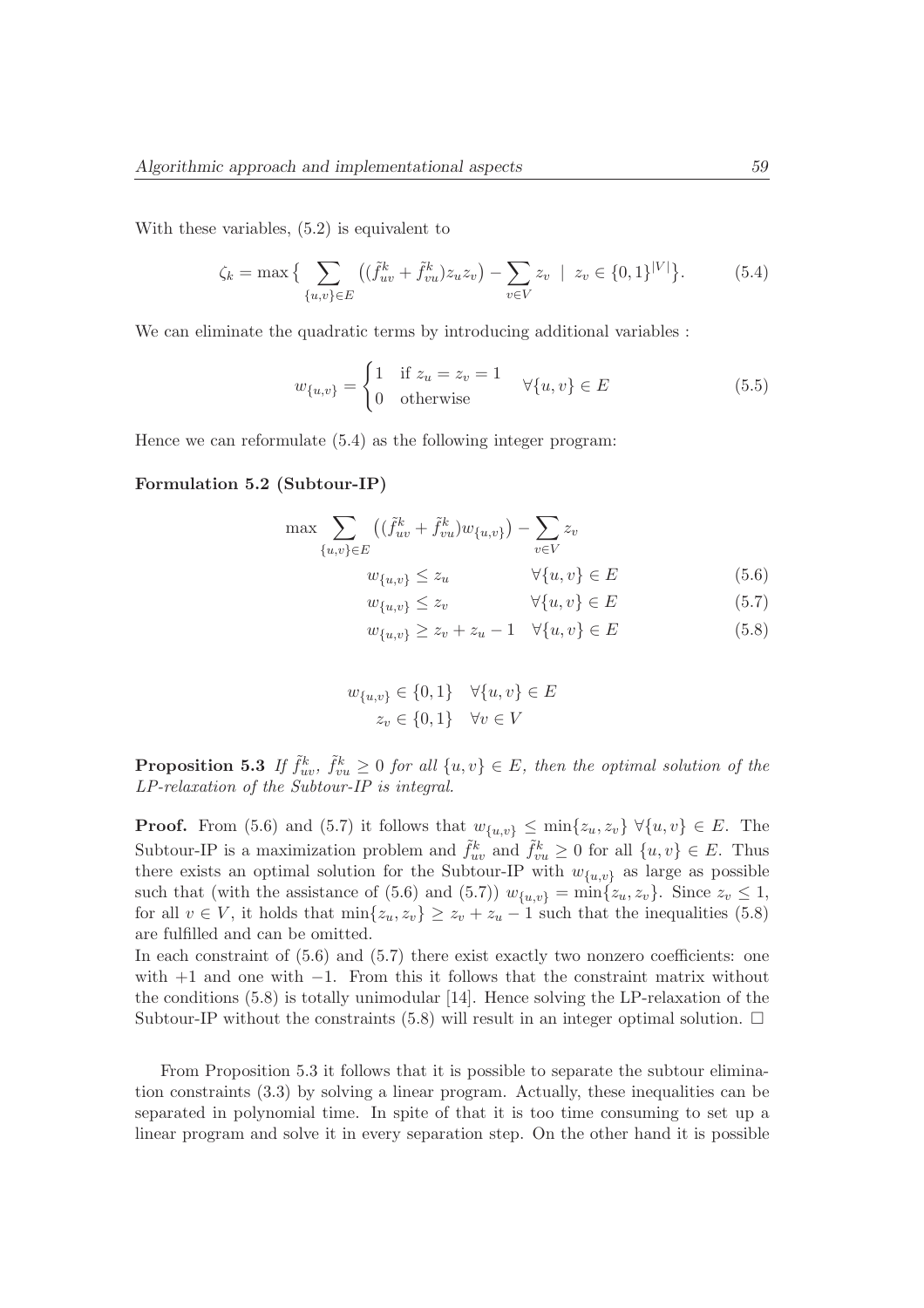to separate weaker subtour elimination inequalities with simple combinatorial methods. The subtour elimination inequalities (3.3) exclude cycles on a node subset. The inequalities

$$
\sum_{a \in C} f_a^k \le |C| - 1 \quad \forall k \in \mathcal{K}, C \subseteq A : C \text{ is a cycle}
$$
 (5.9)

exclude cycles from the solutions as well, but they are weaker than (3.3).

For any commodity  $k \in \mathcal{K}$ , consider the overlaying directed graph  $D_k = (V, A)$  of G (as defined in Section 2.2) with the arc weights  $x_{(u,v)} = f_{uv}^k$  and  $x_{(v,u)} = f_{vu}^k$   $\forall e =$  $\{u, v\} \in E$ . In order to prohibit solutions with cycles we introduce the weaker subtour elimination inequality:

$$
\sum_{a \in C} x_a \le |C| - 1 \quad \forall C \subseteq A : C \text{ is a cycle}
$$
\n
$$
(5.10)
$$

When the above inequality is fulfilled, then there exist no cycles in the routing for the commodity  $k \in \mathcal{K}$ .

#### Separation of the weaker subtour elimination inequality:

Finding the most violated inequality is equivalent to the maximation problem

$$
\zeta = \max_{C \text{ cycle}} \left\{ \sum_{a \in C} x_a - |C| \right\}. \tag{5.11}
$$

All inequalities are fullfilled if  $\zeta \leq -1$ . Defining a new arc weight function y with  $y_a = 1 - x_a \quad \forall a \in A$ , we can reformulate:

$$
\max_{C \text{ cycle}} \left\{ \sum_{a \in C} x_a - |C| \right\} = \max_{C \text{ cycle}} \left\{ \sum_{a \in C} (1 - y_a) - |C| \right\} = \max_{C \text{ cycle}} \sum_{a \in C} (-y_a).
$$

Therefore (5.11) is equivalent to

$$
\min_{C \text{ cycle}} \sum_{a \in C} y_a = -\zeta. \tag{5.12}
$$

If  $\min_{C}$  cycle  $\sum_{a \in C} y_a \ge 1$  ( $\zeta \le -1$ ) is fullfilled, then no violated inequality exists. This can be verified by searching for a shortest cycle in  $D_k$  with arc weights  $y_a = 1-x_a$ . When we detect such a cycle C for a commodity  $k \in \mathcal{K}$ , we add the inequality

$$
\sum_{\{u,v\} \in E(C)} (f_{uv}^k + f_{vu}^k) \le |C| - 1 \tag{5.13}
$$

to the formulation.

**Remark 5.4** Since  $x_a \in [0,1]$   $\forall a \in A$ , none of the  $y_a$  is negative, and we can apply a modified Floyd-Warshall algorithm in order to find a shortest cycle. This All-Pairs-Shortest-Path algorithm can be extended to find the shortest  $v-v$ -path for all nodes  $v \in V$ . We simply iterate in all three nested loops over all nodes.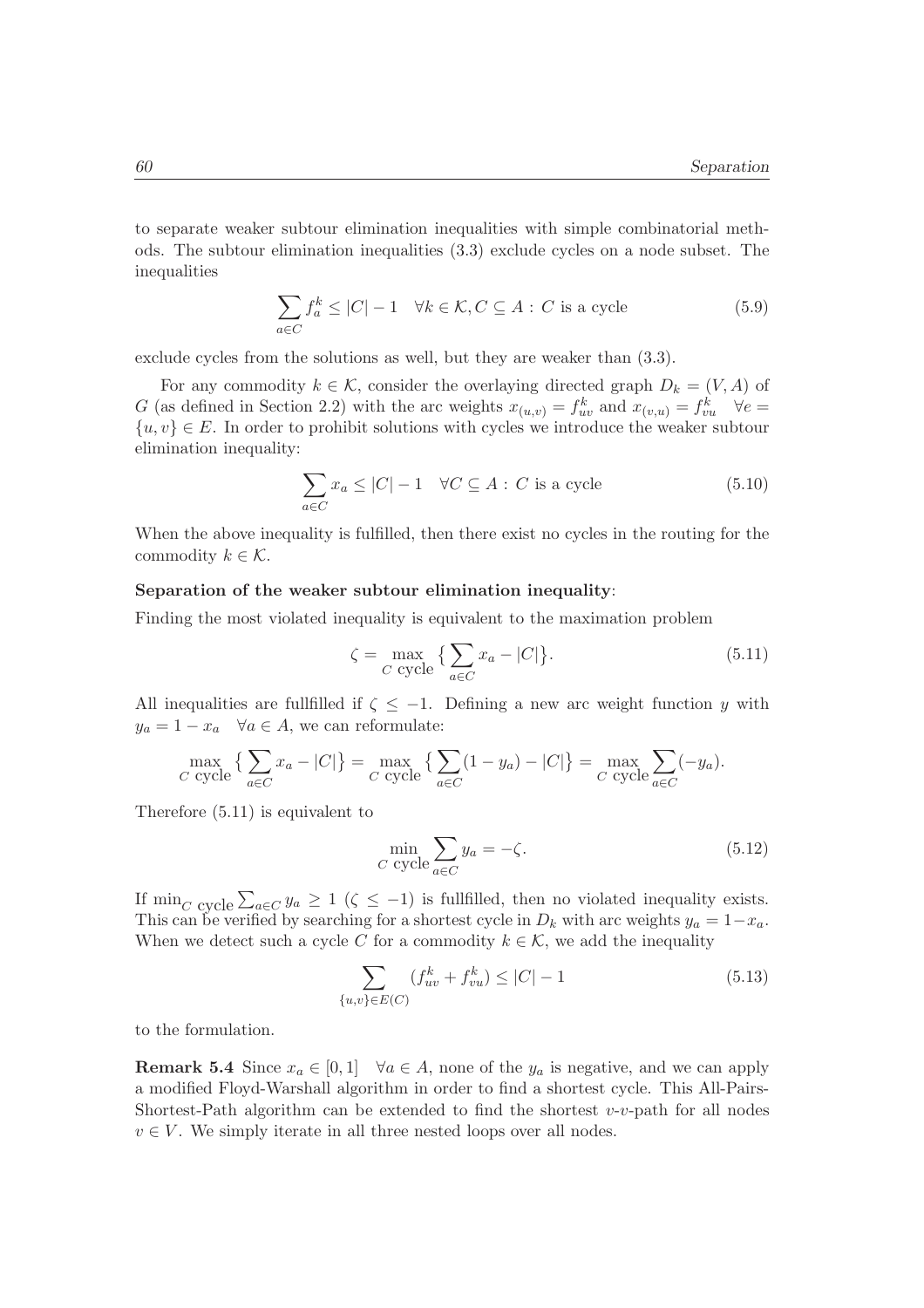# 5.3 Preprocessing

We apply a series of preprocessing steps in order to reduce our problem size. We take advantage of natural observations of the problem as well as particular characteristics of the structure of the used data. Our aim is, concerning particular problem instances, to keep out irrelevant constraints and to prevent the consideration of unnecessary variables. We state the main ideas of these reductions and specify the relevancy concerning the given data. To comprehend the assumptions the reader is referred to Chapter 6 and especially to Table 6.1 which contains the main information about the problem instances of the whole benchmark suite.

#### 5.3.1 Constraints reduction

Particularities of the given problem instances might result in excluding some constraints.

Nodes with many ports If the port limits for a node  $v \in V$  are very large we do not have to include the corresponding pmax constraints (3.6) and (3.7) into the formulation. These constraints can be totally ignored for a certain node  $v \in V$ if the amount of its ports is very big, or more precisely if

$$
\min\{P_v^-, P_v^+\} \ge |\delta(v)| \sum_{\{u,v\} \in \delta(v)} \max_{l \in \mathcal{L}_{\{u,v\}}} \{P_{uv}^l, P_{vu}^l\}
$$

This case, in which the port amount of a node could never be exceeded, appears for example in the problem instance A04 or A05.

Only secure commodities In problem instances where all commodities are secure, all edge capacity constraints (3.20) and (3.21) are dominated by the corresponding stronger secure edge capacity constraints (3.22) and (3.23). This is due to the equality of the secure and insecure value of each commodity  $k \in \mathcal{K}$  ( $U_k = U_k^S$ and  $\overline{U}_k = \overline{U}_k^S$  $\binom{b}{k}$  which yields

$$
\sum_{k \in \mathcal{K}} U_k f_{uv}^k + \sum_{k \in \mathcal{K}} \overline{U}_k f_{vu}^k = \sum_{k \in \mathcal{K}} U_k^S f_{uv}^k + \sum_{k \in \mathcal{K}} \overline{U}_k^S f_{vu}^k
$$
\n
$$
\leq \sum_{l \in \mathcal{L}_{\{u,v\}}} S_{\{u,v\}}^l C_{uv}^l x_{\{u,v\}}^l \leq \sum_{l \in \mathcal{L}_{\{u,v\}}} C_{uv}^l x_{\{u,v\}}^l \quad \forall \{u,v\} \in E \quad (5.14)
$$

respectively

$$
\sum_{k \in \mathcal{K}} U_k f_{vu}^k + \sum_{k \in \mathcal{K}} \overline{U}_k f_{uv}^k = \sum_{k \in \mathcal{K}} U_k^S f_{vu}^k + \sum_{k \in \mathcal{K}} \overline{U}_k^S f_{uv}^k
$$
\n
$$
\leq \sum_{l \in \mathcal{L}_{\{u,v\}}} S_{\{u,v\}}^l C_{vu}^l x_{\{u,v\}}^l \leq \sum_{l \in \mathcal{L}_{\{u,v\}}} C_{vu}^l x_{\{u,v\}}^l \quad \forall \{u,v\} \in E \quad (5.15)
$$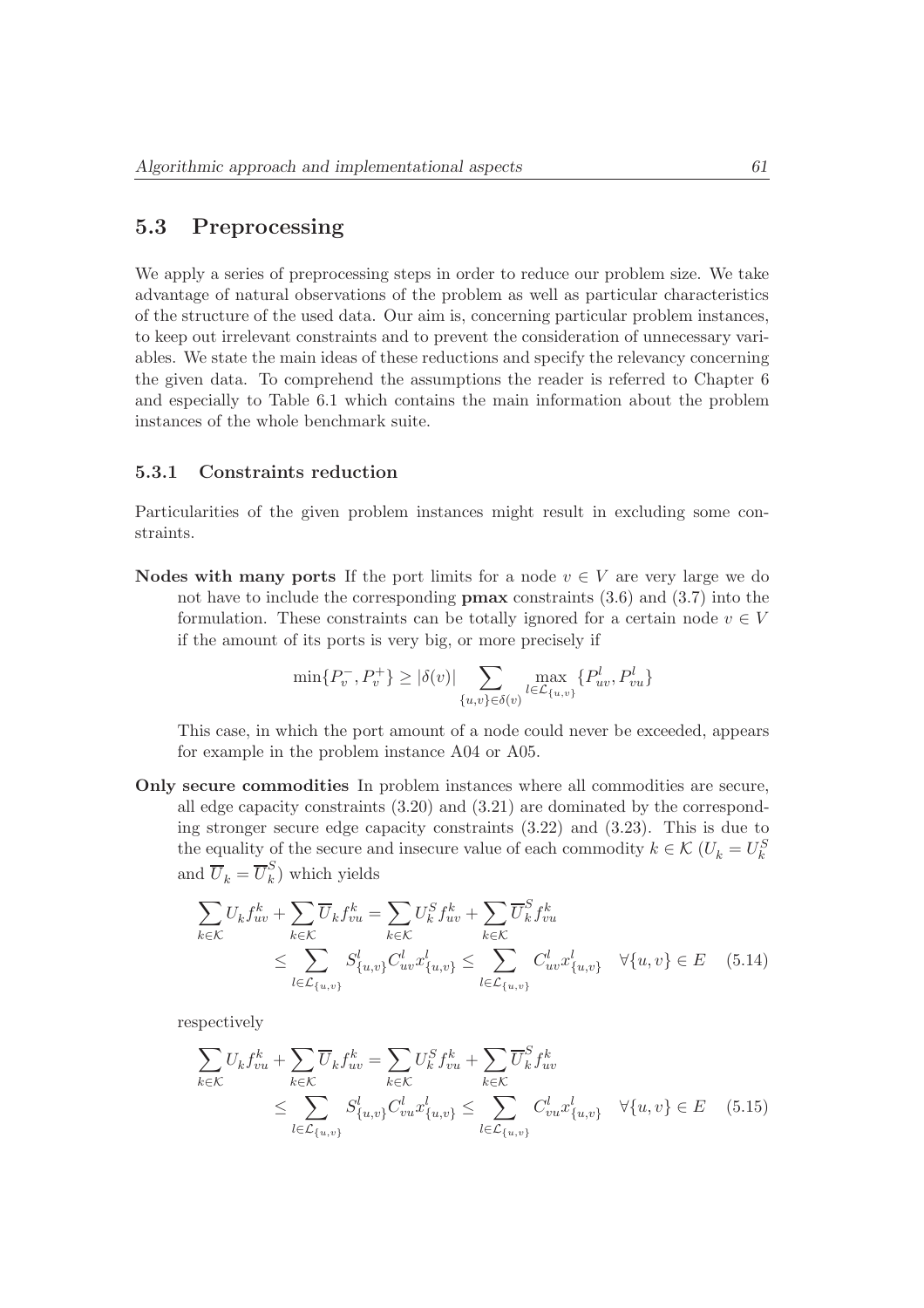The special case that all commodities have to be routed securely appears in the instances C10 and C12.

- No secure commodities If, on the other side, none of the commodities have to be routed securely we do not consider the secure constraints, as well as in the case where only secure linkdesigns exist.
- **High hoplimits** If the hoplimit for a commodity  $k \in \mathcal{K}$  is very large  $(M_k \geq |V| 1)$ , we do not consider the corresponding constraint (3.13).
- **High node capacity** When the traffic limit of a node  $v \in V$  is very large  $(C_v \geq$  $\sum_{k \in \mathcal{K}} (U_k + U_k)$ , we do not consider the respective node capacity constraint (3.8).
- Nomult As a result of the generation of linkdesigns, we do not need any restrictive conditions concerning an edge for the nomult case.

## 5.3.2 Reduction of the commodity edge flow variables

Some commodity edge flow variables can be erased or fixed in the preprocessing phase if the data holds certain characteristics.

- No cycles Since we do not want to allow cycles in our routing it is always prohibited to route a commodity into its origin or out of its destination node. Hence for each commodity  $k \in \mathcal{K}$  and appropriate node  $v \in V$  the variables  $f_{u o_k}^k$  and  $f_{d_k v}^k$ do not have to be generated.
- Risky node exclusion Concerning the security constraint sec, various commodity edge flow variables can be fixed or erased. Since a secure commodity must not be routed over a risky node, certain variables can be set to 0 as described in  $(3.11)$ and (3.12). We can not profit from this reduction in the larger instance since all instances of the series B and C (except for C16) contain only secure nodes.
- Small hoplimits We can also apply variable reduction exploiting the existence of hoplimits. Actually, the hoplimit constraint should be perfectly suited for preprocessing as a number of the commodity edge flow variables might be fixed to 0. Regarding a commodity  $k \in \mathcal{K}$  with the hoplimit  $M_k$  we calculate all  $o_k$ - $d_k$ paths with a length lower or equal to  $M_k$  (with respect to the overlaying directed graph). Now all variables whose corresponding arc does not appear in any of these paths can be fixed to 0.

Unfortunately, the graphs of the ROCOCO benchmark suite are very dense (there are indeed only three instances (C10, C12 and C16) which are not complete), such that in general two nodes are connected by an edge. Hence, as soon as the hoplimit of a commodity  $k$  is greater 2 nearly each edge and direction (or respectively arc) lies on a potential  $o_k - d_k$ -path. In the case when  $M_k = 2$ , all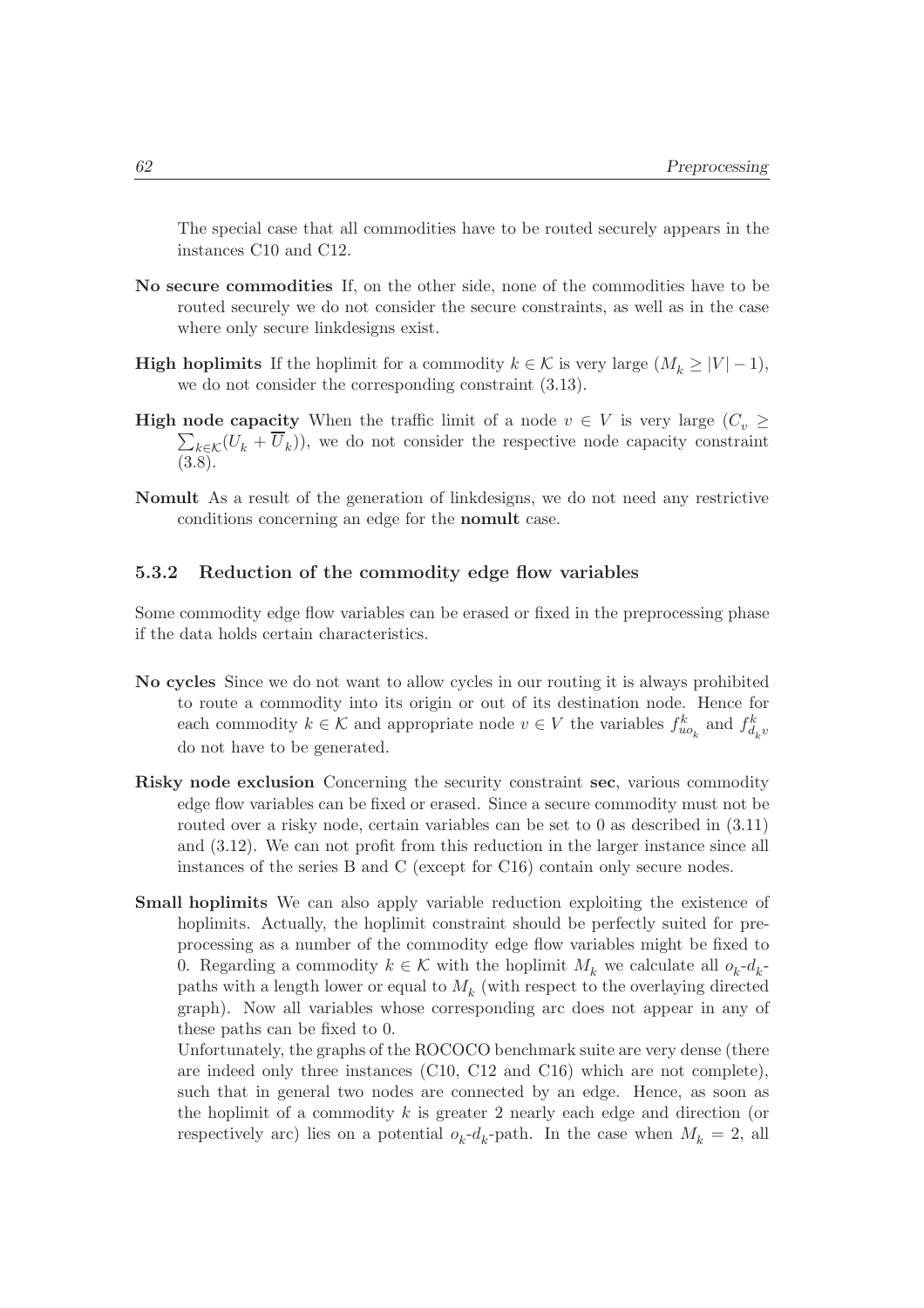variables  $f_{vu}^k$  and  $f_{vu}^k$  with  $u, v \notin \{o_k, d_k\}$  can be erased or fixed to 0. This very strict hop limit appears, for example, in the instances A06 and C20.

- Symmetrical routing As described in Chapter 3, commodities that have to be routed symmetrically can be merged together. In general the number of commodities and thus the number of commodity edge flow variables is halved. In the problem instance C20, for example, the 404 commodities could be reduced to 190.
- Low node capacity The observation of the node capacities may result in the elimination of some variables. If for a commodity  $k \in \mathcal{K}$  the amount of data  $\max\{U_k, U_k\}$ is greater than the node capacity  $C_v$  of some node  $v \in V$ , the commodity edge flow variables corresponding to k and the edges  $e \in \delta(v)$  in both directions can be eliminated. This preprocessing approach has no effect on the given data since the node capacity is at least as large as the commodity with the highest amount of data.

#### 5.3.3 Reduction of the linkdesign installation variables

When the data fulfills certain conditions, it is possible that the set  $\mathcal{L}_e$  of linkdesigns of an edge  $e \in E$  and hence the number of linkdesign installation variables can be reduced significantly.

High port consumption Concerning the port constraints pmax, all linkdesigns with an extraordinary high port consumption can be excluded from the set of linkdesigns. A linkdesign is dispensable if its minimal port consumption is greater than the maximum of in and out ports of all nodes. Let  $\{u, v\}$ ,  $l \in \mathcal{L}_{\{u, v\}}$ ; we can exclude l if

$$
\min\{P_{uv}^l, P_{vu}^l\} > \max_{v \in V} \{P_v^-, P_v^+\}.
$$

This simplification has been applied successfully for example in the problem instance C11

- No multiplier Restrictions of the base capacity multiplier, denoted by nomult, reduce the set of linkdesigns (as described in Chapter 3 concerning the data transformation and generation of the linkdesigns) so that the corresponding linkdesign installation variables are not even created.
- Only secure commodities Using the secure parameters, it is also possible to reduce the number of linkdesigns. When all commodities have to be routed securely, there is no use for the application of risky linkdesigns. Concerning for example the instance C12 this yields to halve the amount of linkdesigns corresponding to an edge  $e \in E$ .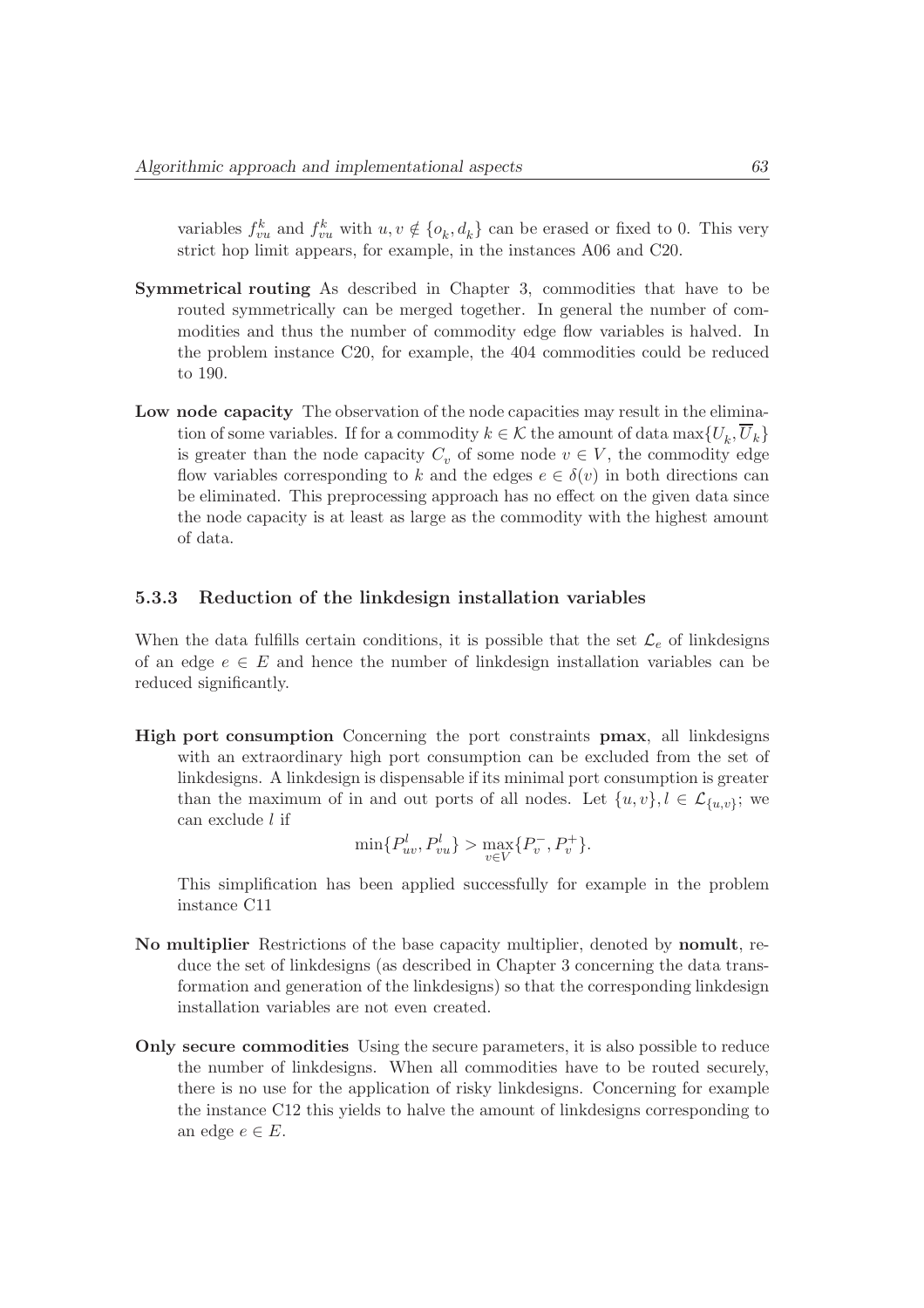# 5.4 Heuristics

We applied a heuristic to find feasible integral solutions which, at the same time, provide upper bounds in the branch-and-bound tree in order to enable fathoming of branches.

The main idea of our heuristic approach is to determine a feasible routing which imposes certain capacity requirements for each edge. Based on these values, we solve an IP on the linkdesign installation variables and achieve a feasible linkdesign configuration. This IP can be solved with a MIP-solver in reasonable time, since it contains a relative small number of variables and constraints.

Figure 5.2 gives a survey on the used algorithm. For each commodity  $k \in \mathcal{K}$  we determine a  $o_k-d_k$ -path  $\mathfrak{p}_k$  in  $D = (V, A)$ , the overlaying digraph of G (as defined in Section 2.2), fulfilling certain restrictions. Each arc in  $A$  has a weight appointed by the current commodity and  $len(\mathfrak{p}_k)$  denotes the length of the path respective to these weights, while  $|\mathfrak{p}_k|$  denotes the number of arcs in  $\mathfrak{p}_k$ . The set of paths (one for each commodity) represents a routing, for which we calculate a feasible linkdesign installation.

#### 5.4.1 Determination of a feasible routing

In order to compute a feasible routing we primarily have to consider the flow balance constraints (3.2), the subtour elimination constraints (3.3), the path length constraints (3.13), the node capacity constraints (3.26), and the node secure capacity constraints (3.11), (3.12). The charge concerning the fulfillment of the edge (secure) capacity constraints  $(3.20)$ – $(3.23)$  will be passed over to the problem of finding a feasible linkdesign installation for this routing.

Based on the (fractional) values of the commodity edge variable  $\hat{f}$  we generate a feasible integer routing fulfilling the above constraints described as follows:

- **Determine a single path** For each commodity  $k \in \mathcal{K}$  we determine an  $o_k$ - $d_k$ -path  $\mathfrak{p}_k$  in the overlaying digraph  $D = (V, A)$ . This path can be found by searching for a shortest  $o_k - d_k$ -path with respect to preassigned nonnegative arc weights. These weights may be influenced by the current fractional routing denoted by  $f$ . Since  $\mathfrak{p}_k$  is simple, the routing is feasible with respect to the flow balance and the subtour elimination constraints.
- Attending hoplimits Calculating the individual/specific paths concerning a commodity  $k \in \mathcal{K}$ , we can easily verify whether the amount of the used arcs is greater than the limitation  $M_k$ . If this happens we can try to find a shorter  $o_k - d_k$ -path applying another weight function or finally terminate this heuristic iteration unsuccessfully. If we continue we know that the routing is feasible concerning the path length constraints.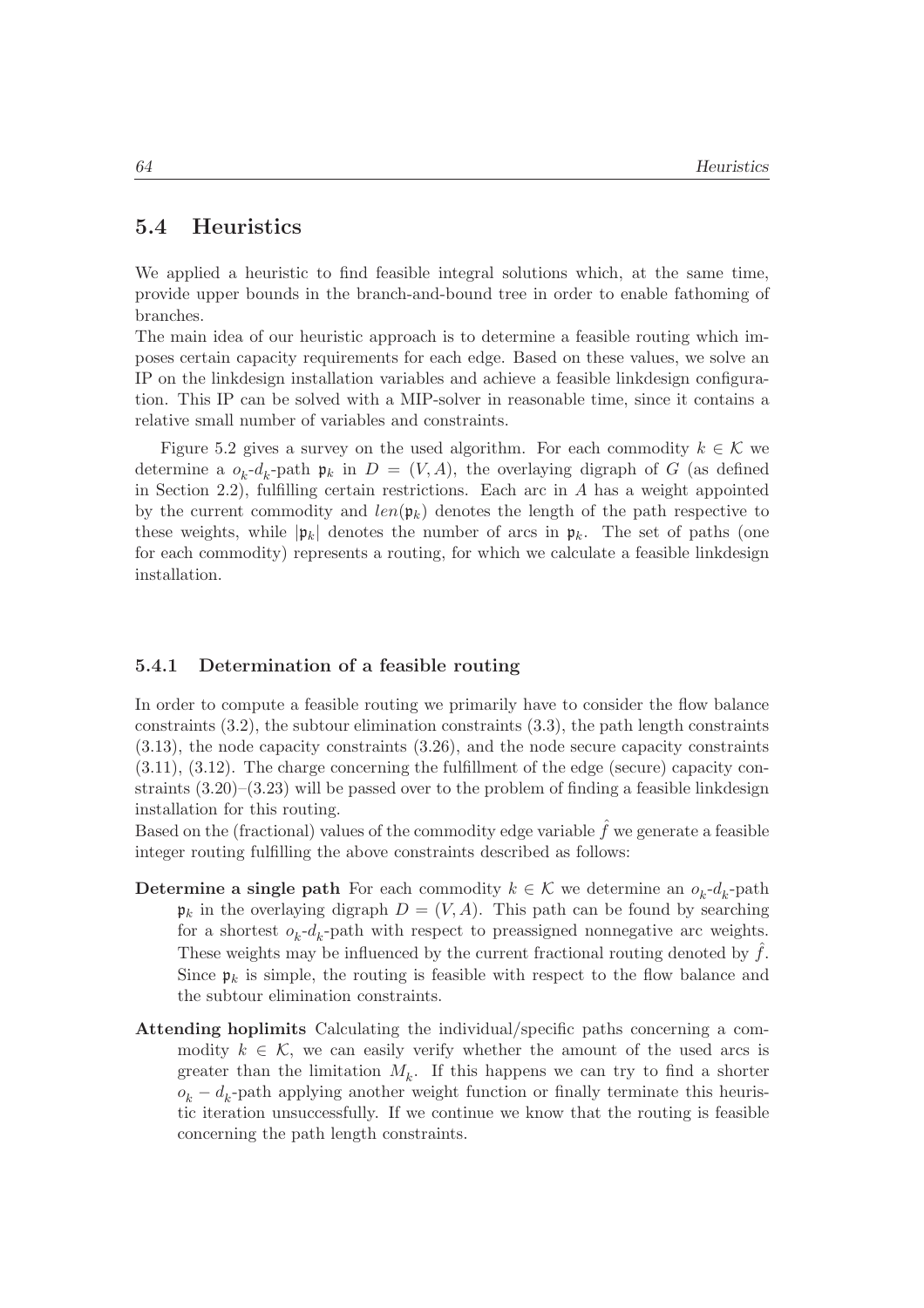

Figure 5.2: Flowchart of the applied heuristic algorithm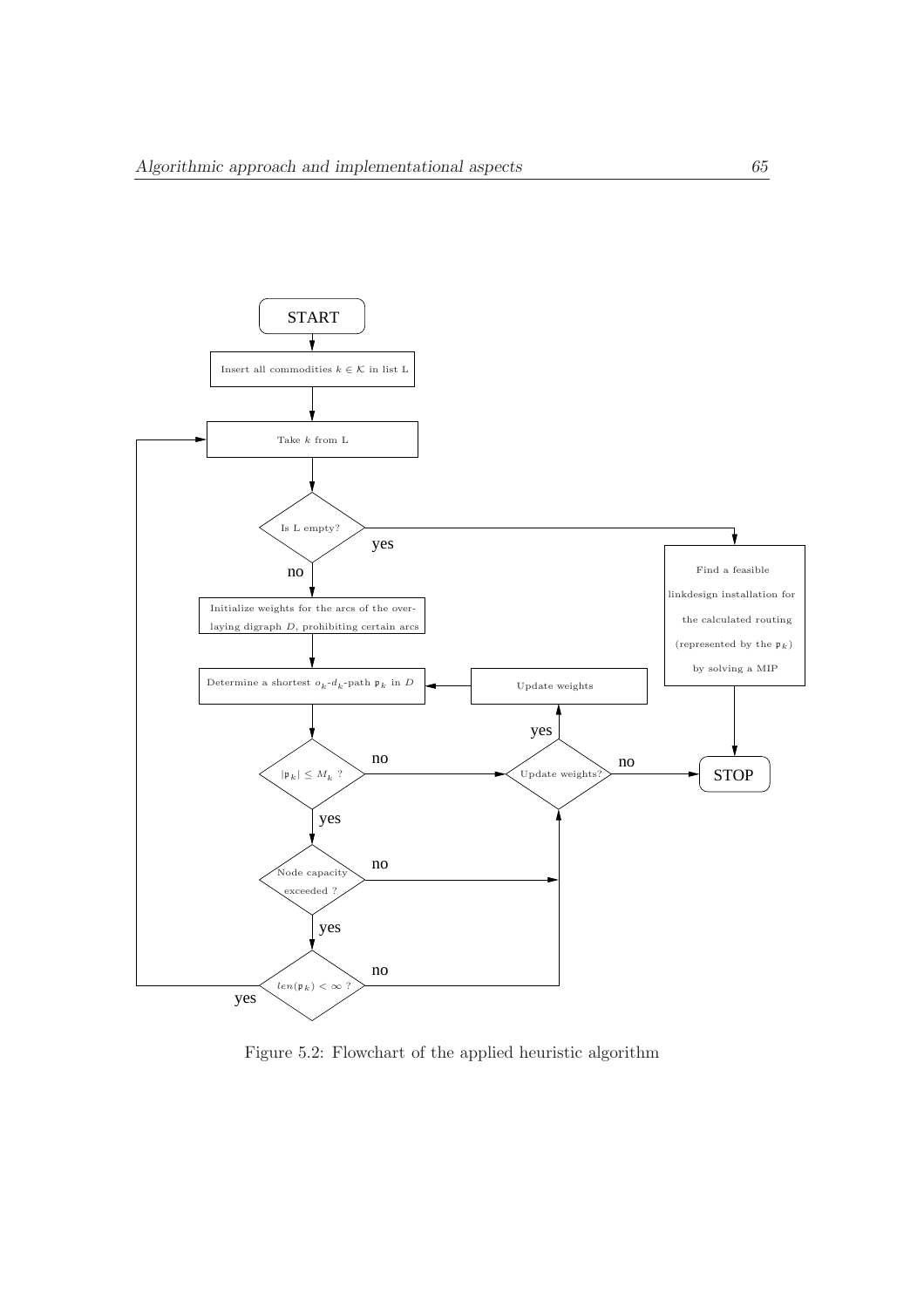- Attending node capacity Whenever we have calculated a feasible path for a commodity  $k \in \mathcal{K}$ , we add, for each node  $v \in V$  on the path, the value of k to the sum of the commodities which we already dealt with and which were also routed over v. If the sum exceeds the node capacity  $C_v$ , we try to find another path for k prohibiting the arcs incident to v (by setting the corresponding arc weights to the maximal number). If this approach is not successful we can apply another weight function or finally terminate the heuristic unsuccessfully. When we continue we know that the node capacity constraints are fullfilled by the found routing.
- Attending secure node capacity We now assert that the routing does not violate the node secure capacity constraints. For a secure commodity  $k \in \mathcal{K}$ , we prohibit nodes that are not secure (and neither origin nor destination of  $k$ ) by setting the weight of the incident arcs to the maximal number). So when we determine a shortest  $o_k - d_k$ -path with a length less than the maximal number, we know that  $k$  is not routed over risky nodes, such that the routing is feasible concerning the node secure capacity constraints.

After calculation of the feasible routing, we have for each commodity  $k \in \mathcal{K}$  a set of arcs  $A_k \subseteq A$  representing a cycle-free  $o_k - d_k$ -path. This corresponds to the fixed variable assignment  $f$  with

$$
\tilde{f}_{uv}^k = \begin{cases} 1 & \text{if } (u, v) \in A_k \\ 0 & \text{otherwise} \end{cases} \quad \forall (u, v) \in A.
$$

#### 5.4.2 Determination of a feasible linkdesign installation

The mechanism described above provides us with a feasible routing represented by the commodity edge variable assignment  $\tilde{f}$ . In order to get a feasible linkdesign installation for this routing, we have to consider the (secure) capacity constraints  $(3.20)$ – $(3.23)$ , the linkdesign installation constraints (3.1) as well as the port constraints (3.6) and  $(3.7)$ . The optimal solution  $\tilde{x}$  of the following IP provides us with an optimal linkdesign installation concerning the given routing.

Formulation 5.5 (Linkdesign installation IP)

$$
\min \sum_{e \in E} \sum_{l \in \mathcal{L}_e} W_e^l x_e^l
$$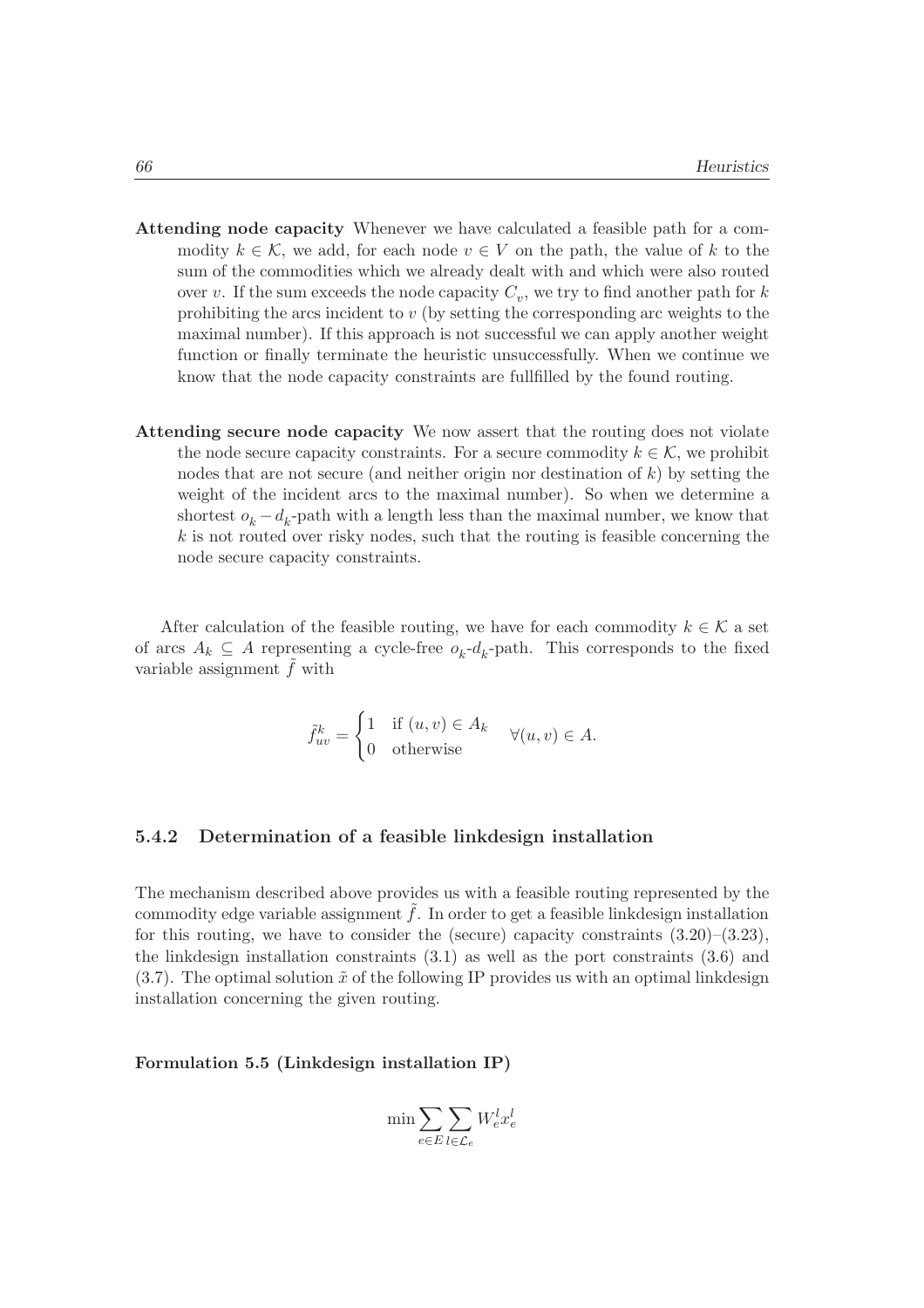$$
\sum_{k \in \mathcal{K}} U_k \tilde{f}_{uv}^k + \sum_{k \in \mathcal{K}} \overline{U}_k \tilde{f}_{vu}^k \le \sum_{l \in \mathcal{L}_{\{u,v\}}} C_{uv}^l x_{\{u,v\}}^l \qquad \forall \{u,v\} \in E \qquad (5.16)
$$

$$
\sum_{k \in \mathcal{K}} U_k \tilde{f}_{uv}^k + \sum_{k \in \mathcal{K}} \overline{U}_k \tilde{f}_{vu}^k \le \sum_{l \in \mathcal{L}_{\{u,v\}}} C_{vu}^l x_{\{u,v\}}^l \qquad \forall \{u,v\} \in E \qquad (5.17)
$$

$$
\sum_{k \in \mathcal{K}} U_k^S \tilde{f}_{uv}^k + \sum_{k \in \mathcal{K}} \overline{U}_k^S \tilde{f}_{vu}^k \le \sum_{l \in \mathcal{L}_{\{u,v\}}} S_{\{u,v\}}^l C_{uv}^l x_{\{u,v\}}^l \quad \forall \{u,v\} \in E \tag{5.18}
$$

$$
\sum_{k \in \mathcal{K}} U_k^S \tilde{f}_{uv}^k + \sum_{k \in \mathcal{K}} \overline{U}_k^S \tilde{f}_{vu}^k \le \sum_{l \in \mathcal{L}_{\{u,v\}}} S_{\{u,v\}}^l C_{vu}^l x_{\{u,v\}}^l \quad \forall \{u,v\} \in E \tag{5.19}
$$

$$
\sum_{\{u,v\}\in\delta(v)}\sum_{l\in\mathcal{L}_{\{u,v\}}}P_{uv}^l x_{\{u,v\}}^l \le P_v^- \quad \forall v \in V
$$
\n(5.20)

$$
\sum_{\{u,v\} \in \delta(v)} \sum_{l \in \mathcal{L}_{\{u,v\}}} P_{vu}^l x_{\{u,v\}}^l \le P_v^+ \quad \forall v \in V \tag{5.21}
$$

$$
\sum_{l \in \mathcal{L}_e} x_e^l \le 1 \quad \forall e \in E \tag{5.22}
$$

$$
x_e^l \in \{0, 1\} \quad \forall e \in E, l \in \mathcal{L}_e
$$

Combining both partial solutions  $\tilde{f}$  and  $\tilde{x}$ , the heuristic yields a feasible integral solution  $\tilde{p} = (\tilde{x}, \tilde{f})$  to our problem.

### 5.4.3 Additional edge exclusion

Since our approach (due to the utilization of shortest path calculation) results in a dense network, we run into some major problems when we are confronted with strict port limits. The number of ports of a node imposes an upper bound of the number of edges which can be equipped by some linkdesigns and therefore can be used by some routing. Small port limits enforce sparse networks while the resulting routings of our heuristic approach require dense networks. We coped with this problem by adapting the weights of arcs and commodity after every iteration. (Arcs of) edges which are already used by some commodities get very cheap as long as there is still enough capacity left. Virgin edges (edges were nothing is routed until now) are quite expensive. Every time we use an edge the first time we remove a port of its incident nodes. If the ports of a node are exceeded we forbid the incident arcs (by setting their weight to the maximal limit).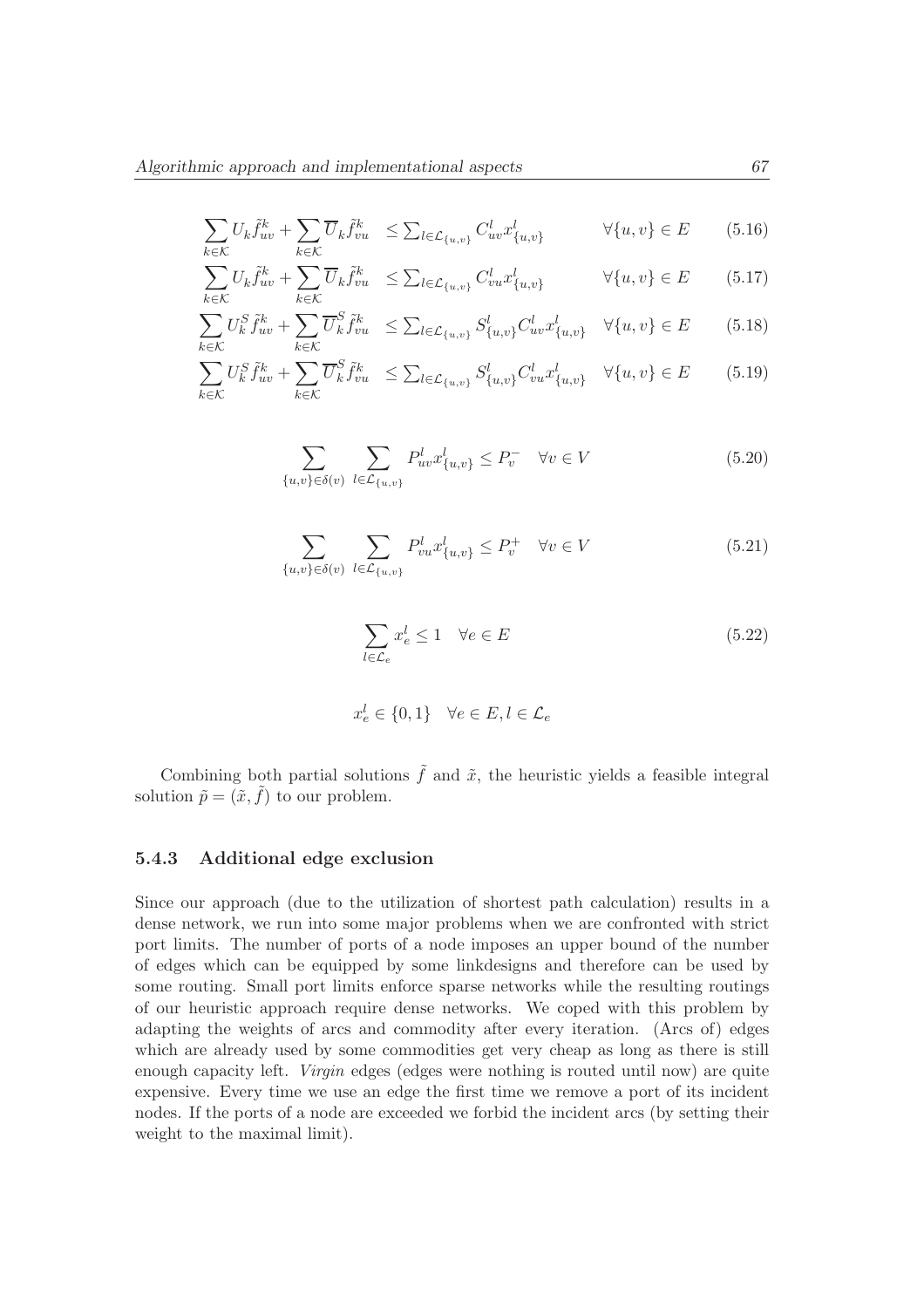#### 5.4.4 Heuristic parameters

We have two options to change the attitudes of our heuristic while determinating a feasible routing. Different commodity sequences are imaginable as well as various arc weight functions.

#### Order of commodities

The importance of the order of the commodities follows from the idea that the first considered commodities can already establish the outline of the required linkdesign installation. It seems reasonable that commodities with high needs (in terms of large (secure) demand value or strict hoplimits) should first have the possibility to fulfill their requirements.

- demand value We order the commodities in a way such that the routing of the commodities with a high demand value  $(U_k + U_k)$  is fixed first.
- secure data amount The commodities are ordered such that at first the routing of commodities with a big secure demand value  $(U_k^S + \overline{U}_k^S)$  $\binom{b}{k}$  is determined.
- hoplimit The order of the commodities is associated with the hoplimits, so that first the commodities with a very small hoplimit are concerned.

#### Weights of arcs

To each commodity  $k \in \mathcal{K}$  and each arc  $(u, v) \in A$  we can apply various arc weights  $w^k: A \to \mathbb{R}_+$ . We can distinguish between two types of arc weight functions; static functions which always provide the same weights and *flexible* functions influenced by the current fractional solution. Since the static weight functions always provide the same routing, we only apply them once in the root node of the branch-and-bound tree. The heuristic implementation using the flexible weight functions is employed several times. In any case we disable the arcs corresponding to the commodity edge flow variables eliminated or fixed to zero before, by setting their weights to the maximal number.

trivial distance We search a shortest path with respect to the number of arcs by setting

$$
w_{(u,v)}^k = 1 \quad \forall (u,v) \in A.
$$

trivial costs The average installation costs of linkdesigns on an edge is integrated in the weight generation of the respective arcs:

$$
w_{(u,v)}^k = \left( \sum_{l \in \mathcal{L}_{\{u,v\}}} W_{\{u,v\}}^l \right) / |\mathcal{L}_{\{u,v\}}| \quad \forall (u,v) \in A.
$$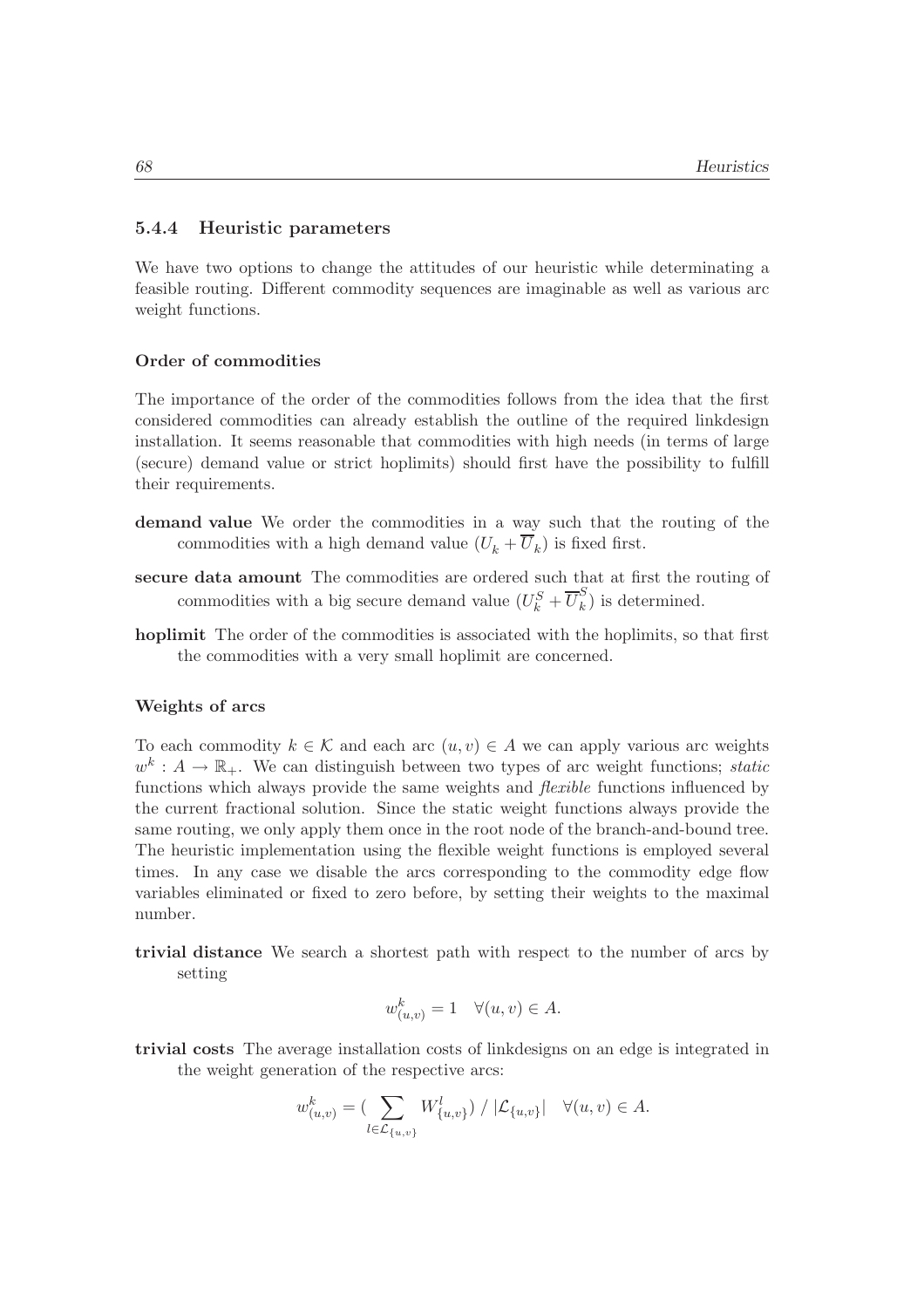current flow We use the current solution values of the commodity edge flow variables by setting

$$
w_{(u,v)}^k = (1 - \hat{f}_{uv}^k) \quad \forall (u, v) \in A.
$$

current pricy flow The current flow and the average costs of an edge are integrated in the weight value of the respective arc:

$$
w_{(u,v)}^k = \left( \left( \sum_{l \in \mathcal{L}_{\{u,v\}}} W_{\{u,v\}}^l \right) / |\mathcal{L}_{\{u,v\}}| \right) \cdot (1 - \hat{f}_{uv}^k) \quad \forall (u,v) \in A
$$

Remark 5.6 Since the weights of the arcs will always be nonnegative, the shortest paths in (5.4.1) can be determined efficiently using the DIJKSTRA algorithm. We could have applied a hop-limited DIJKSTRA, so that we would not have had to attend the corresponding constraints afterwards.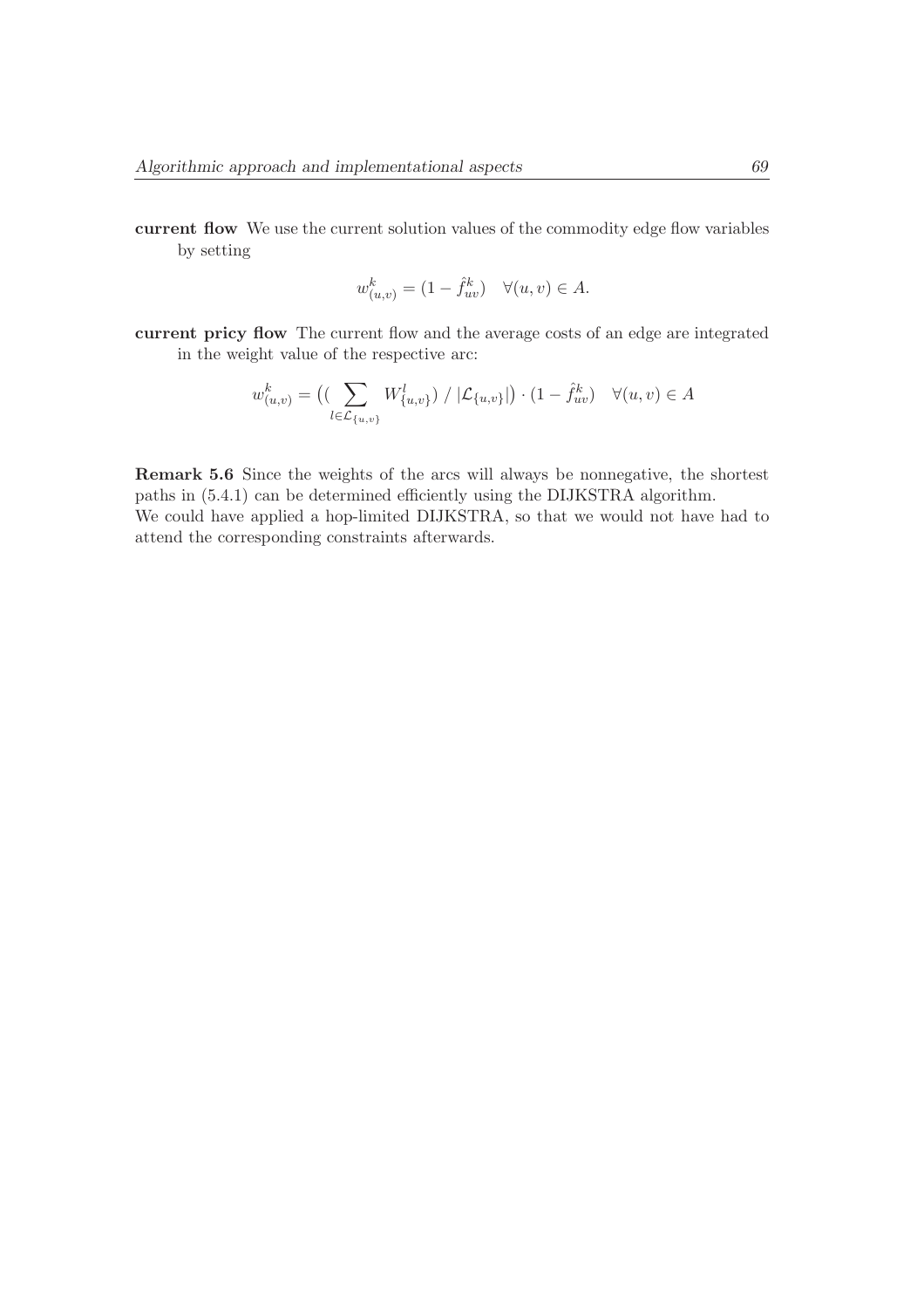# Chapter 6

# Data and computational results

In this chapter we describe the problem instances contained in the ROCOCO benchmark suite and expose some structural characteristics of certain instances. Afterwards, we present the impact of preprocessing and data transformation and the results applying certain algorithm options obtained by extensive tests using the given data. The chapter concludes with a presentation of our computational results for every problem instance and combination and a comparison with the the corresponding best published results.

Concerning the smaller problem instances, our implementation provided exactly the same optimal solution values as the ones published, which indicates that our approach models the given problem description properly. For some instances and combinations we were even able to obtain better upper bounds than the ones found until now. But in general the gap between the obtained upper and lower bounds resulted to be quite large due to the restrictive time limit.

# 6.1 Data set

The applied benchmark suite consists of three series, each including 7 instances whereupon 6 parameters are included in any combination. This yields 1344 problem instances. Series A contains the smallest instances, from 4 to 10 nodes, while the series B and C include larger graphs up to 25 nodes. What seems remarkable is the fact that the graphs of all problem instances are extremely dense; nearly all (except C10, C12 and C16) are even complete. There exist instances with multiple commodities having the same origin and destination (in Section 3.2 referred to as parallel), e.g. in the instance C16. There are as well instances with commodities which are isolated, as defined in Section 3.2. In every instance there appears at least one commodity which has to be routed securely and there also always exist both, secure and risky linkdesigns. Table 6.1 shows also the occurrence of unidirected linkdesigns in instance C11 (i.e. linkdesigns providing a capacity greater 0 for one direction and no capacity for the other). It can also be noticed that the number of ports of the nodes in the instances of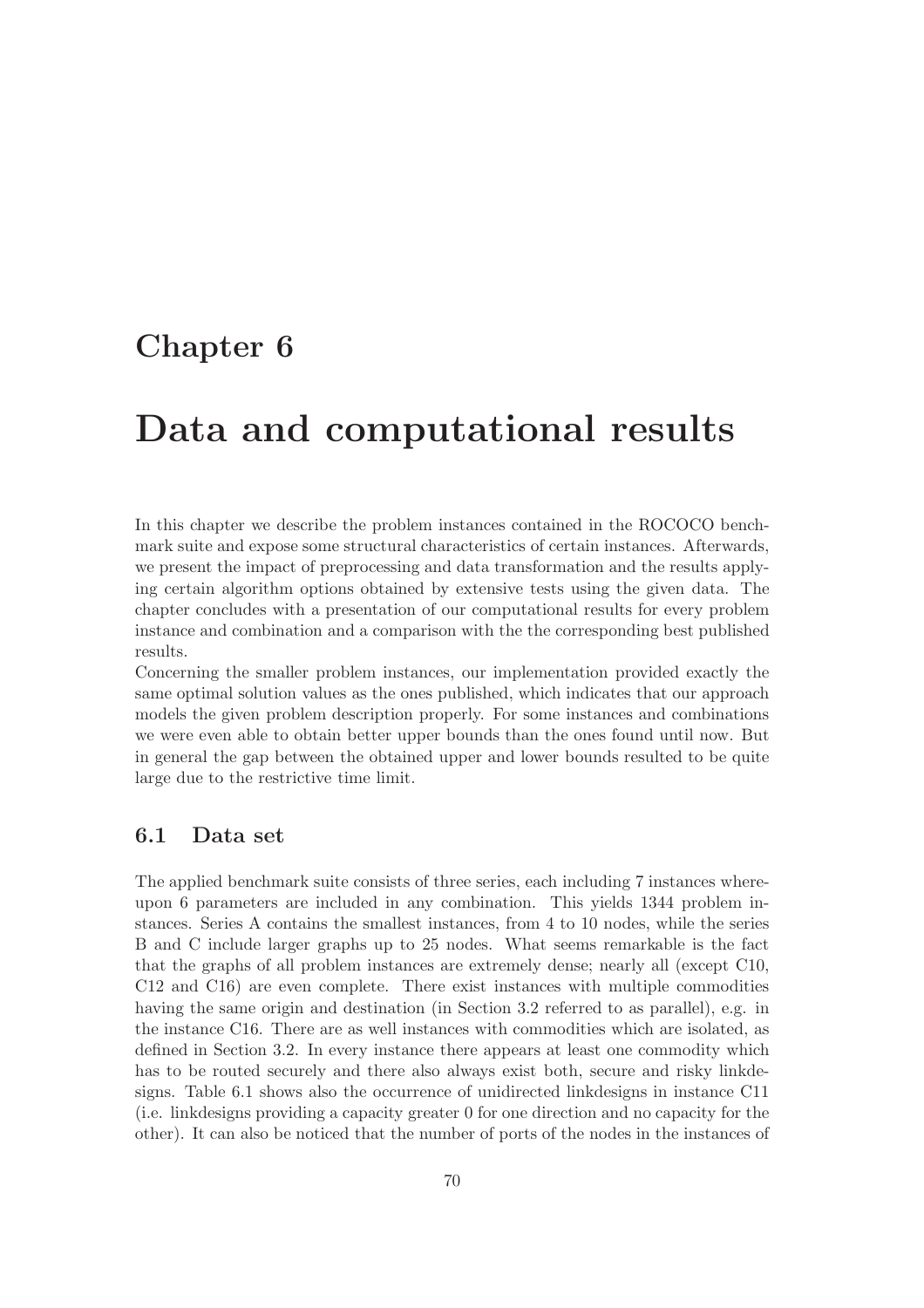the series B and C are quite small, and that therefore the port constraint proves to be quite restrictive. In C10, for instance, all nodes have two inports and two outports so that at each node, at most two incident edges can be equipped with a linkdesign. This imposes that the resulting capacity network is either a chain or a single loop. Except for C20, in every instance all commodities have the same hoplimit.

# 6.2 Computational results

In this section we present a listing of our results on the ROCOCO benchmark suite. We present the influence of the preprocessing and data generation endeavors in order to minimize the size of the problem. Additionally, we used the data sets for further analysis of certain settings for algorithm and heuristic. Our implementation was run on all 27 instances of the benchmark suite, and each combination of the additional constraints was considered. For upper bounds, we made a comparison with the best solutions published until now.

The possible 64 combinations are identified by a six-bit vector, whereby the first digit indicates if the security constraint sec is considered. The second bit corresponds to the consideration of the nomult constraint, while the third states if the symmetrical routing constraint symdem was taken into account. The forth and fifth bit indicate the consideration of the hoplimit constraints bmax and the port constraints pmax respectively. The last digit corresponds to the consideration of the node capacity constraints tmax. For example, "011000" indicates that only the second constraint nomult and the third constraint symdem were taken into account. The order is presented in Table 6.2.

We implemented our algorithm on top of the network dimensioning tool DISCNET [4]. The data structures and algorithms are implemented in  $C_{++}$ , using the  $C_{++}$ library and partially LEDA [3]. We used CPLEX 8.0 [10] to solve the LPs in the branch-and-bound tree and the MIPs in the heuristic. All results were obtained within a 10-minute time limit on an Intel(R) Xeon(TM) CPU 3.06GHz running the Linux operating system.

#### 6.2.1 Downsizing results

In this subsection we present the results towards downsizing the problems. We consider the consequences of our endeavors concerning the reduction of variables as well as the constraint reduction. Considering the combination where all additional constraints are taken into account (i.e. the combination 111111), we start with the initial problem size corresponding to a naive formulation of the problem. Then we document the impact of our more sophisticated model and the consequential data transformation on the number of variables/constraints and finally the influence of preprocessing.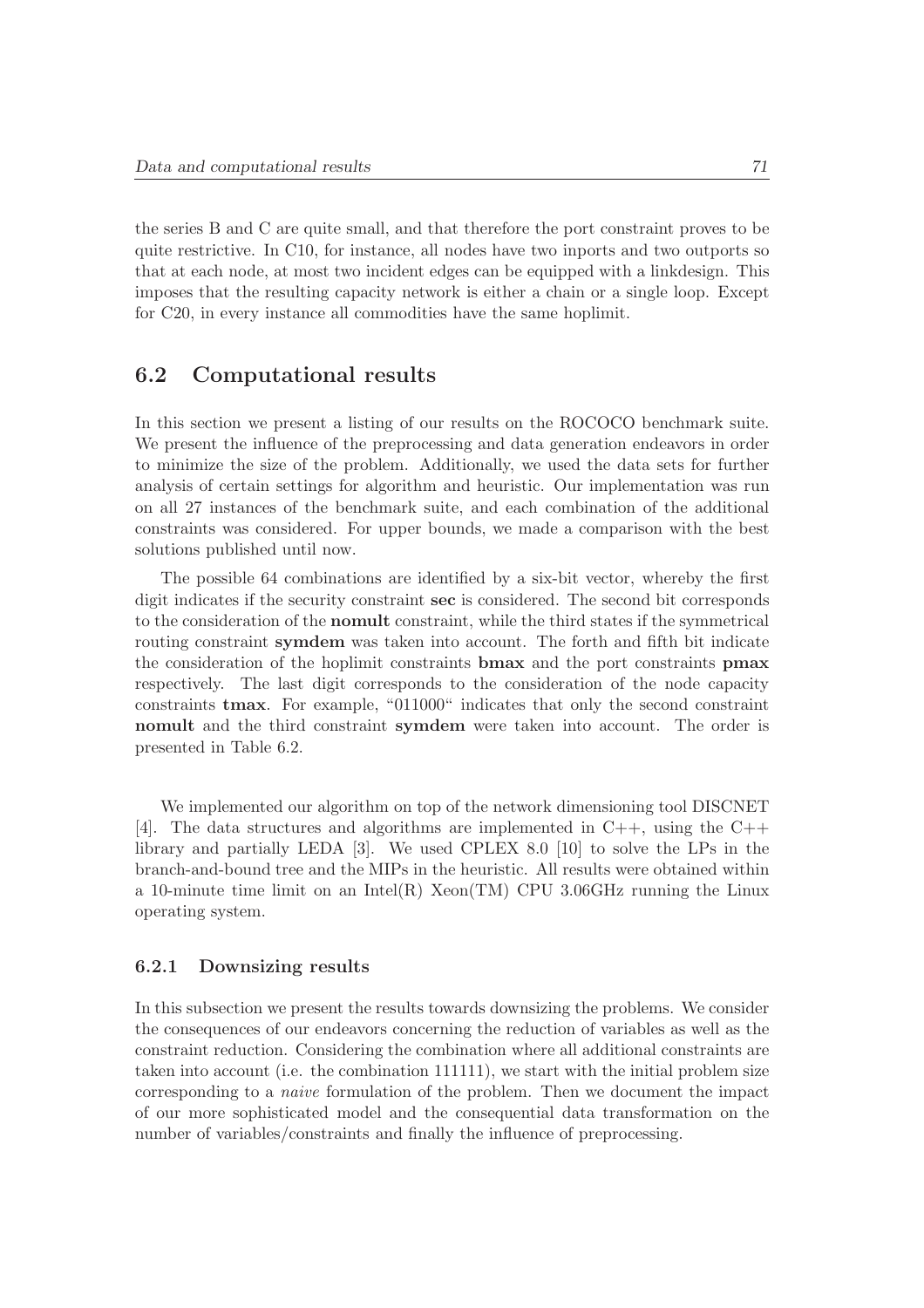| j<br>$\frac{1}{2}$                                       |
|----------------------------------------------------------|
| į<br>J                                                   |
| ¢<br>١<br>֦֪֪֪֪֪֦֪֪֪֦֚֚֚֚֚֚֚֚֚֬֝֝֝֝֝֝֝֝֝֝֝֬֝֝֟֝֝֝֬֝<br>l |
| $\overline{1}$                                           |
| $\frac{1}{2}$                                            |
|                                                          |
| $\frac{1}{2}$                                            |
| ł                                                        |
| i<br>I                                                   |
| J<br>ζ                                                   |
|                                                          |
|                                                          |
|                                                          |
|                                                          |
|                                                          |
|                                                          |
|                                                          |
|                                                          |
|                                                          |
|                                                          |
|                                                          |
|                                                          |
|                                                          |
|                                                          |
|                                                          |
|                                                          |
|                                                          |
|                                                          |
|                                                          |
|                                                          |
|                                                          |
|                                                          |
|                                                          |
|                                                          |
|                                                          |
| J<br>ř                                                   |
|                                                          |

|                 |    |                | Network |                |     |          |                            |                | Commodities    |                |                   |                             | Linkdesigns    |                            |                 |                   |              | LP numbers |              |
|-----------------|----|----------------|---------|----------------|-----|----------|----------------------------|----------------|----------------|----------------|-------------------|-----------------------------|----------------|----------------------------|-----------------|-------------------|--------------|------------|--------------|
| No.             |    | , S            | $C_V$   | $P_V$          | E   | $\kappa$ | $\overline{\mathcal{K}^S}$ | $ {\cal K}_p $ | $ {\cal K}_c $ | $K_i$          | $U_{\mathcal{K}}$ | $M_K$                       | ۱C             | $\overline{\mathcal{L}^S}$ | $\mathcal{L}_u$ | $C_{\mathcal{L}}$ | $P_{\cal C}$ | Vars       | Constr       |
| A <sub>04</sub> |    | $\overline{2}$ | 256     | $2 - 256$      | 6   | 12       | $\overline{2}$             | $\Omega$       | 6              | $\overline{0}$ | $4 - 65$          | $\overline{2}$              | $\overline{5}$ | $\Lambda$                  | $\Omega$        | 64-256            | $1 - 3$      | 180        | 66-180       |
| A05             | 5  | 3              | 256     | $2 - 256$      | 10  | 20       | $\boldsymbol{2}$           | $\mathbf{0}$   | 10             | $\theta$       | $3 - 65$          | $\overline{2}$              | 5              | $\overline{4}$             | $\theta$        | 64-256            | $1 - 3$      | 460        | 130-395      |
| A06             | 6  | 3              | 512     | $2 - 256$      | 15  | 26       | $\overline{2}$             | $\overline{0}$ | 13             | $\theta$       | $4 - 65$          | $\overline{2}$              | 6              | 5                          | $\Omega$        | 64-512            | $1 - 3$      | 885        | 201-680      |
| A07             |    | 4              | 512     | $2 - 256$      | 21  | 36       | $\overline{2}$             | $\mathbf{0}$   | 18             | $\theta$       | $4 - 65$          | 3                           | 6              | 5                          | $\theta$        | 64-512            | $1 - 3$      | 1659       | 315-1191     |
| A08             | 8  | 5              | 512     | $2 - 256$      | 28  | 40       | $\overline{\mathcal{A}}$   | $\overline{0}$ | 20             | $\theta$       | $2 - 66$          | 3                           | 6              | 5                          | $\theta$        | 64-512            | $1 - 3$      | 2436       | 404-1672     |
| A09             | 9  | 6              | 512     | $2 - 256$      | 36  | 50       | $\overline{A}$             | $\overline{0}$ | 25             | $\theta$       | $2 - 66$          | 3                           | 6              | 5                          | $\Omega$        | 64-512            | $1 - 3$      | 3852       | 558-2543     |
| A10             | 10 | $\overline{ }$ | 512     | $2 - 256$      | 45  | 62       | 6                          | $\Omega$       | 31             | $\Omega$       | $2 - 66$          | 3                           | 6              | 5                          | $\Omega$        | 64-512            | $1 - 3$      | 5895       | 755-3772     |
| <b>B10</b>      | 10 | 10             | 4096    | $2 - 4$        | 45  | 87       | 34                         | $\overline{0}$ | 45             | 3              | 14-198            | $\overline{4}$              | 25             | 20                         | $\Omega$        | 128-9600          | $1 - 5$      | 9000       | 1005-5037    |
| <b>B11</b>      | 11 | 11             | 4096    | $\overline{4}$ | 55  | 108      | 39                         | $\overline{0}$ | 55             | $\overline{2}$ | $10 - 197$        |                             | 25             | 20                         | $\Omega$        | 128-9600          | $1 - 5$      | 13310      | 1353-7489    |
| <b>B12</b>      | 12 | 12             | 4096    | 6              | 66  | 108      | 59                         | $\overline{0}$ | 63             | 18             | 64-249            |                             | 25             | 20                         | $\theta$        | 128-9600          | $1 - 5$      | 15972      | 1494-7776    |
| <b>B15</b>      | 15 | 15             | 4096    | 6              | 105 | 184      | 98                         | $\overline{0}$ | 104            | 24             | 20-128            |                             | 25             | 20                         | $\theta$        | 128-9600          | $1 - 5$      | 41370      | 3075-20419   |
| <b>B16</b>      | 16 | 16             | 4096    | 6              | 120 | 211      | 87                         | $\overline{0}$ | 116            | 21             | $10 - 100$        |                             | 25             | 20                         | $\theta$        | 128-9600          | $1 - 5$      | 53760      | 3736-27155   |
| B20             | 20 | 20             | 8192    | 6              | 190 | 366      | 217                        | $\overline{0}$ | 190            | 14             | $5 - 128$         |                             | 25             | 20                         | $\theta$        | 128-9600          | $1 - 5$      | 144020     | 7890-75766   |
| <b>B25</b>      | 25 | 25             | 8192    | 6              | 300 | 462      | 303                        | $\overline{0}$ | 284            | 106            | 16-64             |                             | 25             | 20                         | $\Omega$        | 128-9600          | $1 - 5$      | 285000     | 12450-120687 |
| C10             | 10 | 10             | 85000   | $\overline{2}$ | 41  | 66       | 66                         | $\overline{0}$ | 33             | $\theta$       | 148-11660         | 5                           | 6              | 3                          | $\Omega$        | 2048-102000       | $1 - 3$      | 5699       | 783-3708     |
| C11             | 11 | 11             | 4096    | $\overline{4}$ | 55  | 108      | 39                         | $\overline{0}$ | 55             | $\overline{2}$ | $10 - 197$        |                             | 20             | 15                         | 10              | 1024-10240        | $1 - 5$      | 13035      | 1353-7489    |
| C12             | 12 | 12             | 272000  | 6              | 62  | 132      | 132                        | $\mathbf{0}$   | 66             | $\theta$       | 1732-19427        | $\boldsymbol{\vartriangle}$ | 10             | 5                          | $\theta$        | 2048-170000       | $1 - 5$      | 17050      | 1770-10308   |
| C15             | 15 | 15             | 4096    | 6              | 105 | 184      | 98                         | $\overline{0}$ | 104            | 24             | 20-128            |                             | 10             | 5                          | $\theta$        | 1024-10240        | $1 - 5$      | 39795      | 3075-19921   |
| C16             | 16 | 10             | 136000  | 6              | 115 | 186      | 66                         | $\mathbf{0}$   | 93             | $\theta$       | 148-11660         | $\overline{5}$              | 6              | 3                          | $\theta$        | 2048-102000       | $1 - 3$      | 43585      | 3321-25290   |
| C20             | 20 | 20             | 8192    | 6              | 190 | 404      | 38                         | 76             | 190            | 14             | $3 - 128$         | $2 - 6$                     | 10             | 5                          | $\theta$        | 1024-10240        | $1 - 5$      | 155610     | 8650-105444  |
| C <sub>25</sub> | 25 | 25             | 8192    | 6              | 300 | 462      | 303                        | $\Omega$       | 284            | 106            | 16-64             |                             | 10             | 5                          | $\Omega$        | 1024-10240        | $1 - 5$      | 280500     | 12450-120687 |

# Table 6.1: The ROCOCO data

 $|V|$  the number of nodes  $|\mathcal{K}|$  the number of commodities  $|\mathcal{L}|$  the number of linkdesigns  $|V^S|$  the number of secure nodes  $|\mathcal{K}^S|$  the number of secure commodities  $|\mathcal{L}^S|$  the number of secure linkdesigns  $C_V$  traffic/capacity range of the nodes  $|\mathcal{K}_p|$  the number parallel commodities  $|\mathcal{L}_u|$  the number of unidirected linkdesigns  $P_V$  port range of the nodes  $|\mathcal{K}_c|$  the number of connected commodity-sets  $C_c$  the capacity range of the linkdesigns  $|E|$  the number of edges  $|K_i|$  the number of isolated commodities  $P_L$  the port consumption range of the linkdesigns

|  | the number of cor |  |
|--|-------------------|--|
|  | the number of sec |  |
|  | the number paral  |  |
|  | the number of cor |  |

- 
- 

 $|Constr|$  the number of constraints in the initial LP for all combinations

- $U_{\mathcal{K}}$  the data range of the commodities
- $M_{\mathcal{K}}$  the hoplimit range of the commodities

Initial LP: (corresponding to a naive formulation)  $|Vars|$  the number of variables in the initial LP

### $\underline{\textsc{Nework}}: \text{Link designs}:$

- -
- 
- 
- -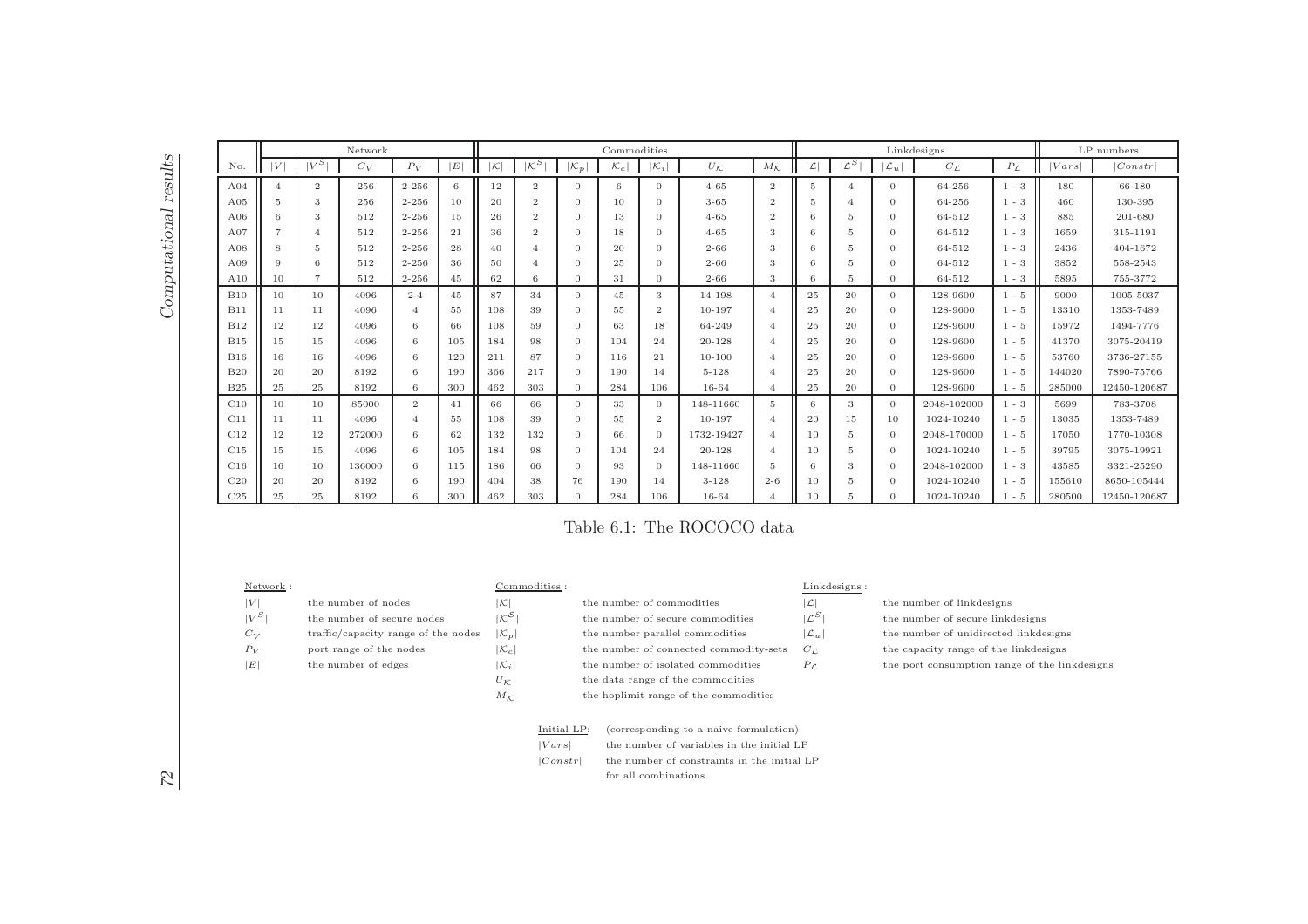| <b>sec</b> | nomult   symdem   bmax   pmax   tmax |  |  |
|------------|--------------------------------------|--|--|
|            |                                      |  |  |

Table 6.2: Combination of additional constraints

Downsizing was a really important ambition for us. At first the LP-formulation of the problem was so large, that for the big problem instances (B15−B25 and C15−C25) no solutions could be obtained since the solving time of the LP-relaxation overstepped the time limit. Not until we applied preprocessing and elaborate data transformation did we achieve a breakthrough.

#### Reduction of variables

We present the average reduction of variables per series, which arise due to the data transformation and certain preprocessing procedures as introduced in Section 5.3.2 and Section 5.3.3. The first two reduction steps correspond to the transformation of the problem from a naive formulation to our more sophisticated one. In Table 6.1 it can be seen that the merging process for the symmetrical routing presented in the end of Section 3.2.3 resulted for all instances in the greatest reduction. Also the restriction of the linkdesign sets as a result of the nomult constraint had major reduction effects. The greatest impact of the corresponding linkdesign elimination was achieved on the instances of series B where for all edges the set of linkdesigns were reduced from 25 to 5 linkdesigns. The average effect of the latter preprocessing mechanisms on the instances of the series B and C was (except for the nocycle procedure) quite poor. In the instances of these two series there exist only commodities with a hoplimit greater than 2 (except for C20) and only secure nodes (except for C16), such that the corresponding preprocessing procedures (small hoplimits respectively risky node exclusion) hardly influence the number of variables. The *only secure commodities* mechanism effects only the number of variables for the instances C10 and C12 since they are the only instances in which all commodities have to be routed securely.

For the instances of series A we were most successful. After the transformation and preprocessing, we were only confronted with 34% of the initial variables. But also the influence on the number of variables for the instances of series B and C was worthwhile since we were only confronted with 46%, or 43% respectively of the initial variables. Note that the order of the applied variable reducing strategies influences the respective impact. The mechanisms may effect/delete the same variables.

#### Reduction of constraints

As in the latter subsection the first two reduction steps correspond to the transformation of the problem from a naive formulation to our more sophisticated one. In Table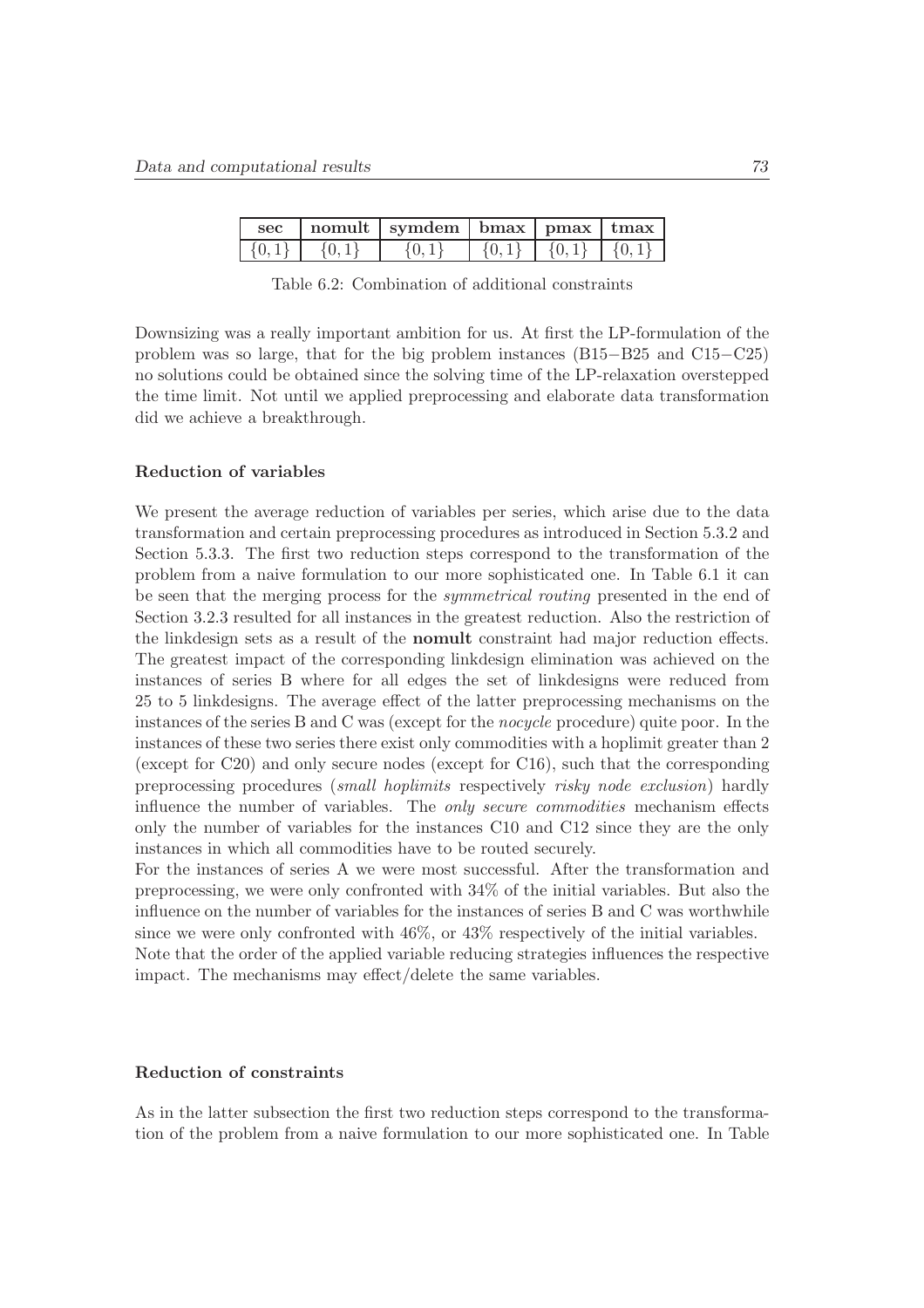

Figure 6.1: Reduction of variables. Influence on the average number of variables per series concerning the combination 111111.

6.2 we can see the effects of the exclusion of constraints thru separation (see Section 5.2.2), as well as the further preprocessing on the number of constraints.

Like above the *symmetrical routing* resulted in the major reduction. As a consequence of the merging mechanism the corresponding inequalities  $(3.14)$ – $(3.16)$  became irrelevant, and at the same time the number of hoplimit (3.13) and flow balance inequalities (3.2) were reduced, since their amount depends on the number of commodities. Compared to this major effect the impact of the remaining presented preprocessing mechanisms (presented in Section 5.3.1) seems marginal. Only in the instances of series A there exist nodes with an extremely high number of ports and C10 and C12 are the only instances with only secure commodities. The results of the separation of the hoplimit constraints, thus their omission, were relatively slight, even though there were always excluded as many inequalities as merged commodities were present.

Concluding, the number of constraints could be significantly reduced, such that after the application of our mechanisms in general only 10% of the initial constraints for the instances of the series B and C, or 23% for the series A respectively, were present.

#### 6.2.2 Branching rule comparison

We tested the branching rules introduced in Section 5.1.3 using four problem instances of series A and six of the series B and C. Our implementation ran on all possible combinations  $000000 - 111111$  for each of these 16 instances.

Table 6.3 gives an overview of the results for the different branching rules. We summarized the results of all combinations for each problem instance consisting of the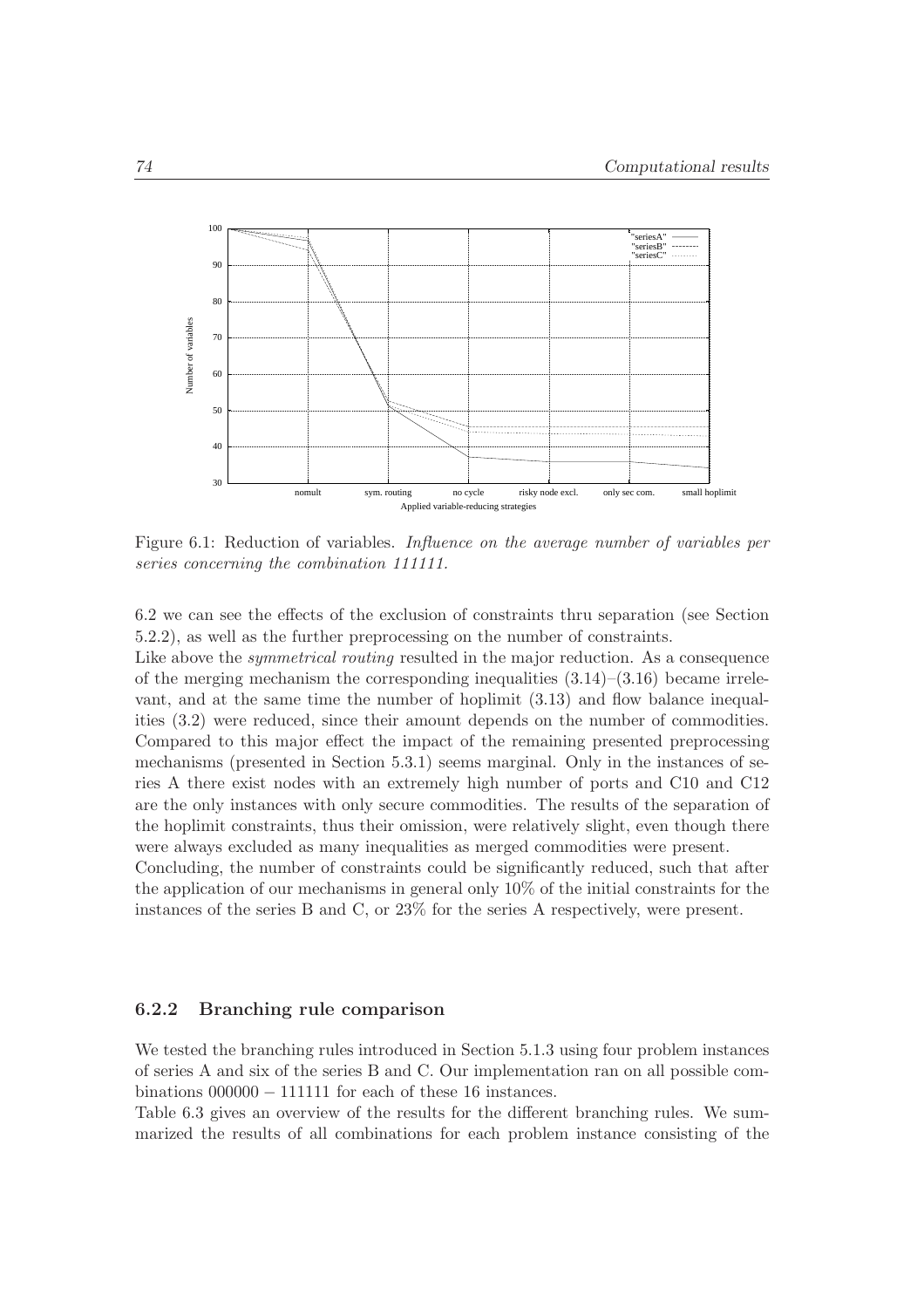

Figure 6.2: Reduction of constraints. Influence on the average number of constraints per series concerning the combination 111111.

average gap  $\oslash$ GAP (the value 100(upper bound – lower bound)/(lower bound)) and the number of combinations  $\#nU$  where our implementation did not find any feasible integer solution within the time limit of 10 minutes. We applied the heuristic presented in Section 5.4 (with the additional edge exclusion, the highest secure amount as sort criteria and the pricy flow as arc weights) and the trivial separation to include the hoplimit constraints (see Section 5.2.2). Testing the generic most fractional branching rule and the two edge variable brancher developed, most splitted and least splitted, the following observations seem appropriate:

- In the small and medium problem instances (except for A10) our edge variable brancher resulted in better solutions than the generic most fractional branching rule.
- No great difference between edge variable brancher concerning most/least splitted flow can be noticed. In general the least splitted flow strategy tends to be slightly more efficient.
- For the large instances B16, B20, C16 and C20, we could obtain better results applying the most fractional branching rule than by using the other variable selection strategies. It seems that the overhead caused by the more sophisticated edge variable brancher consumes too much time, such that it is impossible to regain the lost time taking advantage of the benefit of these techniques.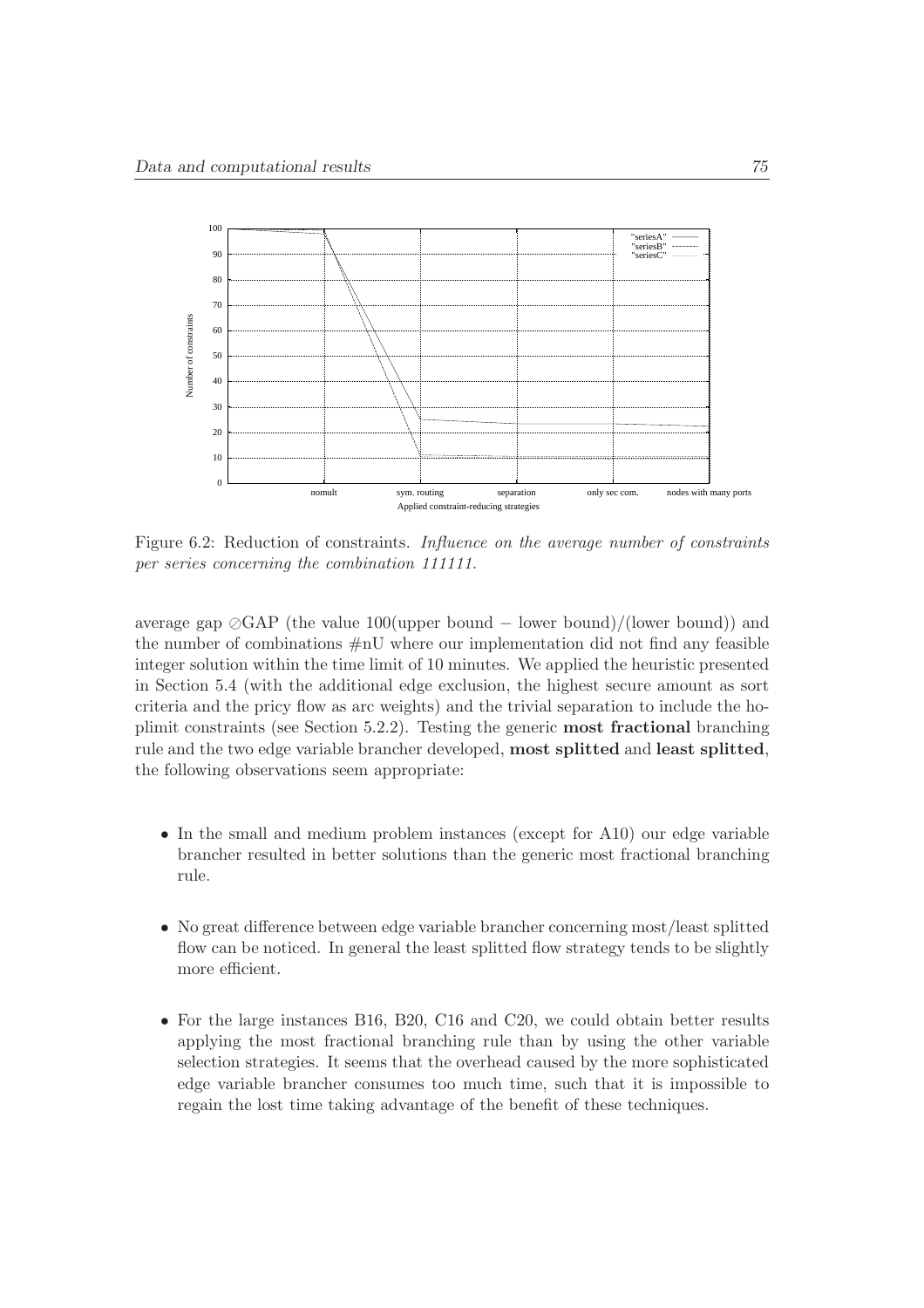|                                 | most fractional |                | most splitted |                | least splitted |                |
|---------------------------------|-----------------|----------------|---------------|----------------|----------------|----------------|
|                                 | $\oslash$ GAP   | #nU            | $\oslash$ GAP | $\#nU$         | $\oslash$ GAP  | # nU           |
| A07<br>$000000 - 111111$        | 7.15            | $\overline{0}$ | 3.07          | $\Omega$       | 2.88           | $\overline{0}$ |
| A08<br>$000000 - 111111$        | 19.39           | $\overline{0}$ | 12.41         | $\overline{0}$ | 11.8           | $\overline{0}$ |
| A09<br>$000000 - 111111$        | 37.59           | $\overline{0}$ | 25.16         | $\overline{0}$ | 23.91          | $\mathbf{1}$   |
| A10<br>$000000 - 111111$        | 43.92           | $\overline{0}$ | 32.2          | $\overline{7}$ | 31.0           | $\overline{5}$ |
| <b>B10</b><br>$000000 - 111111$ | 81.19           | 21             | 57.48         | 20             | 61.26          | 19             |
| <b>B11</b><br>$000000 - 111111$ | 102.08          | 18             | 71.14         | 16             | 70.86          | 16             |
| <b>B12</b><br>$000000 - 111111$ | 91.78           | $18\,$         | 80.06         | 14             | 74.23          | 15             |
| <b>B15</b><br>$000000 - 111111$ | 230.9           | $\mathbf{1}$   | 239.45        | $\theta$       | 247.3          | $\overline{0}$ |
| <b>B16</b><br>$000000 - 111111$ | 308.63          | 3              | 349.06        | $\mathbf{1}$   | 351.74         | $\mathbf{1}$   |
| <b>B20</b><br>$000000 - 111111$ | 287.74          | 9              | 314.92        | 8              | $315.17\,$     | 8              |
| C10<br>$000000 - 111111$        | 50.59           | 26             | 34.07         | 21             | 33.73          | 20             |
| C11<br>$000000 - 111111$        | 153.2           | 12             | 109.2         | 12             | 105.95         | 11             |
| C12<br>$000000 - 111111$        | 47.57           | 26             | 40.17         | 24             | 39.42          | 24             |
| C15<br>$000000 - 111111$        | 430.89          | $\overline{0}$ | $506.55\,$    | $\mathbf{1}$   | 507.82         | $\mathbf{1}$   |
| C16<br>$000000$ - $111111\,$    | 151.55          | 1              | 166.99        | $\overline{5}$ | 192.69         | $\overline{4}$ |
| C20<br>$000000 - 111111$        | 1067.97         | $\bf 5$        | 1474.17       | $\overline{5}$ | 1482.06        | $\overline{5}$ |

Table 6.3: Branching rule comparison. Results of running three branching rules from Section  $5.1.3$  on  $16 \cdot 64$  data sets.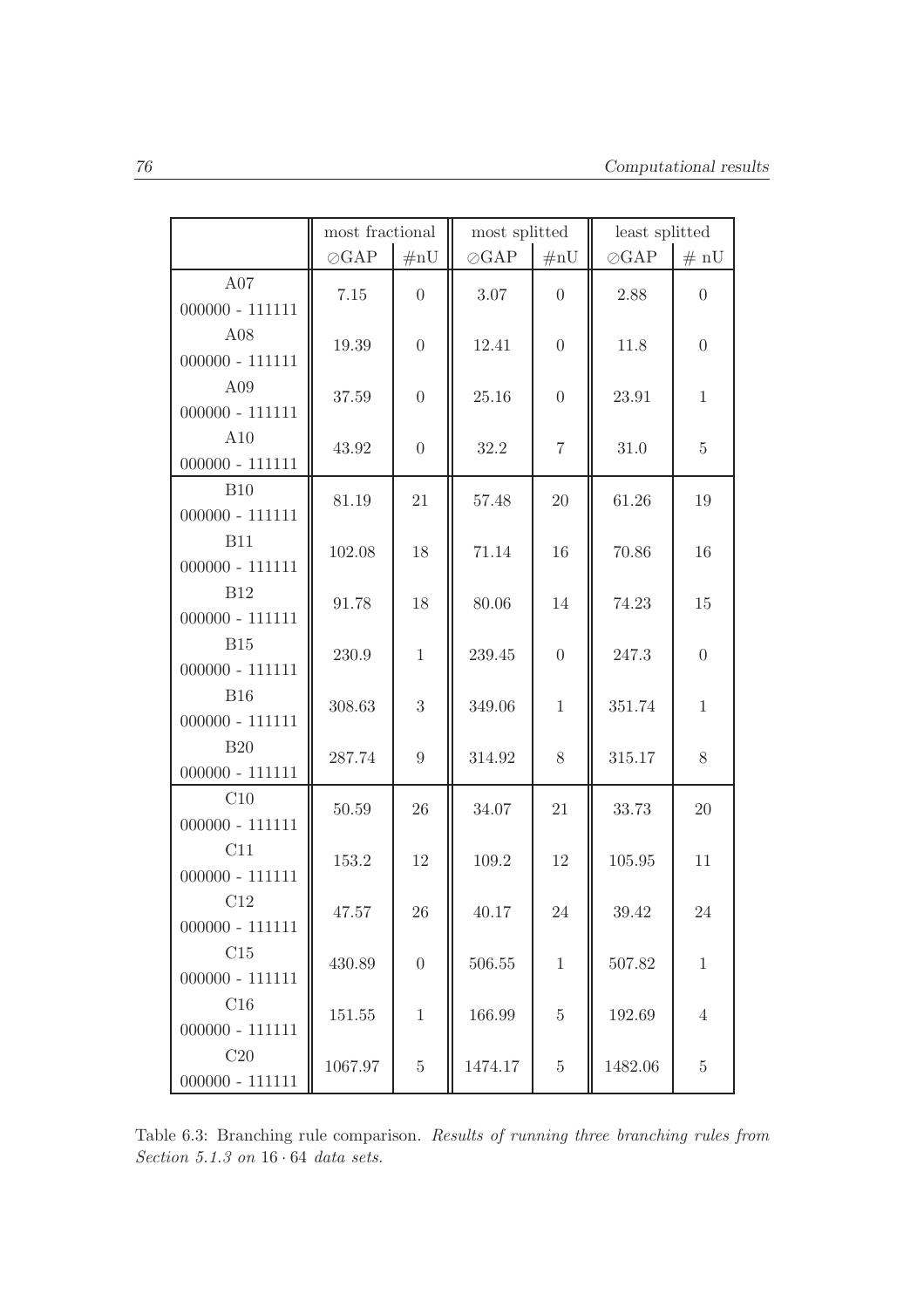### 6.2.3 Hoplimit inclusion

We tested three different strategies taking into account the hoplimit constraints: The two separation approaches presented in Section 5.2.2 were run against the inclusion of the corresponding inequalities into the LP-formulation. For each series we have chosen three problem instances and ran our implementation on all combinations taking into account the hoplimit constraints. We applied the generic most fractional variable selection strategy and the same heuristic settings as in the branching rule test runs.

As it can be seen in Table 6.4, the inclusion of inequalities into the LP-formulation performed best for the most tested instance. Only for the instance C10 more solutions could be found applying the hoplimit inequality separators. In this instance all commodities have the same, relatively large hoplimit of 5. For comparison: In the similar instances A10 and B10 the commodities have hoplimits of 3 or 4, respectively. So we propose an application of the separation approaches when large hoplimits are present. For problem instances with small hoplimits (like the ones in the given benchmark), the inclusion of the hoplimit constraints resulted more appropriate. It appears that the advantage of a faster solving of the LP-relaxation is exhausted by the separation routines.

#### 6.2.4 Heuristic modes

In Section 5.4.4 we presented two different possibilities to vary the attitudes of the applied heuristic. Various settings were tested together with the application of the additional edge exclusion. Our implementation was applied on the secure combinations 100000 − 111111 for 3 problem instances per problem series.

We only implemented and tested the first two sort criteria (highest amount vs. highest secure amount) for ordering the set of commodities. The third criterion would only have made sense for exploiting the existence of different hoplimits. Since this occurs only in one instance we concentrated on the other two sort criteria.

Two ways of generating edge weights were compared. The **current flow** which uses the current solution values of the commodity edge flow variables, and the current pricy flow which is additionally influenced by the standardized costs of the edge. We also analyzed the influence of the edge exclusion, which is applied in the case of low port limits for the nodes.

Table 6.5 gives an overview of the results for the different heuristic settings. As in Table 6.3 the results consists of the average gap ⊘GAP and #nU. We tested all secure combinations applying trivial separation to include the hoplimit constraints and the generic most fractional variable selection strategy.

The following observations seem appropriate:

• The edge exclusion was indispensable since it leads to more feasible integral solutions and, in general, to smaller gaps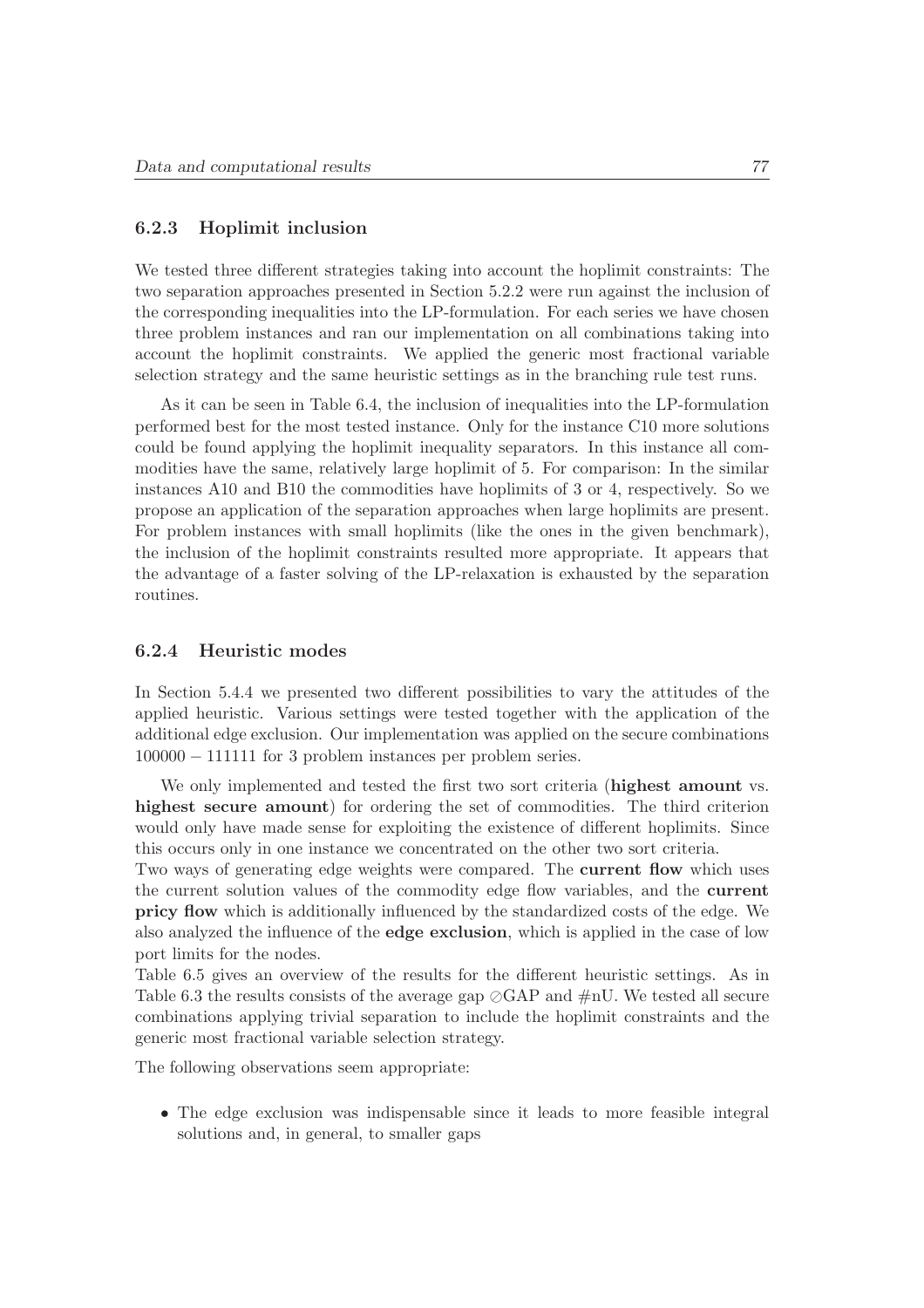|                   | Inclusion        |                | Separation    |                |               | Separation          |  |
|-------------------|------------------|----------------|---------------|----------------|---------------|---------------------|--|
|                   | into formulation |                | trivial       |                |               | using shortest path |  |
|                   | $\oslash$ GAP    | $\#nU$         | $\oslash$ GAP | #nU            | $\oslash$ GAP | # nU                |  |
| A07               | 2.99             | $\theta$       | 3.19          | $\theta$       | 2.96          | $\overline{0}$      |  |
| $000100 - 111111$ |                  |                |               |                |               |                     |  |
| A09               | 22.71            | $\mathbf{1}$   | 24.87         | $\overline{2}$ | 28.13         | $\overline{2}$      |  |
| $000100 - 111111$ |                  |                |               |                |               |                     |  |
| A10               | 27.72            | $\overline{4}$ | 37.26         | $\overline{4}$ | 34.82         | $\overline{7}$      |  |
| $000100 - 111111$ |                  |                |               |                |               |                     |  |
| B10               | 59.43            | 10             | 66.92         | 12             | 63.15         | 11                  |  |
| $000100 - 111111$ |                  |                |               |                |               |                     |  |
| <b>B15</b>        | 202.17           | $\overline{0}$ | 269.82        | $\mathbf{1}$   | 268.75        | $\mathbf{1}$        |  |
| $000100 - 111111$ |                  |                |               |                |               |                     |  |
| <b>B20</b>        | 296.27           | $\overline{4}$ | 296.67        | $\overline{4}$ | 298.0         | $\overline{5}$      |  |
| $000100 - 111111$ |                  |                |               |                |               |                     |  |
| C10               | 33.86            | 12             | 33.4          | 10             | 35.09         | 10                  |  |
| $000100 - 111111$ |                  |                |               |                |               |                     |  |
| C12               | 31.72            | 14             | 34.4          | 14             | 34.38         | 15                  |  |
| $000100 - 111111$ |                  |                |               |                |               |                     |  |
| C16               | 165.38           | $\overline{4}$ | 210.13        | $\overline{5}$ | 213.55        | $\overline{4}$      |  |
| $000100 - 111111$ |                  |                |               |                |               |                     |  |

Table 6.4: Hoplimit integration comparison. Results of running three different hoplimit constraint integration approaches from Section 5.2.2 on all combinations taking into account the hoplimit constraints, each time for three instances per series.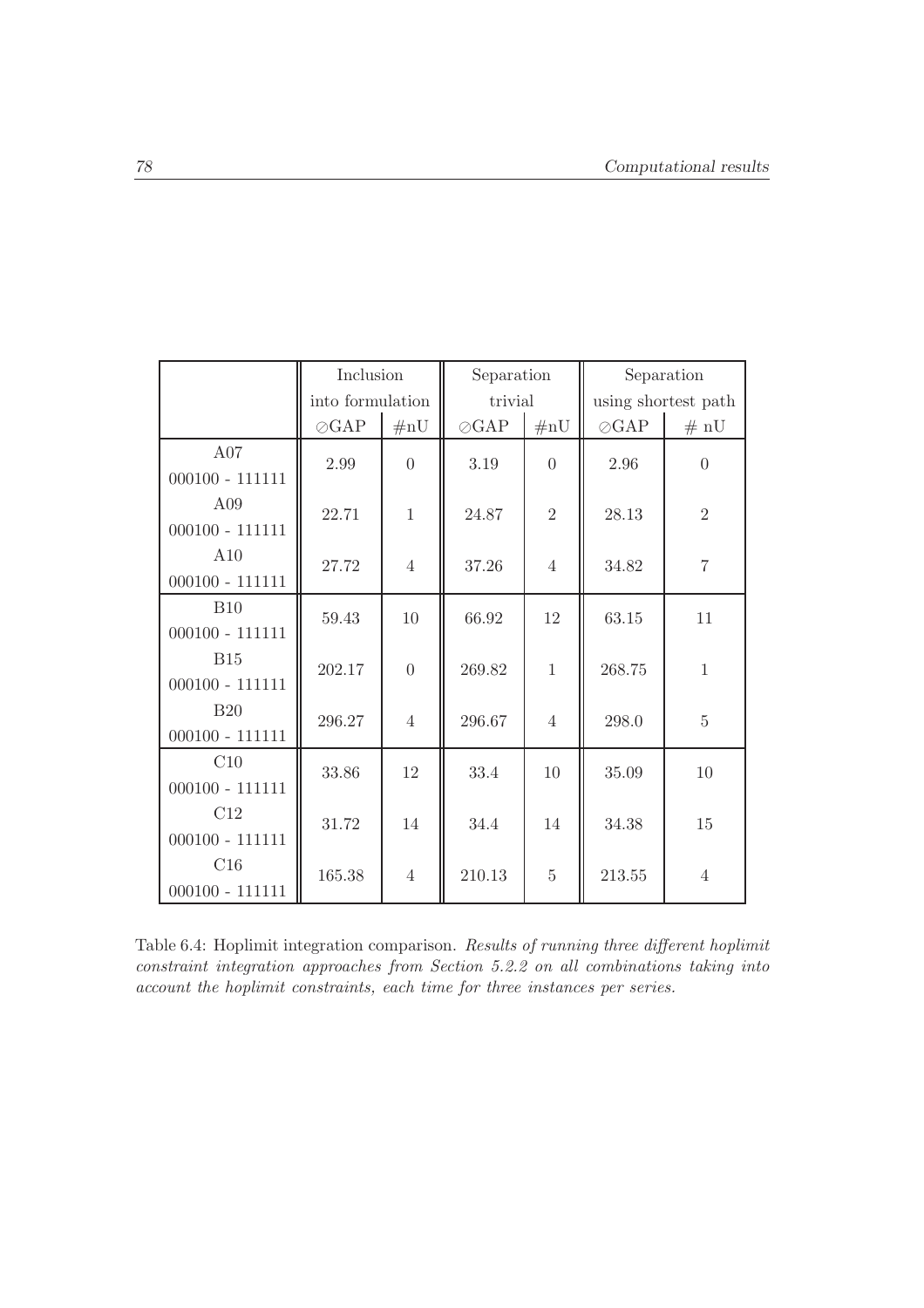• The differences between the obtained gaps for the two sort criteria and also the two arc weight functions seemed marginal. Hence we uprated the number of integer solutions found. Under this criterion, the combination of the current flow as arc weight and the highest amount as sort criteria resulted to be the most advisable together with the application of the additional edge exclusion.

### 6.2.5 Results

Our implementation was run on all 27 instances of the ROCOCO benchmark suite. All 64 combinations were tested employing the 10-minutes timelimit. Using the results of the previous test series, we applied the most auspicious heuristic settings (with the additional edge exclusion, the highest amount as sort criteria and the current flow as arc weights) and included the hoplimit inequalities into the LP-formulation. For the small and medium instances we employed the developed edge variable brancher (least splitted) and for the large instances the generic most fractional branching strategy. The following tables Table 6.6 - Table 6.12 show the achieved results. For every problem instance and constraint combination, we present the obtained lower bound LB and the best feasible integer solutions UB found. We compare these values with the best so far published upper bounds Ilog-UB listed aside.

Considering the results, the following conclusions can be made:

- The given external upper bounds exactly meet our optimal solution in the instances A04−A06 (and in some combinations for the instance A07). In 19 combinations, applied together with the problem instance C16, we achieved better upper bounds (even though the gap is still high). Also in a combination with the instance B15 and in one with B16 we could identify better solutions. In all other cases the external upper bounds lay in the range imposed by our obtained lower and upper bounds.
- The problem instances B15, B16, B20, C15, C16, C20 and C20 are very large. Since the resulting LP is out of scale, the solution time for the LP-relaxation critically approximates the 10-minute time limit. Therefore the remaining time frame is too tight, so that only poor benefit can be drawn from our extensive endeavors. This fact is revealed in the relatively large gaps between the obtained lower and upper bounds.
- For the instances B25 and C25 we obtained no upper bounds since the solvingtime of the LP-relaxation overstepped the time limit, such that the heuristic could not be applied.
- In many combinations for the instances B10 and C10 no integer solution could be found. Since in both instances appear nodes with only 2 inports and 2 outports, our heuristic failed in the combinations considering the pmax constraint.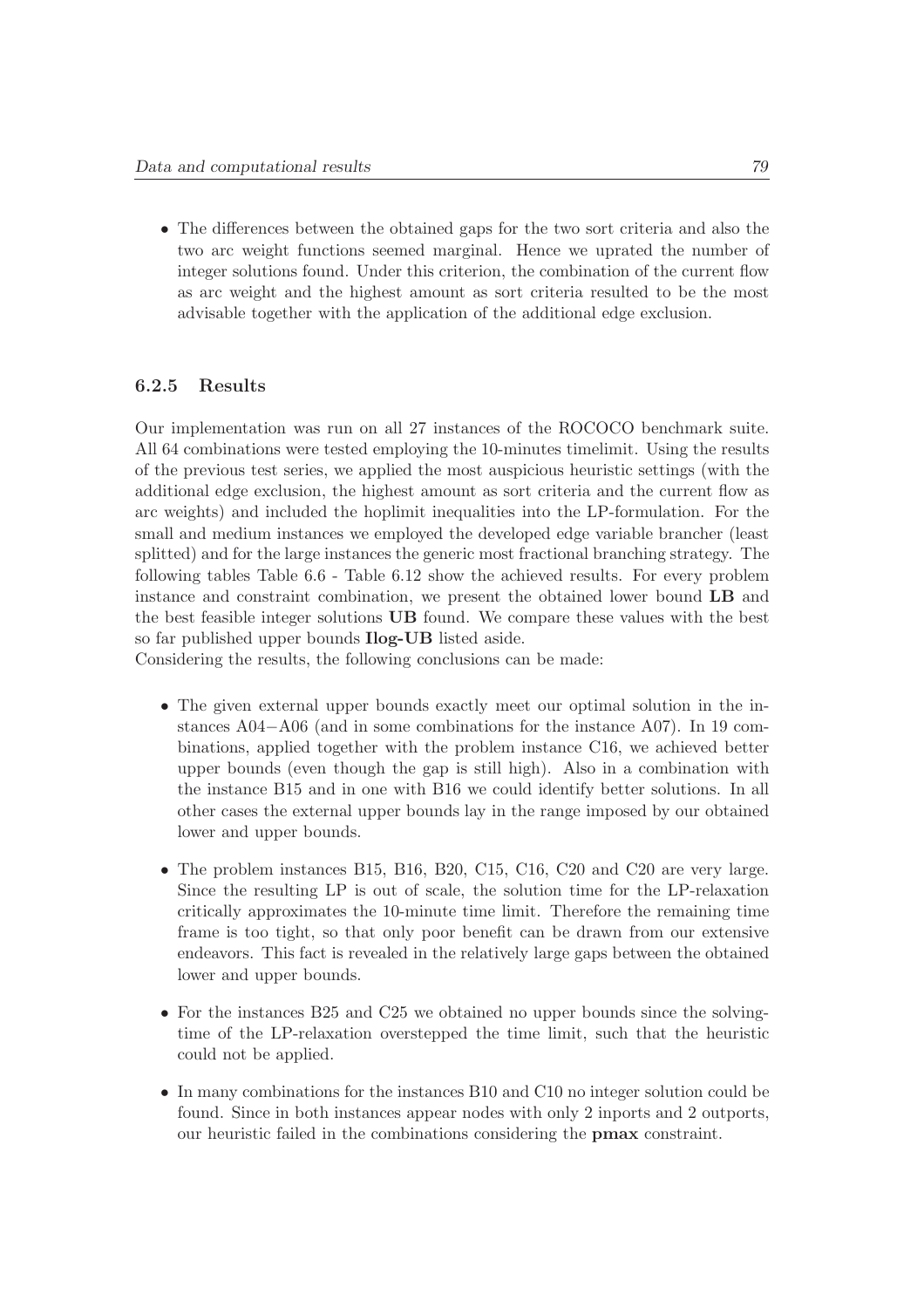|                                                                                                                                                                                                                         |               |              | edge exclusion |              | highest amount |                | no edge exclusion |                  |               |              | edge exclusion |                 | highest secure amount<br>no edge exclusion |                |               |
|-------------------------------------------------------------------------------------------------------------------------------------------------------------------------------------------------------------------------|---------------|--------------|----------------|--------------|----------------|----------------|-------------------|------------------|---------------|--------------|----------------|-----------------|--------------------------------------------|----------------|---------------|
|                                                                                                                                                                                                                         | flow          |              | pricy flow     |              | flow           |                | pricy flow        |                  | flow          |              | pricy flow     |                 | flow                                       |                | pricy flow    |
|                                                                                                                                                                                                                         | $\oslash$ GAP | #nU          | $\oslash$ GAP  | #nU          | $\oslash$ GAP  | #nU            | $\oslash$ GAP     | #nU              | $\oslash$ GAP | #nU          | $\oslash$ GAP  | $\#\mathbf{nU}$ | $\oslash$ GAP                              | #nU            | $\oslash$ GAP |
| A07<br>$100000 - 111111$                                                                                                                                                                                                | 8.26          | $\theta$     | 7.85           | $\theta$     | 8.36           | $\overline{0}$ | 7.87              | $\boldsymbol{0}$ | 7.57          | $\mathbf{0}$ | 7.12           | $\mathbf{0}$    | 7.94                                       | $\overline{0}$ | 7.77          |
| A08<br>$100000 - 111111$                                                                                                                                                                                                | 15.81         | $\theta$     | 15.59          | $\theta$     | 18.56          | $\mathbf{0}$   | 17.36             | $\boldsymbol{0}$ | 15.88         | $\mathbf{0}$ | 15.56          | $\overline{0}$  | 18.40                                      | $\mathbf{0}$   | 17.58         |
| A10<br>$100000 - 111111$                                                                                                                                                                                                | 44.99         | $\theta$     | 41.24          | $\,2\,$      | 47.54          | 8              | 64.02             | $\,6\,$          | 43.88         | $\mathbf{1}$ | 45.81          | $\mathbf{1}$    | 63.37                                      | $5\,$          | 82.27         |
| <b>B10</b><br>$100000 - 111111$                                                                                                                                                                                         | 70.94         | 16           | 69.55          | 16           | 68.20          | 16             | 72.73             | 16               | 68.50         | 16           | 69.67          | 16              | 73.04                                      | 16             | 71.85         |
| <b>B12</b><br>$100000 - 111111$                                                                                                                                                                                         | 86.17         | 9            | 91.03          | 10           | 87.99          | 11             | 91.03             | 11               | 88.56         | $9\,$        | 88.93          | 10              | 87.84                                      | 11             | 89.83         |
| <b>B15</b><br>$100000 - 111111$                                                                                                                                                                                         | 190.25        | $\mathbf{1}$ | 186.25         | $\mathbf{1}$ | 170.73         | 12             | 172.37            | 12               | 191.17        | $\mathbf{1}$ | 194.51         | $\overline{2}$  | 167.10                                     | 12             | 171.99        |
| C11<br>$100000 - 111111$                                                                                                                                                                                                | 183.30        | 12           | 188.86         | 12           | 182.01         | 12             | 186.37            | 12               | 177.69        | 12           | 185.65         | 12              | 181.35                                     | 12             | 186.53        |
| C15<br>$100000 - 111111$                                                                                                                                                                                                | 409.68        | $\theta$     | 405.00         | $\theta$     | 432.26         | 13             | 428.23            | 13               | 405.85        | $\mathbf{0}$ | 405.83         | $\overline{0}$  | 435.91                                     | 13             | 428.03        |
| C16<br>$100000 - 111111$                                                                                                                                                                                                | 182.07        | $\,2$        | 186.00         | $\,2$        | 126.02         | 13             | 124.19            | 13               | 178.93        | $\,2\,$      | 169.92         | $\sqrt{2}$      | 133.69                                     | 12             | 127.95        |
| Table 6.5: Heuristic approach comparison. Results of running 4 heuristic parameter settings with/without an advanced edge<br>exclusion presented in Section $5.4.4$ on all secure combinations for 9 problem instances. |               |              |                |              |                |                |                   |                  |               |              |                |                 |                                            |                |               |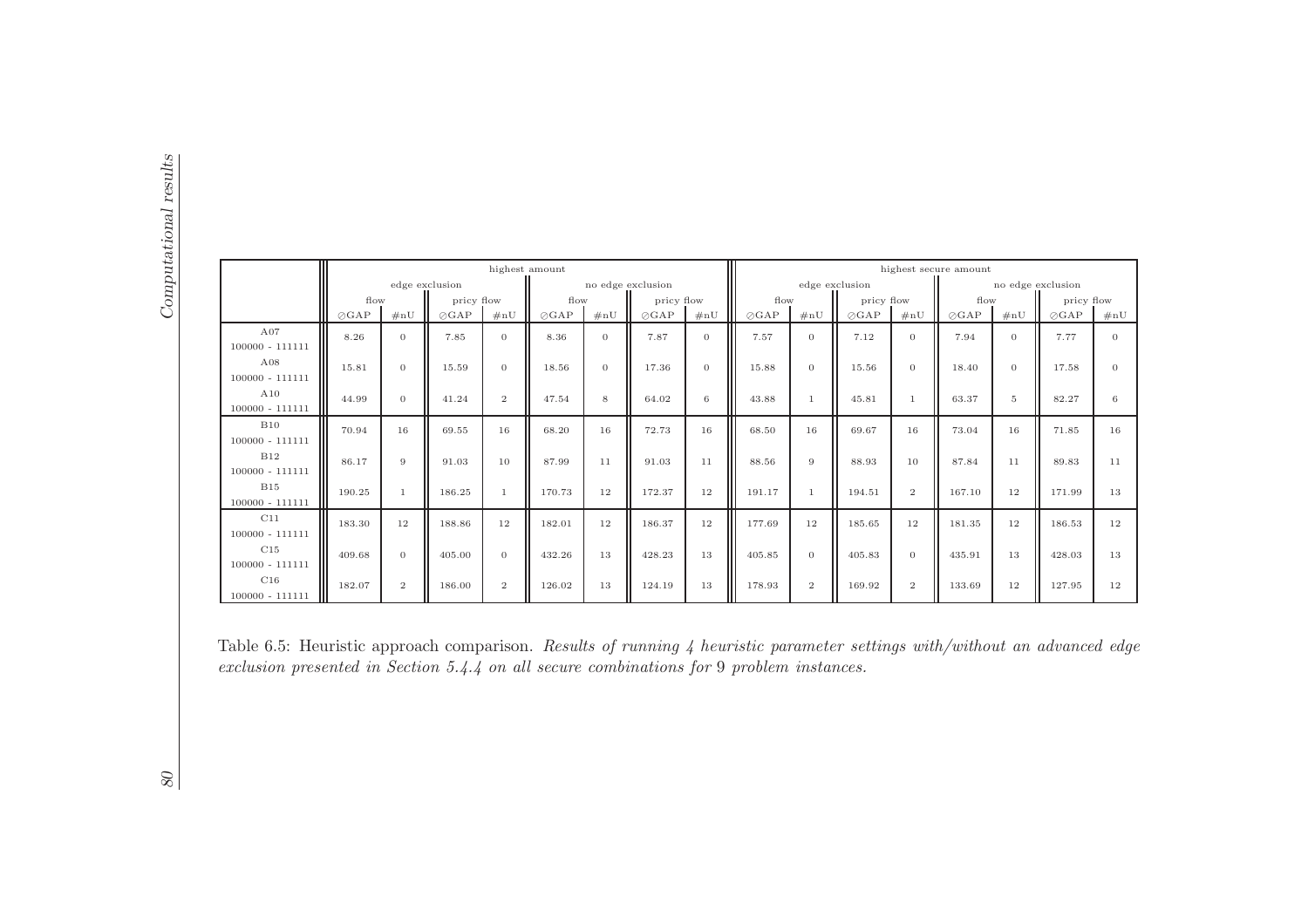• In the instance C12 we had problems finding integer solutions for the combinations taking into account the nomult constraint. In this instance the mentioned constraint cause a reduction of the linkdesign sets, such that for all edges only two linkdesigns are available. One of these linkdesigns provides only an extremely small amount of capacity (it exists only one commodity out of 132 with a data value less its capacity). The other linkdesign provides much more capacity, but at the same time, it is also much more expensive. The heuristic had problems dealing with this special characteristic. Hence in many combinations no integer solutions could be found for C12.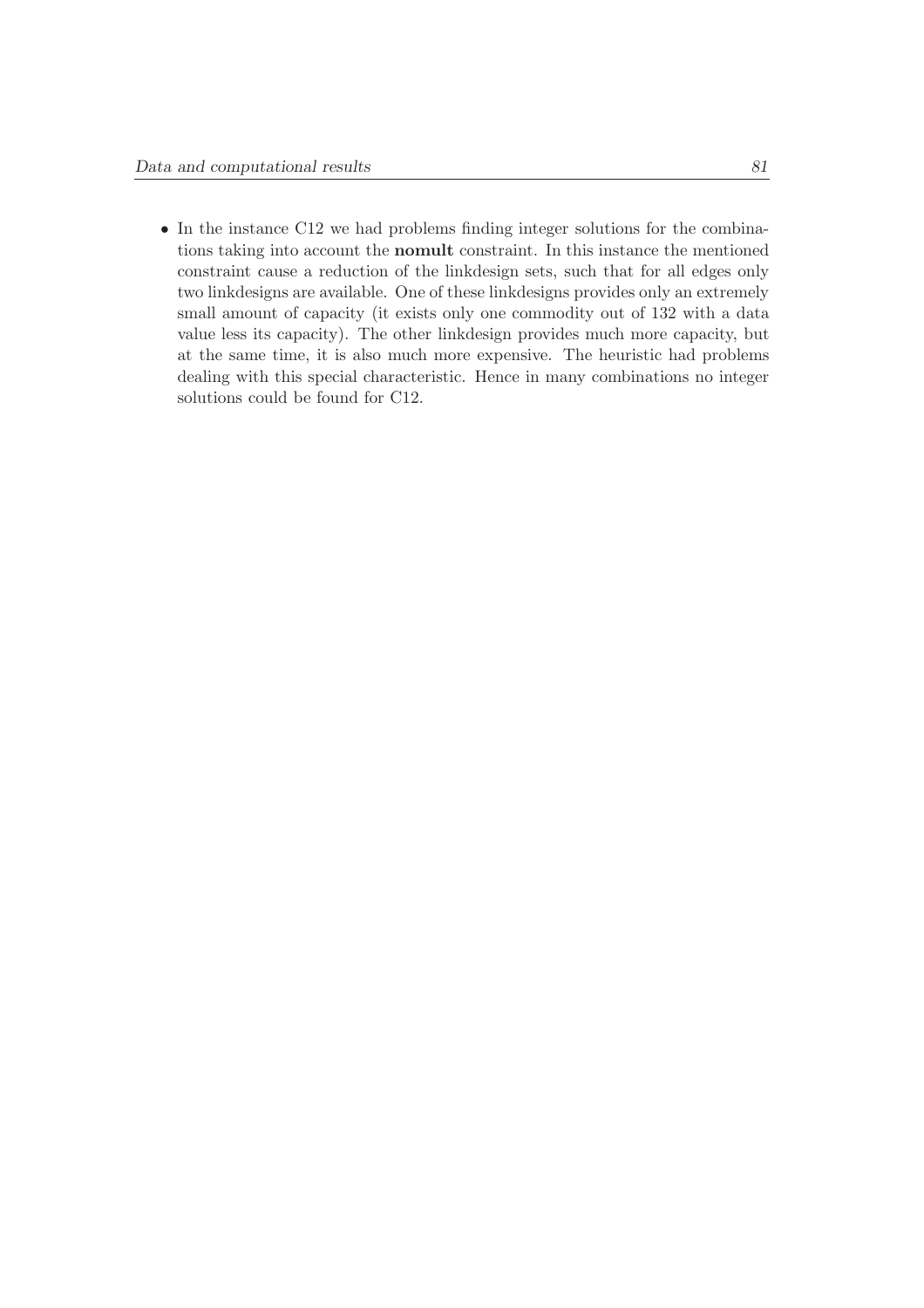| Instance:        |                    | A04            |                | A05                |                |                | A06                |                |                |  |
|------------------|--------------------|----------------|----------------|--------------------|----------------|----------------|--------------------|----------------|----------------|--|
| Comb:            | LB                 | UB             | $Ilog-UB$      | LB                 | UB             | Ilog-UB        | LB                 | UB             | $Ilog-UB$      |  |
| 000000           | 22267.0            | 22267          | 22267          | 30744.0            | 30744          | 30744          | 37716.0            | 37716          | 37716          |  |
| 000001           | 25300.0            | 25300          | 25300          | 32758.0            | 32758          | 32758          | 37716.0            | 37716          | 37716          |  |
| 000010           | 22267.0            | 22267          | 22267          | 31386.0            | 31386          | 31386          | 37970.0            | 37970          | 37970          |  |
| 000011           | 25300.0            | 25300          | 25300          | 32758.0            | 32758          | 32758          | 37970.0            | 37970          | 37970          |  |
| 000100           | 23286.0            | 23286          | 23286          | 31353.0            | 31353          | 31353          | 40789.0            | 40789          | 40789          |  |
| 000101           | 25300.0            | 25300          | 25300          | 34105.0            | 34105          | 34105          | 40804.0            | 40804          | 40804          |  |
| 000110<br>000111 | 25300.0<br>25300.0 | 25300<br>25300 | 25300<br>25300 | 31386.0<br>39136.0 | 31386<br>39136 | 31386<br>39136 | 40789.0<br>41349.0 | 40789<br>41349 | 40789<br>41349 |  |
| 001000           | 22267.0            | 22267          | 22267          | 30744.0            | 30744          | 30744          | 37716.0            | 37716          | 37716          |  |
| 001001           | 25300.0            | 25300          | 25300          | 32758.0            | 32758          | 32758          | 37716.0            | 37716          | 37716          |  |
| 001010           | 22267.0            | 22267          | 22267          | 31386.0            | 31386          | 31386          | 37970.0            | 37970          | 37970          |  |
| 001011           | 25300.0            | 25300          | 25300          | 32758.0            | 32758          | 32758          | 37970.0            | 37970          | 37970          |  |
| 001100           | 23286.0            | 23286          | 23286          | 31353.0            | 31353          | 31353          | 40789.0            | 40789          | 40789          |  |
| 001101           | 25300.0            | 25300          | 25300          | 34105.0            | 34105          | 34105          | 40804.0            | 40804          | 40804          |  |
| 001110           | 25300.0            | 25300          | 25300          | 31386.0            | 31386          | 31386          | 40789.0            | 40789          | 40789          |  |
| 001111           | 25300.0            | 25300          | 25300          | 39136.0            | 39136          | 39136          | 41349.0            | 41349          | 41349          |  |
| 010000           | 22267.0            | 22267          | 22267          | 30744.0            | 30744          | 30744          | 37716.0            | 37716          | 37716          |  |
| 010001<br>010010 | 25300.0<br>22267.0 | 25300<br>22267 | 25300<br>22267 | 32758.0<br>31386.0 | 32758<br>31386 | 32758<br>31386 | 37716.0<br>37970.0 | 37716<br>37970 | 37716<br>37970 |  |
| 010011           | 25300.0            | 25300          | 25300          | 32758.0            | 32758          | 32758          | 37970.0            | 37970          | 37970          |  |
| 010100           | 23286.0            | 23286          | 23286          | 31353.0            | 31353          | 31353          | 40789.0            | 40789          | 40789          |  |
| 010101           | 25300.0            | 25300          | 25300          | 34105.0            | 34105          | 34105          | 40804.0            | 40804          | 40804          |  |
| 010110           | 25300.0            | 25300          | 25300          | 31386.0            | 31386          | 31386          | 40789.0            | 40789          | 40789          |  |
| 010111           | 25300.0            | 25300          | 25300          | 39136.0            | 39136          | 39136          | 41349.0            | 41349          | 41349          |  |
| 011000           | 22267.0            | 22267          | 22267          | 30744.0            | 30744          | 30744          | 37716.0            | 37716          | 37716          |  |
| 011001           | 25300.0            | 25300          | 25300          | 32758.0            | 32758          | 32758          | 37716.0            | 37716          | 37716          |  |
| 011010           | 22267.0            | 22267          | 22267          | 31386.0            | 31386          | 31386          | 37970.0            | 37970          | 37970          |  |
| 011011           | 25300.0            | 25300          | 25300          | 32758.0            | 32758          | 32758          | 37970.0            | 37970          | 37970          |  |
| 011100<br>011101 | 23286.0<br>25300.0 | 23286<br>25300 | 23286<br>25300 | 31353.0<br>34105.0 | 31353<br>34105 | 31353<br>34105 | 40789.0<br>40804.0 | 40789<br>40804 | 40789<br>40804 |  |
| 011110           | 25300.0            | 25300          | 25300          | 31386.0            | 31386          | 31386          | 40789.0            | 40789          | 40789          |  |
| 011111           | 25300.0            | 25300          | 25300          | 39136.0            | 39136          | 39136          | 41349.0            | 41349          | 41349          |  |
| 100000           | 25114.0            | 25114          | 25114          | 33295.0            | 33295          | 33295          | 38963.0            | 38963          | 38963          |  |
| 100001           | 26293.0            | 26293          | 26293          | 33751.0            | 33751          | 33751          | 38963.0            | 38963          | 38963          |  |
| 100010           | 26133.0            | 26133          | 26133          | 33372.0            | 33372          | 33372          | 39343.0            | 39343          | 39343          |  |
| 100011           | 28988.0            | 28988          | 28988          | 43684.0            | 43684          | 43684          | 39343.0            | 39343          | 39343          |  |
| 100100           | 26293.0            | 26293          | 26293          | 33372.0            | 33372          | 33372          | 41782.0            | 41782          | 41782          |  |
| 100101           | 26293.0            | 26293          | 26293          | 35098.0            | 35098          | 35098          | 41797.0            | 41797          | 41797          |  |
| 100110<br>100111 | 27087.0<br>28988.0 | 27087<br>28988 | 27087<br>28988 | 33372.0<br>46300.0 | 33372<br>46300 | 33372<br>46300 | 41782.0<br>43184.0 | 41782<br>43184 | 41782<br>43184 |  |
| 101000           | 25114.0            | 25114          | 25114          | 33295.0            | 33295          | 33295          | 38963.0            | 38963          | 38963          |  |
| 101001           | 26293.0            | 26293          | 26293          | 33751.0            | 33751          | 33751          | 38963.0            | 38963          | 38963          |  |
| 101010           | 26133.0            | 26133          | 26133          | 33372.0            | 33372          | 33372          | 40258.0            | 40258          | 40258          |  |
| 101011           | 28988.0            | 28988          | 28988          | 43684.0            | 43684          | 43684          | 40258.0            | 40258          | 40258          |  |
| 101100           | 26293.0            | 26293          | 26293          | 33372.0            | 33372          | 33372          | 41782.0            | 41782          | 41782          |  |
| 101101           | 26293.0            | 26293          | 26293          | 35098.0            | 35098          | 35098          | 41797.0            | 41797          | 41797          |  |
| 101110           | 27087.0            | 27087          | 27087          | 33372.0            | 33372          | 33372          | 41782.0            | 41782          | 41782          |  |
| 101111           | 28988.0            | 28988          | 28988          | 46300.0            | 46300          | 46300          | 43184.0            | 43184          | 43184          |  |
| 110000<br>110001 | 35047.0<br>36226.0 | 35047<br>36226 | 35047<br>36226 | 43114.0<br>43684.0 | 43114<br>43684 | 43114<br>43684 | 47615.0<br>47615.0 | 47615<br>47615 | 47615<br>47615 |  |
| 110010           | 35047.0            | 35047          | 35047          | 43114.0            | 43114          | 43114          | 48193.0            | 48193          | 48193          |  |
| 110011           | 36226.0            | 36226          | 36226          | 43684.0            | 43684          | 43684          | 48193.0            | 48193          | 48193          |  |
| 110100           | 36226.0            | 36226          | 36226          | 43852.0            | 43852          | 43852          | 50980.0            | 50980          | 50980          |  |
| 110101           | 36226.0            | 36226          | 36226          | 45031.0            | 45031          | 45031          | 50980.0            | 50980          | 50980          |  |
| 110110           | 36226.0            | 36226          | 36226          | 43852.0            | 43852          | 43852          | 51715.0            | 51715          | 51715          |  |
| 110111           | 36226.0            | 36226          | 36226          | 50062.0            | 50062          | 50062          | 52563.0            | 52563          | 52563          |  |
| 111000           | 35047.0            | 35047          | 35047          | 43114.0            | 43114          | 43114          | 47615.0            | 47615          | 47615          |  |
| 111001           | 36226.0            | 36226          | 36226          | 43684.0            | 43684          | 43684          | 47615.0            | 47615          | 47615          |  |
| 111010<br>111011 | 35047.0            | 35047          | 35047          | 43114.0            | 43114          | 43114          | 48193.0            | 48193          | 48193<br>48193 |  |
| 111100           | 36226.0<br>36226.0 | 36226<br>36226 | 36226<br>36226 | 43684.0<br>43852.0 | 43684<br>43852 | 43684<br>43852 | 48193.0<br>50980.0 | 48193<br>50980 | 50980          |  |
| 111101           | 36226.0            | 36226          | 36226          | 45031.0            | 45031          | 45031          | 50980.0            | 50980          | 50980          |  |
| 111110           | 36226.0            | 36226          | 36226          | 43852.0            | 43852          | 43852          | 51715.0            | 51715          | 51715          |  |
| 111111           | 36226.0            | 36226          | 36226          | 50062.0            | 50062          | 50062          | 52563.0            | 52563          | 52563          |  |
| TOTAL            | 1782558.0          | 1782558        | 1782558        | 2351778.0          | 2351778        | 2351778        | 2708264.0          | 2708264        | 2708264        |  |

Table 6.6: Results for instances A04, A05 and A06. The implementation was run on all 64 combinations for every instance. In every instance the optimal solution could be found. These values are identical to the external given upper bounds.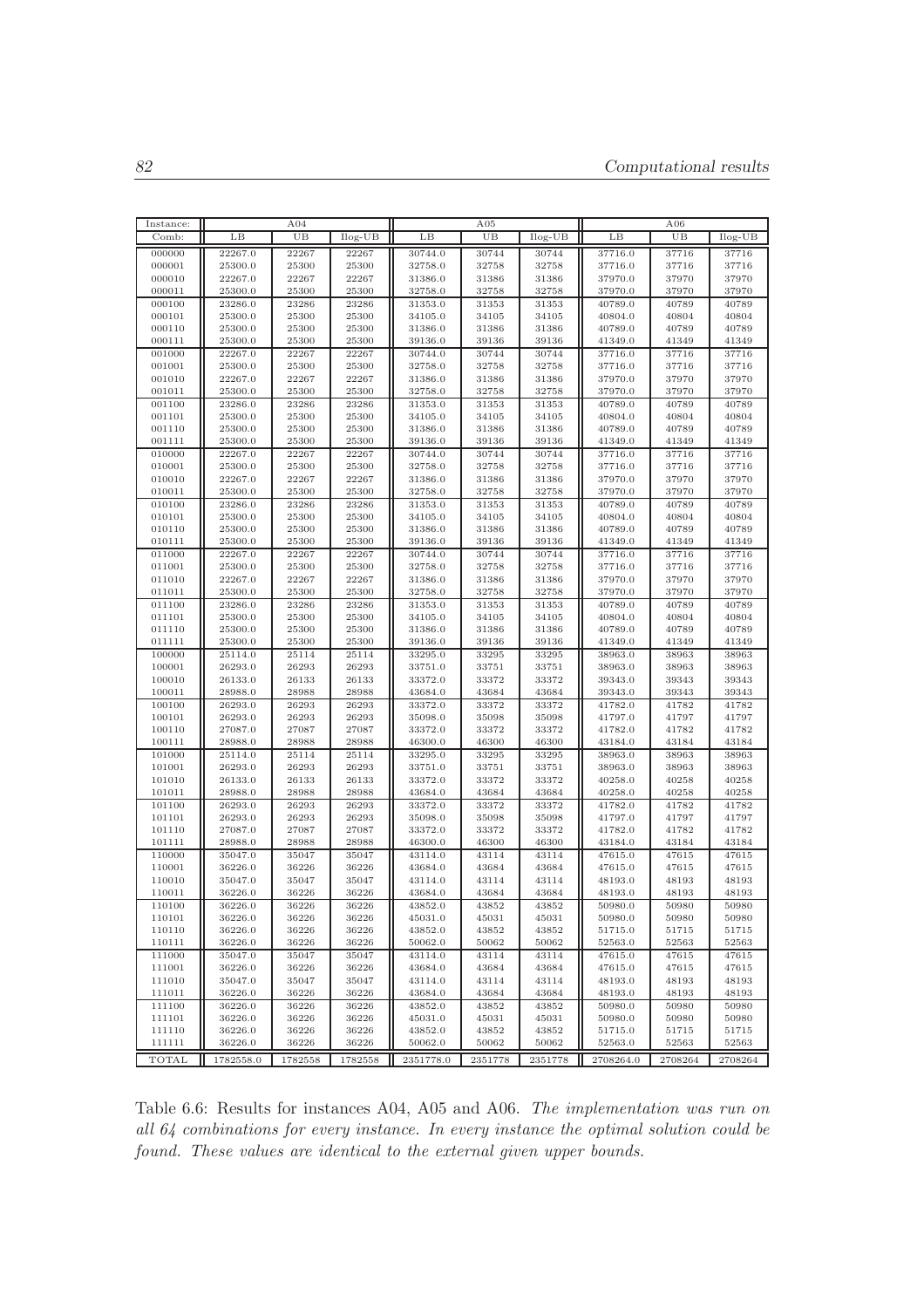| Instance:        |                        | A07            |                | A08                    |                |                | A09                    |                 |                |  |
|------------------|------------------------|----------------|----------------|------------------------|----------------|----------------|------------------------|-----------------|----------------|--|
| Comb:            | LB                     | UB             | Ilog-UB        | LB                     | UB             | Ilog-UB        | LB                     | UB              | Ilog-UB        |  |
| 000000           | 46429.548              | 49093          | 47728          | 53175.965              | 62713          | 56576          | 65150.363              | 76956           | 70885          |  |
| 000001           | 46418.496              | 48500          | 47728          | 53652.759              | 62482          | 58195          | 65216.398              | 81746           | 71377          |  |
| 000010           | 47070.224              | 48643          | 48643          | 53635.708              | 64218          | 58025          | 66471.1                | 96757           | 73839          |  |
| 000011           | 47092.263              | 48643          | 48643          | 53961.491              | 61608          | 60804          | 66518.871              | 97778           | 75347          |  |
| 000100           | 46541.233              | 50450          | 48643          | 53371.244              | 60455          | 57185          | 65127.555              | 85318           | 71635          |  |
| 000101           | 46533.076              | 49795          | 48643          | 53480.096              | 60863          | 58195          | 65084.734              | 75747           | 71635          |  |
| 000110           | 47149.181              | 48643          | 48643          | 53739.592              | 63933          | 58372          | 66364.732              | 105964          | 75083          |  |
| 000111<br>001000 | 47137.797<br>47044.652 | 49876<br>47728 | 48643<br>47728 | 53882.898<br>53704.389 | 63562<br>56576 | 61608<br>56576 | 66433.873<br>66112.323 | 107199<br>75133 | 76744<br>70885 |  |
| 001001           | 47116.025              | 47728          | 47728          | 54145.794              | 60907          | 58195          | 66333.272              | 73953           | 71635          |  |
| 001010           | 47850.902              | 48818          | 48818          | 53973.551              | 60991          | 58025          | 67524.218              | 81917           | 73839          |  |
| 001011           | 47836.44               | 49376          | 48818          | 54248.265              | 61608          | 61172          | 67758.388              | 82786           | 75347          |  |
| 001100           | 47084.411              | 49430          | 48818          | 53866.751              | 58430          | 57185          | 66003.021              | 78545           | 71635          |  |
| 001101           | 47056.703              | 48818          | 48818          | 54066.047              | 61240          | 58195          | 66212.364              | 79336           | 71635          |  |
| 001110           | 47877.653              | 48818          | 48818          | 54262.525              | 59365          | 58372          | 67531.649              | 85369           | 75083          |  |
| 001111           | 47821.011              | 48818          | 48818          | 54412.656              | 62086          | 61608          | 67621.808              | 86223           | 76943          |  |
| 010000           | 46597.772              | 47728          | 47728          | 53741.181              | 60391          | 56576          | 65550.337              | 77679           | 70885          |  |
| 010001           | 46588.212              | 48500          | 47728          | 54142.405              | 61614          | 58195          | 65457.155              | 78043           | 71377          |  |
| 010010           | 47245.143              | 50051          | 48643          | 54067.474              | 58372          | 58025          | 66815.065              | 77713           | 73839          |  |
| 010011<br>010100 | 47307.23<br>46753.005  | 48643<br>48643 | 48643<br>48643 | 54411.455<br>53556.313 | 67480<br>58372 | 60804<br>57185 | 66966.342<br>65212.596 | 98507<br>88651  | 75347<br>71635 |  |
| 010101           | 46533.853              | 49051          | 48643          | 53694.875              | 63916          | 58195          | 65218.981              | 86253           | 71635          |  |
| 010110           | 47505.646              | 48818          | 48643          | 53834.679              | 60433          | 58372          | 66600.525              | 120266          | 75083          |  |
| 010111           | 47523.767              | 49898          | 48643          | 54164.867              | 68847          | 61608          | 66806.631              | 114553          | 76744          |  |
| 011000           | 47440.083              | 47728          | 47728          | 54587.931              | 58930          | 56576          | 66474.797              | 75425           | 70885          |  |
| 011001           | 47728.0                | 47728          | 47728          | 55115.224              | 60254          | 58195          | 66896.139              | 75046           | 71635          |  |
| 011010           | 48683.759              | 48818          | 48818          | 55386.571              | 59916          | 58025          | 68053.934              | 87663           | 73839          |  |
| 011011           | 48262.383              | 48818          | 48818          | 55569.692              | 63783          | 61172          | 68440.204              | 87956           | 75347          |  |
| 011100           | 47721.319              | 48818          | 48818          | 54979.189              | 57185          | 57185          | 66425.431              | 78476           | 71635          |  |
| 011101           | 47737.487              | 48818          | 48818          | 55202.016              | 60622          | 58195          | 66727.598              | 76442           | 71635          |  |
| 011110<br>011111 | 48551.967<br>48818.0   | 48818<br>48818 | 48818<br>48818 | 55222.397<br>55954.423 | 58372<br>62921 | 58372<br>61608 | 68033.191<br>68315.914 | 86921<br>82224  | 75083<br>76943 |  |
| 100000           | 47832.533              | 49811          | 49636          | 56277.72               | 58562          | 58562          | 67830.38               | 77672           | 72871          |  |
| 100001           | 47818.451              | 50392          | 49636          | 56816.659              | 62786          | 61106          | 68359.203              | 84725           | 73363          |  |
| 100010           | 49663.613              | 51268          | 50853          | 60949.655              | 68630          | 65504          | 70192.213              | 94073           | 79549          |  |
| 100011           | 49458.478              | 52399          | 50853          | 61012.843              | 72544          | 69678          | 70381.4                | 102149          | 82197          |  |
| 100100           | 47868.643              | 51417          | 49636          | 56146.023              | 62991          | 59171          | 67919.422              | 85270           | 73621          |  |
| 100101           | 47852.739              | 51589          | 49636          | 56580.439              | 62608          | 61106          | 68341.467              | 84481           | 73621          |  |
| 100110           | 49781.69               | 51146          | 50853          | 60541.807              | 73309          | 65504          | 70157.744              | 93742           | 79838          |  |
| 100111           | 49818.874              | 51146          | 50853          | 60399.954              | 73290          | 70694          | 70345.077              | 99693           | 82208          |  |
| 101000           | 48464.167              | 49811          | 49811          | 56556.23               | 58562          | 58562          | 68631.128              | 76509           | 72871          |  |
| 101001<br>101010 | 48390.278<br>50284.08  | 50450<br>51268 | 49811<br>50853 | 57145.426<br>61837.503 | 63286<br>68630 | 61106<br>65504 | 69394.0<br>71683.936   | 78121<br>84238  | 73363<br>79549 |  |
| 101011           | 50276.277              | 51268          | 50853          | 61675.826              | 72392          | 69678          | 72212.998              | 88623           | 82197          |  |
| 101100           | 48519.799              | 49811          | 49811          | 56659.907              | 60425          | 59171          | 68754.593              | 79208           | 73621          |  |
| 101101           | 48429.288              | 50821          | 49811          | 57043.515              | 62608          | 61106          | 69374.211              | 77798           | 73621          |  |
| 101110           | 50525.882              | 51146          | 50853          | 61419.02               | 71729          | 65504          | 71781.321              | 90438           | 79838          |  |
| 101111           | 50662.131              | 51146          | 50853          | 61806.09               | 73905          | 70694          | 72147.872              | 93137           | 82208          |  |
| 110000           | 57095.837              | 59308          | 58101          | 65940.393              | 69349          | 68630          | 77464.489              | 92331           | 81931          |  |
| 110001           | 57138.809              | 59592          | 58101          | 68378.911              | 76240          | 72686          | 80461.413              | 86514           | 85623          |  |
| 110010           | 57970.2                | 58413          | 58413          | 66261.017              | 68630          | 68630          | 77756.91               | 86734           | 82351          |  |
| 110011           | 58380.069              | 59106          | 58413<br>58101 | 69581.133              | 77495<br>73401 | 74942          | 80357.568              | 110518          | 91065          |  |
| 110100<br>110101 | 57187.121<br>57090.535 | 58588<br>60497 | 58101          | 66213.139<br>68162.978 | 78884          | 70245<br>74476 | 77432.98<br>79932.857  | 93597<br>98992  | 82890<br>85623 |  |
| 110110           | 58588.0                | 58588          | 58588          | 66297.039              | 72424          | 70245          | 77819.968              | 96410           | 83108          |  |
| 110111           | 58429.554              | 59467          | 59106          | 69237.526              | 78559          | 75303          | 81647.747              | 112118          | 92648          |  |
| 111000           | 58036.375              | 58311          | 58101          | 66865.026              | 68630          | 68630          | 78187.663              | 82901           | 81931          |  |
| 111001           | 58043.607              | 58899          | 58101          | 69329.842              | 74150          | 72686          | 81575.848              | 88167           | 85623          |  |
| 111010           | 58588.0                | 58588          | 58588          | 67068.82               | 68630          | 68630          | 78696.698              | 84342           | 82351          |  |
| 111011           | 59012.0                | 59012          | 59012          | 70865.48               | 74972          | 74942          | 83860.812              | 97815           | 91065          |  |
| 111100           | 58013.834              | 58101          | 58101          | 67099.492              | 70747          | 70245          | 78380.696              | 85126           | 82890          |  |
| 111101           | 58059.166              | 58101          | 58101          | 69439.228              | 76392          | 74476          | 81592.06               | 90522           | 86043          |  |
| 111110           | 58588.0                | 58588          | 58588          | 67197.01               | 70605          | 70245          | 78757.373              | 85371           | 83108          |  |
| 111111           | 59106.0                | 59106          | 59106          | 71105.311              | 78047          | 75303          | 84160.308              | 103287          | 93062          |  |
| TOTAL            | 3230031.271            | 3320027        | 3290590        | 3767121.385            | 4205857        | 4049540        | 4525051.864            | 5647167         | 4952942        |  |

Table 6.7: Results for instances A07, A08 and A09. The implementation was run on all 64 combinations for every instance. An optimal solution could be found for some combinations concerning the instance A07. In the rest the external given upper bounds are situated in our lower bound upper bound range.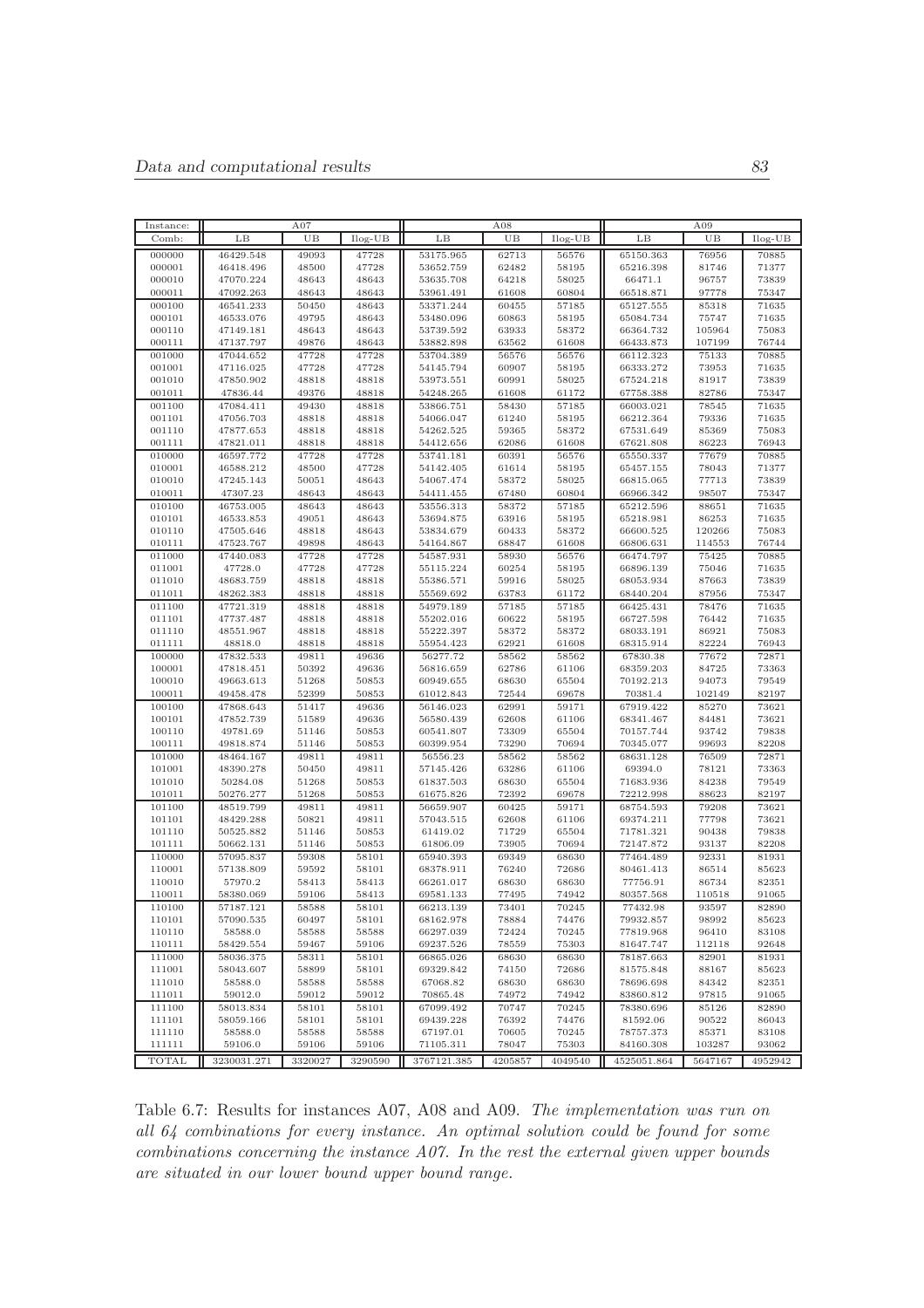| Instance:        |                        | A10              |                  | <b>B10</b>             |                |                | <b>B11</b>             |                |                |  |
|------------------|------------------------|------------------|------------------|------------------------|----------------|----------------|------------------------|----------------|----------------|--|
| Comb:            | LB                     | UB               | $Ilog-UB$        | LB                     | UB             | $Ilog-UB$      | $_{\rm LB}$            | UB             | $Ilog-UB$      |  |
| 000000           | 75092.999              | 104341           | 82306            | 14919.499              | 20570          | 19390          | 24732.746              | 41369          | 32246          |  |
| 000001           | 75095.785              | 109118           | 83112            | 14873.945              | 21265          | 21012          | 24509.971              | 42362          | 39522          |  |
| 000010           | 75477.077              | 108678           | 82511            | 15011.515              | 22473          | 19390          | 24689.588              | 36331          | 32943          |  |
| 000011           | 75371.488              | 108824           | 86324            | 14992.953              | 27549          | 21090          | 24584.978              | 44438          | 39522          |  |
| 000100<br>000101 | 75079.363<br>75000.507 | 100340           | 83136<br>84433   | 14794.282              | 22914          | 19390          | 24043.417              | 47205          | 32246          |  |
| 000110           | 75409.931              | 111523<br>104397 | 83695            | 14715.403<br>14964.038 | 26906          | 22163<br>19390 | 22767.652<br>23550.701 | 48952<br>39964 | 39522<br>33169 |  |
| 000111           | 75327.88               | 143311           | 86324            | 14383.967              |                | 22163          | 24360.083              | 50974          | 39522          |  |
| 001000           | 75374.001              | 98844            | 82306            | 15359.208              | 23844          | 19413          | 25417.289              | 38473          | 32312          |  |
| 001001           | 75382.241              | 105641           | 83112            | 15358.72               | 23521          | 21012          | 25480.462              | 43030          | 39682          |  |
| 001010           | 75698.364              | 106869           | 82511            | 15486.751              | 21850          | 19707          | 25458.984              | 40847          | 32943          |  |
| 001011           | 75716.752              | 104741           | 86342            | 15471.158              | 24686          | 21265          | 25436.231              | 44026          | 39682          |  |
| 001100<br>001101 | 75375.286              | 97800            | 83136            | 15343.621<br>15338.225 | 23736<br>27716 | 19413          | 25412.736              | 46826<br>54222 | 32312<br>39948 |  |
| 001110           | 75216.06<br>75703.552  | 99949<br>108576  | 84433<br>83695   | 15466.342              |                | 22306<br>19787 | 25387.551<br>25492.434 |                | 33472          |  |
| 001111           | 75660.072              | 111791           | 86384            | 15430.624              | 28228          | 22345          | 25479.081              | 52968          | 39948          |  |
| 010000           | 75430.939              | 103586           | 82306            | 14680.924              | 21614          | 19390          | 25180.483              | 38133          | 32246          |  |
| 010001           | 75198.703              | 104998           | 83112            | 14830.036              | 23438          | 21090          | 25082.069              | 44806          | 39522          |  |
| 010010           | 75775.952              | 111766           | 82511            | 14813.237              | 22101          | 19390          | 25162.602              | 35062          | 32943          |  |
| 010011           | 75714.233              | 108657           | 86324            | 14641.769              | 24209          | 21090          | 25083.586              | 43925          | 39522          |  |
| 010100           | 75321.055              | 109023           | 83695            | 14243.003              | 23178          | 19390          | 24705.849              | 40859          | 32246          |  |
| 010101           | 75241.669              | 109876           | 84757            | 14026.965              | 55523          | 22163          | 23170.568              | 51392          | 39522          |  |
| 010110<br>010111 | 75715.213<br>75656.973 | 118644<br>115252 | 83695<br>86324   | 14213.514<br>15030.723 | 21465          | 19390<br>22163 | 24132.872<br>23066.577 | 33894          | 33169<br>39522 |  |
| 011000           | 76291.939              | 91436            | 82306            | 15194.494              | 20400          | 19449          | 25631.551              | 38120          | 32312          |  |
| 011001           | 76279.746              | 99343            | 83112            | 15127.377              | 22932          | 21265          | 25624.628              | 40545          | 39948          |  |
| 011010           | 76740.61               | 110459           | 82511            | 15250.135              | 20570          | 19707          | 25631.985              | 36078          | 32943          |  |
| 011011           | 76816.051              | 100743           | 86342            | 15072.923              | 22519          | 21265          | 25541.145              | 42636          | 39948          |  |
| 011100           | 76076.563              | 99228            | 83695            | 15263.683              | 24701          | 19449          | 25606.287              | 38918          | 32855          |  |
| 011101           | 76111.249              | 98838            | 84757            | 15307.041              | 23781          | 22580          | 25505.738              | 56546          | 39948          |  |
| 011110           | 76668.214              | 103596           | 83695            | 15287.353              | 22843          | 19787          | 25501.532              |                | 33472          |  |
| 011111<br>100000 | 76695.987<br>78311.77  | 100124<br>104821 | 86384<br>85435   | 15204.949<br>19392.013 | 24501<br>31193 | 22580<br>22938 | 25049.222<br>32599.196 | 53182          | 39948<br>41461 |  |
| 100001           | 78187.344              | 106554           | 86582            | 19277.975              | 33259          | 23356          | 32522.741              | 57917          | 42444          |  |
| 100010           | 79731.629              | 112599           | 92428            | 19549.898              |                | 22938          | 32637.312              |                | 41461          |  |
| 100011           | 79527.273              | 111431           | 96305            | 19545.958              |                | 23411          | 32540.445              |                | 42444          |  |
| 100100           | 78260.864              | 107693           | 87027            | 19263.262              | 31478          | 23330          | 32573.515              | 55278          | 41627          |  |
| 100101           | 78218.15               | 110314           | 87905            | 19279.075              | 31891          | 23356          | 32105.132              | 59847          | 42444          |  |
| 100110           | 79782.111              | 105720           | 93016            | 19533.62               |                | 23330          | 32508.909              |                | 41627          |  |
| 100111<br>101000 | 79446.195<br>78604.598 | 264894<br>101867 | 97396<br>85435   | 19537.043<br>20006.302 | 28163          | 23411<br>23385 | 32530.949<br>33991.69  | 51719          | 42444<br>41461 |  |
| 101001           | 78444.024              | 112443           | 87436            | 20020.522              | 29470          | 24113          | 34075.557              | 51699          | 43012          |  |
| 101010           | 80008.428              | 111415           | 92554            | 20181.676              |                | 23658          | 34060.345              |                | 41461          |  |
| 101011           | 79872.463              | 118243           | 96305            | 20224.661              |                | 24223          | 34120.289              |                | 43012          |  |
| 101100           | 78515.695              | 108291           | 87027            | 20020.783              | 28111          | 23813          | 33994.969              | 52699          | 42247          |  |
| 101101           | 78502.763              | 101896           | 87905            | 19968.225              | 29934          | 24372          | 33845.724              | 50662          | 43580          |  |
| 101110           | 80005.751              | 102606           | 93016            | 20227.271              |                | 23813          | 33658.191              |                | 43317          |  |
| 101111           | 79782.374              | 131923           | 97396            | 20242.006              |                | 24412          | 34144.502              |                | 43580          |  |
| 110000<br>110001 | 90978.401<br>91151.892 | 115175<br>135085 | 100141<br>105144 | 19638.346<br>19607.944 | 30997<br>27351 | 22938<br>23356 | 33012.411<br>32876.626 | 49187<br>59241 | 41461<br>42444 |  |
| 110010           | 91068.875              | 116609           | 100141           | 19689.414              |                | 22938          | 33005.595              | 52338          | 41461          |  |
| 110011           | 91074.009              | 150149           | 109073           | 19658.136              |                | 23902          | 32928.27               |                | 42444          |  |
| 110100           | 91072.596              | 124144           | 101289           | 19617.554              | 39510          | 23330          | 32893.258              | 73366          | 41627          |  |
| 110101           | 91321.228              | 132835           | 105659           | 19623.004              | 26696          | 23356          | 32611.364              | 87950          | 42444          |  |
| 110110           | 90996.641              | 148596           | 101289           | 19646.317              |                | 23330          | 32900.51               |                | 41627          |  |
| 110111           | 90679.513              | 165083           | 109754           | 19553.963              |                | 24068          | 32841.095              |                | 42444          |  |
| 111000           | 91880.662              | 113153           | 100141           | 20314.36               | 28277          | 23658          | 34218.916              | 49771          | 41461          |  |
| 111001<br>111010 | 92335.252<br>91893.055 | 121701<br>107851 | 105144<br>100141 | 20350.128<br>20396.878 | 29485          | 24113<br>23658 | 34098.757<br>34149.769 | 49796<br>49249 | 43012<br>41461 |  |
| 111011           | 92261.176              | 119701           | 109754           | 20387.78               | 27662          | 24223          | 34267.307              | 47650          | 43012          |  |
| 111100           | 91898.819              | 122699           | 101289           | 20215.142              | 34354          | 23813          | 34245.832              | 53734          | 42247          |  |
| 111101           | 92215.761              | 127116           | 105659           | 19866.979              | 36800          | 24372          | 33861.359              | 51745          | 43580          |  |
| $111110\,$       | 91790.349              | 131172           | 101289           | 20333.134              |                | 23813          | 34064.428              |                | 43317          |  |
| 111111           | 92150.723              | 161077           | 109754           | 20332.922              |                | 24472          | 34199.273              | 51978          | 43580          |  |
| TOTAL            | 5151686.838            | 7415168          | 5808115          | 1115600.668            |                | 1416583        | 1864564.834            |                | 2514301        |  |

Table 6.8: Results for instances A10, B10 and B11. The implementation was run on all 64 combinations for every instance. In all instances the external given upper bounds are situated in our lower bound upper bound range.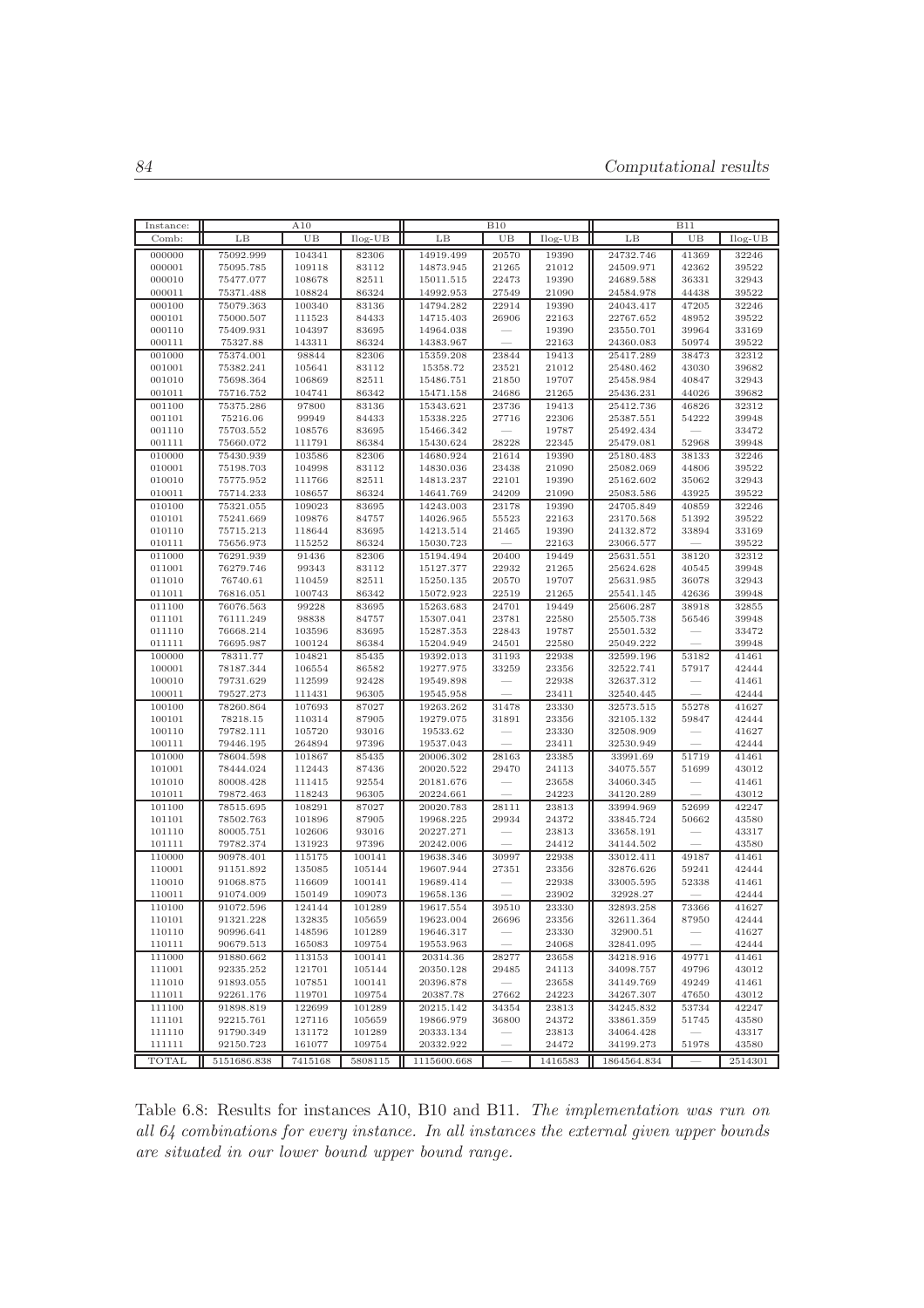| Instance:        |                        | <b>B12</b>     |                | <b>B15</b>             |                |                | <b>B16</b>             |                |                |  |
|------------------|------------------------|----------------|----------------|------------------------|----------------|----------------|------------------------|----------------|----------------|--|
| Comb:            | LB                     | UB             | $Ilog-UB$      | LB                     | UB             | $Ilog-UB$      | LB                     | UB             | $Ilog-UB$      |  |
| 000000           | 19995.476              | 29168          | 24681          | 12313.854              | 33248          | 26126          | 11206.359              | 65402          | 28335          |  |
| 000001           | 19799.097              | 39219          | 36644          | 12296.277              | 39617          | 33966          | 11095.792              | 65427          | 30193          |  |
| 000010           | 19847.58               | 28493          | 24878          | 12313.486              | 33807          | 26337          | 11194.959              | 65898          | 28335          |  |
| 000011           | 19877.379              |                | 36708          | 12171.657              | 52466          | 33966          | 11055.97               | 71155          | 31962          |  |
| 000100           | 19688.324              | 30955          | 24970          | 12310.746              | 55484          | 26939          | 11207.665              | 60574          | 28496          |  |
| 000101           | 20092.506              | 39506          | 36936          | 12296.277              | 57343          | 35775          | 11129.273              | 66357          | 35682          |  |
| 000110<br>000111 | 19801.004              | 37504          | 24970<br>36936 | 12317.144<br>12152.607 | 64885          | 27800<br>35775 | 11194.959              | 70344<br>68607 | 30193<br>35682 |  |
| 001000           | 20276.998<br>20424.501 | 40753<br>27958 | 25036          | 12874.965              | 67451<br>28542 | 26126          | 11051.98<br>11579.317  | 37261          | 28335          |  |
| 001001           | 21149.994              | 39959          | 37094          | 12806.18               | 39172          | 33966          | 11565.579              | 46951          | 31962          |  |
| 001010           | 20431.125              | 26362          | 25036          | 12873.46               | 38864          | 26978          | 11571.995              | 47303          | 28335          |  |
| 001011           | 21128.72               | 38241          | 37094          | 12703.729              | 37151          | 33966          | 11551.524              | 59362          | 31962          |  |
| 001100           | 20402.485              | 33134          | 25036          | 13372.93               | 55070          | 28866          | 11575.226              | 56416          | 29308          |  |
| 001101           | 21140.131              | 41023          | 37212          | 12710.553              | 51162          | 36003          | 11571.995              | 58458          | 35682          |  |
| 001110           | 20440.497              | 28415          | 25036          | 12851.572              | 56106          | 29259          | 11573.624              | 42065          | 30193          |  |
| 001111           | 21156.741              | 41129          | 37212          | 12720.574              | 56112          | 36003          | 11460.492              | 67648          | 35682          |  |
| 010000           | 20091.456              | 28665          | 24731          | 12407.929              | 51432          | 26126          | 11564.828              | 70250          | 28586          |  |
| 010001           | 20427.207              | 38859          | 36644          | 12324.267              | 51944          | 33966          | 11129.273              | 73328          | 31872          |  |
| 010010<br>010011 | 20250.174              | 27961<br>39106 | 24878<br>36708 | 12510.544              | 28341          | 27518          | 11564.828              | 63202<br>65898 | 28656<br>31962 |  |
| 010100           | 20200.458<br>20159.993 | 53168          | 24970          | 12205.793<br>12386.631 | 54176<br>64687 | 33966<br>27800 | 11181.508<br>11514.623 | 70250          | 29483          |  |
| 010101           | 20216.426              | 39047          | 37212          | 12324.267              | 60602          | 36522          | 11099.234              | 76718          | 36074          |  |
| 010110           | 20128.987              |                | 24970          | 12407.929              | 62185          | 27800          | 11564.828              | 71172          | 31428          |  |
| 010111           | 20054.891              | 38201          | 37212          | 12324.267              | 67290          | 36664          | 11129.273              | 70828          | 36074          |  |
| 011000           | 20620.755              | 28810          | 25036          | 15171.659              | 28644          | 26126          | 12574.999              | 30891          | 28586          |  |
| 011001           | 21125.664              | 39471          | 37094          | 14844.029              | 35850          | 33966          | 12497.765              | 31701          | 31962          |  |
| 011010           | 20620.784              | 26527          | 25036          | 15189.089              | 27158          | 28809          | 12536.092              | 30169          | 28656          |  |
| 011011           | 21097.479              | 40882          | 37094          | 13324.785              | 35593          | 33966          | 12472.294              | 32832          | 31962          |  |
| 011100           | 20558.417              | 36023          | 25036          | 13118.238              | 39071          | 28866          | 12233.743              | 49494          | 31212          |  |
| 011101           | 20951.661              | 39711          | 37212          | 13103.235              | 66757          | 36701          | 11935.82               | 65650          | 36074          |  |
| 011110<br>011111 | 20583.003              | 37892          | 25036<br>37212 | 14818.459              | 55859<br>54236 | 32458          | 11935.82<br>12233.743  | 71179<br>71179 | 31428<br>36074 |  |
| 100000           | 21197.704<br>26778.641 | 46321          | 34697          | 14354.903<br>18618.146 | 52893          | 36701<br>32797 | 16601.026              | 69422          | 34401          |  |
| 100001           | 26960.427              | 49320          | 37438          | 18587.063              | 51342          | 35823          | 16326.25               | 67473          | 35528          |  |
| 100010           | 27096.288              |                | 34729          | 18622.79               | 64303          | 33067          | 16588.115              | 69316          | 34401          |  |
| 100011           | 26746.013              |                | 37815          | 18586.142              | 65263          | 36110          | 16326.25               | 68150          | 35528          |  |
| 100100           | 26746.857              | 46944          | 34697          | 18691.753              | 46039          | 32797          | 16597.637              | 69422          | 35889          |  |
| 100101           | 26909.985              | 48124          | 38017          | 18429.519              | 58051          | 36522          | 16468.466              | 69290          | 36498          |  |
| 100110           | 26826.713              |                | 35202          | 18618.146              | 65964          | 33067          | 16579.91               | 68957          | 36544          |  |
| 100111           | 26085.096              | 54223          | 38168          | 18581.498              | 61511          | 36664          | 16509.74               |                | 36544          |  |
| 101000           | 29089.965              | 40306          | 35202          | 19606.127              | 45747          | 34387          | 17671.42               | 47927          | 35207          |  |
| 101001           | 29264.052              | 42711          | 38017          | 19600.994              | 43857<br>57350 | 35823          | 16090.77               | 45504<br>58470 | 35528          |  |
| 101010<br>101011 | 29053.473<br>29309.091 | 47929          | 35202<br>38147 | 19671.425<br>19599.59  | 54721          | 34662<br>36247 | 16154.413<br>16154.413 | 72915          | 35207<br>35528 |  |
| 101100           | 29067.414              | 41954          | 35202          | 19603.244              | 48095          | 34387          | 16090.77               | 55250          | 35972          |  |
| 101101           | 29268.588              | 41359          | 38017          | 19543.275              | 46714          | 37403          | 17071.002              | 50691          | 36498          |  |
| 101110           | 29007.843              | 49905          | 35202          | 19606.127              | 61398          | 34927          | 16230.814              | 70264          | 36544          |  |
| 101111           | 29106.371              | 42871          | 38168          | 19590.656              | 60299          | 37403          | 16154.413              | 71580          | 36544          |  |
| 110000           | 27011.974              | 67449          | 34729          | 18714.368              | 69370          | 33023          | 16739.927              | 79436          | 34401          |  |
| 110001           | 26869.815              | 73124          | 37815          | 18752.797              | 75042          | 35823          | 16518.44               | 75790          | 35528          |  |
| 110010           | 26881.4                |                | 34729          | 18787.694              | 58272          | 33067          | 16739.927              | 66040          | 34401          |  |
| 110011           | 26591.289              | 45477          | 37815          | 18737.293              | 65623          | 36110          | 16549.812              | 68439          | 35528          |  |
| 110100           | 26689.91               | 69136          | 34868          | 18786.112              | 69202          | 33023          | 16661.023              | 79436          | 35889          |  |
| 110101<br>110110 | 26550.489<br>26465.435 | 72144          | 38911<br>35202 | 18733.822<br>18758.3   | 71098<br>65964 | 36522<br>33067 | 16488.629<br>16694.255 | 78772<br>68957 | 36544<br>36544 |  |
| 110111           | 26614.56               |                | 38911          | 18775.073              | 67785          | 36664          | 16549.812              | 68249          | 36544          |  |
| 111000           | 29203.323              | 68660          | 35202          | 19943.633              | 38168          | 34642          | 17834.97               | 40366          | 35510          |  |
| 111001           | 29381.657              | 41855          | 38147          | 20815.554              | 62244          | 35823          | 18025.851              | 37408          | 35528          |  |
| 111010           | 29223.01               |                | 35202          | 21238.38               | 38096          | 34662          | 17834.97               | 59387          | 35510          |  |
| 111011           | 29355.476              |                | 38147          | 20672.169              | 37742          | 36247          | 17245.072              | 39236          | 35528          |  |
| 111100           | 29217.623              | 64716          | 35202          | 19872.551              | 64149          | 34927          | 17890.953              | 64221          | 36544          |  |
| 111101           | 29439.263              | 43302          | 39720          | 20891.536              | 69553          | 38007          | 17536.851              | 61643          | 36544          |  |
| 111110           | 29187.214              |                | 35202          | 21179.091              | 58428          | 34927          | 17834.97               | 67671          | 36544          |  |
| 111111           | 29315.671              |                | 40441          | 20954.028              | 62040          | 38007          | 17713.758              | 71000          | 36544          |  |
| <b>TOTAL</b>     | 1549252.543            |                | 2165723        | 1035070.931            | 3406628        | 2132433        | 909230.009             |                | 2156418        |  |

Table 6.9: Results for instances B12, B15 and B16. The implementation was run on all 64 combinations for every instance.In the instance B15 we achieved a better upper bound concerning the combination 011010. In the instance B16 we could identify a better upper bound for the combination 011001. In the other instances and combinations, the external given upper bounds are situated in our lower bound upper bound range.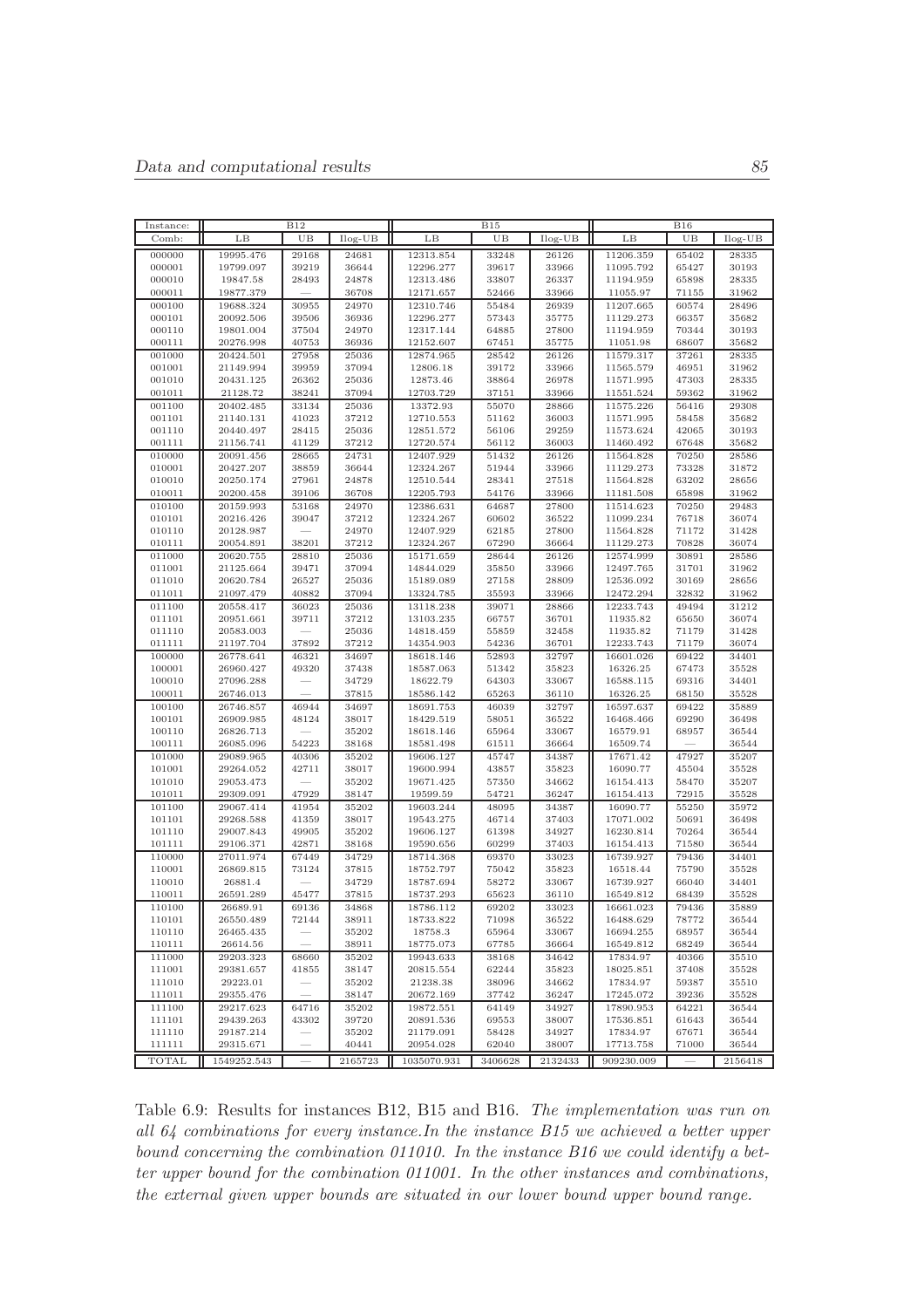| Instance:        |                        | <b>B20</b>       |                | B25                    |                          |                 | C10                    |                |                |
|------------------|------------------------|------------------|----------------|------------------------|--------------------------|-----------------|------------------------|----------------|----------------|
| Comb:            | LB                     | UB               | $Ilog-UB$      | LB                     | UB                       | $Ilog-UB$       | LB                     | UB             | $Ilog-UB$      |
| 000000           | 21245.583              | 106600           | 47180          | 24865.103              |                          | 74051           | 10398.147              | 11675          | 11472          |
| 000001           | 21245.583              | 106600           | 47180          | 24865.103              |                          | 74051           | 10982.051              | 14485          | 13388          |
| 000010           | 21245.583              | 120541           | 47465          | 24865.103              |                          | 74051           | 12376.412              | 16334          | 16194          |
| 000011           | 21245.583              | 118326           | 47639          | 24865.103              |                          | 74051           | 13010.948              |                | 18448          |
| 000100           | 21245.583              | 106600           | 49770          | 24865.103              |                          | 80281           | 10293.747              | 12270          | 11472          |
| 000101           | 21245.583              | 106600           | 51625          | 24865.103              |                          | 85721           | 10874.154              | 15263          | 13388          |
| 000110           | 21245.583              |                  | 49770          | 24865.103              |                          | 90916           | 12017.998              |                | 16194          |
| 000111           | 21245.583              |                  | 51625          | 24865.103              |                          | 90916           | 12335.761              |                | 18925          |
| 001000           | 21855.158              | 103948           | 47180          | 25082.308              |                          | 74051           | 10428.978              | 11912          | 11465          |
| 001001           | 21855.158              | 103948           | 47180          | 25082.308              |                          | 74051           | 11200.251              | 14098          | 13388          |
| 001010           | 21855.158              | 115086           | 47639          | 25082.308              |                          | 74051           | 12909.566              | 16587          | 16194          |
| 001011           | 21855.158              | 113348           | 47639          | 25082.308              |                          | 74051           | 13825.834              |                | 18925          |
| 001100           | 21855.158              | 103441           | 50317          | 25082.308              |                          | 87244           | 10447.256              | 11645          | 11483          |
| 001101           | 21855.158              | 103441           | 53374          | 25082.308              |                          | 87244           | 11263.987              | 15059          | 13388          |
| 001110           | 21855.158              | 110078           | 50514          | 25082.308              |                          | 92278           | 12940.713              | 20449          | 16194          |
| 001111           | 21855.158              | 110078           | 53602          | 25082.308              |                          | 92278           | 13846.861              |                | 21560          |
| 010000           | 21245.583              | 111184           | 47180          | 24865.103              |                          | 74051           | 11465.957              | 17373          | 14141          |
| 010001           | 21245.583              | 111184           | 47180          | 24865.103              |                          | 74051           | 12096.498              | 19228          | 16043          |
| 010010           | 21245.583              | 117225           | 47465          | 24865.103              |                          | 74051           | 13210.033              |                | 16194          |
| 010011           | 21245.583              | 116695           | 47639          | 24865.103              |                          | 74051           | 13970.733              |                | 18448          |
| 010100<br>010101 | 21245.583<br>21245.583 | 111184<br>111184 | 49770<br>51625 | 24865.103<br>24865.103 |                          | 80281<br>85721  | 11501.616<br>12013.898 | 14973<br>17953 | 14141<br>16043 |
| 010110           | 21245.583              |                  | 49770          | 24865.103              |                          | 92124           | 13341.438              |                | 16194          |
| 010111           | 21245.583              |                  | 51625          | 24865.103              |                          | 92124           | 14031.767              |                | 18925          |
| 011000           | 22057.543              | 120466           | 47180          | 25148.987              |                          | 74051           | 11706.79               | 15139          | 14141          |
| 011001           | 21855.158              | 120466           | 47180          | 25148.987              |                          | 74051           | 12510.421              | 17212          | 16085          |
| 011010           | 22081.431              | 115086           | 47639          | 25107.781              |                          | 74051           | 14193.801              | 17314          | 16194          |
| 011011           | 21855.158              | 113348           | 47639          | 25107.781              |                          | 74051           | 14466.228              |                | 18925          |
| 011100           | 21937.53               | 119959           | 50376          | 25107.781              |                          | 87244           | 11722.196              | 15264          | 14141          |
| 011101           | 21855.158              | 120466           | 53374          | 25148.987              |                          | 87244           | 12527.024              | 17491          | 16164          |
| 011110           | 22057.543              | 110078           | 51125          | 25107.781              | -                        | 93840           | 14325.729              | 19339          | 16194          |
| 011111           | 21855.158              | 110078           | 53602          | 25107.781              |                          | 93840           | 14602.132              |                | 21560          |
| 100000           | 35631.138              | 109583           | 67370          | 41017.034              | ÷,                       | 90297           | 12227.56               | 16647          | 15157          |
| 100001           | 35631.138              | 109132           | 67370          | 41017.034              | -                        | 90297           | 12185.061              | 17926          | 16664          |
| 100010           | 35631.138              |                  | 68233          | 41017.034              |                          | 92077           | 12666.657              | 17894          | 16194          |
| 100011           | 35631.138              |                  | 68233          | 41017.034              |                          | 92077           | 13283.854              |                | 18448          |
| 100100           | 35631.138              | 109132           | 67574          | 41017.034              |                          | 98439           | 12084.579              | 15494          | 15157          |
| 100101           | 35631.138              | 109132           | 67574          | 41017.034              |                          | 103893          | 11651.743              | 20216          | 16664          |
| 100110           | 35631.138              | 116721           | 71881          | 41017.034              | $\overline{\phantom{a}}$ | 98439           | 12561.78               |                | 16194          |
| 100111           | 35631.138              | 116721           | 72884          | 41017.034              |                          | 105268          | 12950.89               |                | 18925          |
| 101000<br>101001 | 36993.179<br>36993.179 | 103056           | 67574<br>67574 | 41933.815              |                          | 90297           | 12549.585              | 16396<br>18304 | 15157<br>16664 |
| 101010           | 36993.179              | 103056<br>113768 | 69119          | 41933.815<br>41933.815 |                          | 90297<br>92077  | 12613.21<br>13452.852  | 16628          | 16194          |
| 101011           | 36993.179              | 113768           | 69119          | 41933.815              |                          | 92077           | 14037.853              | 20114          | 18925          |
| 101100           | 36993.179              | 103056           | 67574          | 41933.815              |                          | 98439           | 12590.487              | 16322          | 15157          |
| 101101           | 36993.179              | 103056           | 67574          | 41933.815              |                          | 103893          | 12677.734              | 18171          | 17015          |
| 101110           | 36993.179              | 110436           | 73982          | 41933.815              | -                        | 98439           | 13432.278              | 16556          | 16194          |
| 101111           | 36993.179              | 110436           | 74372          | 41933.815              |                          | 106396          | 13868.179              |                | 21560          |
| 110000           | 35631.138              | 120988           | 67370          | 41017.034              |                          | 90297           | 12276.721              | 15919          | 15157          |
| 110001           | 35631.138              | 120988           | 67370          | 41017.034              |                          | 90297           | 12721.835              | 18952          | 16664          |
| 110010           | 35631.138              |                  | 68233          | 41017.034              |                          | 92077           | 13483.561              | 16194          | 16194          |
| 110011           | 35631.138              |                  | 68233          | 41017.034              |                          | 92077           | 14411.624              |                | 18448          |
| 110100           | 35631.138              | 120988           | 67574          | 41017.034              |                          | 98439           | 12275.212              | 17507          | 15157          |
| 110101           | 35631.138              | 120988           | 67574          | 41017.034              |                          | 103893          | 12779.126              | 18420          | 16664          |
| 110110           | 35631.138              | 116721           | 71881          | 41017.034              |                          | 98439           | 13652.857              |                | 16194          |
| 110111           | 35631.138              | 116721           | 72884          | 41017.034              |                          | 105268          | 13879.94               |                | 18925          |
| 111000           | 36993.179              | 119101           | 67574          | 41962.425              |                          | 90297           | 12718.958              | 15919          | 15157          |
| 111001           | 36993.179              | 119101           | 67574          | 41962.425              |                          | 90297           | 13479.674              | 18956          | 16664          |
| 111010           | 36993.179              | 113768           | 69119          | 41962.425              |                          | 92077           | 14500.453              | 16194          | 16194          |
| 111011           | 36993.179              | 113768           | 69119          | 41962.425              | $\overline{\phantom{0}}$ | 92077           | 15634.18               |                | 18925          |
| 111100<br>111101 | 36993.179<br>36993.179 | 119101<br>119101 | 67574<br>67574 | 41962.425<br>41962.425 |                          | 98439<br>103893 | 12779.648<br>13418.02  | 15499          | 15157<br>17015 |
| 111110           | 36993.179              | 110436           | 73982          | 41962.425              |                          | 98439           | 14682.532              | 17531<br>16536 | 16194          |
| 111111           | 36993.179              | 110436           | 76937          | 41962.425              |                          | 106396          | 15779.27               |                | 21560          |
|                  |                        |                  |                |                        |                          |                 |                        |                |                |
| TOTAL            | 1852314.343            |                  | 3798647        | 2126928.442            |                          | 5689516         | 820146.838             |                | 1046149        |

Table 6.10: Results for instances B20, B25 and C10. The implementation was run on all 64 combinations for every instance. In all instances the external given upper bounds are situated in our lower bound upper bound range. In the instance B25 we obtained no upper bounds since the solving-time of the LP-relaxation overstepped our time limit.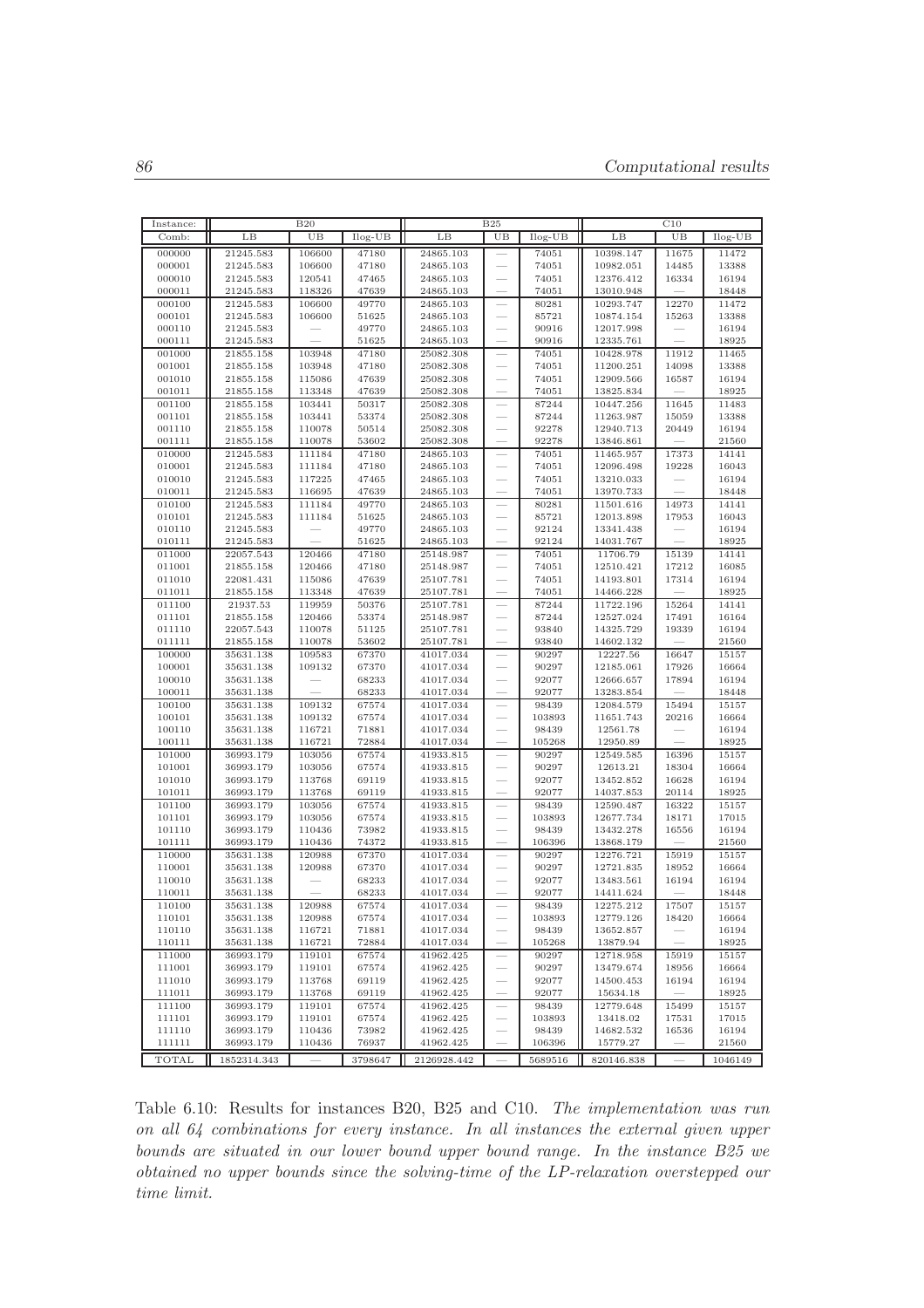| Instance:        |                        | C11            |                |                        | C12            |                |                        |                  |                |
|------------------|------------------------|----------------|----------------|------------------------|----------------|----------------|------------------------|------------------|----------------|
| Comb:            | LΒ                     | UB             | $Ilog-UB$      | LB                     | UB             | $Ilog-UB$      | LВ                     | UB               | $Ilog-UB$      |
| 000000           | 15766.287              | 23913          | 20889          | 30711.879              | 43582          | 35334          | 17599.665              | 56850            | 39347          |
| 000001           | 15649.138              | 28634          | 25641          | 30729.697              | 42964          | 35373          | 17428.125              | 111678           | 50491          |
| 000010           | 15721.777              | 24848          | 21428          | 30740.302              | 52806          | 35480          | 17599.713              | 114951           | 39347          |
| 000011           | 15609.039              | 31026          | 25641          | 30730.012              |                | 35480          | 17451.851              | 139597           | 50491          |
| 000100           | 14600.493              | 24395          | 20889          | 30701.603              | 41210          | 35334          | 17597.224              | 60059            | 42086          |
| 000101           | 14127.848              | 27850          | 25641          | 30526.886              | 44970          | 35373          | 17533.874              | 182879           | 54042          |
| 000110<br>000111 | 15136.679              | 25435<br>34504 | 21685<br>25641 | 30706.013              |                | 35480<br>35480 | 17589.153              | 158968           | 42378<br>54654 |
| 001000           | 14548.701<br>16035.232 | 22655          | 20889          | 30679.124<br>31110.932 | 41250          | 35334          | 17430.969<br>18361.316 | 152975<br>61884  | 39347          |
| 001001           | 16402.051              | 29565          | 25991          | 31111.363              | 40778          | 35835          | 18212.493              | 99194            | 51108          |
| 001010           | 16271.685              | 21727          | 21428          | 31125.565              | 49280          | 35880          | 18401.786              | 57528            | 39347          |
| 001011           | 16157.905              | 32383          | 26085          | 31129.743              | 49267          | 35880          | 18361.029              | 128510           | 51108          |
| 001100           | 16261.012              | 28343          | 20889          | 31108.933              | 41280          | 35334          | 18361.316              | 113151           | 42631          |
| 001101           | 16280.557              | 30011          | 26341          | 31101.255              | 42201          | 35880          | 18340.855              | 137915           | 54042          |
| 001110           | 16303.241              | 25338          | 21685          | 31111.35               | 45008          | 35880          | 18380.286              | 144495           | 43328          |
| 001111           | 16256.317              | 32831          | 26341          | 31100.704              |                | 35880          | 18251.522              | 142216           | 55796          |
| 010000           | 15852.657              | 24059          | 20889          | 30947.689              |                | 35480          | 17812.716              | 47436            | 39347          |
| 010001           | 15643.608              | 29227          | 25641          | 30909.855              |                | 35480          | 17595.214              | 73415            | 50491          |
| 010010           | 15651.183              | 23002          | 21428          | 30963.198              | 42516          | 35480          | 17783.952              | 48450            | 39347          |
| 010011<br>010100 | 15671.104<br>15179.538 | 30278<br>23512 | 25641<br>20889 | 30892.693<br>30676.854 | 41769          | 35480<br>35480 | 17579.968<br>17639.586 | 72975<br>273805  | 50491<br>42086 |
| 010101           | 14463.395              | 29432          | 25641          | 30469.436              |                | 35480          | 17619.336              | 71647            | 54042          |
| 010110           | 14930.167              | 25630          | 21685          | 30717.193              | 39046          | 35480          | 17639.586              | 124847           | 42378          |
| 010111           | 14363.316              | 32445          | 25641          | 30396.015              | 40454          | 35480          | 17671.723              | 143608           | 54654          |
| 011000           | 16104.933              | 23136          | 20889          | 31319.902              |                | 35835          | 21401.021              | 46493            | 39347          |
| 011001           | 16328.097              | 30665          | 25991          | 31298.706              |                | 35835          | 20635.778              | 68654            | 51108          |
| 011010           | 16121.225              | 22425          | 21428          | 31283.627              | 40985          | 35909          | 21293.72               | 47692            | 39347          |
| 011011           | 16303.618              | 29376          | 26085          | 31307.243              | 39302          | 36742          | 20491.941              | 71331            | 51108          |
| 011100           | 16069.693              | 25336          | 20889          | 31314.226              |                | 35909          | 20987.133              | 60603            | 42631          |
| 011101           | 16403.271              | 31925          | 26528          | 31290.481              |                | 36238          | 20251.616              | 154987           | 54042          |
| 011110<br>011111 | 15994.096<br>16377.795 | 28468<br>31703 | 21685<br>26528 | 31299.84               | 40649<br>42292 | 35909<br>36857 | 20367.978<br>20373.53  | 98284<br>106285  | 43679          |
| 100000           | 21524.023              | 41945          | 29468          | 31293.523<br>30908.82  | 43756          | 35512          | 30217.923              | 97310            | 55796<br>54638 |
| 100001           | 21065.776              | 42693          | 29530          | 30914.458              | 44465          | 35880          | 29991.403              | 169694           | 60531          |
| 100010           | 21509.88               |                | 29577          | 30915.447              |                | 35880          | 30262.853              | 144023           | 56688          |
| 100011           | 21346.636              |                | 29577          | 30912.288              |                | 35880          | 30014.558              | 143231           | 60531          |
| 100100           | 21683.772              | 62490          | 29530          | 30745.884              | 43085          | 35593          | 30196.512              | 174186           | 54638          |
| 100101           | 21372.017              | 53039          | 29530          | 30719.075              | 47248          | 35880          | 29767.427              | 189087           | 60531          |
| 100110           | 21583.586              |                | 29577          | 30740.461              |                | 35880          | 30261.988              | 154356           | 56688          |
| 100111           | 21060.62               |                | 29577          | 30719.476              |                | 35880          | 30030.079              | 147944           | 60531          |
| 101000           | 22997.951              | 42772          | 29468          | 31260.105              | 42313          | 35880          | 32086.238              | 115732           | 55022          |
| 101001           | 22735.643              | 42662          | 29577          | 31265.268              | 40874<br>52948 | 35880          | 31751.85<br>31765.444  | 158515<br>121698 | 60531<br>57090 |
| 101010<br>101011 | 23146.494<br>23141.455 |                | 29577<br>29577 | 31252.294<br>31249.265 | 49448          | 35880<br>35880 | 32094.208              | 126964           | 60531          |
| 101100           | 23016.172              | 43524          | 29577          | 31239.125              | 42191          | 35880          | 31751.882              | 178806           | 55022          |
| 101101           | 23233.525              | 43932          | 29577          | 31235.081              | 44117          | 35880          | 31839.74               | 157858           | 60531          |
| 101110           | 23164.923              |                | 29577          | 31225.315              | 42380          | 35880          | 32186.267              | 146161           | 57090          |
| 101111           | 23105.816              | 36884          | 29577          | 31251.797              | 48464          | 35880          | 32164.584              | 140618           | 60531          |
| 110000           | 21711.565              | 101300         | 29577          | 30954.871              |                | 35909          | 30309.81               | 93993            | 54638          |
| 110001           | 21131.305              | 44665          | 29577          | 30913.109              |                | 35933          | 30309.81               | 94705            | 60531          |
| 110010           | 21385.067              | 39383          | 29577          | 30947.249              | 39059          | 35909          | 30309.81               | 88716            | 56688          |
| 110011           | 20991.058              | 49459          | 29577          | 30892.06               | 42653          | 36604          | 30309.81               | 94705            | 60531          |
| 110100           | 21477.922              | 45067          | 29577          | 30663.005              |                | 35909          | 30248.063              | 308164<br>308461 | 54638          |
| 110101<br>110110 | 20751.852<br>21553.612 | 114975         | 29577<br>29577 | 30423.093<br>30671.944 | 41202          | 36238<br>35909 | 30210.972<br>30244.933 | 154356           | 60531<br>56688 |
| 110111           | 21125.161              | 47113          | 29577          | 30408.018              | 41264          | 36857          | 30248.063              | 154356           | 60531          |
| 111000           | 23087.41               | 41610          | 29577          | 31319.936              |                | 35909          | 34029.275              | 81210            | 55022          |
| 111001           | 22733.92               | 99347          | 29577          | 31347.77               |                | 35933          | 33414.061              | 96785            | 60531          |
| 111010           | 23063.378              | 37683          | 29577          | 31318.681              | 40147          | 35909          | 34029.275              | 86651            | 57480          |
| 111011           | 22947.672              |                | 29577          | 31333.254              | 40350          | 36857          | 33539.322              | 82046            | 60531          |
| 111100           | 23182.129              | 92149          | 29577          | 31318.329              |                | 35909          | 34002.6                | 271354           | 55022          |
| 111101           | 23156.913              | 38324          | 29577          | 31274.67               |                | 36238          | 33414.061              | 291057           | 60531          |
| 111110           | 23023.702              |                | 29577          | 31294.798              | 42175          | 35909          | 33920.081              | 162267           | 57480          |
| 111111           | 23030.076              |                | 29577          | $31287.386\,$          | 40082          | 36857          | 33367.292              | 142846           | 60531          |
| TOTAL            | 1212626.689            |                | 1700687        | 1983728.174            |                | 2294525        | 1602336.169            | 8251217          | 3362465        |

Table 6.11: Results for instances C11, C12 and C15. The implementation was run on all 64 combinations for every instance. In all instances the external given upper bounds are situated in our lower bound upper bound range.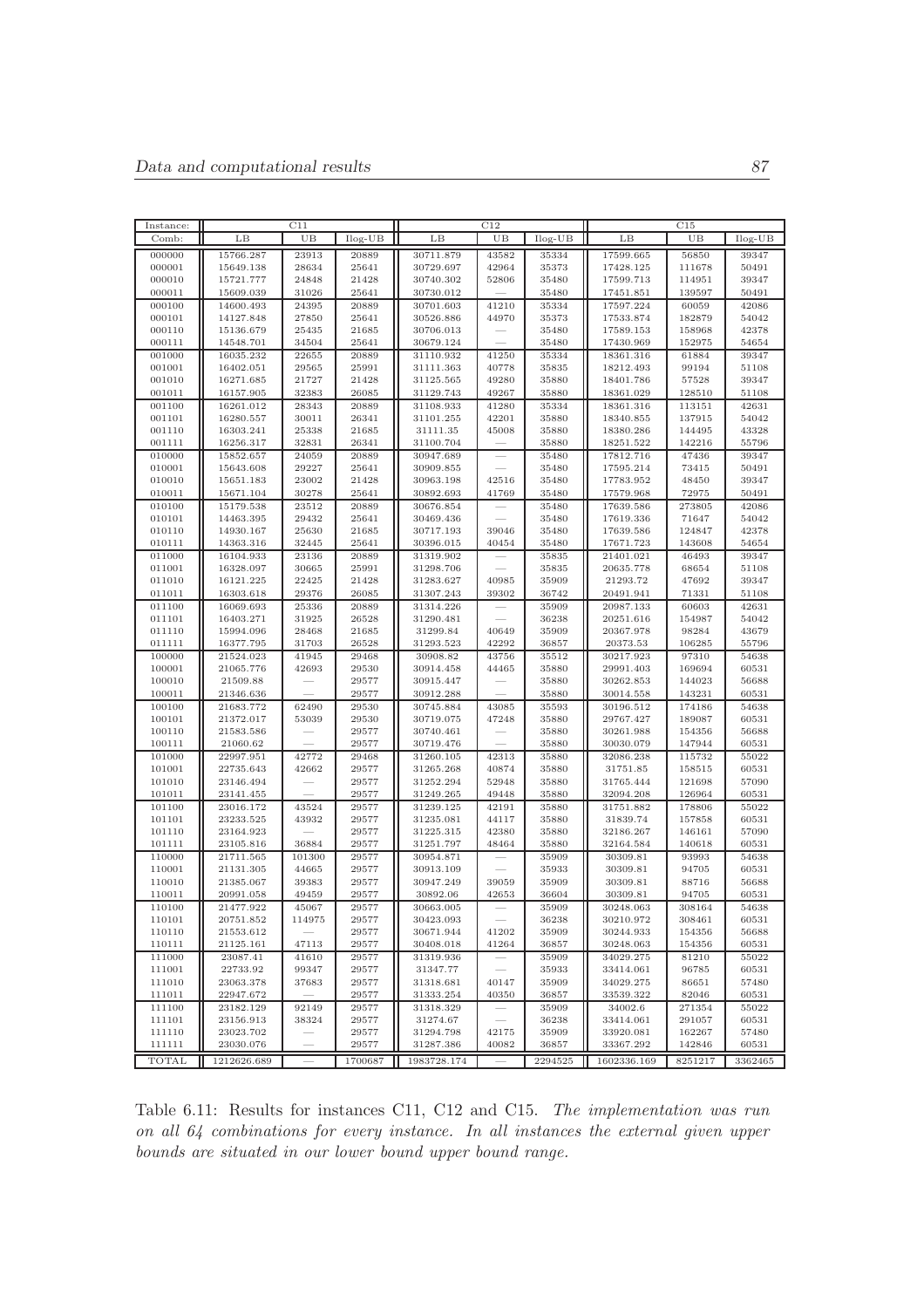| Instance:        |                        | C16            |                | C <sub>25</sub><br>C20 |                  |                 |                        |                          |                  |
|------------------|------------------------|----------------|----------------|------------------------|------------------|-----------------|------------------------|--------------------------|------------------|
| Comb:            | LВ                     | UB             | Ilog-UB        | LB                     | UB               | $Ilog-UB$       | LB                     | UB                       | $Ilog-UB$        |
| 000000           | 12195.029              | 28313          | 26289          | 30264.927              | 650420           | 68831           | 23247.521              |                          | 70994            |
| 000001           | 12170.665              | 25744          | 26289          | 30264.927              | 669547           | 69564           | 23247.521              |                          | 70994            |
| 000010           | 12176.177              | 40550          | 26482          | 30264.927              | 238627           | 68831           | 23247.521              |                          | 72271            |
| 000011           | 12174.139              | 40550          | 26754          | 30264.927              | 234785           | 70526           | 23247.521              |                          | 72271            |
| 000100           | 12175.682              | 28117          | 26289          | 30264.927              | 660834           | 71705           | 23247.521              |                          | 81267            |
| 000101           | 12170.733              | 25744          | 26289          | 30264.927              | 660834           | 76999           | 23247.521              |                          | 85278            |
| 000110           | 12174.776              | 49162          | 26482          | 30264.927              | 241290           | 73658           | 23247.521              |                          | 87710            |
| 000111           | 12174.776              | 47913          | 26754          | 30264.927              | 243122           | 78376           | 23247.521              |                          | 88232            |
| 001000           | 13182.539              | 25449          | 26289          | 31332.591              | 118870           | 68831           | 23451.233              | $\frac{1}{2}$            | 73161            |
| 001001<br>001010 | 13015.877<br>13174.672 | 25918<br>28874 | 26289<br>26545 | 31315.902<br>31603.236 | 234947<br>238833 | 70526<br>68831  | 23451.233<br>23451.233 |                          | 73508<br>73508   |
| 001011           | 13003.574              | 30552          | 26769          | 31603.236              | 241513           | 70526           | 23451.233              |                          | 73508            |
| 001100           | 13187.133              | 25449          | 26289          | 31499.549              | 148581           | 71968           | 23451.233              |                          | 86598            |
| 001101           | 13015.877              | 25918          | 26289          | 31315.902              | 299554           | 76999           | 23451.233              |                          | 95008            |
| 001110           | 13173.811              | 26721          | 26566          | 31603.236              | 243609           | 73658           | 23451.233              |                          | 96768            |
| 001111           | 12994.547              | 30988          | 26769          | 31603.236              | 238833           | 78851           | 23451.233              |                          | 96768            |
| 010000           | 12231.569              | 25622          | 27054          | 30465.041              | 700156           | 68831           | 23268.697              |                          | 73161            |
| 010001           | 12175.293              | 35317          | 27191          | 30465.041              | 700156           | 69564           | 23268.697              |                          | 75486            |
| 010010           | 12231.569              | 25016          | 27243          | 30465.041              | 234635           | 68831           | 23247.521              |                          | 73990            |
| 010011           | 12171.137              | 27019          | 27267          | 30465.041              | 236990           | 70593           | 23247.521              |                          | 75486            |
| 010100           | 12171.137              | 62524          | 27098          | 30465.041              | 700156           | 71722           | 23247.521              |                          | 83268            |
| 010101           | 12171.137              | 34746          | 27265          | 30465.041              | 700156           | 77338           | 23268.697              |                          | 88016            |
| 010110           | 12171.137              | 31010          | 27258          | 30441.054              | 244260           | 73900           | 23247.521              |                          | 87710            |
| 010111           | 12171.137              | 31038          | 27267          | 30465.041              | 248278           | 78851           | 23247.521              |                          | 88232            |
| 011000           | 13223.411              | 28028          | 27081          | 31587.979<br>31587.979 | 587420           | 68831           | 23552.609              |                          | 73161            |
| 011001<br>011010 | 13114.439<br>13240.523 | 27532<br>24775 | 27191<br>27243 | 31587.979              | 89320<br>95617   | 70593<br>68831  | 23509.59<br>23473.686  |                          | 75605<br>75332   |
| 011011           | 13071.18               | 28852          | 27267          | 31587.979              | 129679           | 70593           | 23473.686              |                          | 75605            |
| 011100           | 13197.372              |                | 27098          | 31587.979              | 307957           | 72764           | 23509.59               |                          | 88688            |
| 011101           | 13092.1                | 28485          | 27265          | 31587.979              | 253468           | 78851           | 23509.59               |                          | 95008            |
| 011110           | 13213.766              | 30164          | 27258          | 31587.979              | 243609           | 74253           | 23473.686              |                          | 96768            |
| 011111           | 13059.283              | 30894          | 27267          | 31587.979              | 115818           | 78851           | 23473.686              |                          | 96768            |
| 100000           | 12588.934              | 30047          | 26445          | 30986.232              | 665844           | 95842           | 43438.097              |                          | 100569           |
| 100001           | 12527.841              | 26483          | 26670          | 30986.232              | 665844           | 96948           | 43438.097              |                          | 100569           |
| 100010           | 12601.262              | 56445          | 26872          | 30977.462              |                  | 95842           | 43438.097              |                          | 110945           |
| 100011           | 12527.841              | 27678          | 27010          | 30977.462              |                  | 96948           | 43438.097              |                          | 112726           |
| 100100           | 12583.611              | 28961          | 26670          | 30986.232              | 665844           | 97979           | 43438.097              |                          | 108517           |
| 100101           | 12517.96               | 27522          | 26670          | 30986.232              | 665844           | 99098           | 43438.097              |                          | 113323           |
| 100110           | 12586.717              | 54024          | 26888          | 30986.232              | 249775           | 97979           | 43438.097              |                          | 115888           |
| 100111<br>101000 | 12549.338<br>14508.66  | 60518<br>24710 | 27010          | 30986.232<br>34605.267 | 251448<br>179541 | 100055<br>95842 | 43438.097<br>44662.061 | $\frac{1}{2}$            | 115888<br>100569 |
| 101001           | 14337.572              | 27024          | 26445<br>26670 | 34605.267              | 233636           | 98173           | 44662.061              |                          | 100569           |
| 101010           | 14509.414              | 26702          | 26872          | 34784.757              | 238622           | 95842           | 44662.061              |                          | 111147           |
| 101011           | 14232.443              | 26353          | 27010          | 34784.757              | 239346           | 99414           | 44662.061              |                          | 114915           |
| 101100           | 14486.785              | 29333          | 26670          | 34784.757              | 189567           | 97979           | 44662.061              |                          | 113323           |
| 101101           | 14337.572              | 27960          | 26670          | 34621.956              | 204223           | 99098           | 44662.061              |                          | 113323           |
| 101110           | 14499.008              | 44848          | 26888          | 34890.751              | 240478           | 97979           | 44662.061              | $\overline{\phantom{0}}$ | 115888           |
| 101111           | 14204.111              | 27914          | 27010          | 34890.007              | 240478           | 100976          | 44662.061              | $\frac{1}{2}$            | 115888           |
| 110000           | 12580.537              | 59029          | 27135          | 30986.691              | 784186           | 95842           | 43438.097              |                          | 100569           |
| 110001           | 12549.182              | 30002          | 27254          | 31175.761              | 669755           | 96948           | 43438.097              |                          | 100569           |
| 110010           | 12672.413              | 22148          | 27243          | 30986.691              |                  | 95842           | 43438.097              |                          | 111147           |
| 110011           | 12549.182              | 34245          | 27267          | 31175.761              |                  | 96948           | 43438.097              |                          | 112726           |
| 110100           | 12580.537              | 59029          | 27267          | 31175.761              | 669755           | 100323          | 43497.628              |                          | 108517           |
| 110101           | 12549.182              | 39707          | 27267          | 31175.761              | 669755           | 100323          | 43497.628              |                          | 113323           |
| 110110           | 12580.537              | 33098          | 27267          | 31175.761              | 251221           | 101313          | 43497.628              | $\qquad \qquad$          | 115888           |
| 110111           | 12549.182              | 35247          | 27267          | 31175.761              |                  | 101313          | 43497.628              |                          | 115888           |
| 111000           | 14654.615              | 22729          | 27243          | 34873.187              | 583326           | 95842           | 44704.017              |                          | 100569           |
| 111001<br>111010 | 14508.116<br>14745.154 | 27557          | 27254<br>27243 | 34873.187              | 420250<br>202346 | 98173<br>95842  | 44704.017<br>44704.017 | $\overline{\phantom{0}}$ | 100569           |
| 111011           | 14542.634              | 25082<br>26971 | 27267          | 34873.187<br>34873.187 | 239346           | 101313          | 44704.017              |                          | 111147<br>114915 |
| 111100           | 14747.503              | 25416          | 27267          | 34873.187              | 583326           | 100323          | 44704.017              | $\qquad \qquad$          | 113323           |
| 111101           | 14534.614              | 32509          | 27267          | 34873.187              | 415263           | 100323          | 44704.017              | $\overline{\phantom{0}}$ | 113323           |
| 111110           | 14637.785              | 22969          | 27267          | 34873.187              | 205734           | 101313          | 44704.017              |                          | 115888           |
| 111111           | 14488.57               | 31900          | 27267          | 34873.187              | 212660           | 101313          | 44704.017              |                          | 115888           |
| TOTAL            | 837935.009             |                | 1723258        | 2044249.756            |                  | 5471165         | 2157786.151            |                          | 6148424          |

Table 6.12: Results for instances C16, C20 and C25. The implementation was run on all 64 combinations for every instance. In 19 combinations of the instance C16 we are able to identify better upper bounds. In all the other instances the external given upper bounds are situated in our lower bound upper bound range. In the instance C25 we obtained no upper bounds since the solving-time of the LP-relaxation overstepped our time limit.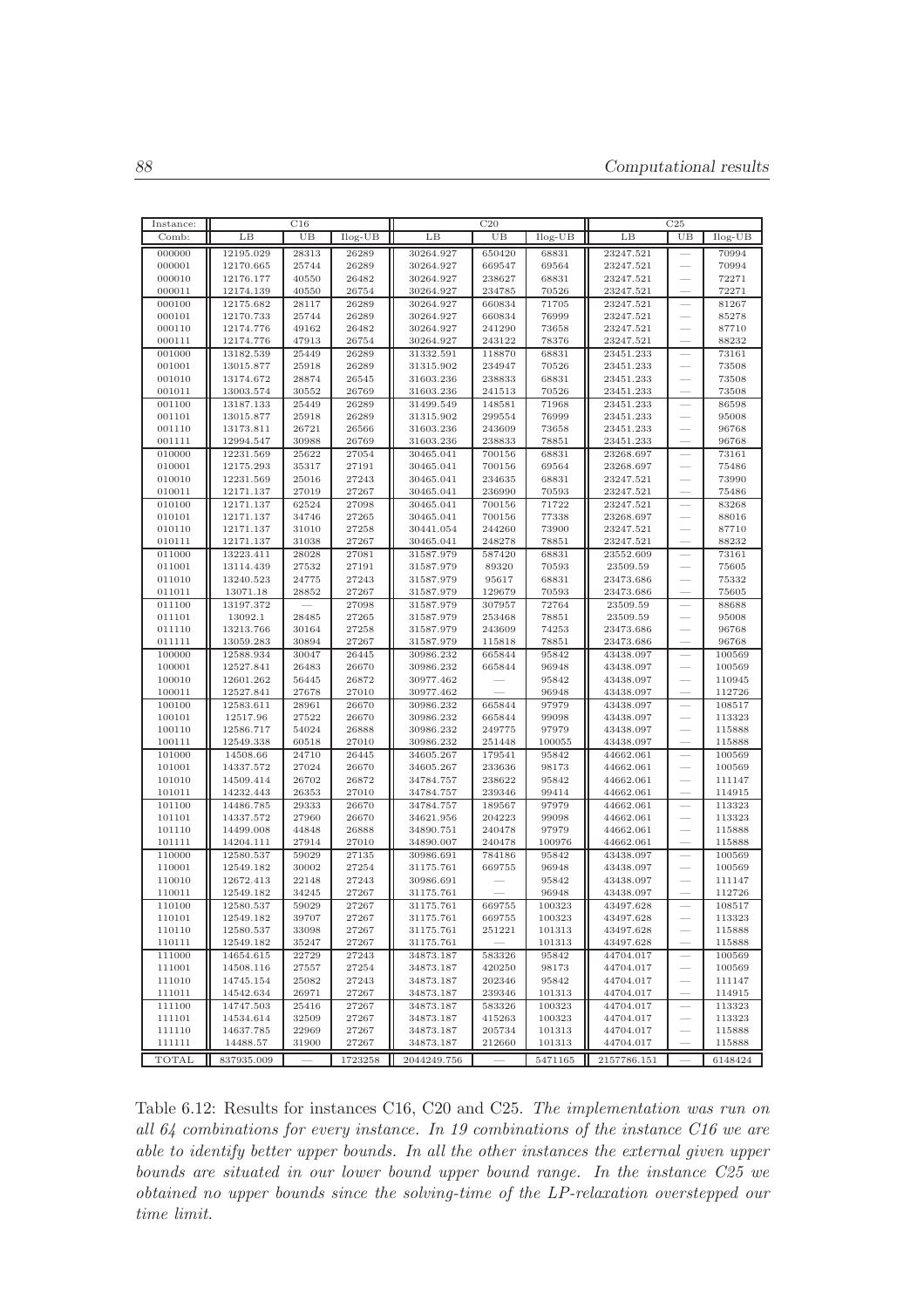### Chapter 7

### Conclusion

In this thesis, a sophisticated model for the problem considered in the ROCOCO project has been developed. It is the first model published which includes all additional constraints such that any combination can be handled by parameterization. We have examined the associated polyhedra and have introduced a number of valid inequalities. We have been able to show that some of these are even facet-defining for a relaxation of the problem. These inequalities have been used as cutting planes in the applied branchand-cut algorithm. The algorithm has been briefly explained and some strategies for obtaining better solutions have been introduced together with separation approaches. A detailed description to the applied preprocessing steps has been given which resulted to be very effective. We have presented a newly developed and implemented heuristic which reliably identifies integer solutions for the problem. This heuristic splits the network design problem into two subproblems (Determination of a feasible routing / Calculation of a appropriate linkdesign installation) and solves them successively. We have evaluated different algorithm strategies and have measured the effects of the applied preprocessing and elaborate data transformation using the given benchmark suite.

We have found optimal solutions for the small instances with exactly the same values as the best published results. This indicates that the developed model properly represents the initial problem description. For the larger problem instances the gap between the upper and lower bound turned out to be quite large, but for some instances we have been even able to identify better integer results than the best published ones.

Altogether, we have proposed a framework that successfully provides good solutions for the tested small and medium problem instances. The main problem has turned out to be the fact that the networks of the given problem instances are extremely dense. For the largest instances, the number of variables is much larger than what can be handled by any state of the art solver within the assumed 10-minutes time limit. Hence more preprocessing or ultimately a path based model with column generation approach may be worth considering. Further improvement could be achieved by increasing the benefit of the given grouping of variables (e.g. GUB-branching) and also more tests for the enhancement of the branch-and-cut algorithm seem appropriate.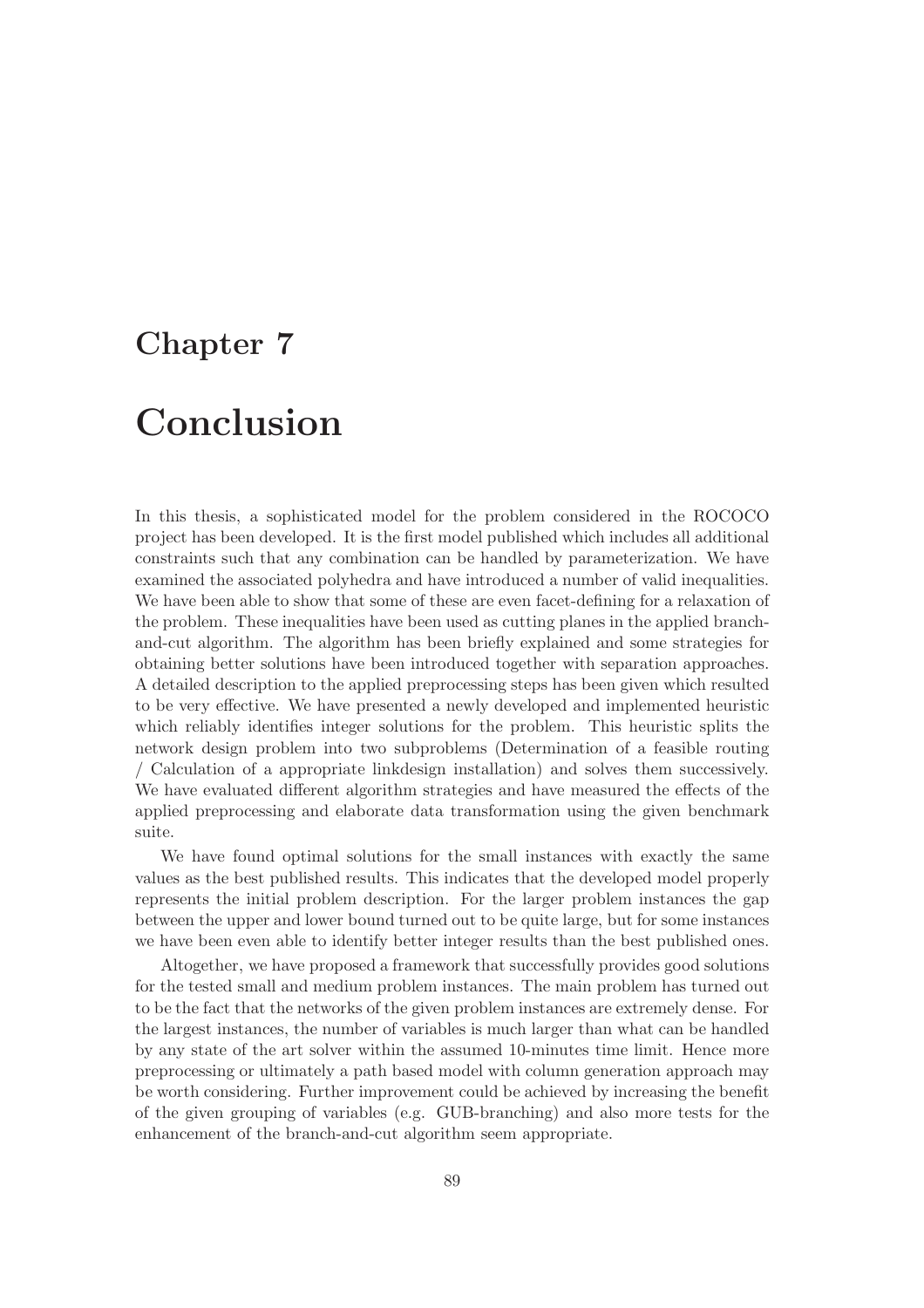### List of Tables

| 3.1 |                                                                                                   |  |
|-----|---------------------------------------------------------------------------------------------------|--|
| 3.2 | Merging of connected commodities $\ldots \ldots \ldots \ldots \ldots \ldots \ldots 24$            |  |
| 4.1 |                                                                                                   |  |
| 4.2 |                                                                                                   |  |
| 6.1 | The ROCOCO data $\ldots \ldots \ldots \ldots \ldots \ldots \ldots \ldots \ldots \ldots \ldots$ 72 |  |
| 6.2 |                                                                                                   |  |
| 6.3 |                                                                                                   |  |
| 6.4 |                                                                                                   |  |
| 6.5 |                                                                                                   |  |
| 6.6 | Results for instances A04, A05 and A06 $\dots \dots \dots \dots \dots \dots \dots \dots$ 82       |  |
| 6.7 | Results for instances A07, A08 and A09 $\dots \dots \dots \dots \dots \dots \dots \dots$ 83       |  |
| 6.8 | Results for instances A10, B10 and B11 $\ldots \ldots \ldots \ldots \ldots \ldots 84$             |  |
| 6.9 | Results for instances B12, B15 and B16 $\ldots \ldots \ldots \ldots \ldots \ldots \ldots$ 85      |  |
|     | 6.10 Results for instances B20, B25 and C10 $\ldots \ldots \ldots \ldots \ldots \ldots \ldots 86$ |  |
|     | 6.11 Results for instances C11, C12 and C15 $\ldots \ldots \ldots \ldots \ldots \ldots \ldots 87$ |  |
|     | 6.12 Results for instances C16, C20 and C25 $\ldots \ldots \ldots \ldots \ldots \ldots \ldots$ 88 |  |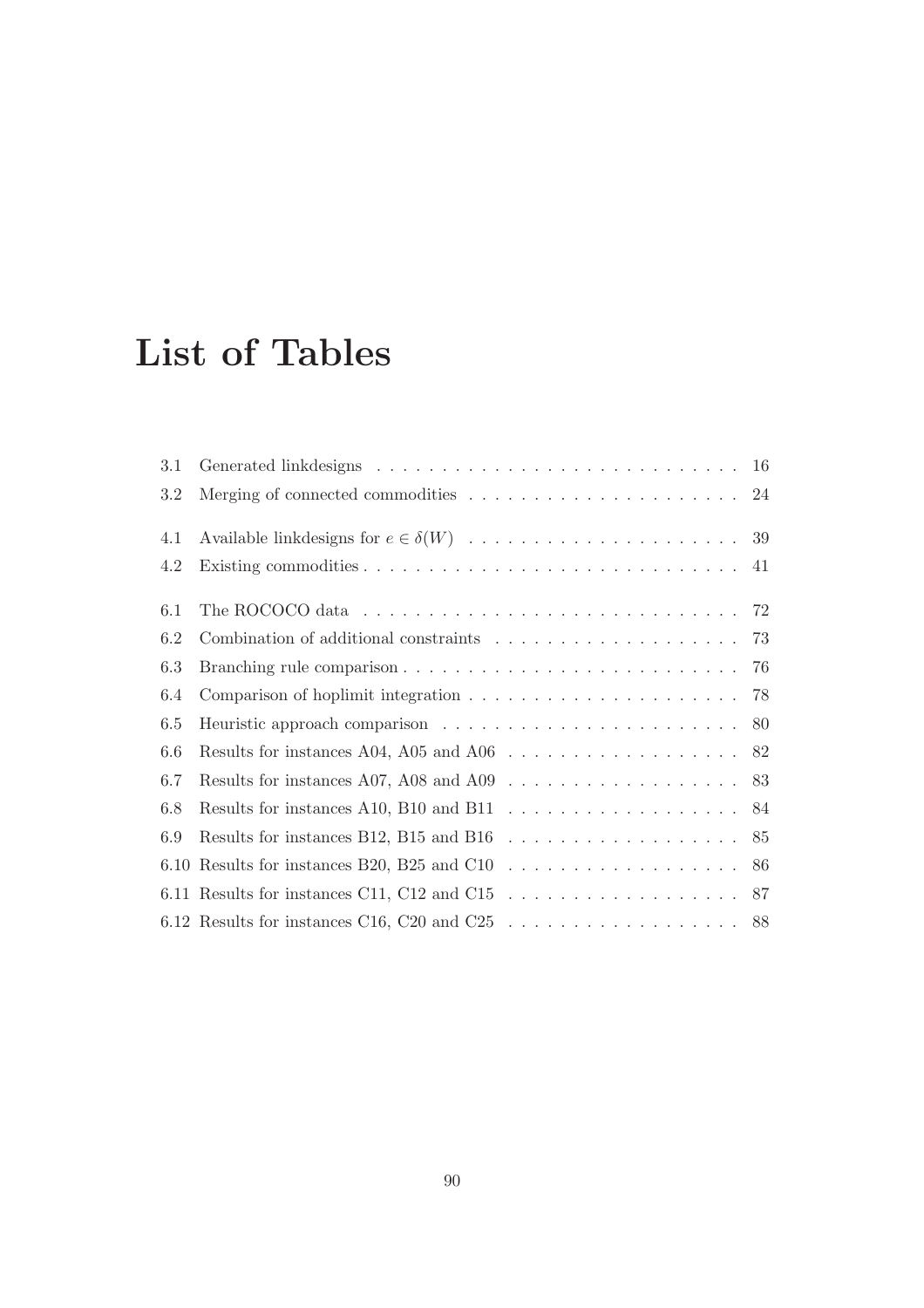# List of Figures

| 3.1 Example of network with capacity installation. 11    |  |
|----------------------------------------------------------|--|
|                                                          |  |
| 5.1 Flowchart of the applied branch-and-cut algorithm 56 |  |
| 5.2 Flowchart of the applied heuristic algorithm 65      |  |
|                                                          |  |
|                                                          |  |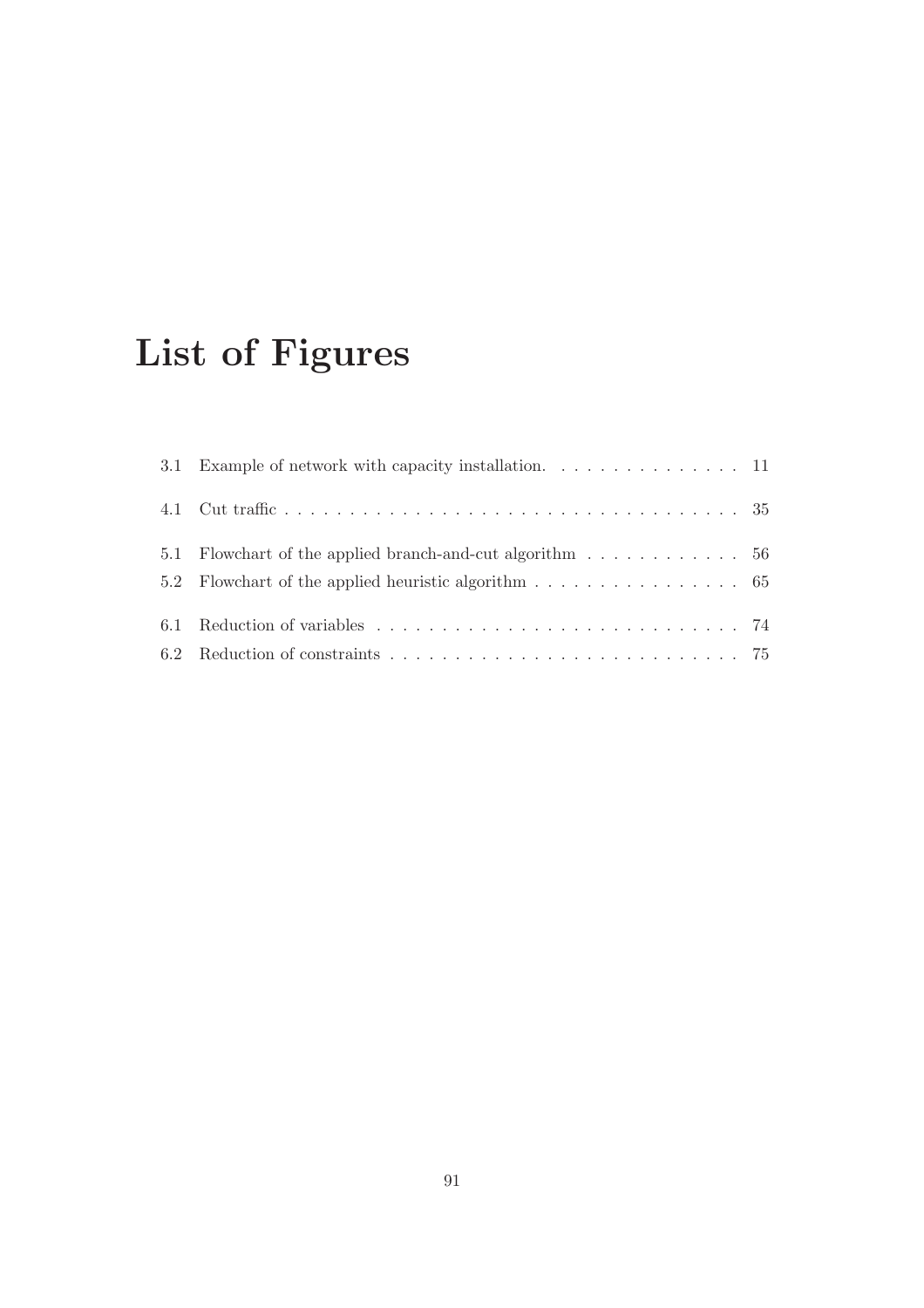### Bibliography

- [1] Network Time Protocol (NTP) project. Information available at http://www. ntp.org.
- [2] E. Danna C. LePape. A. Chabrier. Solving a network design problem. Technical Report 02-005, ILOG, 2002.
- [3] Algorithmic Solutions Software GmbH, Schützenstr. 3-5, D- 66123 Saarbrücken, Germany. LEDA—Library of Efficient Data types and Algorithms, 1998–2003. Information available at http://www.algorithmic-solutions.com.
- [4] atesio GmbH, Rubensstr. 126, D-12157 Berlin, Germany. DISCNET, 2000–2003. Information available at http://www.atesio.de.
- [5] D. Bienstock and O. Gunluk. Capacitated network design polyhedral structure and computation.
- [6] J.C. Régin C. Le Pape, L. Perron and Paul Shaw. Robust and parallel solving of a network design problem, 2002.
- [7] Alain Chabrier. Heuristic branch-and-price-and-cut to solve a network design problem, 2003.
- [8] V. Chvátal. *Linear programming*. A series of books in the mathematical sciences. New York - San Francisco: W. H. Freeman and Company, 1983.
- [9] H. Crowder, E. Johnson, and M. Padberg. Solving large-scale 0-1 linear programming problems, 1983.
- [10] ILOG CPLEX Division, 889 Alder Avenue, Suite 200, Incline Village, NV 89451, USA. ILOG CPLEX 8.0 Reference Manual, 2002. Information available at http: //www.cplex.com.
- [11] G. L. Nemhauser and L. A. Wolsey. Integer and Combinatorial Optimization. Wiley-Interscience Series in Discrete Mathematics and Optimization. John Wiley & Sons, Inc., 1988.
- [12] S. Orlowski. Local and global restoration of node and link failures in telecommunication networks. Master's thesis, TU Berlin, 2003.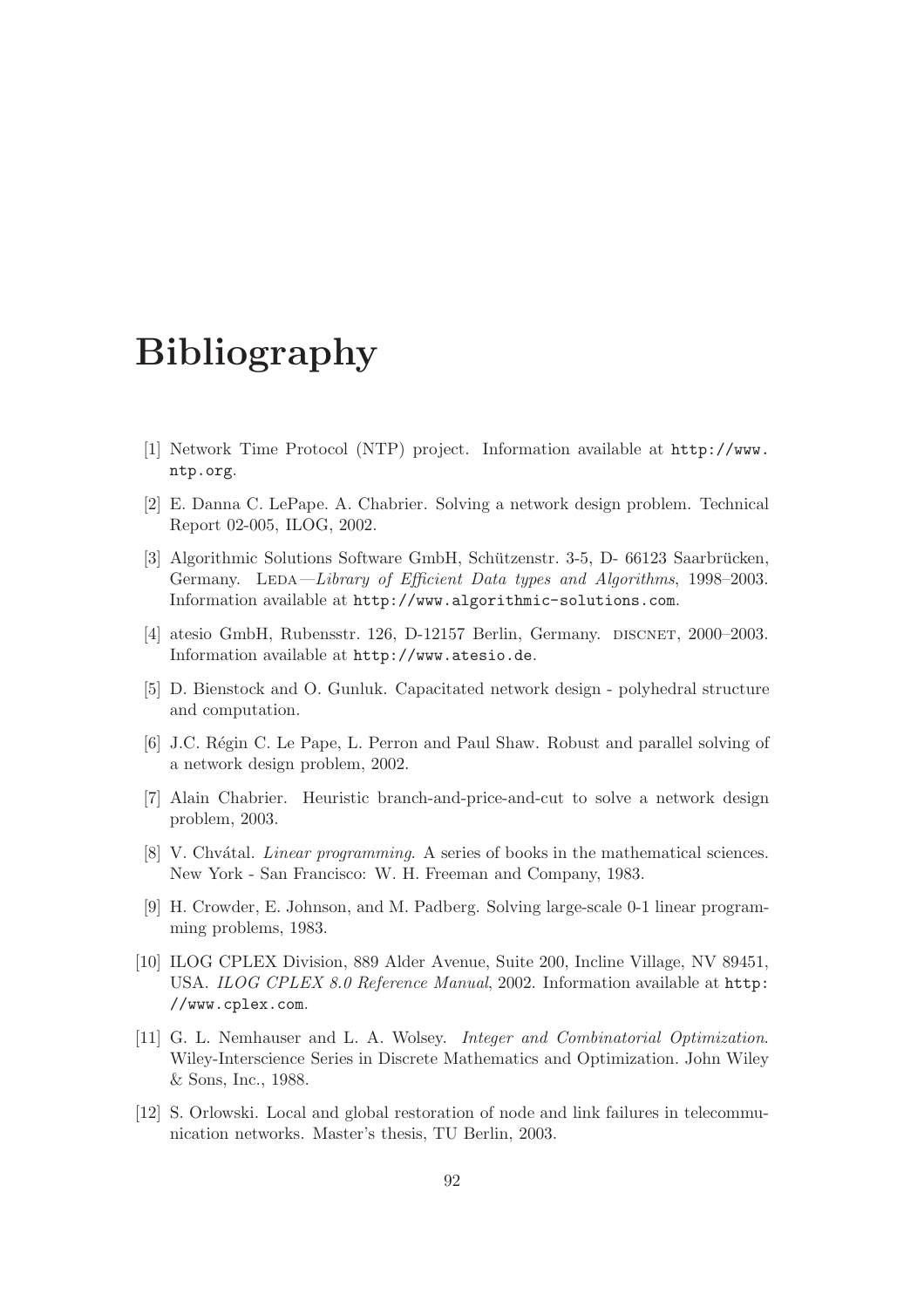- [13] Claude Le Pape Laurent Perron Raphal Bernhard, Jaques Chambon and Jean Charles Régin. Résolution d'un problème de conception de réseau avec parallel solver, 2002.
- [14] A. Schrijver. Theory of linear and integer programming. Wiley-Interscience Series in Discrete Mathematics. A Wiley-Interscience Publication. Chichester: John Wiley & Sons Ltd., 1986.
- [15] C. P. M. van Hoesel, A. M. C. A. Koster, R. L. M. J. van de Leensel, and M. W. P. Savelsbergh. Polyhedral results for the edge capacity polytope. Mathematical Programming, series A, 92(2):335–358, 2002.
- [16] R. Wessäly. *Dimensioning survivable capacitated networks*. PhD thesis, TU Berlin, 2000.
- [17] L. A. Wolsey. Integer Programming. Wiley-Interscience Series in Discrete Mathematics and Optimization. New York: WileyInterscience, 1998.
- [18] L.A. Wolsey. Valid inequalities for 0–1 knapsack and MIPs with generalized upper bound constraints. Discrete Applied Mathematics, 29:251–261, 1990.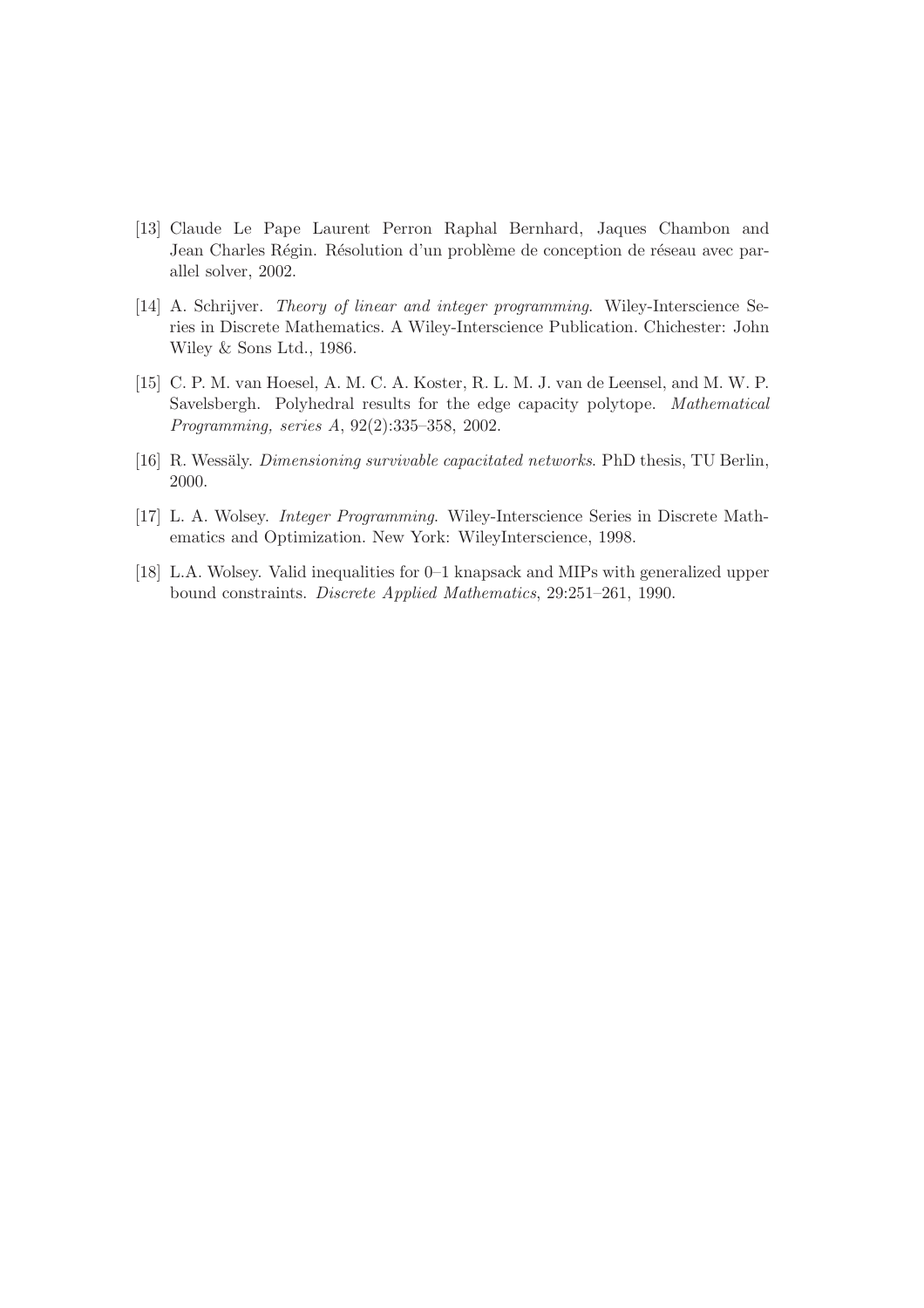### German Summary, Zusammenfassung

In der vorliegenden Diplomarbeit untersuchen wir die Optimierung von ausfallsicheren Telekommunikationsnetzen. Motiviert wurde diese Arbeit durch eine Problemstellung, welche im Kontext des ROCOCO-Projekts bearbeitet wurde und zum Ziel hatte robuste Algorithmen zu entwickeln. Als robust werden Algorithmen bezeichnet, welche nicht nur gute Ergebnisse für Probleminstanzen verschiedener Grösse und Charakteristik liefern, sondern auch weiterhin gut arbeiten wenn Bedingungen hinzugefügt oder entfernt werden.

Ausgehend von einer textuellen Problembeschreibung entwickeln wir ein umfassendes Modell. Es handelt sich um das nach unserer Kenntnis erste Modell, durch das sich jede beliebige Kombination der betrachteten Bedingungen abbilden lässt. Das durch das Model induzierte Polyeder wird untersucht und gultige Ungleichungen wer- ¨ den vorgestellt. Wir zeigen, dass einige dieser Ungleichungen facettendefinierend für eine Relaxierung unseres Problems sind. Die ermittelten Ungleichungen werden als Schnittebenen in einem Branch-and-Cut-Algorithmus verwendet, welcher als zentraler Algorithmus eingesetzt wird. Auf diesen Algorithmus wird genauer eingegegangen, und es werden Strategien eingeführt, durch die die Lösbarkeit verbessert werden kann. Weiterhin werden umfangreiche Preprocessing-Prozeduren und eine neu entwickelte und implementierte Heuristik vorgestellt.

Wir haben unsere Implementation an der für das ROCOCO-Project entwickelten Benchmarksuite getestet, was ausführlich beschrieben wird. Desweiteren werden für alle Datens¨atze und Kombinationen von Bedingung die erreichten Ergebnisse mit den besten verfügbaren Lösungen verglichen. Es wird gezeigt, dass wir in den kleineren Probleminstanzen exakt dieselben Optimallösungen erreichen und für einige Instanzen sogar ganzzahlige Lösungen erhalten, die besser als die bis jetzt veröffentlichten Lösungen sind.